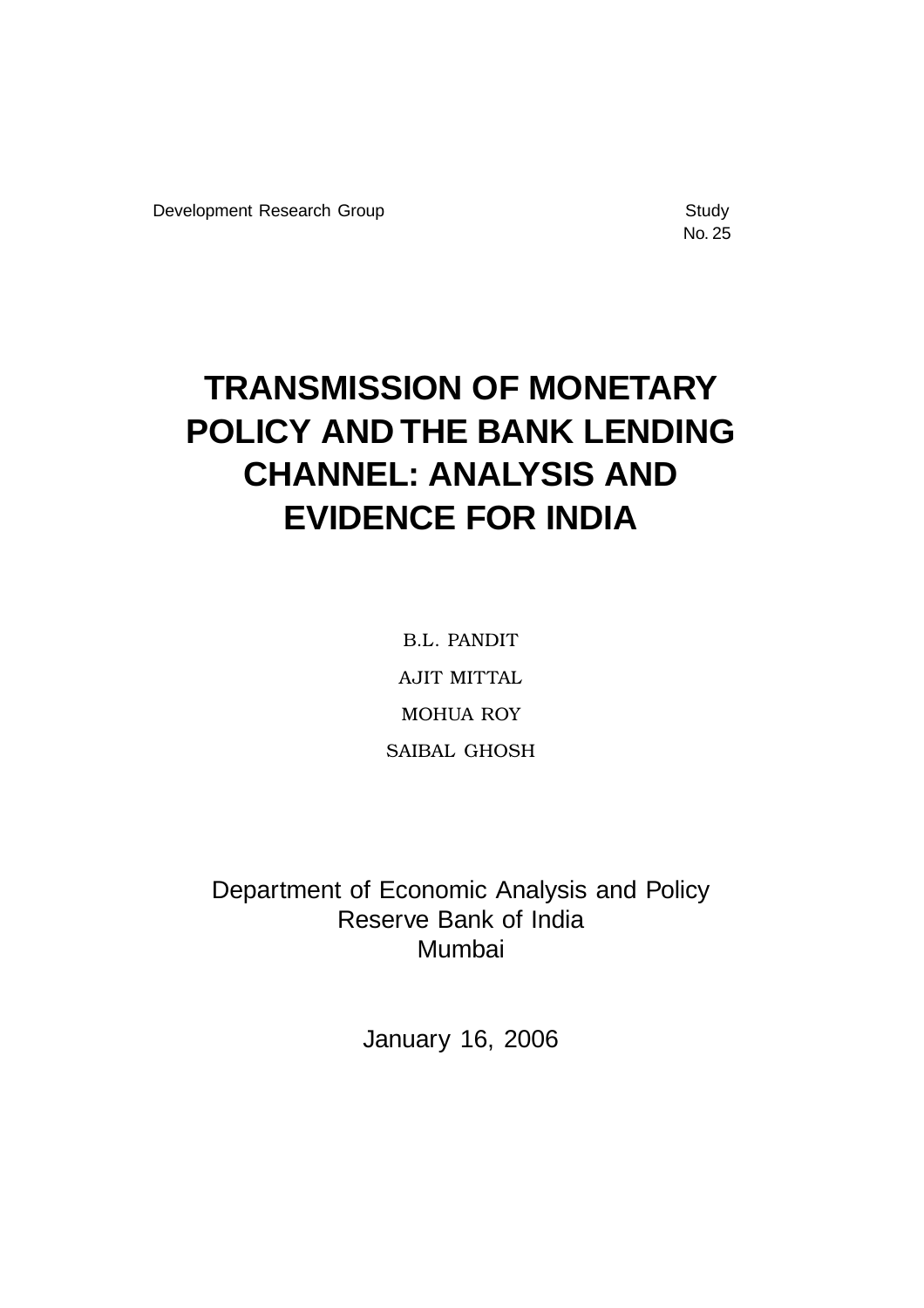Printed at Alco Corporation, A2/72, Shah & Nahar Industrial Estate, Lower Parel (W), Mumbai - 400 013. Tel.: 2498 3737 / 38 / 39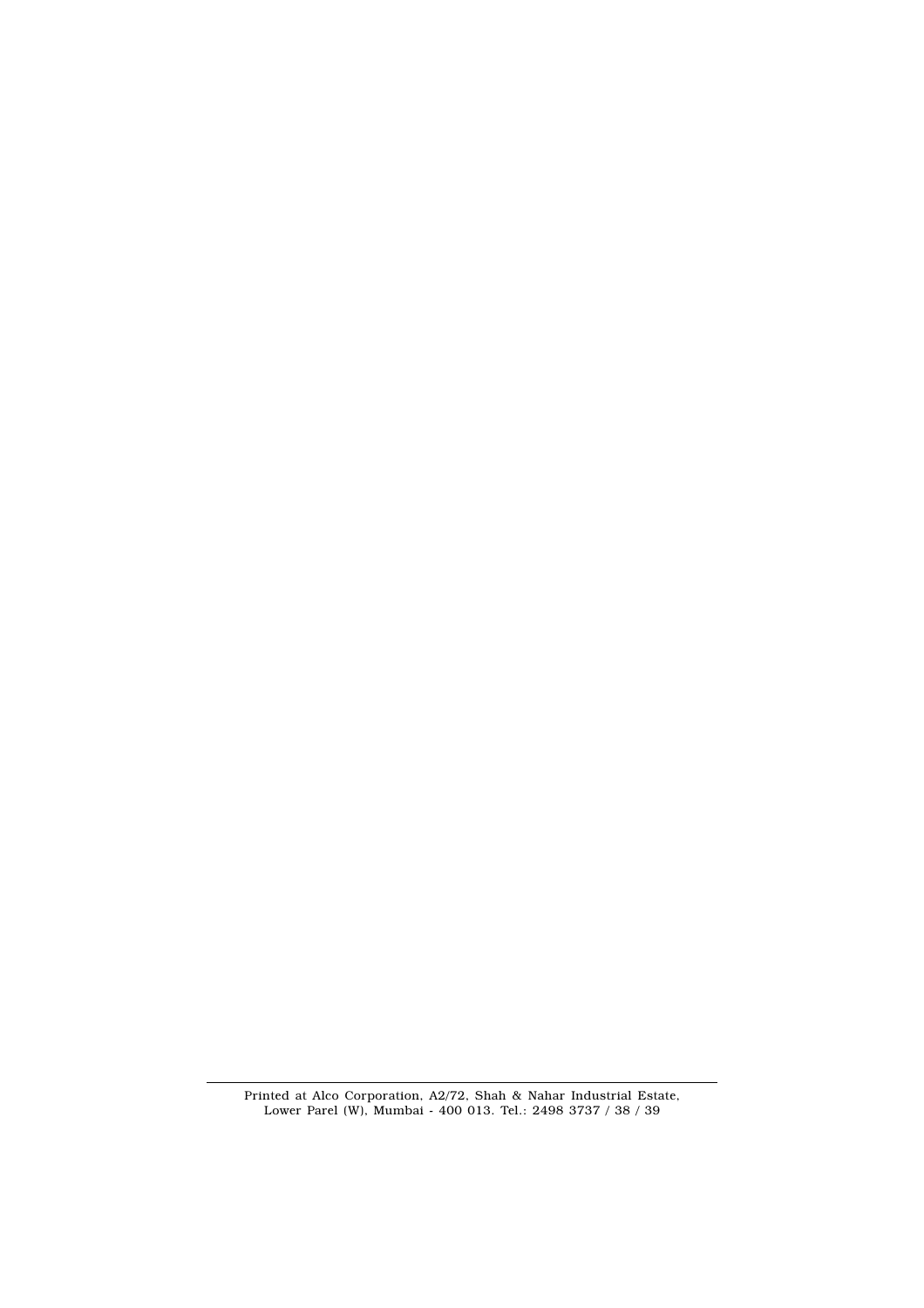### ACKNOWLEDGEMENTS

This study is the result of a joint effort with my other team members from the Reserve Bank of India, Mumbai. All of them have put in their best.

I am grateful to the Department of Economic Analysis and Policy, RBI, Mumbai for taking care of all the facilities for carrying out research for this study. Our team greatly benefited from our interactions with Dr. Narendra Jadhav, Principal Adviser and Chief Economist, Department of Economic Analysis and Policy, RBI, Mumbai. Somnath Chatterjee, then Director DRG, was extremely helpful in arranging meetings and setting the pace for us. Smt.Nishita Raje, the present Director DRG, has keenly monitored the progress of the study in its final stages. The team is grateful to the discussants and other participants in the presentation seminar for their suggestions. Our sincere thanks to the anonymous referee for highly useful comments on an earlier draft. Excellent research assistance at Delhi School of Economics was provided by Vrinda Gupta who deserves a special mention on my behalf.

> B.L. Pandit Professor of Economics Department of Economics Delhi School of Economics University of Delhi Delhi - 110007.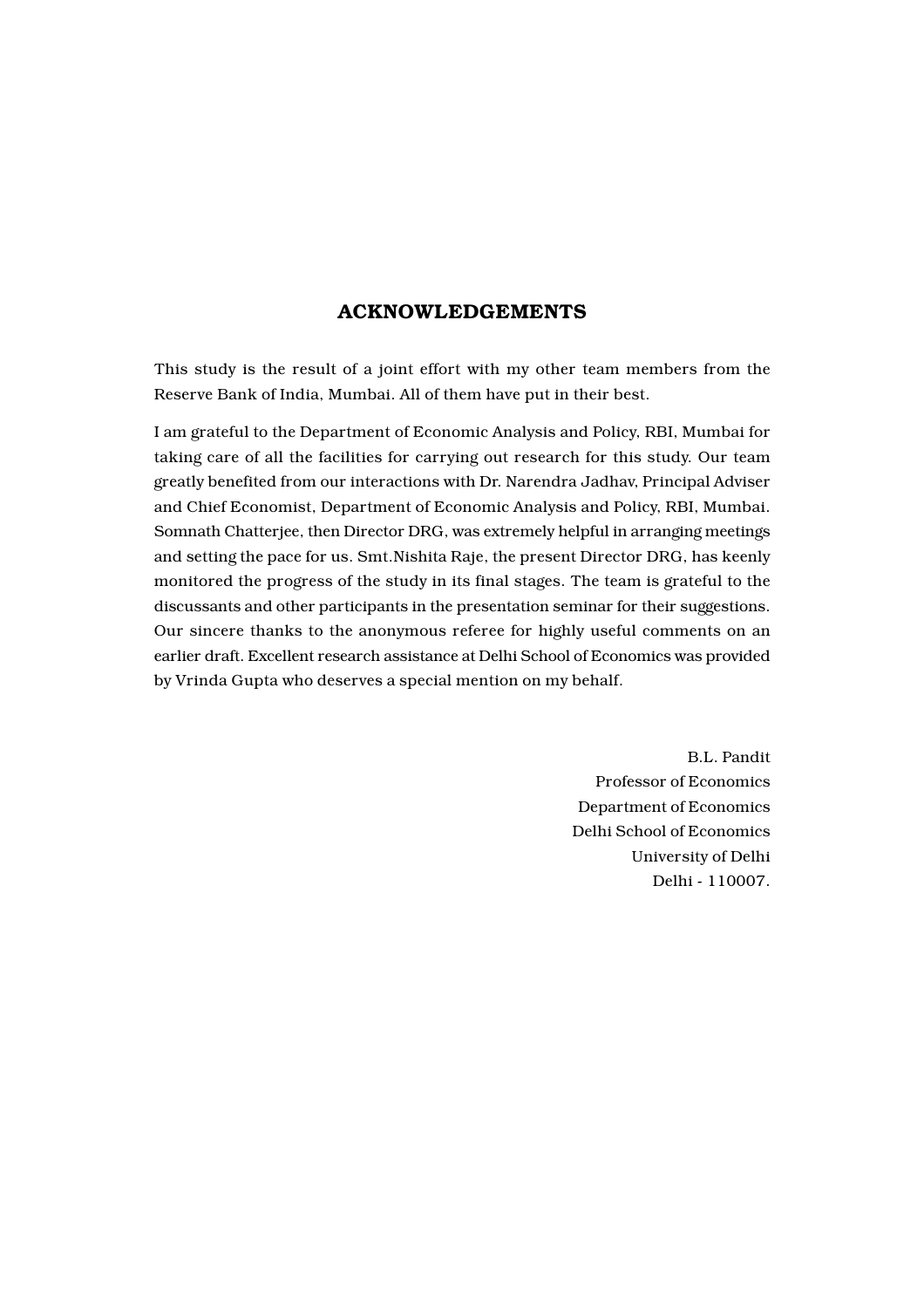### **CONTENTS**

| Chapter                  | Title                                                                                     | Page No. |
|--------------------------|-------------------------------------------------------------------------------------------|----------|
| <b>Executive Summary</b> |                                                                                           | 1        |
| Chapter 1                | An Overview                                                                               | 7        |
| Chapter 2                | <b>Transmission Mechanism of Monetary</b><br>Policy: Issues and Perspectives              | 12       |
| Chapter 3                | Bank Portfolio Changes and Monetary Policy<br>Transmission: A Select Review of Literature | 23       |
| Chapter 4                | Transmission Mechanism of Monetary Policy in India:<br>A Structural VAR Analysis          | 32       |
| Chapter 5                | Bank Lending Channel and Monetary Policy<br>Transmission in India: A Panel Data Analysis  | 58       |
| Chapter 6                | The Asymmetric Response of Big and Small Banks<br>to Monetary Policy Shocks               | 75       |
| Chapter 7                | Main Findings and Policy Implications                                                     | 84       |
| References               |                                                                                           | 87       |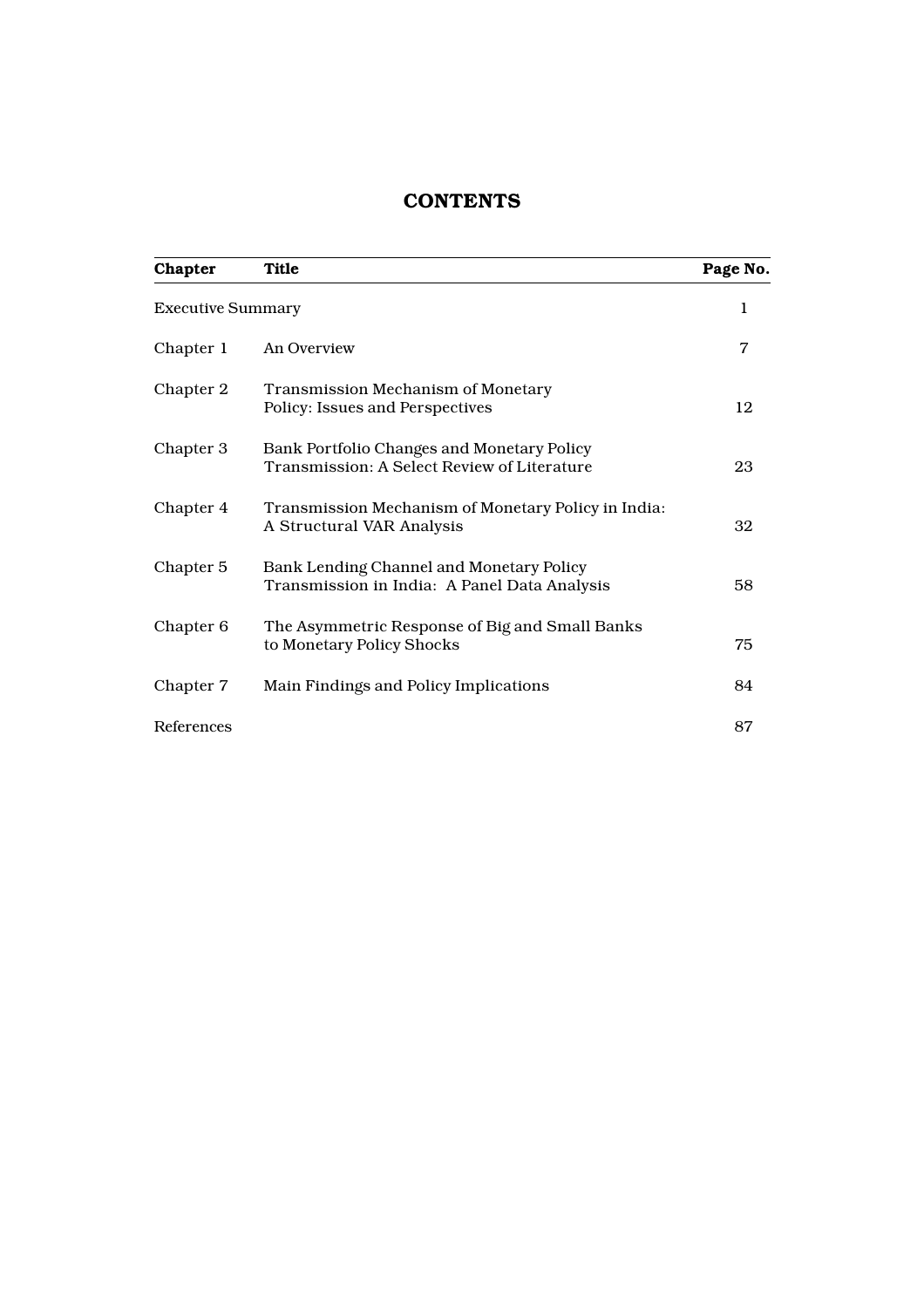#### Issued for Discussion

### DRG Studies Series

Development Research Group (DRG) has been constituted in the Reserve Bank of India in its Department of Economic Analysis and Policy. Its objective is to undertake quick and effective policy-oriented research backed by strong analytical and empirical basis, on subjects of current interest. The DRG studies are the outcome of collaborative efforts between experts from outside the Reserve Bank and the pool of research talent within the Bank. These studies are released for wider circulation with a view to generating constructive discussion among the professional economist and policy makers.

Responsibility for the views expressed and for the accuracy of statements contained in the contributions rests with the author(s).

There is no objection to the material published herein being reproduced, provided an acknowledgement for the source is made.

Director Development Research Group

Requests relating to DRG Studies may be addressed to Director, Development Research Group Department of Economic Analysis and Policy Reserve Bank of India Post Box No. 1036. Mumbai - 400 001.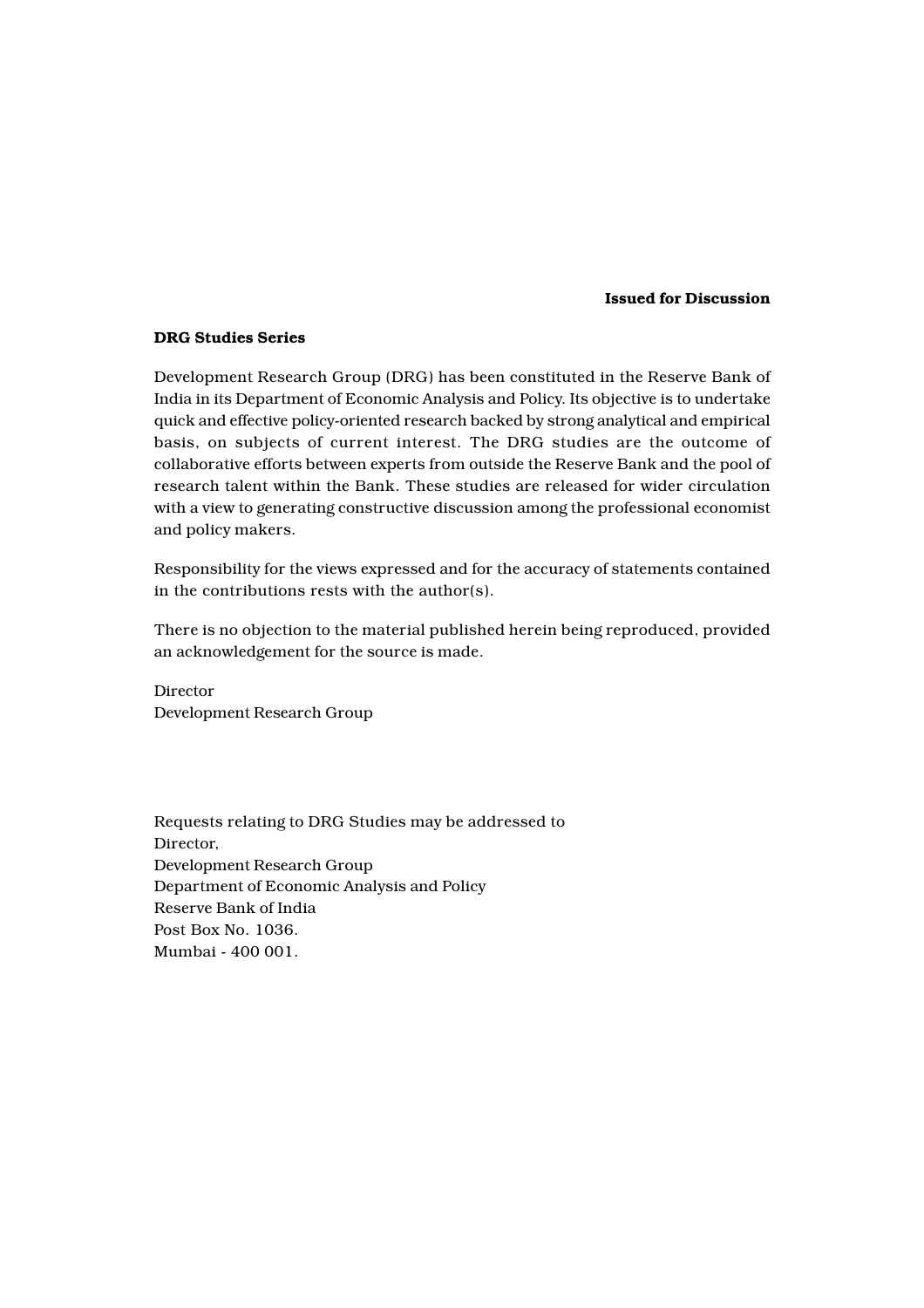|     | No. Title                                                                                                                            | Date               |
|-----|--------------------------------------------------------------------------------------------------------------------------------------|--------------------|
| 1.  | On the Guidelines Relating to Valuation of Shares                                                                                    | February 19, 1992  |
| 2.  | Monetary Policy, Inflation and Activity in India                                                                                     | April 07, 1992     |
| 3.  | Gold Mobilisation as an Instrument of<br>External Adjustment                                                                         | April 21, 1992     |
| 4.  | The Changing Monetary Process in the<br>Indian Economy                                                                               | September 14, 1992 |
| 5.  | Agricultural Policy in India -<br>Context. Issues and Instruments                                                                    | February 10, 1993  |
| 6.  | Social Sector Expenditures and Human<br>Development: A Study of Indian States                                                        | May 27, 1993       |
| 7.  | Bridging the Technology Gap: How Dynamic and<br>Far-sighted is the Indian Corporate Sector?                                          | July 23, 1993      |
| 8.  | Stabilisation Policy Option: A Macro -<br>economic Analysis                                                                          | April 20, 1994     |
| 9.  | An Approach to Monetary Targeting in India                                                                                           | October 21, 1994   |
|     | 10. Analytical Foundations of Financial Programming<br>and Growth Oriented Adjustment                                                | January 18, 1995   |
|     | 11. Fiscal Efficiency in the Indian Federation                                                                                       | June 19, 1995      |
|     | 12. Inflation, Interest Rates and Index-Linked Bonds                                                                                 | April 18, 1996     |
|     | 13. Money Demand Stability: Myth or Reality -<br>An Econometric Analysis                                                             | July 22, 1996      |
|     | 14. Foreign Collaboration Under Liberalisation Policy:<br>Patterns of FDI and Technology - transfer in Indian<br>Industry since 1991 | August 30, 1996    |
|     | 15. EMU, EURO and India                                                                                                              | March 12, 1998     |
|     | 16. Dynamics of Inflation in India:<br>A Neural Network Approach                                                                     | April 16, 1998     |
| 17. | The Impact of the Uruguay Round on Growth<br>and Structure of Indian Economy                                                         | December 10, 1998  |
|     | 18. Portfolio Selection for Management of<br>Foreign Exchange Reserves                                                               | June 21, 1999      |
|     | 19. Bond Financing and Debt Stability:<br>Theoretical Issues and Empirial Analysis for India                                         | June 10, 2000      |
|     | 20. Productivity in Major Manufacturing Industries<br>in India: 1973-74 to 1997-98                                                   | August 18, 2000    |
| 21. | Modernising Indian Agriculture:<br>Priority Tasks and Critical Policies                                                              | August 29, 2000    |
| 22. | Capital Adequacy Requirements and<br>Behaviour of Commercial Banks in India:<br>An Analytical and Empirical Study                    | September 20, 2000 |
|     | 23. A Leading Index for India's Exports                                                                                              | January 08, 2001   |
| 24. | Interest Rate Modelling and Forecasting in India                                                                                     | October 20, 2003   |

### DRG Studies Series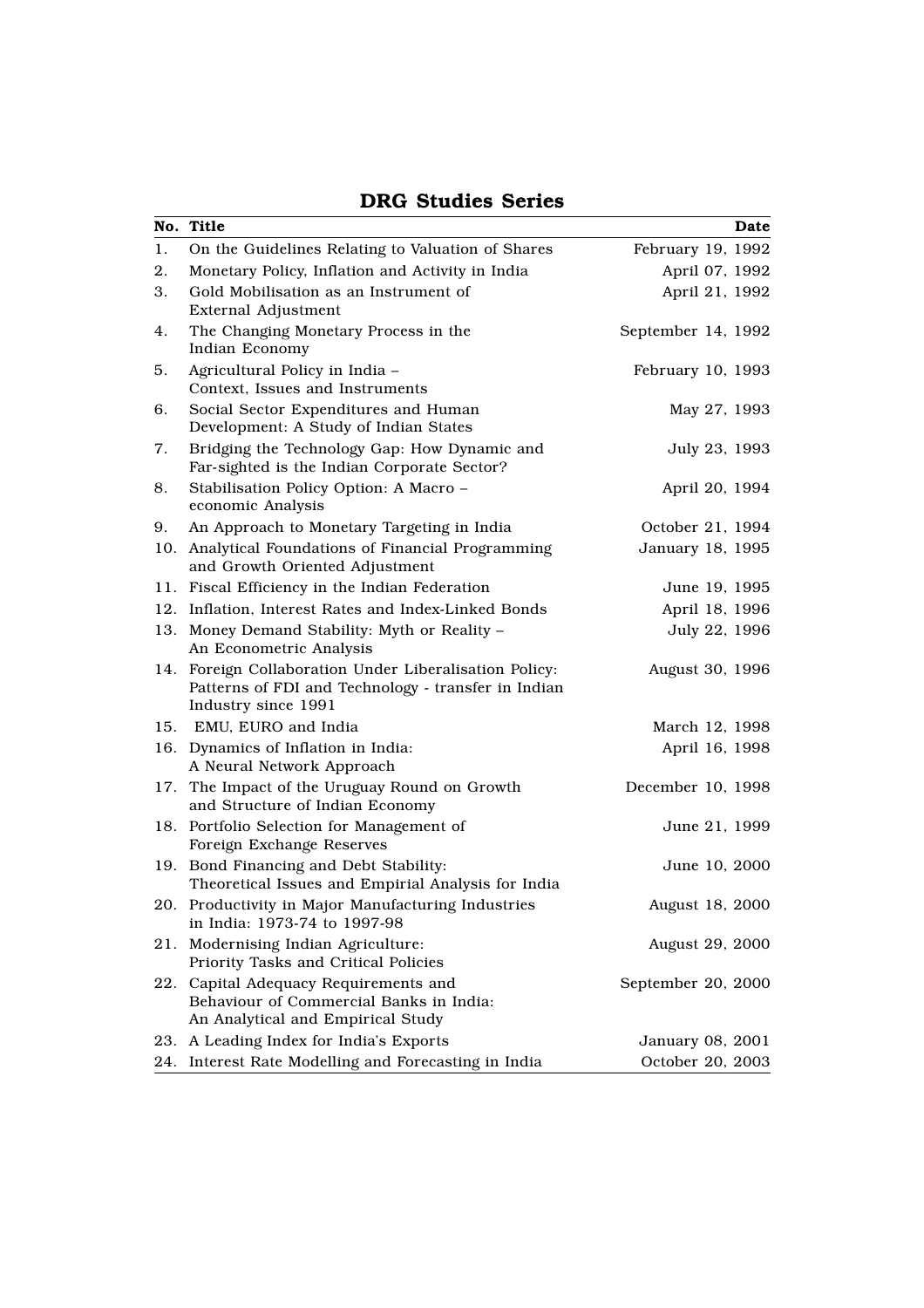### EXECUTIVE SUMMARY

### Introduction

In the financial sector of an economy, given the asymmetric information and moral hazard, bank intermediation is seen to be crucial, since only banks specialise in monitoring their borrowers. Under situations of asymmetric information, since publicly-issued bonds and bankintermediated loans are not close substitutes, a large number of borrowing firms would turn out to be bank-dependent. In this scenario, monetary policy has a reason to operate not only through the conventional *money channel*, but also, and more importantly, through the *bank lending channel*. To the extent monetary policy shocks influence credit supply independently of influencing credit demand, theoretical considerations make it imperative for monetary policymakers to pay attention to the bank lending channel.

The present study is an attempt to characterise the process of monetary policy transmission in India and identify the role of bank lending channel in it. The objective of the study is to examine three specific questions related to transmission mechanism in the post-liberalisation period. First, how monetary policy "shocks" transmit their influence in a VAR framework, given the simultaneity between monetary policy variables and other economic variables and how effective are the chosen policy instruments? Second, how does bank lending respond to changes in monetary policy? Third, following a given change in monetary policy, is there any asymmetry in the lending behavior of 'big' and 'small' banks? It needs to be stated at the outset that the main focus of the study is on examining the response of bank lending to changes in monetary policy.

The study broadly covers the period 1993-94 to 2002-03. Data used in this study are both published and unpublished. Published data are available in various RBI publications. The unpublished data are the quarterly confidential supervisory data available with the Offsite Monitoring and Surveillance Division (OSMOS) of RBI. Adhering to the confidentiality norm relating to RBI unpublished data, no raw data were made available to the external expert.

In terms of methodology, both VAR and structural models continue to be used in the current literature. While VAR is suitable to identify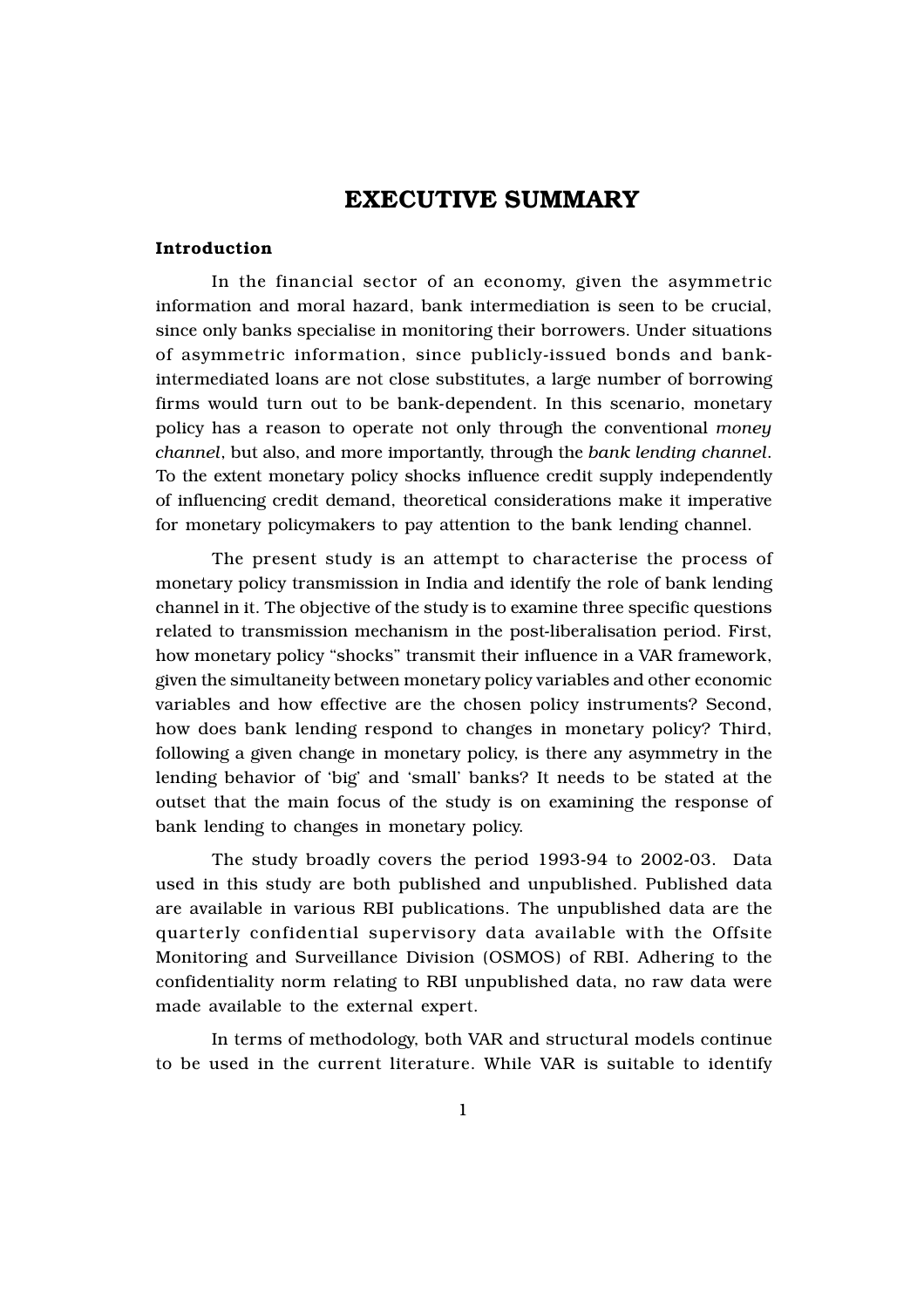policy shocks from the feedback rule, the structural models can be used to examine the overall impact of the policy changes. The present study deploys both types of techniques.

#### VAR Analysis

In examining the role of the bank lending channel in monetary policy transmission, we focus on two policy instruments – change in Bank Rate (CH\_BR) and the Cash Reserve Ratio (CRR). These two instruments have been chosen in preference to others because their medium-term impact on bank lending can be expected to be direct and fairly quick.

Researchers have acknowledged that an important problem faced by a central bank is establishing the effects of monetary policy actions in the economy. The problem arises as policy actions reflect the policymaker's response to developments in the economy. In India, while designing monetary policy, the RBI takes into account the 'feedback' from developments in the real sector. To understand how the monetary policy actions transmit through the economy, it is imperative to distinguish between the outcome of central bank's policy action and the variables that the policy reacts to. For this, the component of monetary policy that is not reactive to other variables has to be identified. To accomplish this task, a VAR framework is used and the response of the economy to exogenous monetary policy shocks is examined.

Structural VAR has been estimated with monthly data for all Indian scheduled commercial banks. The vector includes the variables log IIP (Index of Industrial Production), log WPI (Wholesale Price Index), log M3, CPR (Commercial Paper Rate) and the chosen policy instrument. Two policy instruments considered are CRR and change in Bank Rate (CH\_BR).

The results show that on the basis of variance decompositions, there is not much difference as between CRR and CH\_BR as alternative policy instruments. However, on the basis of plausibility of relationships as given by the impulse response functions, CRR seems to perform relatively better *vis-à-vis* the Bank Rate.

Using structural VAR, effects of alternative policy instruments are compared for nominal effective exchange rate, net foreign institutional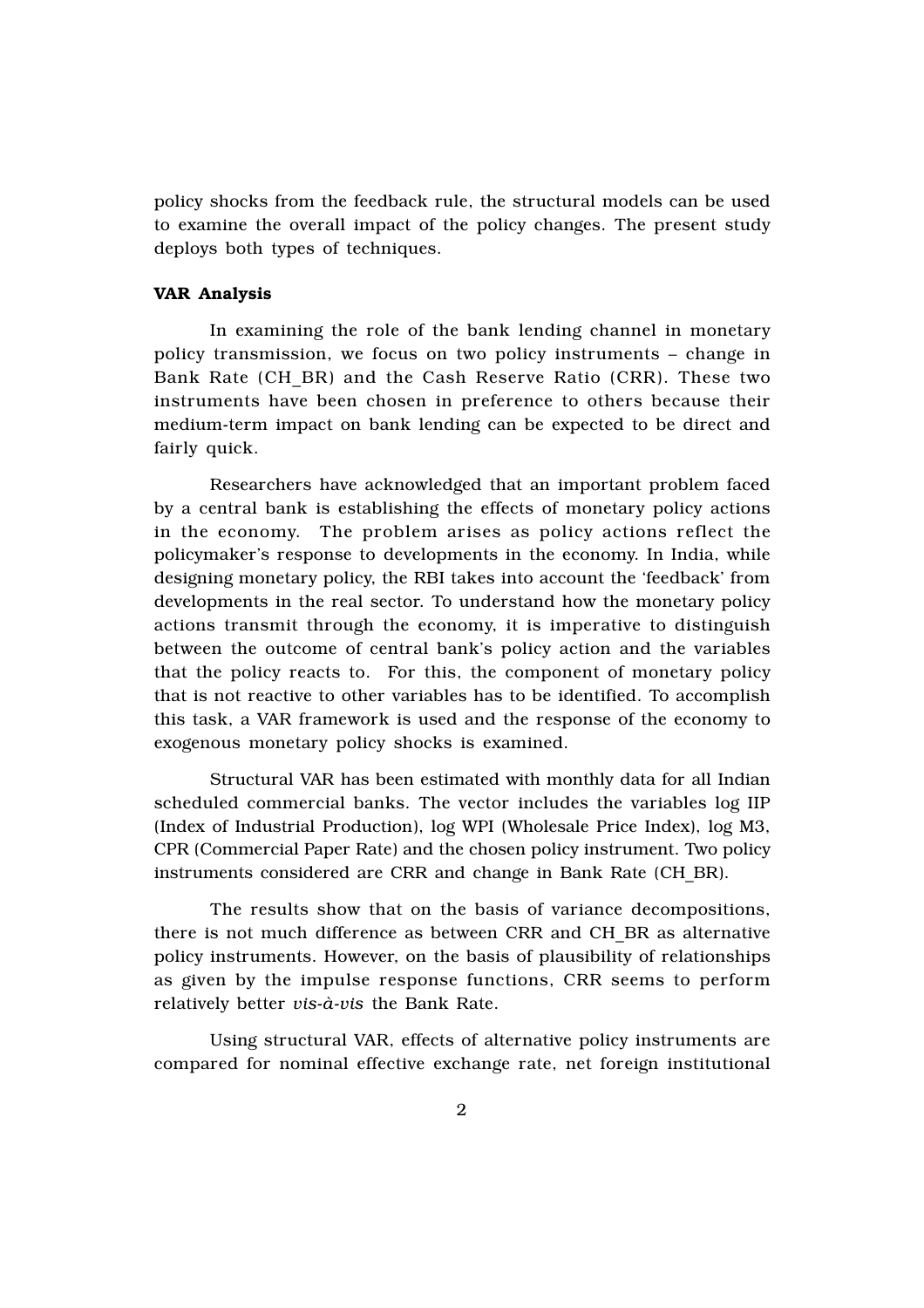investment inflows, foreign exchange reserves, trade balance, BSE market capitalisation, new capital issued by non-governmental public limited companies and bank credit.

Alternative specifications of the structural VAR model are examined. The sensitivity analysis indicates that the chosen model is the best on the basis of model selection criteria. Since qualitatively impulse responses do not vary much, it indicates robustness of the chosen model.

#### Bank Lending Channel

The bank lending channel has two aspects. First, it is emphasised that bank credit is special. There is no close substitute for bank loans, both on the asset side of banks' balance sheets and on the liability side of borrowers. Especially, households and small firms lack access to forms of credit other than bank loans. Second, monetary policy changes have a direct effect on bank credit. Following a monetary tightening which drains resources from the banking system, banks have to readjust their portfolio by reducing their supply of loans, given the imperfect substitutability between loans and other assets. Loan supply being reduced, banks increase lending rate or reduce their loans. Therefore, a reduction in the supply of loans leads to a rise in the external finance premium for bank-dependent borrowers whose activity is adversely affected. As a result, credit allocated to bank-dependent borrowers may fall causing these borrowers to curtail their spending.

Most studies based on aggregate data suffer from a severe identification problem: the inability to establish whether the decrease in credit that is observed after a monetary contraction is induced by a fall in bank loan supply or driven by a fall in borrowers' demand. In the latter case, the lending channel would not be relevant. In this respect, recent studies based on disaggregated data are much more informative. The advantages of disaggregated data are that the response of credit variables can be analysed in combination with other hypotheses that follow from the theoretical literature underlying the credit view.

The study first conducts a panel data analysis of the scheduled commercial banks (excluding regional rural banks and foreign banks) in India. Deleting the outlier observations and banks for which consistent data over the entire time span are not available, leaves us with 51 banks,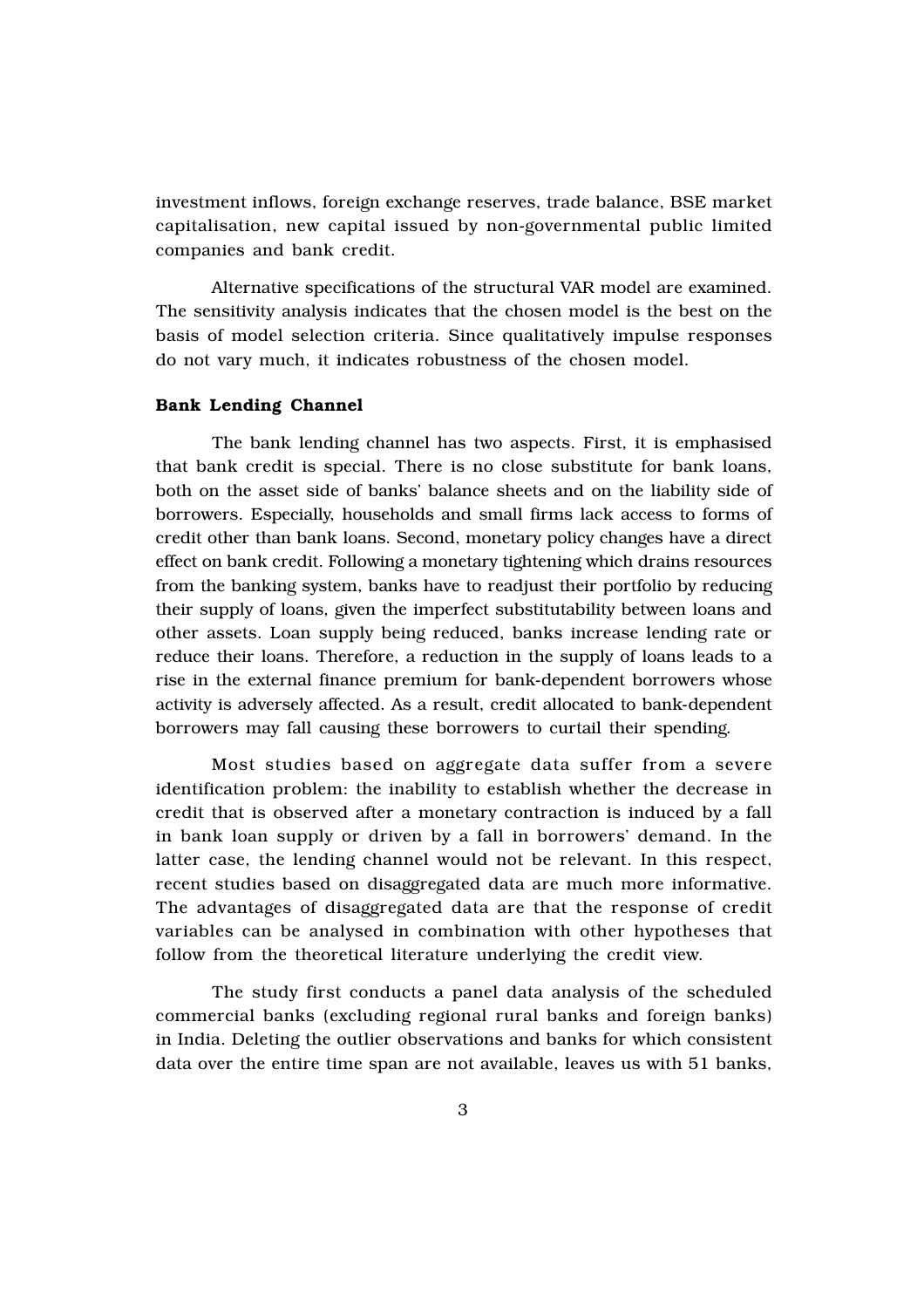comprising 27 public sector banks, 16 old private sector banks and 8 new private sector banks.

The data employed in the study fall into following categories:

*Bank balance sheet data*: We employ the following variables of banks' balance sheet, *viz*., loans advanced by commercial banks, funds (defined as the aggregate of deposits and borrowings) with commercial banks and commercial banks' investments in government securities. These variables have been scaled by transforming them in terms of logarithms. Finally, the natural logarithm of total assets is included to control for bank size.

*Monetary Policy Variable*: While there is no consensus on the best indicator of monetary policy stance, we consider two variables: one on the quantity front, *viz.,* the Cash Reserve Ratio, and another on the price front, *viz.,* the Bank Rate.

The results are supportive of the existence of a bank lending channel in India. Several features of the results deserve a mention. First, the response of advances to a change in the policy variable turns out to be significant at conventional levels, irrespective of whether the price variable (Bank Rate) or the quantity variable (CRR) is considered. In particular, banks tend to cut back lending and adjust their funds in response to a policy action. Second, the results also indicate that prudential norms, as proxied by banks' capital adequacy ratios, exert a significant influence on bank lending. Third, the gradual opening up of the economy has been making a perceptible impact on banks' lending behaviour. Finally, the differential response of bank groups suggests that it is primarily the public sector banks that are more reactive to the policy shocks.

#### Asymmetry between Big and Small Banks

Given the asymmetry in the resource base, assets and expected income, among other features, between big and small banks, would their response to policy shocks be different? This is an important question. If the balance of evidence suggests that the impact of monetary policy shocks on small banks is more severe *vis-à-vis* big banks, this would lend additional support to the existence of a bank lending channel for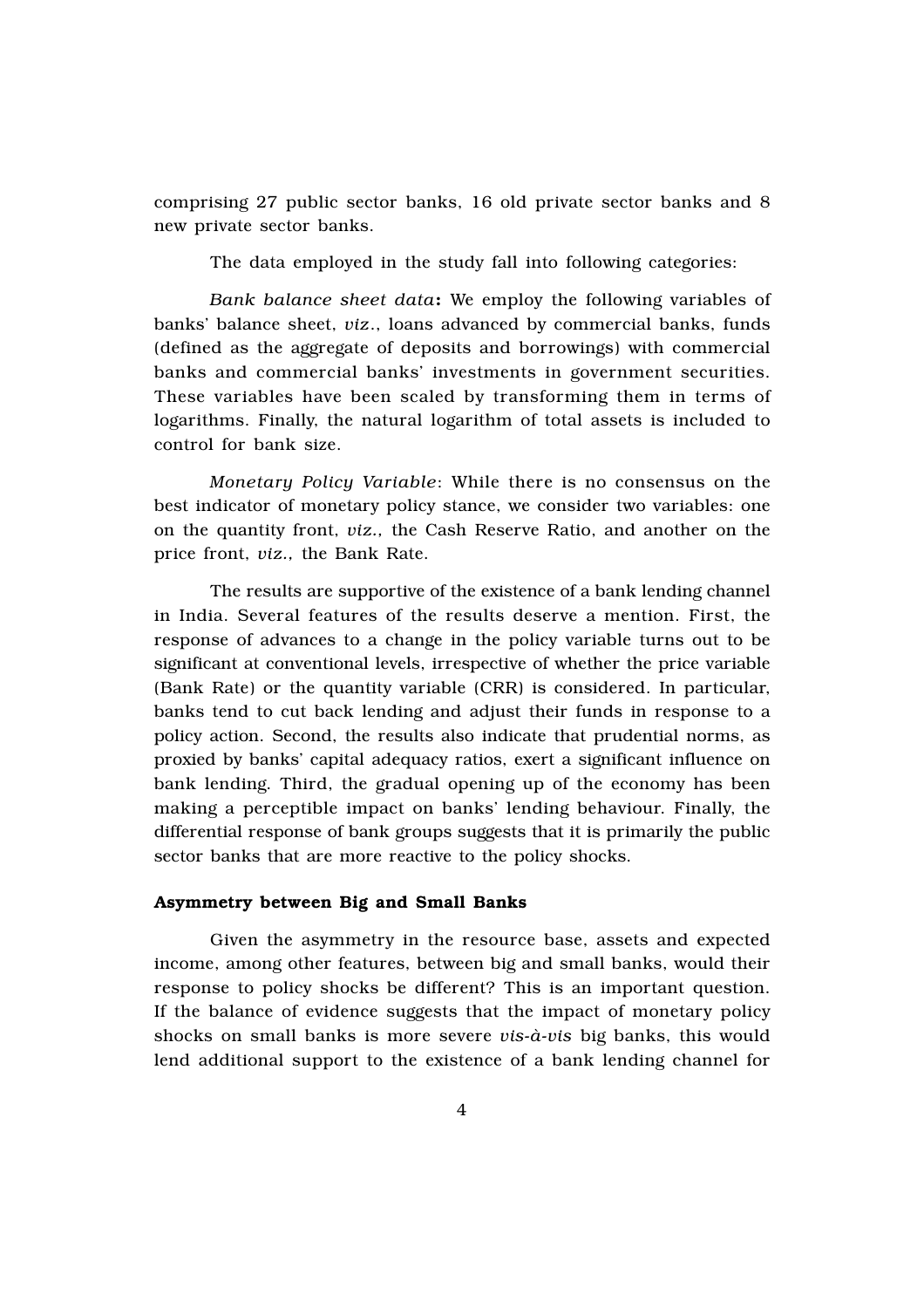monetary transmission. We categorised banks on the basis of total assets to see if there is any asymmetry in the response of 'big' and 'small' banks to a given contractionary monetary policy shock. Big banks differ from small banks in a variety of ways. It is possible that after a contractionary monetary policy shock, big banks are able to maintain the existing loan supply, given the size of their assets. Big banks have a larger resource base, higher expected income from investments, larger spread and have larger expected income from stock and foreign exchange markets. All this may allow big banks to circumvent the problems of liquidity crunch.

All the 57 scheduled commercial banks have been identified on the basis of the size of their total assets. To arrive at a demarcation between big and small banks, top 60 percentile of banks when ranked according to total assets have been taken as 'big' banks, while bottom 20 percentile constitutes the 'small' bank group. Therefore, from 57 banks, 46 banks figure in the panel analysis, out of which 26 are big banks. The analysis is based on annual data. The two policy instruments considered are CRR and Bank Rate.

To test the hypothesis of potential asymmetry in lending behaviour between small and big banks, the loan offer function is specified in such a way that only supply side factors are included on the right hand side. This ensures that the loan supply function is properly distinguished from the loan demand function.

In view of the observed asymmetry in their resource base, and in the major items of their assets and liabilities, and liquidity, big and small banks are expected to differ in significant ways. The panel data analysis indicates that on the basis of the relative strength of these differing characteristics, the lending behaviour of big and small banks also differs in response to a policy shock. In particular, small banks are more acutely affected by contractionary monetary policy shocks as compared to big banks. This implies that given their limited ability to fund lending activity under a contractionary policy shock, the response of small banks is more pronounced as compared to the big banks, which have adequate liquid balances and/or are able to easily access non-deposit sources of funds. This differential feature of the transmission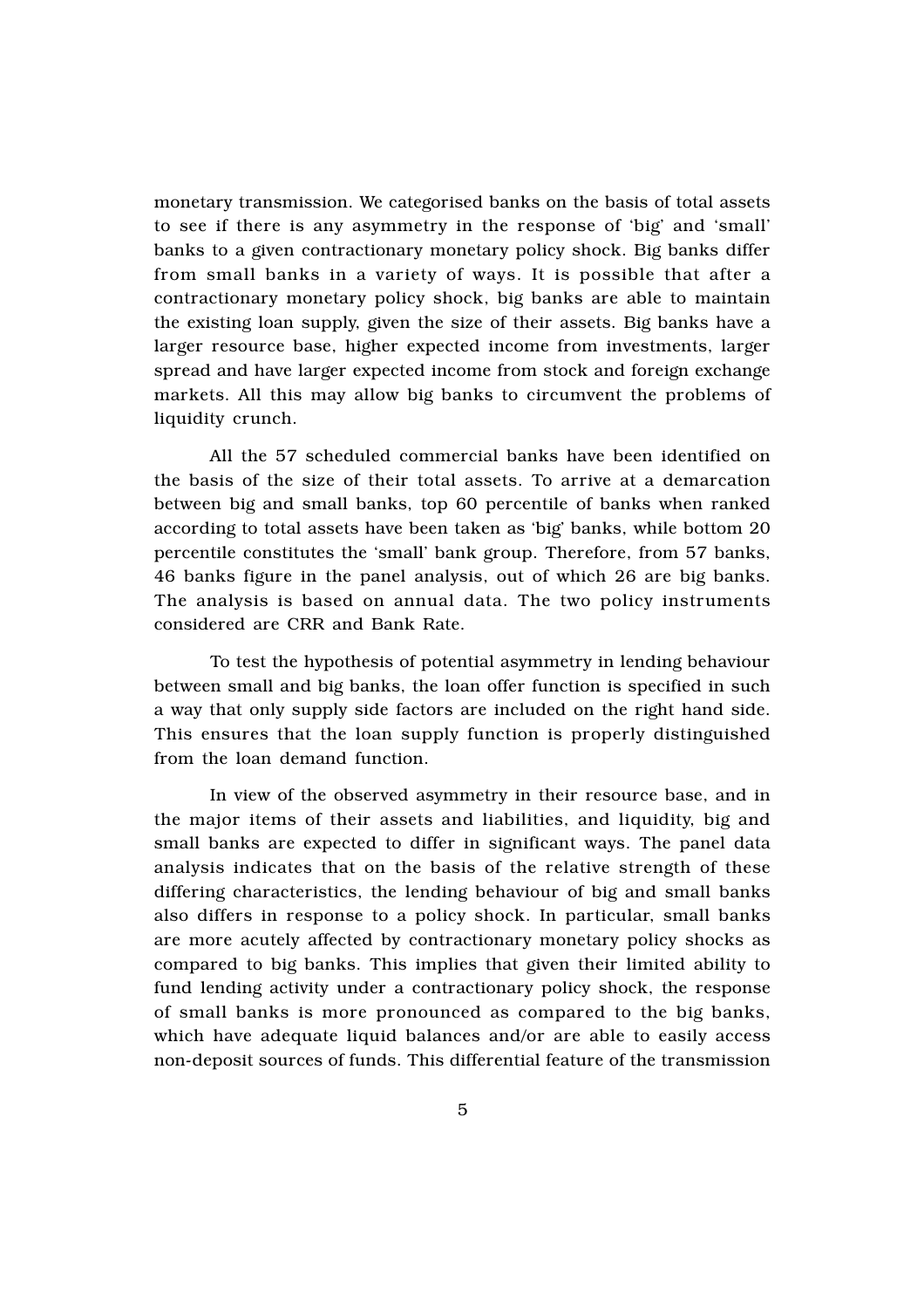process – for big and small banks – would indicate that since banks are conduits for the central bank's monetary transmission – larger the proportion of small banks in the system, the more responsive is bank lending expected to be to a contractionary monetary policy shock.

### Some Inferences

The study suggests the existence of a bank lending channel in the Indian context. The analysis based on econometric techniques seems to validate this point. This would suggest that the central bank, while formulating monetary policy, is likely to encounter independent shifts in the loan supply. These changes in bank loan supply would also induce changes in bank portfolios.

Evidence seems to point to the fact that the response of big banks to monetary policy shocks differs from that of small banks, with the latter being more compliant. In particular, large banks with a wider resource base can more successfully insulate their loan supply from contractionary policy shocks *vis-à-vis* the small banks with limited opportunities to access markets for resources in a contractionary monetary policy regime. This would imply that bank mergers and other moves towards consolidation in the banking sector, which are likely to lead to creation of bigger banks, have implications for the efficacy of monetary policy.

The study is indicative of the fact that despite the scaling down of the Cash Reserve Ratio and the Bank Rate over the period of financial reforms, a quantitative instrument like the CRR continues to be important along with the price instrument like the Bank Rate. This is primarily so in a medium-term framework, as adopted in the present study. The change in Repo Rate, which has emerged as an important signalling rate in the shortrun, is likely to have implications for short-term portfolio choice of banks.

Prudential regulations have an important role to play in influencing lending decisions of banks. In particular, the institution of capital adequacy ratios has made banks more concerned with the risk-return profile of loans, since additional lending warrants additional capital base so as to satisfy the regulatory capital standards.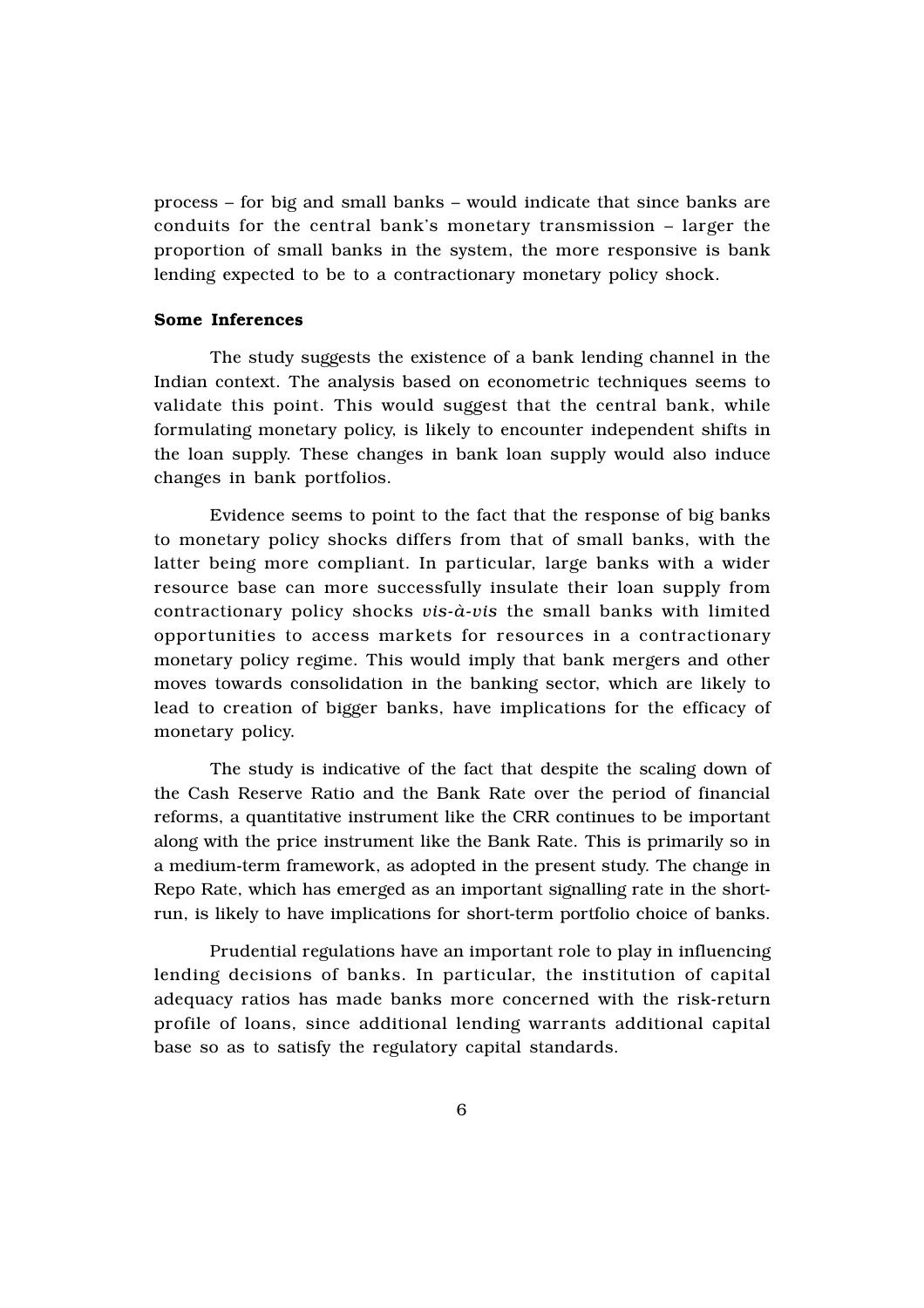### Chapter 1

### AN OVERVIEW

### 1.1 Introduction

The transmission of monetary policy has been explained in the literature through a variety of models. In these models, monetary policy actions influence real variables through various channels. In a money-inutility function model, under *flexible prices,* an inflationary increase in money supply influences spending decisions through real balances, while in a cash–in–advance model, the impact is transmitted by raising the cost of the purchases. In a *sluggish wage-price regime*, the IS-LM depicts the impact of monetary policy on real variables. In a closed economy, the key variable in the process of transmission is the interest rate, while in an open economy this role is played by the exchange rate.

In such a framework of the 'money view' of the transmission mechanism, credit markets remain passive. In an aggregative analytical model like IS-LM, it is assumed that bonds and money are the only two assets, with bonds and other financial assets being close substitutes. As Bernanke and Blinder (1988) observe, if besides money and bonds, bank– intermediated loans are taken as the third asset as distinct from publiclyheld bonds, banking sector is clearly seen to play an additional and a special role of extending intermediated loans. Bank intermediation is seen to be especially crucial in a situation of asymmetric information and moral hazard, since only banks specialise in monitoring their borrowers. Under situations of asymmetric information, since publicly-issued bonds and bank-intermediated loans are not close substitutes, a large number of borrowing firms would turn out to be bank-dependent. In this scenario, monetary policy has a reason to operate not only through the conventional *money channel*, but also and more importantly through the *bank lending channel*. To the extent monetary policy shocks influence credit supply independent of influencing credit demand, theoretical considerations make it imperative for monetary policymakers to pay attention to the bank lending channel. The extent to which central banks – in the Indian case, the Reserve Bank of India - would do so, will depend on the quantitative and qualitative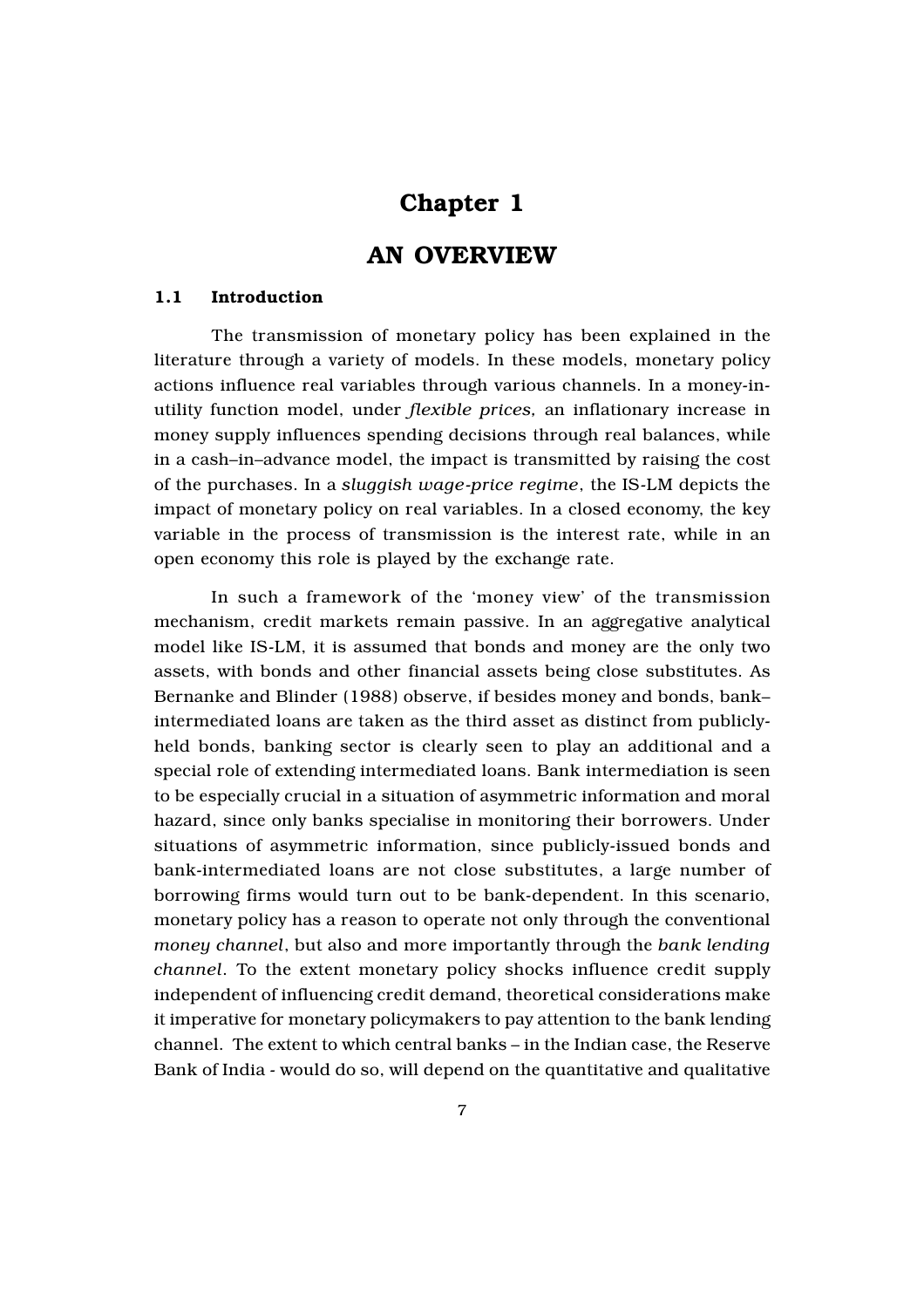aspects of the transmission mechanism and working of the bank lending channel, which will be examined in this study.

#### 1.1.1 Monetary Policy Formulation in India: A Brief Digression

The principles which have shaped the formulation of monetary policy in India in the recent years include concerns about output as well as price fluctuations, financial instability, alignment of fiscal policy with monetary policy, accountability of the central bank and a forward-looking character of monetary policy. The stance of monetary policy emanating from the Reserve Bank of India has been continually evolving in line with the economic situation.

Since 1997, the lessons of the Asian financial crisis and the structural changes in the financial system underway 1991 onwards, provided the impetus for intensifying the process of financial sector reforms in India which focuses on fortifying the organisational efficiency of banks in an environment characterised by greater specialisation, technological change, introduction of universal banking and a growing openness of the economy.

As a result of these on-going reform measures, the monetary policy environment, framework and operating procedures in India have undergone significant changes since the early 1990s, influencing the transmission of monetary policy to the real sector. The objective of the reforms has been to develop an efficient and integrated financial market and to switch over increasingly to the use of indirect instruments of monetary control and, hence, enhance the efficacy of monetary policy transmission. With a series of reform measures in money, government securities and foreign exchange markets, the markets have now grown in size, depth and activity paving the way for flexible use of indirect monetary policy instruments.

The monetary policy framework in India from the mid-1980s till 1997-98, can be defined as a monetary targeting framework on the lines recommended by the Committee on the Working of the Monetary System (Chairman: Prof. S. Chakravarty) in 1985. Because of the reasonable stability of the money demand function, the annual growth in broad money (M3) was used as an intermediate target of monetary policy to achieve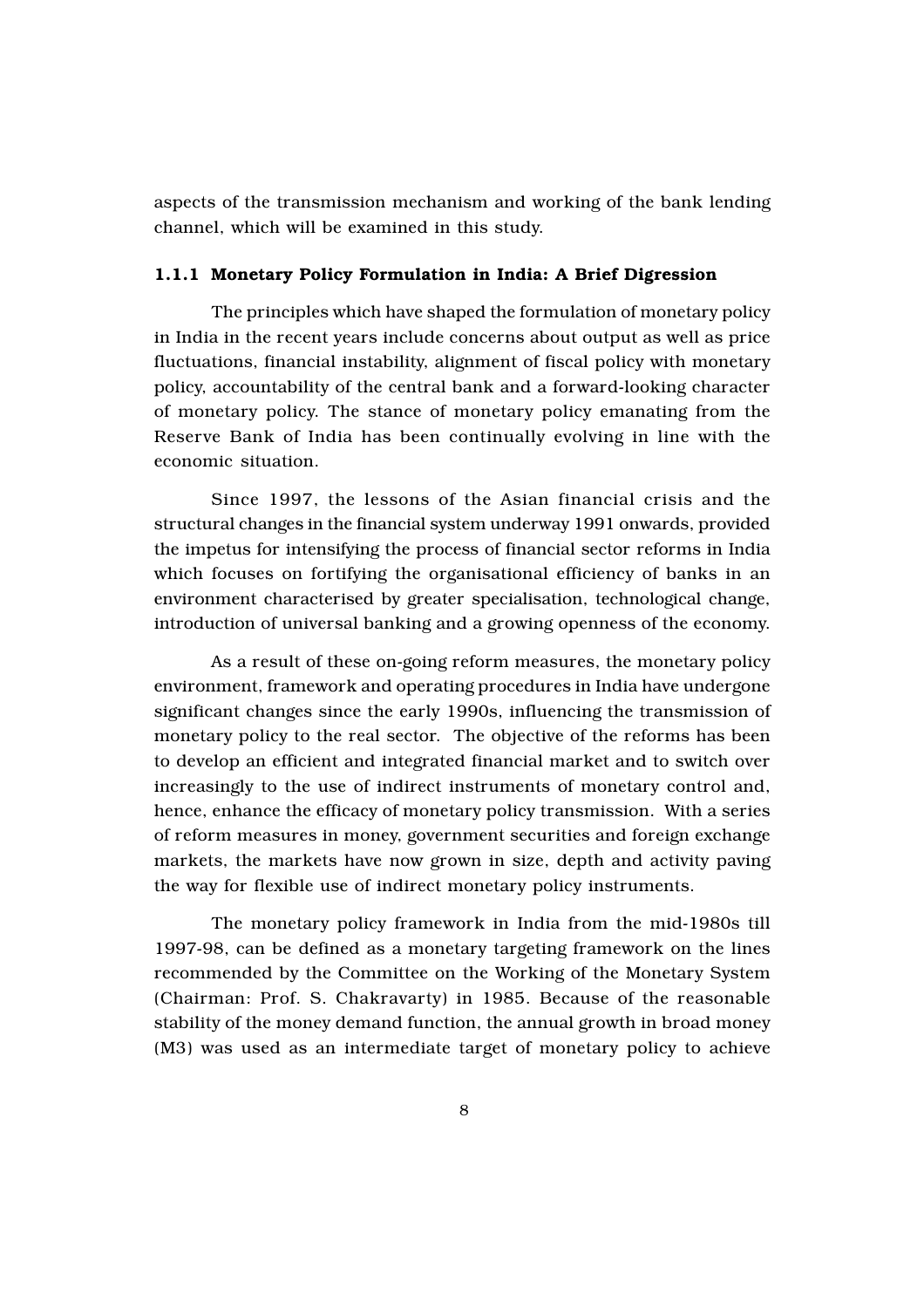monetary policy objectives. In practice, the monetary targeting approach was used in a flexible manner with a 'feedback' which implied that target ranges had to be modified in the light of information available on expected output performance which might itself be a consequence of several factors.

More recently, the importance of other factors, *inter alia*, credit and interest rates, in the formulation and operation of monetary policy have come to the fore underlining their significance in the monetary policy transmission process. A multiple indicator approach was announced in 1998-99, wherein interest rates or rates of return in different markets (money, capital and government securities markets) along with such data as on currency, credit extended by banks and financial institutions, fiscal position, trade, capital flows, inflation rate, exchange rate, refinancing and transactions in foreign exchange available on high frequency basis are juxtaposed with output data for obtaining policy perspectives. Such a shift has been gradual and a logical outcome of deregulation and liberalisation of the financial markets combined with increasing openness of the economy since the early 'nineties. While the 'exclusive' use of broad money as an intermediate target was de-emphasised, the growth in broad money (M3) continues to be used as an important indicator of monetary policy. Similarly, while inflation is not targeted, monetary policy statements continue to indicate a tolerable level of inflation taking into account the global trends and domestic compulsions.

### 1.2 Scope and Objective of the Study

Against the backdrop of the arguments in Section 1.1 above, the present study is an attempt to characterise the process of monetary transmission in India and identify the role of bank lending channel in it. The objective of the study is to examine three specific questions related to transmission mechanism of monetary policy in India in the postliberalisation period. First, how monetary policy "shocks" transmit their influence in a VAR framework, given the simultaneity between monetary policy variables and other economic variables and how effective are the chosen policy instruments? Second, how does bank lending respond to changes in monetary policy? Third, following a given change in monetary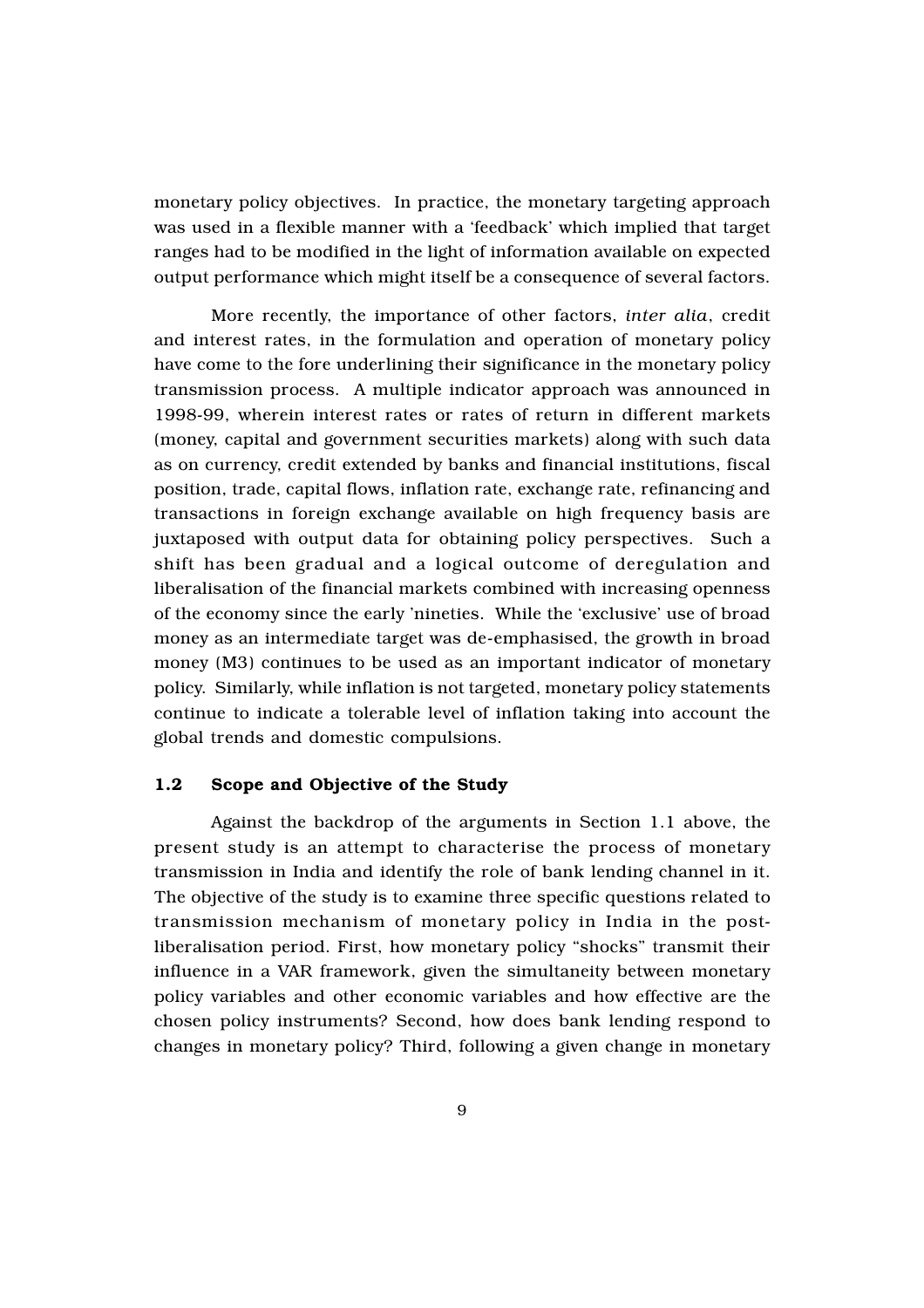policy, is there any asymmetry in the lending behavior of 'big' and 'small' banks? It needs to be stated at the outset that the main focus of the study is on examining the response of bank lending to changes in monetary policy.

### 1.3 Data and Econometric Methodology

The analysis pertains to various subsets of the scheduled commercial banks in India as per the requirements of the objective of investigation. The study broadly covers the period 1993-94 to 2002-03. Data used in this study are both published and unpublished. Published data are available in various RBI publications. The unpublished data are the quarterly confidential supervisory data made available by the Offsite Monitoring and Surveillance Division (OSMOS) of RBI.

In terms of methodology, both VAR and structural models continue to be used in the current literature (Walsh, 1998; Mahadeva and Sinclair, 2002). While VAR is suitable to identify policy shocks from the feedback rule, the structural models can be used to examine the overall impact of the policy changes as such. The present study deploys both types of techniques.

 In the VAR analysis, aggregative monthly data relating to all scheduled commercial banks are used for the period April 1993 to April 2001. Data on non-monetary variables like Index of Industrial Production (IIP), Trade Balance (TB), WPI, CPI have been taken from the *Handbook of Statistics on Indian Economy*.

The OSMOS data are used for a panel data analysis (for 51 scheduled commercial banks excluding Regional Rural Banks and Foreign Banks) for examining the existence of a bank lending channel for the period March 1997 to June 2002. A loan offer function is specified and the impact of changes in monetary policy is examined.

For analysing the asymmetrical lending behaviour of big and small banks, to changes in monetary policy, a pooled regression analysis is conducted on 26 'big' and 20 'small' banks, for the period 1996-2002, with banks classified on the basis of their total assets.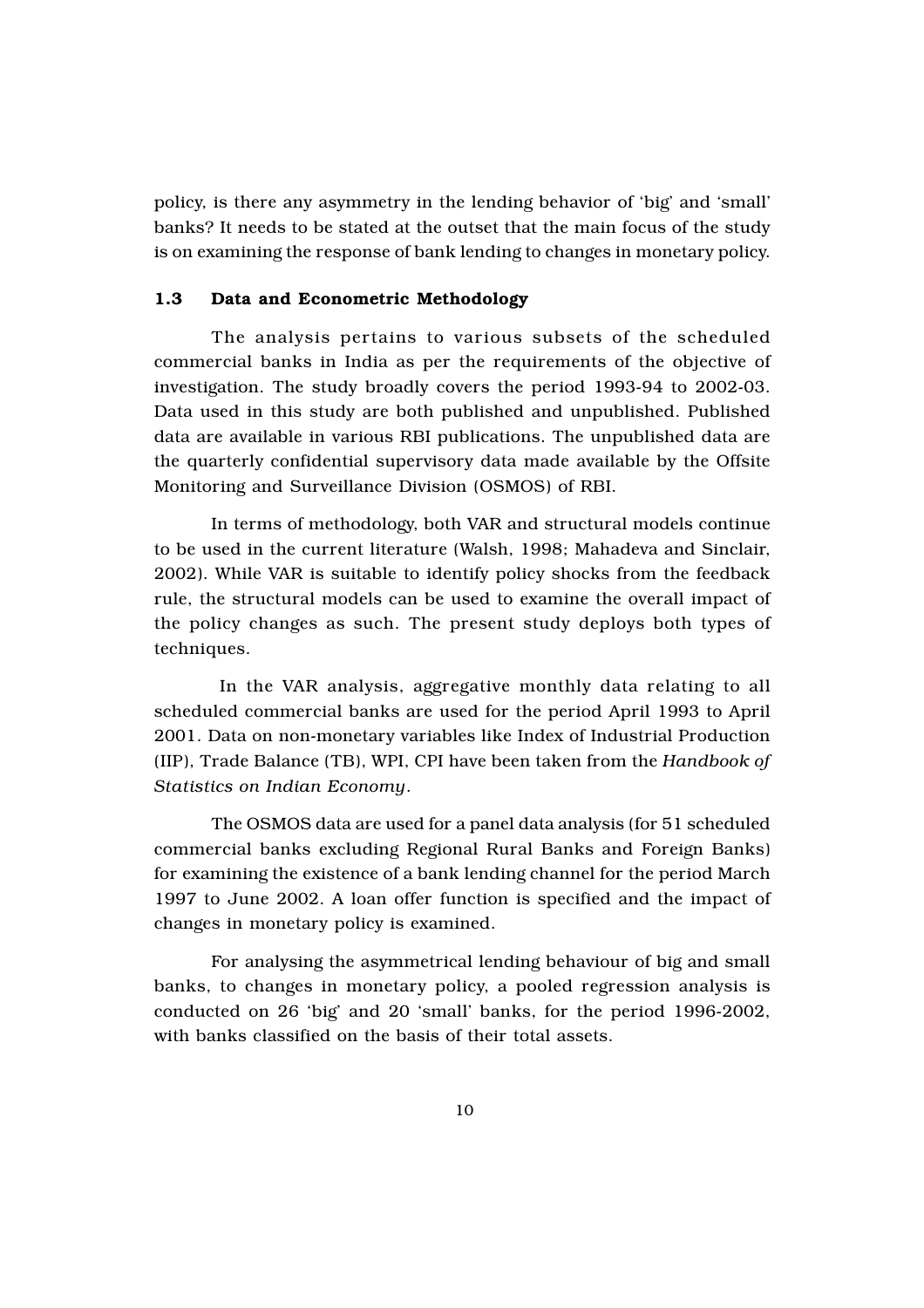### 1.4 Organisation of the Study

The study is organised into seven chapters. The present chapter has dealt with formulation of the problem, the theoretical background, the objectives and methodology of the study. Chapter 2 analyses the issues pertaining to transmission of monetary policy and highlights the factors which have a bearing on it. Chapter 3 reviews the literature on various channels of transmission of monetary policy, both at the theoretical and empirical levels. Transmission of monetary policy shocks is empirically examined in a VAR framework in Chapter 4. Chapter 5 estimates structural equations for bank advances and bank investments on the assets side and funds available to banks on the liability side to investigate the impact of monetary policy changes on these variables. Chapter 6 examines whether there is any asymmetry in the lending behaviour of 'big' and 'small' banks following a given change in monetary policy. The main findings along with the major policy recommendations emanating from the study are presented in Chapter 7.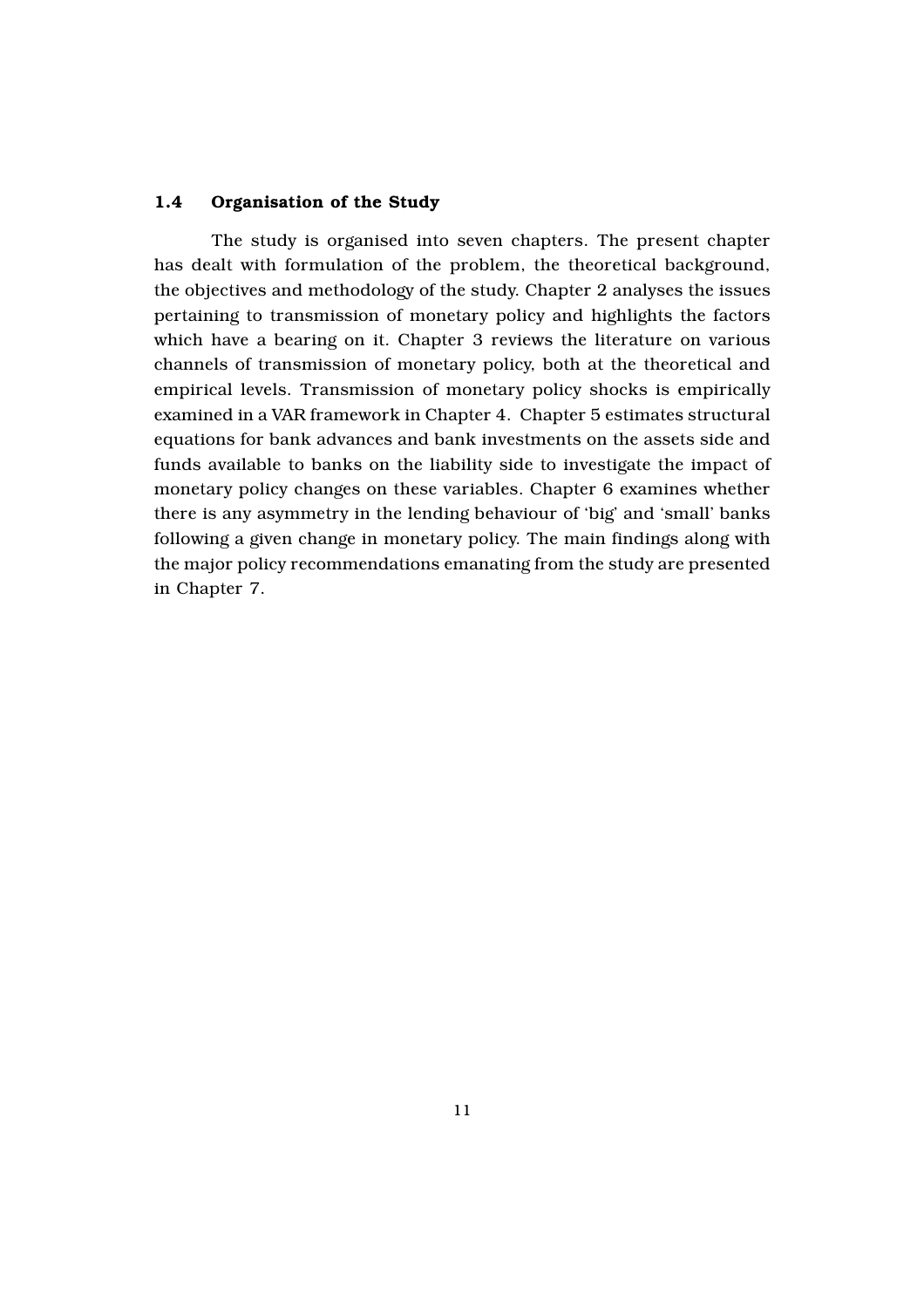### Chapter 2

### TRANSMISSION MECHANISM OF MONETARY POLICY: ISSUES AND PERSPECTIVES

### 2.1 Introduction

The understanding of the process of transmission of monetary policy is a critical input for its designing and implementation. In a country like India, the economic structure is undergoing crucial transformation through changes in both intersectoral primacy and intersectoral linkages. The processes of economic liberalisation and prudential regulation of the financial sector are under way. The financial sector is changing in terms of its competitiveness, depth and spread. Wide-ranging reforms are globalising the capital market. As a result, macroeconomic environment and financial structure are both changing<sup>1</sup>. Consequently, channels of monetary policy transmission are evolving continuously. These dynamics make the issue of monetary policy transmission all the more intriguing, especially in view of the fact that in the monetary policy literature, the monetary transmission process is described as a "black box" as there is little consensus on how it works<sup>2</sup>. In the present study, the focus is on (a) the transmission of monetary policy impulses, (b) the resultant changes in the portfolios of commercial banks acting as conduits for monetary policy and (c) in particular, on the asymmetry in the loan supply between big and small banks following monetary policy changes.

In this chapter, we first briefly outline the channels of monetary policy transmission (see, for example, Mishkin, 1995), distinguishing between the *conventional* channels of transmission mechanism and the *additional* channels, which are activated in open economies. Subsequently, we focus on the new issues of changing financial structure and macroeconomic environment – both as derivatives of financial liberalisation and opening up of the Indian economy in the post-1993 period. As we see, these developments have important implications for the transmission mechanism of monetary policy.

<sup>1</sup> For a discussion on issues related to financial deregulation in India, see Pandit (1992).

<sup>2</sup> See Bernanke and Gertler (1995).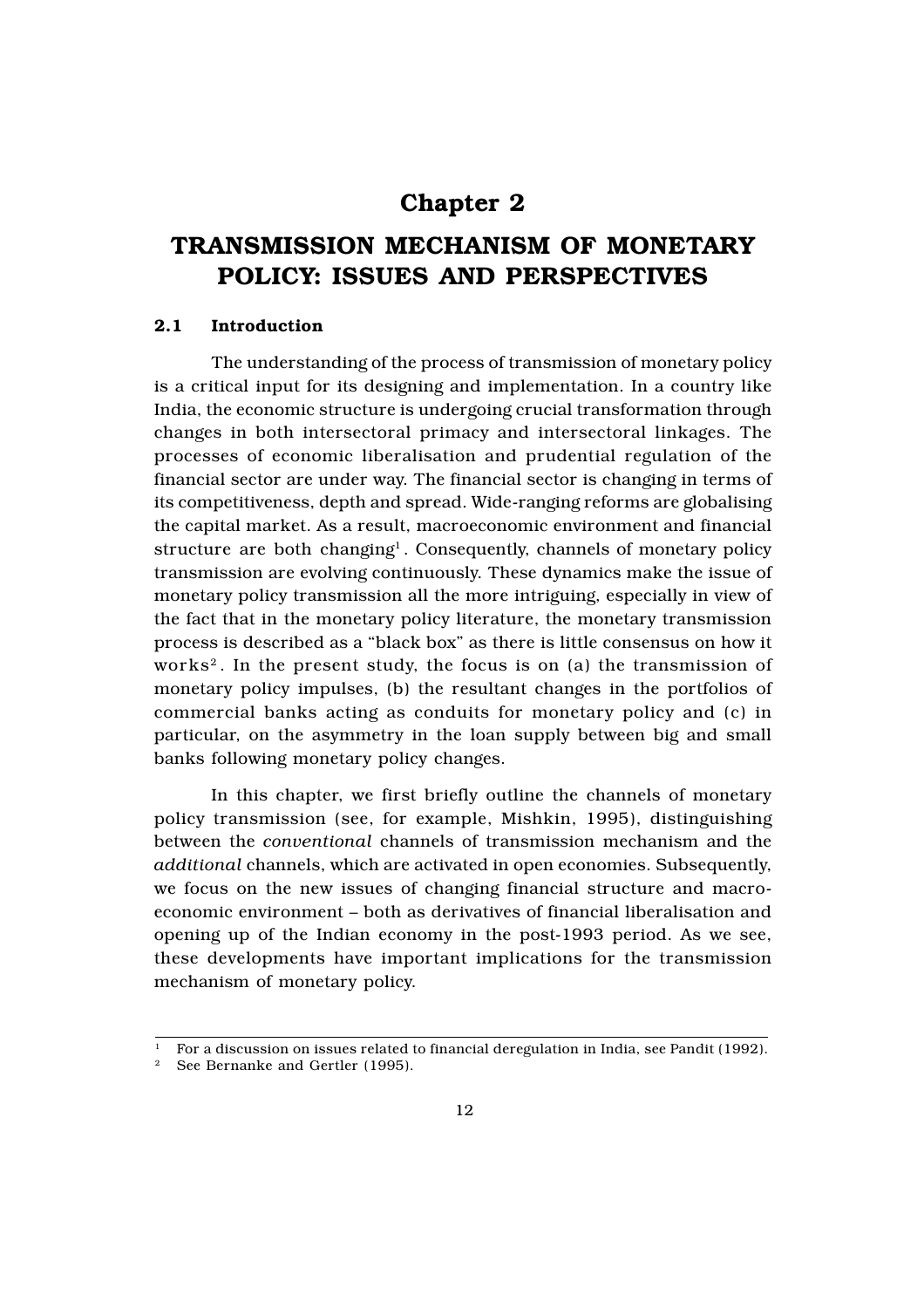### 2.2 Channels of Transmission of Monetary Policy

Monetary policy influences the economy through at least four important channels: the money channel; the credit channel; the asset valuations or balance sheet channel; and the exchange rate channel. One can describe these channels very briefly, there being detailed surveys of literature in this area $3<sup>3</sup>$ .

#### *(i) Interest Rate Channel*

The interest rate channel is described in the literature under the rubric "Money View". Monetary policy induced changes in money supply (M) influence nominal interest rate (i), i.e., the cost of credit, investment (I) and, thereby, the level of GNP (Y).

 $M \downarrow \Rightarrow i \uparrow \Rightarrow I \downarrow \Rightarrow Y \downarrow$ 

### *(ii) Credit Channel (Credit View)*

The credit channel is considered under two streams – bank lending channel and the balance sheet channel.

(a) Bank Lending Channel

Bank lending channel emphasises the role of changes in banks' balance sheet items, i.e., in deposits and loans as conduits for monetary policy transmission. Under this channel, credit availability aspect is emphasised.

 $M^{\downarrow} \Rightarrow$  (Bank Deposits)  $\downarrow \Rightarrow$  (Bank Loans)  $\downarrow \Rightarrow I^{\downarrow} \Rightarrow Y^{\downarrow}$ 

(b) Balance Sheet Channel

The balance sheet channel emphasises the impact of monetary policy induced changes on the asset prices, value of the borrowers' collateral and actual borrowings with final impact on investment and income.

(Monetary Contraction)  $\Rightarrow$  high i  $\Rightarrow$  (Low Asset Prices)  $\Rightarrow$  (Fall in Collateral Values)  $\Rightarrow$  (Low Borrowings)  $\Rightarrow$  Low I  $\Rightarrow$  Low Y

*(iii) Asset Price Channel*

Policy-induced interest rate changes affect the level of asset prices – principally those of bonds, equities and real estate – in the economy. Where

<sup>3</sup> See Mishkin (1995), Taylor (1995), Bernanke and Gertler (1995), Walsh (1998).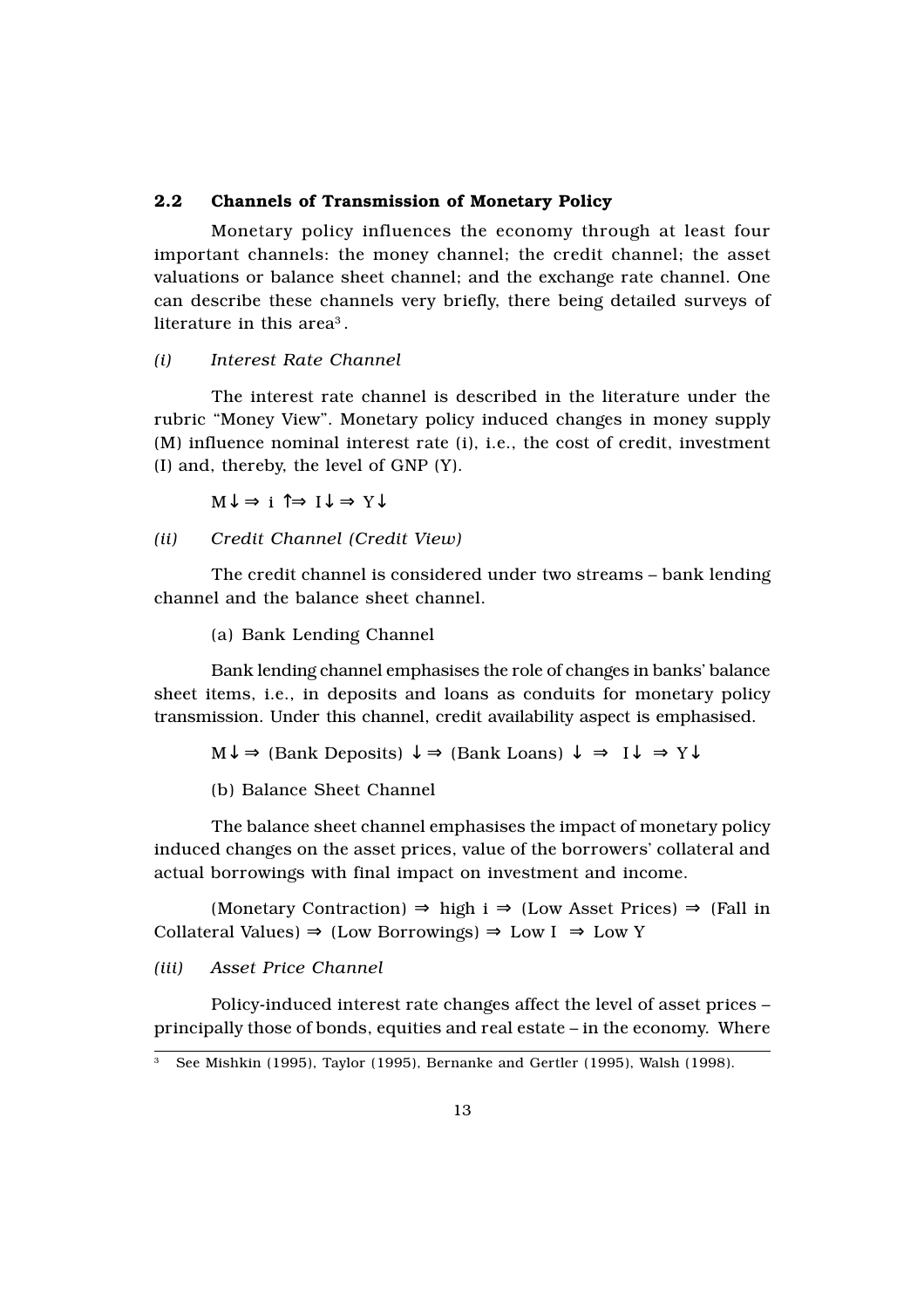long-term fixed-interest bond markets are important, higher short-term interest rates may lead to a decline in bond prices. As such markets develop, this channel of transmission may be strengthened.

 $M\downarrow \Rightarrow i \uparrow \Rightarrow Discounted$  Cash Flow  $\downarrow \Rightarrow$  Tobin  $q \downarrow \Rightarrow I\downarrow \Rightarrow Y\downarrow$ 

### *(iv) Exchange Rate Channel*

For an open economy, with flexible exchange rates, monetary policy induced changes in money supply or rates of interest can influence the level of income through exchange rate (e) and net exports (NX). This is the exchange rate channel<sup>4</sup>. Alternatively, monetary policy intervention can impact upon capital inflows through changes in interest parity conditions<sup>5</sup>. Given the fact that a managed float system of exchange rates ensures fluctuations within a band, effects of monetary policy need not be through the exchange rate channel only. Inflows and outflows of capital, for instance, respond directly to policy-induced changes in interest rate.

 $M\downarrow \Rightarrow i \uparrow \Rightarrow e \uparrow \Rightarrow NX \downarrow \Rightarrow Y\downarrow$ 

*(v) Capital Flow Channel*

 $\Delta M \Rightarrow \Delta i \Rightarrow \Delta$  (Interest Rate Differential)  $\Rightarrow \Delta$  (Capital Flows)  $\Rightarrow \Delta I \Rightarrow \Delta Y$ 

### 2.3 Factors Influencing the Transmission Mechanism

The way monetary policy transmits its influence through the channels mentioned earlier is itself shaped by several factors. The first is the context, in other words the objective, which motivates the central bank to formulate its policy package. About the objectives of monetary policy, in general, there is a near consensus that for advanced countries, price stability ought to be the primary objective. It is also agreed that monetary policy cannot steer an economy along the path of long-term growth<sup> $6$ </sup>. In the short run, the mainstream view is that monetary policy has a definite role in influencing stability and growth of an economy.

<sup>4</sup> Obstfeld and Rogoff (1995,1996) use an intertemporal general equilibrium framework in expounding an analytical model in which choice of the exchange rate regime has significant implications for monetary policy.

<sup>5</sup> McCallum (1994), among others, has empirically tested the interest parity conditions and found plausible support for covered interest parity.

<sup>6</sup> Examining data for 110 countries for 30 years, McCandless and Weber (1995) conclude that in the long run while the correlation coefficient between inflation and money growth is nearly one, there is no long run correlation between money growth and growth rate of output.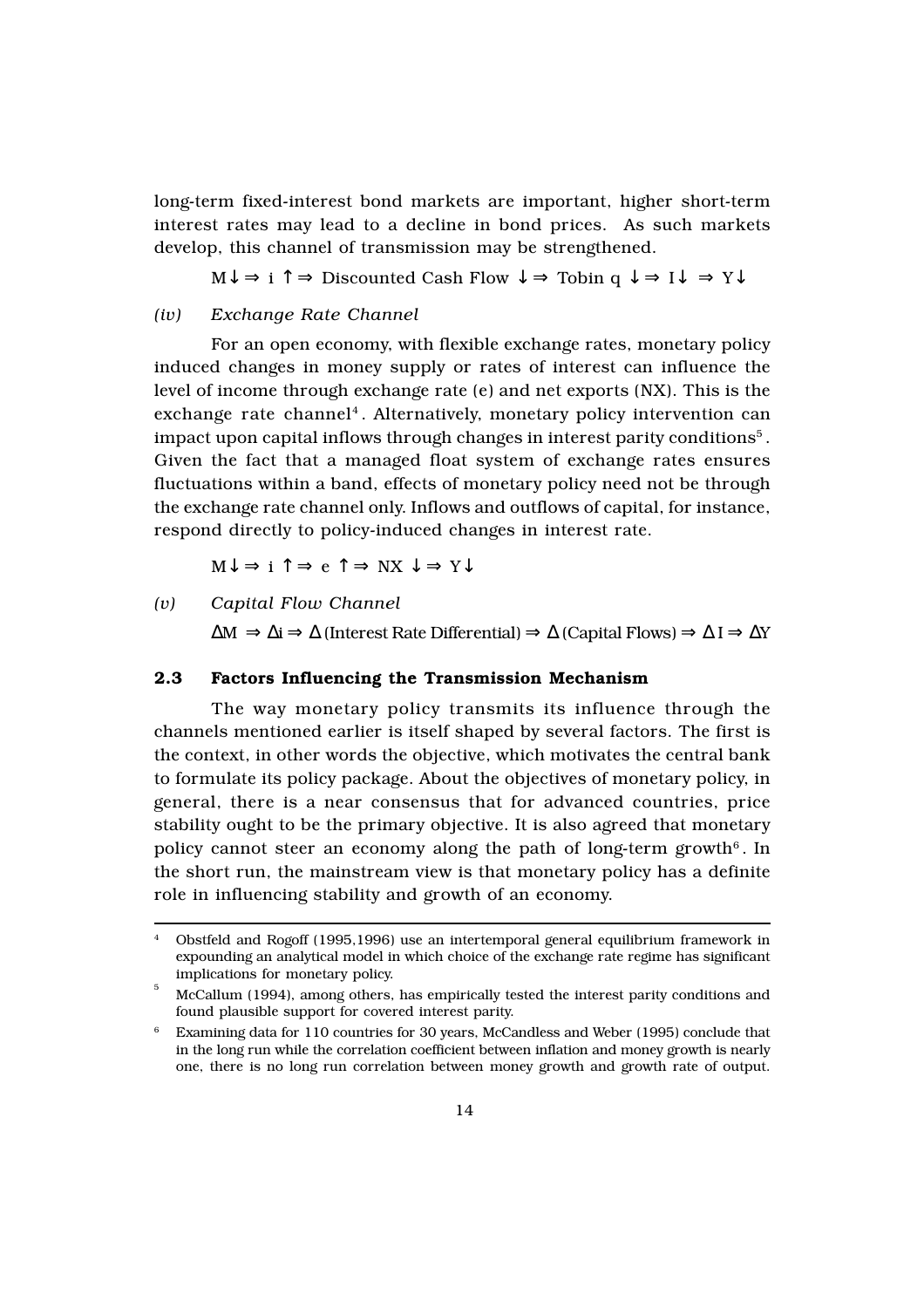For the developing countries, the stylised facts in this respect are different and monetary policy is viewed as playing an important role.

- (a) In the first place, in developing countries, output is usually concentrated in a smaller range of goods and services and financial markets are not very deep. This makes diversification of risk very difficult. In order to counter the destabilising shocks, countervailing monetary policy would be all the more important in developing countries.
- (b) Given the underdeveloped state of financial and non-financial markets, the operation of market forces in some spheres of economic activity may be weak, non-optimal or even nonexistent. This leads to the case for policy-directed lending or priority sector lending as an important adjunct of long-term monetary policy.
- (c) For a large number of enterprises in the underdeveloped countries, availability of bank credit is a constraint. This makes the credit availability channel all the more important.
- (d) On account of indexation of wage contracts and other structural rigidities in both labour and goods markets, control of inflation through a typical contractionary policy may not be easy. The root cause of inflation could be a fiscal distortion like a high fiscal deficit, which can effectively be tackled through a judicious mix of fiscal discipline with a supportive monetary policy.
- (e) For some developing countries, the position on the balance of payments front is generally vulnerable. Maintaining orderly conditions in the balance of payments, through appropriate monetary policy interventions in the foreign exchange market, assumes importance under such circumstances.

Having outlined some of the stylised facts regarding the developing countries, which have a bearing on the relevance of monetary policy therein, the factors which influence the monetary policy transmission and its pace, especially when financial deregulation and other reforms are under way, are as follows: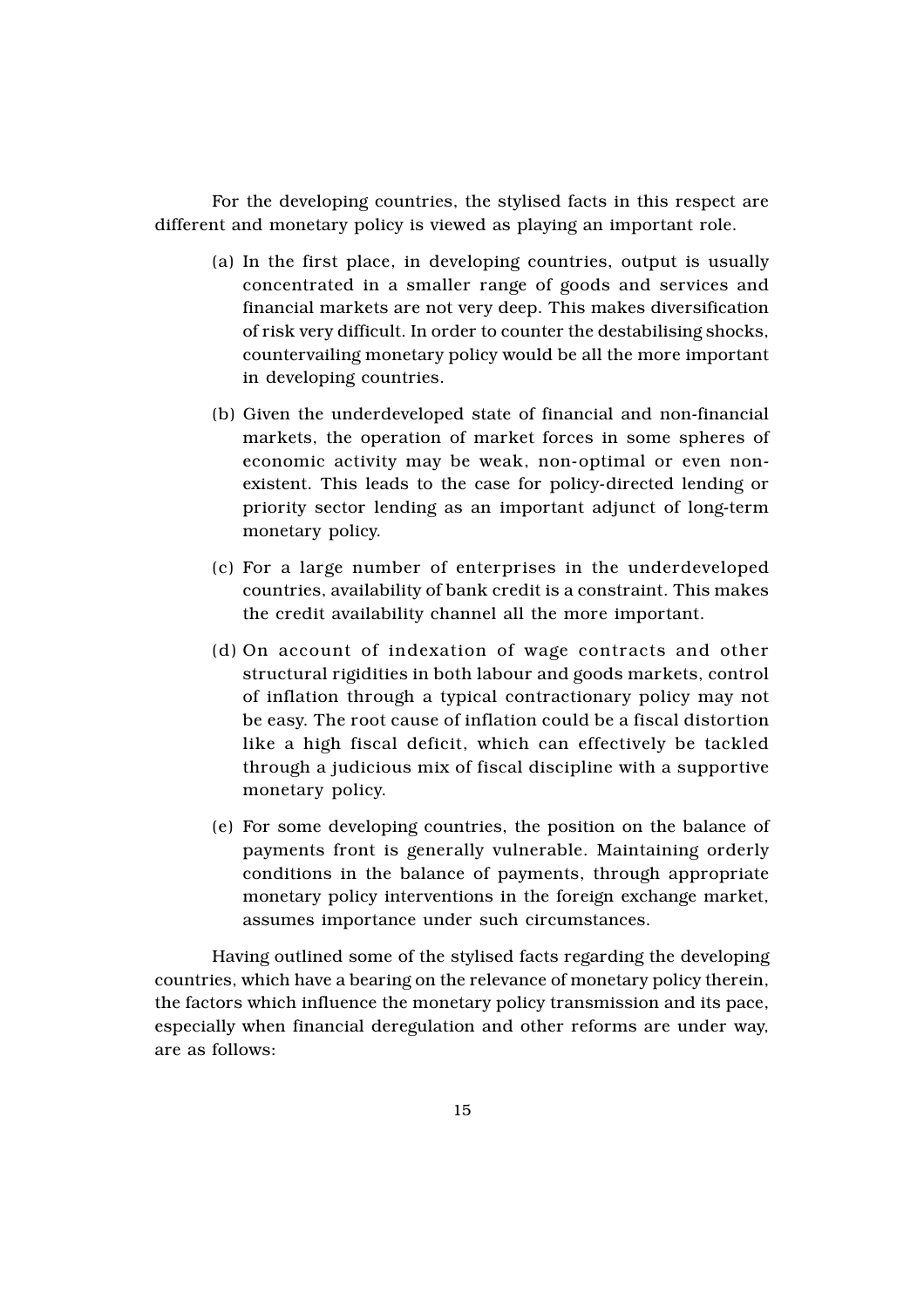(1) In the first place, an important aspect of monetary policy operation is the set of instruments deployed by the monetary authority. Using Indian data, it is observed (Table 2.1) that in the post-liberalisation period during the period July 4, 1991 to October 30, 2002, as an instrument of monetary policy, Bank Rate has been changed on 16 occasions and between October 8, 1992 to November 16, 2002, Cash Reserve Ratio (CRR) has been changed on 36 instances. The quantitative instrument CRR has been changed more frequently, possibly because the Bank Rate may not be capable of equilibrating the demand and supply positions in a financial market which is not only imperfectly competitive but whose sub-markets are less than perfectly integrated.

In Table 2.2 given below, one episode of increase in CRR and its impact is examined in detail. It is observed that following a rise in CRR in 1994, the contractionary policy has resulted in a fall in the growth of bank

| <b>Bank Rate</b> |                          | <b>Cash Reserve Ratio</b> |                          | <b>Bank Rate</b> |                          | <b>Cash Reserve Ratio</b> |                          |  |
|------------------|--------------------------|---------------------------|--------------------------|------------------|--------------------------|---------------------------|--------------------------|--|
| Rate<br>per cent | <b>Effective</b><br>Date | Ratio                     | <b>Effective</b><br>Date | Rate<br>per cent | <b>Effective</b><br>Date | Ratio                     | <b>Effective</b><br>Date |  |
| 11               | 4/7/91                   | 15<br>14.5                | 8/10/92<br>17-04-1993    | 9                | 29-04-1998               | 10<br>11                  | 11/4/98<br>29-08-1998    |  |
| 12               | 9/10/91                  | 14<br>14.5                | 15-05-1993<br>11/6/94    |                  |                          | 10.5<br>10                | 13-03-1999<br>8/5/99     |  |
|                  |                          | 14.75<br>15               | 9/7/94<br>6/8/94         | 8                | 2/3/99                   | 9.5<br>9                  | 6/11/99<br>20-11-1999    |  |
| 11               | 16-04-1997               | 14.5<br>14                | 11/11/95<br>9/12/95      | $\overline{7}$   | 2/4/00                   | 8.5<br>8                  | 8/4/00<br>22-04-2000     |  |
| 10               | 26-06-1997               | 13.5<br>13                | 27-04-1996<br>11/5/96    | 8                | 22-07-2000               | 8.25<br>8.5               | 29-07-2000<br>12/8/00    |  |
| 9                | 22-10-1997               | 12<br>11.5                | 6/7/96<br>26-10-1996     | 7.5              | 17-02-2001               | 8.25<br>8                 | 24-02-2001<br>10/3/01    |  |
|                  |                          | 11                        | 9/11/96                  | $\overline{7}$   | 2/3/01                   | 7.5                       | 19-05-2001               |  |
|                  |                          | 10.5                      | 4/1/97                   | 6.5              | 23-10-2001               | 5.75                      | 3/11/01                  |  |
| 11               | 17-01-1998               | 10<br>9.75                | 18-01-1997<br>25-10-1997 | 6.25             | 30.10.2002               | 5.5<br>5                  | 29-12-2001<br>01.06.2002 |  |
| 10.5             | 19-03-1998               | 9.5<br>10                 | 22-11-1997<br>6/12/97    | 6.00             | 29.4.2003                | 4.75                      | 16.11.2002               |  |
| 10               | 3/4/98                   | 10.5<br>10.25             | 17-01-1998<br>28-03-1998 |                  |                          |                           |                          |  |

Table 2.1 Use of Monetary Policy Instruments in India

Source: Handbook of Statistics on Indian Economy.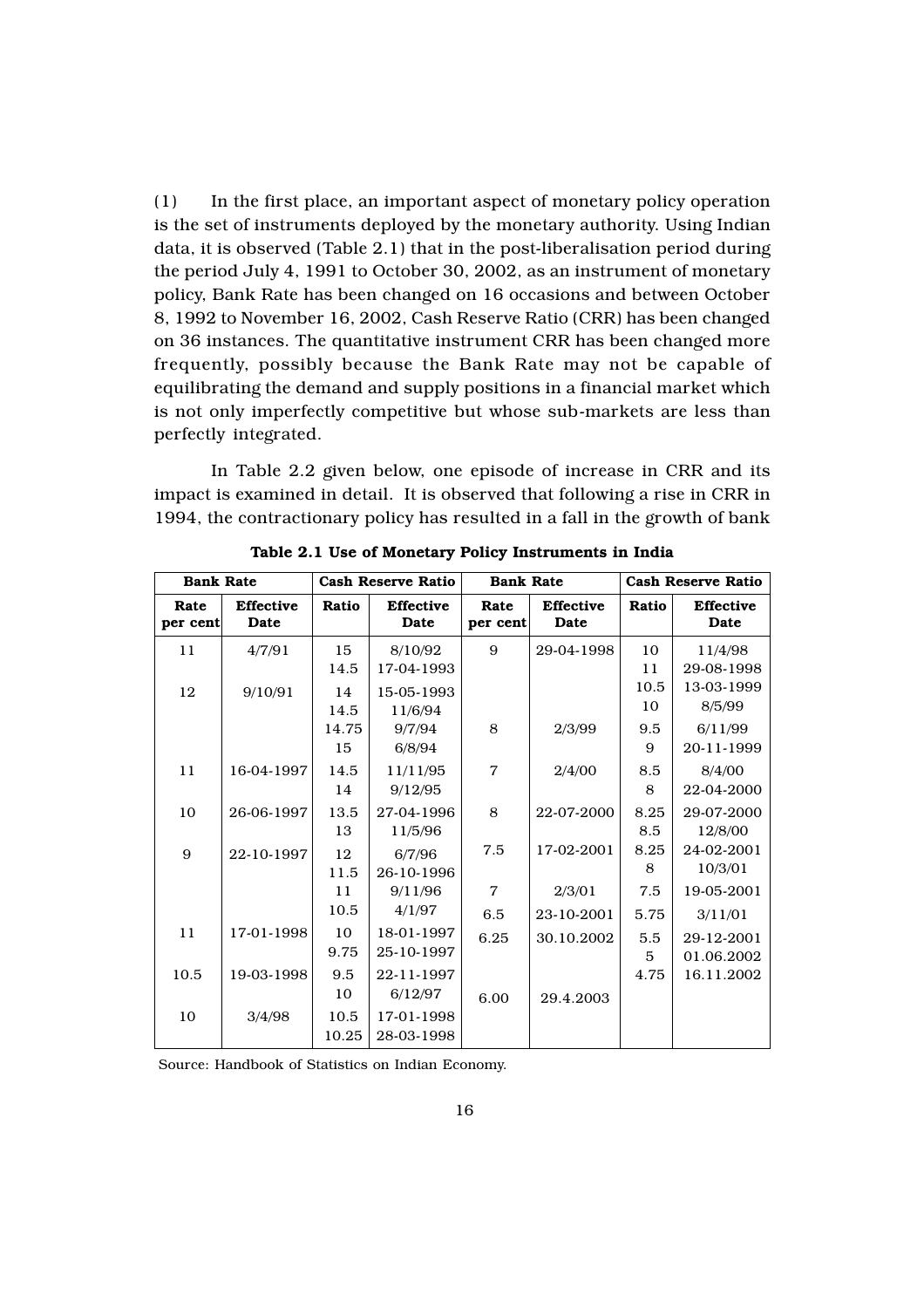credit and an increase in bank borrowing from RBI. When CRR increased from 14 per cent to 14.5 per cent, there was an increase in Call Money Rate. However, thereafter, some deviations were observed from this normal response but finally as CRR settled at a high rate of 15 per cent from the original 14 per cent, Call Money Rate continued to rise. The impact of the contractionary policy on bank investments is not very clear. The fact that bank borrowings from RBI had increased indicates that banks could have used these to meet their portfolio commitments.

| Year      | <b>CRR</b> | <b>Bank</b><br><b>Credit</b><br>(BC) | Growth<br>Rate of<br><b>BC</b> | Monthly<br>Average<br>Call<br><b>Money</b><br>Rate | Investments by<br><b>Banks</b> in<br>Government<br>and Other<br>Approved<br><b>Securities</b> | <b>Bank</b><br><b>Borrowings</b><br>from RBI |
|-----------|------------|--------------------------------------|--------------------------------|----------------------------------------------------|-----------------------------------------------------------------------------------------------|----------------------------------------------|
| 1994      |            |                                      |                                |                                                    |                                                                                               |                                              |
| April     | 14         | 1,66,892                             | 1.50                           | 4.90                                               | 1,42,119                                                                                      | 48,205                                       |
| May       | 14         | 1,65,928                             | $-0.57$                        | 5.84                                               | 1,43,863                                                                                      | 46,490                                       |
| June      | 14.5       | 1,64,714                             | $-0.73$                        | 6.7                                                | 1,45,423                                                                                      | 48,148                                       |
| July      | 14.75      | 1,67,681                             | 1.80                           | 5.98                                               | 1,45,333                                                                                      | 49,369                                       |
| August    | 15         | 1,66,910                             | $-0.45$                        | 5.75                                               | 1,46,999                                                                                      | 55,026                                       |
| September | 15         | 1,77,808                             | 6.53                           | 15.27                                              | 1,47,759                                                                                      | 52,778                                       |
| October   | 15         | 1,80,794                             | 1.67                           | 7.89                                               | 1,47,979                                                                                      | 55,526                                       |
| November  | 15         | 1,83,684                             | 1.59                           | 8.37                                               | 1,48,618                                                                                      | 54,291                                       |
| December  | 15         | 1,87,965                             | 2.33                           | 9.71                                               | 1,52,286                                                                                      | 51,263                                       |
| 1995      |            |                                      |                                |                                                    |                                                                                               |                                              |
| January   | 15         | 1,94,016                             | 3.22                           | 15.32                                              | 1,48,039                                                                                      | 53,408                                       |
| February  | 15         | 1,97,100                             | 1.58                           | 13.27                                              | 1,48,324                                                                                      | 56,792                                       |
| March     | 15         | 2,11,560                             | 7.33                           | 13.74                                              | 1,49,253                                                                                      | 47,760                                       |
| April     | 15         | 2,08,638                             | $-1.38$                        | 10.91                                              | 1,50,679                                                                                      | 57,097                                       |
| May       | 15         | 2,08,476                             | $-0.08$                        | 13.39                                              | 1,50,890                                                                                      | 53,454                                       |
| June      | 15         | 2,08,688                             | 0.10                           | 14.43                                              | 1,51,866                                                                                      | 55,555                                       |
| July      | 15         | 2,11,578                             | 1.38                           | 11.28                                              | 1,52,175                                                                                      | 56,612                                       |
| August    | 15         | 2,12,523                             | 0.45                           | 10.11                                              | 1,54,430                                                                                      | 56,434                                       |
| September | 15         | 2,21,789                             | 4.35                           | 12.09                                              | 1,56,218                                                                                      | 58,010                                       |
| October   | 15         | 2,25,940                             | 1.87                           | 20.70                                              | 1,58,037                                                                                      | 54,552                                       |

Table 2.2 Impact of Contractionary Policy – Evidence from Monthly Data

(Amount in Rs. crore)

Source: Handbook of Statistics on Indian Economy.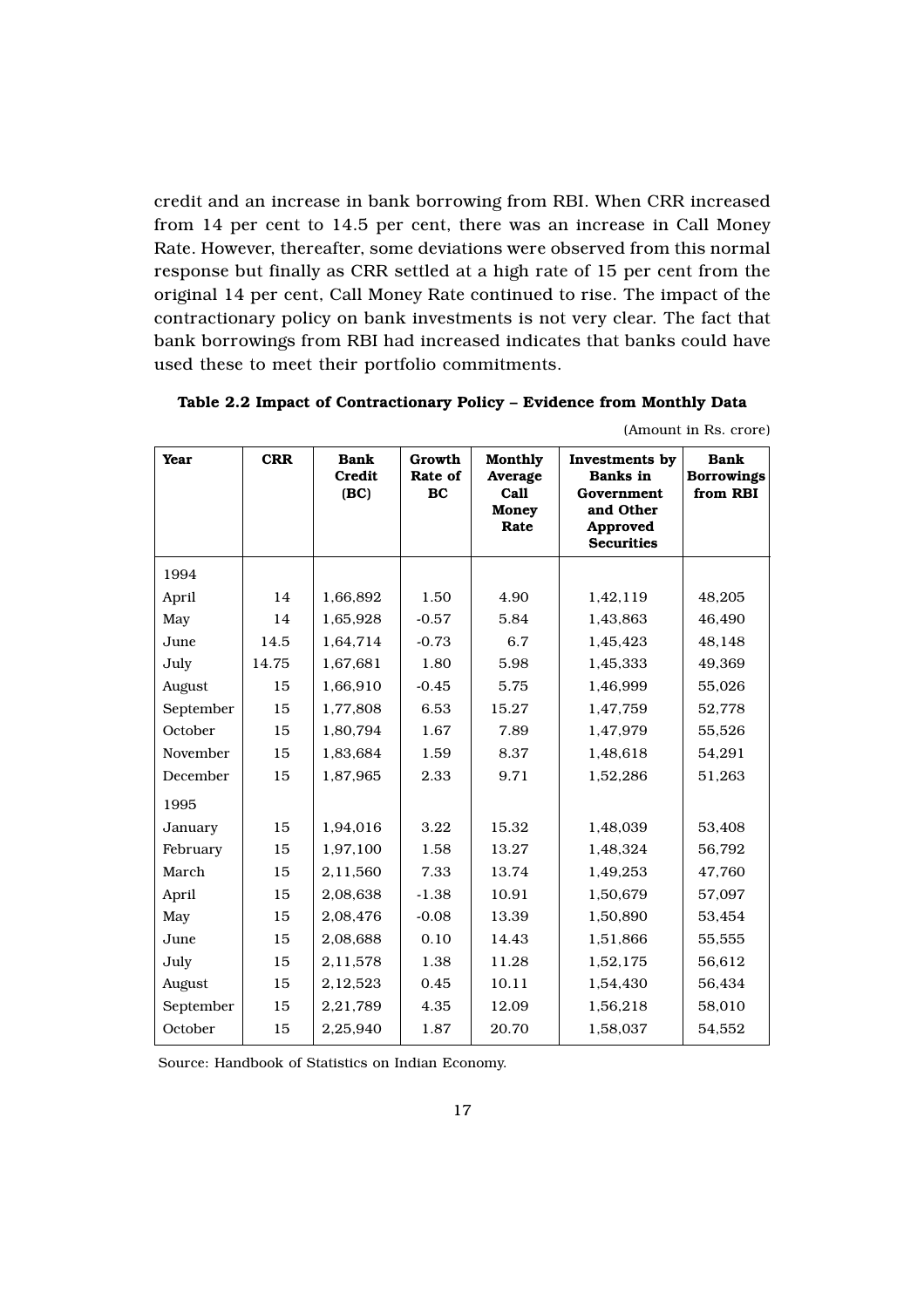(2) The next important aspect of monetary policy transmission that is examined is the extent to which the change in instruments controlled by RBI such as Bank Rate, influences the variables which most directly affect conditions in both financial and non-financial sectors such as call money rate, loan rate, deposit rate and rate of exchange. Table 2.3(A) and 2.3(B) give the correlation matrices for these variables in pre and postliberalisation periods.

From the correlations derived, it appears that, in the preliberalisation period, mainly due to the administered nature of interest rates, Bank Rate and loan/deposit rates were highly correlated. During this period, due to the prevalent capital controls and the controlled

|                                      | <b>Call Money</b><br>Rate | <b>Bank Rate</b> | Deposit Rate<br>(1 to 3 yrs) | <b>SBI</b> Advance<br>Rate | Exchange<br>Rate |
|--------------------------------------|---------------------------|------------------|------------------------------|----------------------------|------------------|
| Call Money Rate                      | 1                         | 0.70<br>(24.72)  | 0.62<br>(18.32)              | 0.51<br>(12.64)            | 0.52<br>(13.05)  |
| Bank Rate                            |                           | 1                | 0.81<br>(42.02)              | 0.92<br>(111.63)           | 0.64<br>(19.59)  |
| Deposit Rate<br>(1 to 3 <i>wrs</i> ) |                           |                  | 1                            | 0.81<br>(44.72)            | 0.80<br>(40.93)  |
| <b>SBI Advance Ratel</b>             |                           |                  |                              |                            | 0.61<br>(18.02)  |
| Exchange Rate                        |                           |                  |                              |                            |                  |

Table 2.3 (A): Pre-Liberalisation Correlation Matrix – 1970 to 1990

The figures in parentheses are the relevant t-values.

Table 2.3 (B): Post-Liberalisation Correlation Matrix – 1991 to 2001

|                                      | Call Money<br>Rate | <b>Bank Rate</b> | Deposit Rate<br>(1 to 3 yrs) | <b>SBI</b> Advance<br>Rate | <b>Exchange</b><br>Rate |
|--------------------------------------|--------------------|------------------|------------------------------|----------------------------|-------------------------|
| Call Money Rate                      | 1                  | 0.186<br>(1.73)  | 0.499<br>(5.98)              | 0.434<br>(4.81)            | $-0.694$<br>$(-12.05)$  |
| Bank Rate                            |                    | 1                | 0.791<br>(19.01)             | 0.748<br>(15.31)           | $-0.515$<br>$(-6.30)$   |
| Deposit Rate<br>(1 to 3 <i>vrs</i> ) |                    |                  | 1                            | 0.46<br>(5.313)            | $-0.41$<br>$(-4.39)$    |
| <b>SBI Advance Rate</b>              |                    |                  |                              |                            | $-0.768$<br>$(-16.85)$  |
| Exchange Rate                        |                    |                  |                              |                            |                         |

The figures in parentheses are the relevant t-values.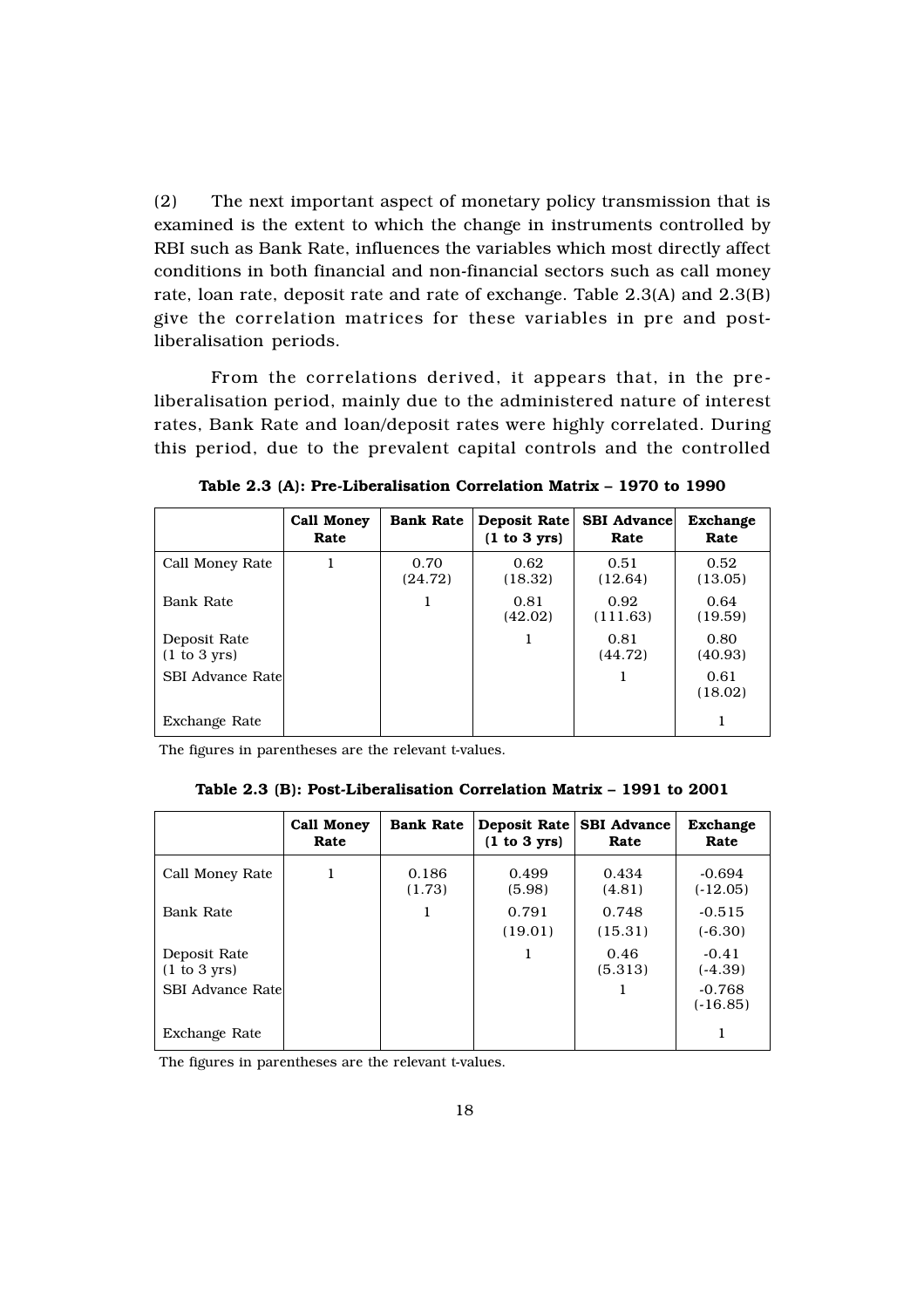exchange rates, the relationship between interest rates and the exchange rate is perverse.

During the post-liberalisation period, interest rates were deregulated and there was a regime switch in the exchange rate policy. In this period, while Bank Rate is positively correlated with loan and deposit rate, it is negatively correlated with exchange rate. Due to decontrol of most interest rates, the size of the correlation coefficients between Bank Rate on the one hand and loan and deposit rate on the other have decreased which is as per *a priori* expectations.

(3) An important means by which monetary policy affects economic activity is by altering the liquidity position or the cash flow position of economic agents. This depends not only on the extent of change in the new loan and deposit rates (considered above) but also on how quickly the changes are transmitted. This *per se* depends on the terms to maturity of financial contracts. Term to maturity of a financial investment determines the frequency of rolling over at new policy-altered rates. Larger the term of financial contracts, smaller would be the frequency of rolling over of investments and propagation of monetary shocks. Table 2.4 shows the maturity pattern of bank deposits of selected maturities. It is observed that after 1993, maturity pattern of bank deposits has changed in an important way. Deposits of less than one-year maturity have increased from 26.5 per cent to 43.3 per cent and corresponding deposits of maturity of more than one year have declined. The fall in deposits of higher maturity is in accordance with broadening and deepening of financial markets in recent years. There is a decline in the market-determined interest rates including the deposit rates. There is also an element of uncertainty about the future rate of interest. This explains the change in the maturity pattern of the deposits mentioned above. Since this development has curtailed rolling over period for time deposits, it has important implications for the transmission of the monetary policy.

|                  |      |      | $\cdots$ $\cdots$ |
|------------------|------|------|-------------------|
| Term             | 1993 | 1998 | 2001              |
| Upto 1 year      | 26.5 | 27.5 | 43.3              |
| More than 1 year | 73.5 | 72.5 | 56.7              |

|  | Table 2.4: Maturity Pattern of Bank Deposits |  |  |  |  |
|--|----------------------------------------------|--|--|--|--|
|--|----------------------------------------------|--|--|--|--|

(per cent)

Source: Statistical Tables Relating to Banks in India.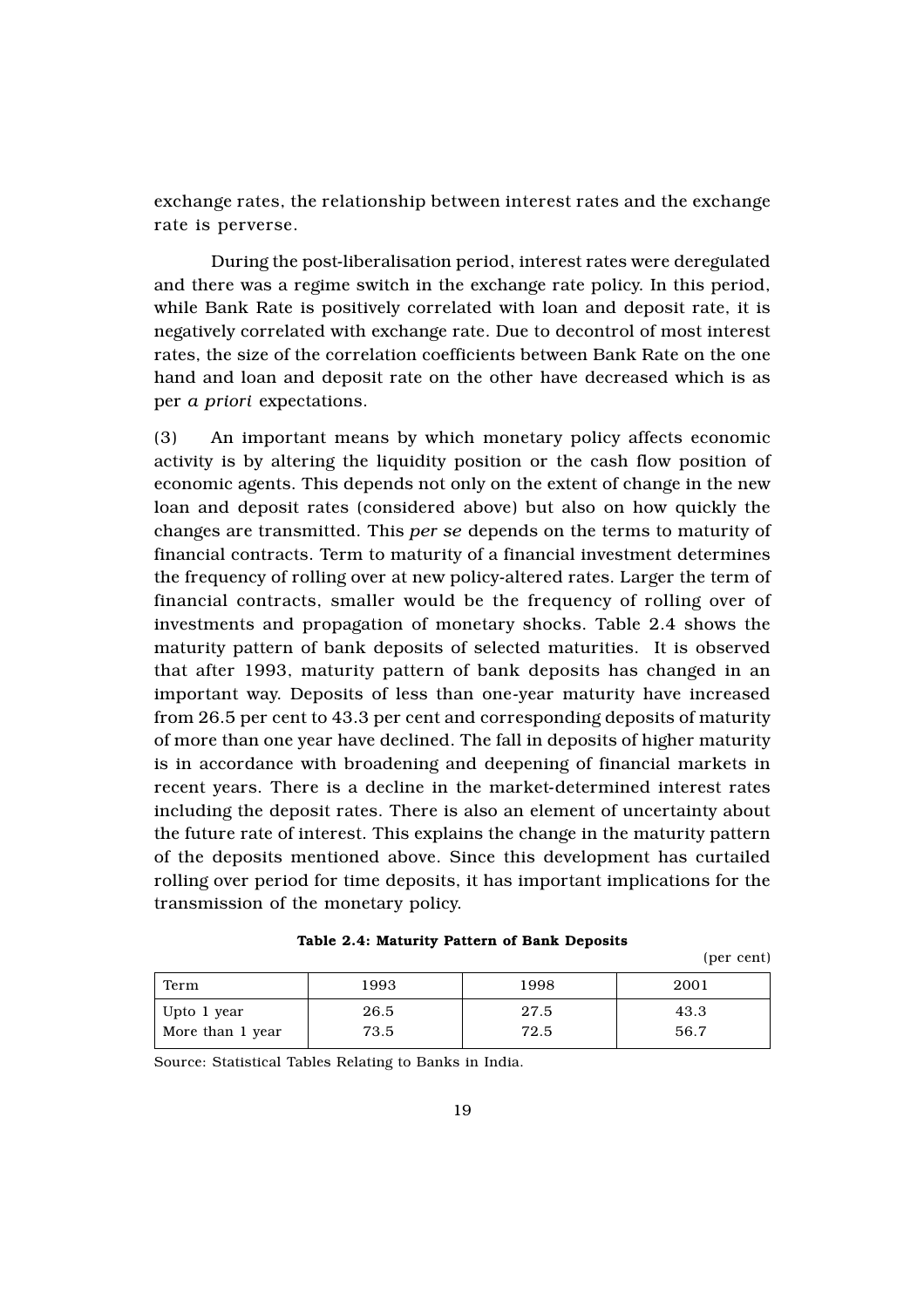(4) A positive development resulting from economic reforms, liberalisation and the growth of financial sector in India has been the volume of resources raised through the stock market<sup>7</sup>. Growth of the stock market has a significant impact on the monetary policy transmission process. Between 1993-94 and 1999-2000, annual rate of growth of resources raised through bank deposits was 18 per cent, while rate of growth of resources raised through stock market were annually growing at 38 per cent (Pandit, 2002). Table 2.5 gives data on secondary market transactions in government securities. Increasing width and depth of the financial markets have an important bearing on how policy-controlled rates affect other rates and ultimately the spending decision of the economic agents. Absence of a proper policy frame often gives rise to growth of kerb markets, which are largely immune to policy-controlled changes in interest rates. In recent years, growth of securities markets has given an impetus to greater competitiveness in fund deployment. As a result, the monetary policy impulses can be expected to be more quickly reflected in the stock prices – providing appropriate signals to investors for funds deployment.

(5) Effectiveness of monetary policy transmission is also influenced by the way bank credit is deployed. The Report of the Committee on the Financial System (Chairman: Shri M. Narasimham), in its Report in 1991, drew the attention of policymakers towards a system of pre-emptive

| Year | Outright<br><b>Transactions</b> | Repo<br><b>Transactions</b> | <b>Total</b> |
|------|---------------------------------|-----------------------------|--------------|
| 1995 | 32.674.02                       | 93.007.15                   | 1.25.681.17  |
| 1996 | 64.617.77                       | 47.983.02                   | 1,12,600.79  |
| 1997 | 1.61.556.70                     | 20.241.88                   | 1.81.798.58  |
| 1998 | 1,60,572.34                     | 31.665.06                   | 1.92.237.40  |
| 1999 | 3.73.859.08                     | 70.460.36                   | 4.44.319.44  |
| 2000 | 4.89.723.85                     | 1,13,785.95                 | 6.03.509.80  |
| 2001 | 11, 14, 131. 26                 | 2.73.269.72                 | 13.87.400.98 |
| 2002 | 13.58.802.33                    | 4,89,031.81                 | 18.47.834.14 |

|  | Table 2.5: Secondary Market Transactions in Government Securities |  |             |
|--|-------------------------------------------------------------------|--|-------------|
|  |                                                                   |  | (Rs. crore) |

Source: Handbook of Statistics on Indian Economy.

<sup>7</sup> Impact of liberalisation on stock market valuation and Tobin q in India is examined by Pandit and Siddarthan (2003).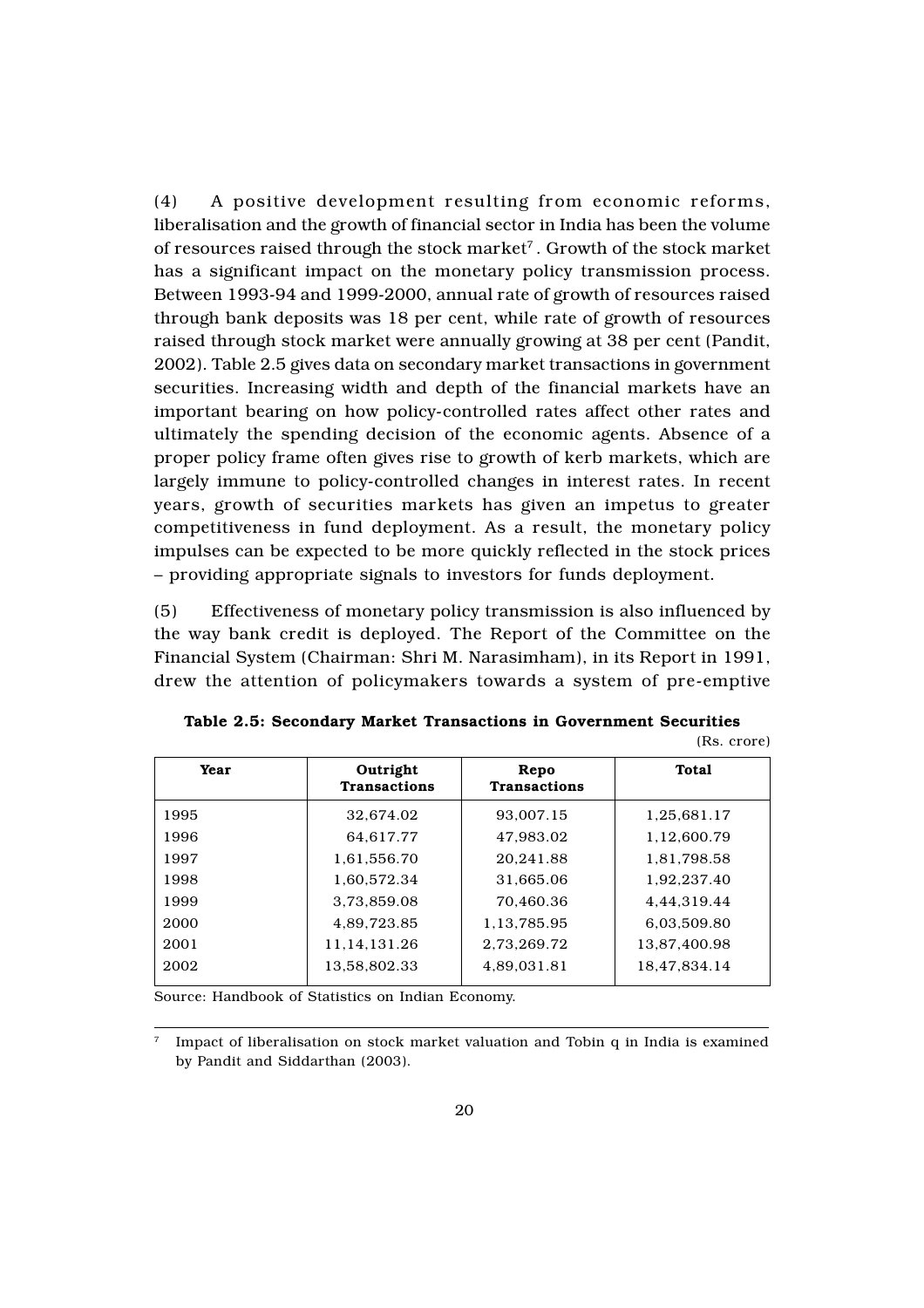deployment of credit in which 38 per cent of non-food credit is "allotted" to the priority sector. This "allotment" is continuing at this high level – the corresponding figure was  $42.5$  per cent for the year  $2002-03^8$ . So a very high percentage of credit, which is deployed under policy rules, does not respond to either market signals or subsequent monetary policy impulses. This restricts the impact of transmission of monetary policy.

(6) Along with the reform of the domestic financial sector, the Indian economy is opening up. Firms are allowed to raise capital abroad. Controls on foreign capital movements are now by and large dismantled for a large number of categories of firms and individuals. Table 2.6 gives the magnitude of capital flows.

A monetary tightening can induce firms to switch to foreign borrowings. This can limit the incidence of monetary policy. However, since only large firms can borrow abroad, the incidence of monetary policy changes falls on small firms, making the overall final impact somewhat uncertain.

| Year    |        | <b>B. Portfolio Investment</b><br>A. Direct Investment |        |                | Total $(A+B)$ |
|---------|--------|--------------------------------------------------------|--------|----------------|---------------|
|         | Amount | Ratio to total                                         | Amount | Ratio to total | Amount        |
| 1990-91 | 174    | 94.05                                                  | 11     | 5.95           | 185           |
| 1991-92 | 316    | 96.93                                                  | 10     | 3.07           | 326           |
| 1992-93 | 965    | 56.33                                                  | 748    | 43.67          | 1,713         |
| 1993-94 | 1,838  | 14.11                                                  | 11,188 | 85.89          | 13,026        |
| 1994-95 | 4,126  | 25.57                                                  | 12,007 | 74.43          | 16,133        |
| 1995-96 | 7,172  | 43.83                                                  | 9,192  | 56.17          | 16,364        |
| 1996-97 | 10,015 | 46.00                                                  | 11,758 | 54.00          | 21,773        |
| 1997-98 | 13,220 | 66.38                                                  | 6,696  | 33.62          | 19,916        |
| 1998-99 | 10,358 | 102.54                                                 | -257   | $-2.54$        | 10,101        |
| 1999-00 | 9,338  | 41.59                                                  | 13,112 | 58.41          | 22,450        |
| 2000-01 | 10,686 | 45.87                                                  | 12,609 | 54.13          | 23,295        |
| 2001-02 | 18,619 | 65.89                                                  | 9,639  | 34.11          | 28,258        |

Table 2.6: Capital Flows in India

(Amount in Rs. crore, ratios in per cent)

Source: Handbook of Statistics on Indian Economy.

<sup>8</sup> The figure pertains to public sector banks as on the last reporting Friday of March.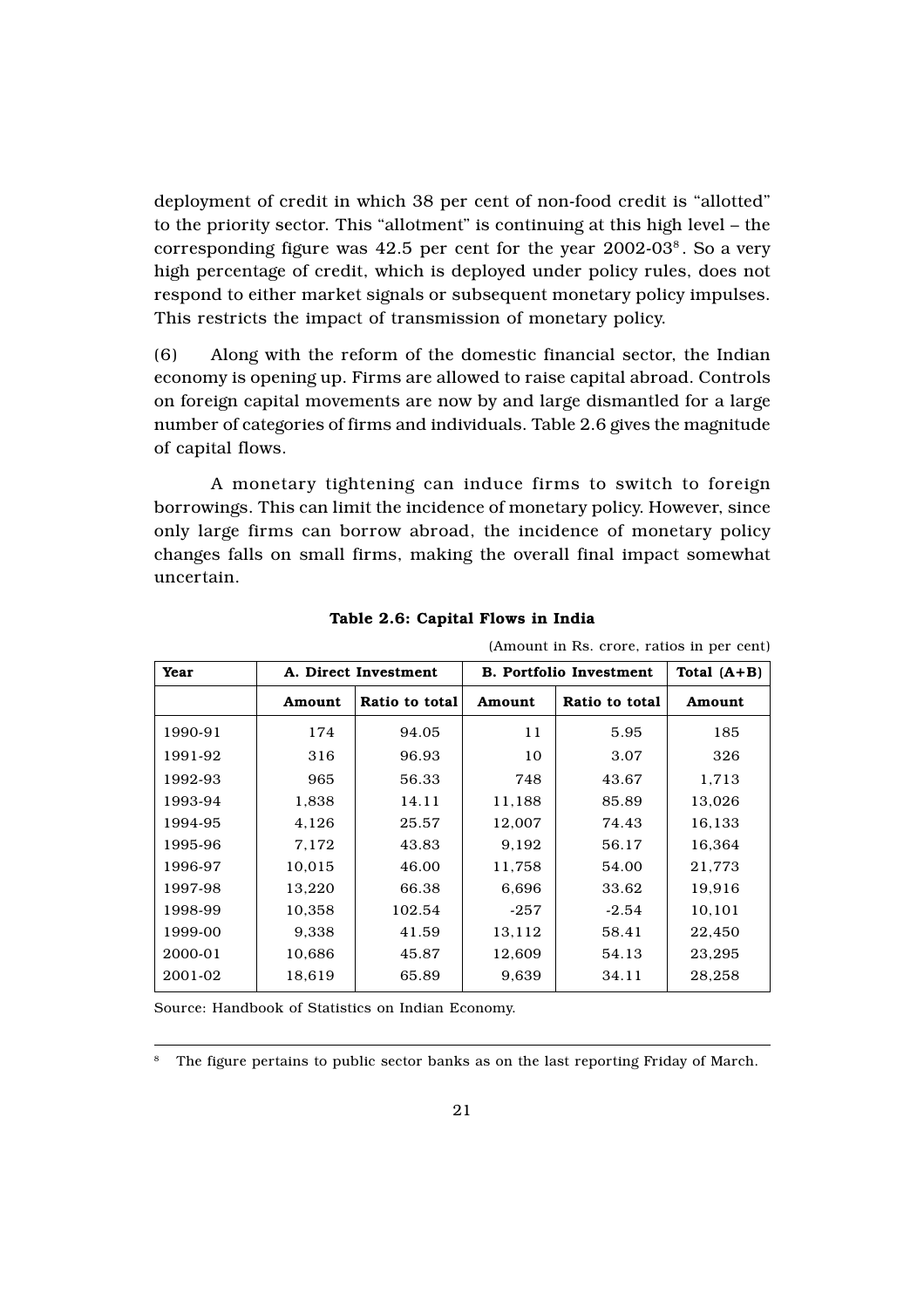### 2.4 Concluding Observations

The chapter highlights the factors which would influence the transmission of monetary policy in India. In essence, it serves as a backdrop for an empirical examination of the major issues raised in the study: (a) how monetary policy shocks transmit their influence in a VAR framework (b) does a bank lending channel exist in India; (c) if yes, how does it differ across bank groups; (d) which monetary policy instrument(s) drive the bank lending channel in the medium-term, and (e) is the response of big and small banks different in respect of a given monetary policy shock. These questions, which form the core of the study, are taken up in the subsequent chapters.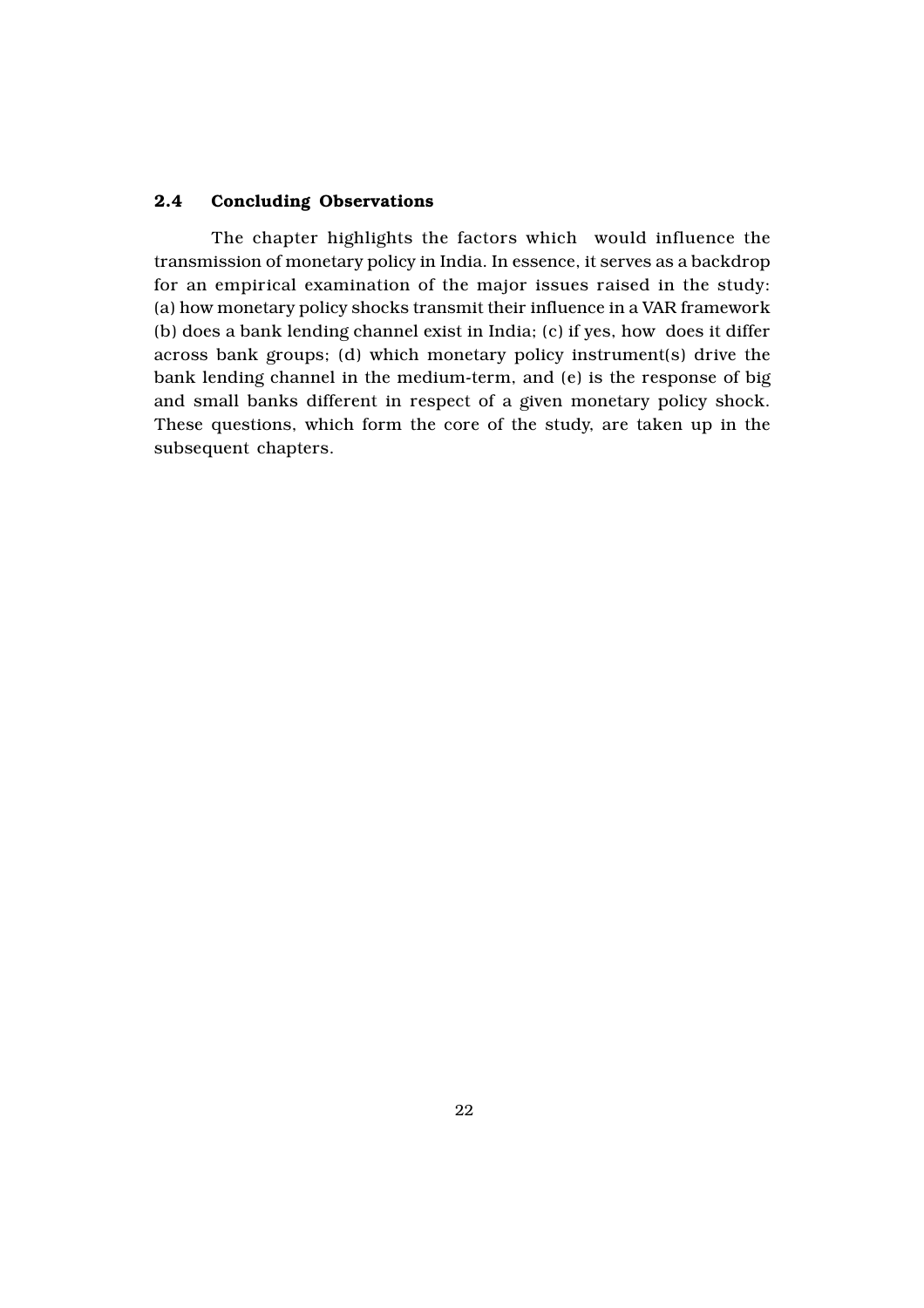### Chapter 3

## BANK PORTFOLIO CHANGES AND MONETARY POLICY TRANSMISSION: A SELECT REVIEW OF LITERATURE

### 3.1 Introduction

In recent years, a vast literature has developed on the effectiveness of monetary policy and the channels through which such policy operates. This renewed interest in monetary transmission needs to be viewed within the context of a revival of theories that stress the relevance of the financial system in aggregate economic activity.

In the first decades after the World War II, the role of credit market imperfections in the monetary transmission process was largely ignored in the mainstream literature. This conventional approach is also known as the *money view*. Following, for instance, the standard IS-LM framework, the financial assets are distinguished as money and bonds, of which the latter are supposed to be representative for the entire capital market. Since banks do not play an essential role in this model, it was perceived that there was no need to distinguish bank loans from other bank assets. According to this approach, therefore, monetary policy worked primarily through its impact on the capital market interest rate.

In contrast, another important strand of the recent literature, gathered under the name *credit view*, focuses on financial phenomena that are likely to play a role in the transmission of monetary policy, such as financial intermediation and credit rationing (Bernanke and Blinder, 1988). Starting from the assumptions that the capital market is characterised by imperfections and that bank assets - in particular bank loans and security holdings - are imperfect substitutes, various transmission channels may work in addition to the standard interest rate channel.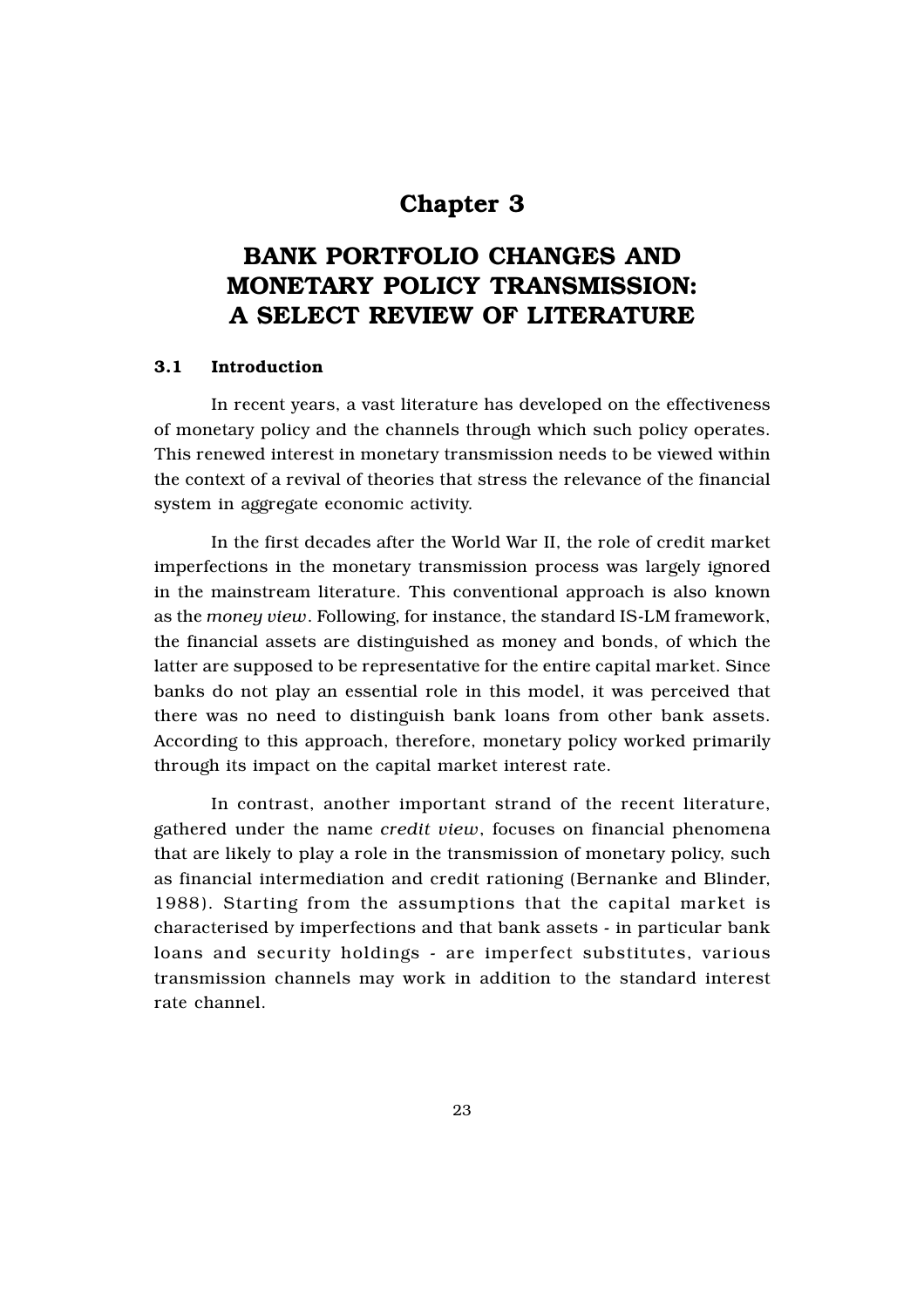### 3.2 Bank Lending Channel

As discussed earlier in Chapter 2, two important channels of monetary transmission under the credit view include the balance sheet channel and the bank-lending channel (BLC). The bank lending channel is a separate channel that reinforces the operation of the money channel for monetary policy transmission. Its existence is predicated on capital market imperfections, arising, *inter alia* from asymmetric information. To the extent that the bank lending channel operates, monetary policy can influence aggregate demand not only through interest rates as in the traditional money channel, but also through its impact on the supply of bank loans. When monetary policy is tightened, lendable funds tend to contract and the loan supply schedule shifts upwards, which enhances the interest rate-induced effect on aggregate demand.

The relevance of this mechanism follows directly from the fact that banks have a specific function as financial intermediaries, which is in contrast with their role in the "money view". Hence, the focus is on the 'specialness' of the asset side of the banking sector's balance sheet. The BLC centres on the premise that bank loans are of special importance, particularly for bank-dependent small firms in monetary policy transmission (Bernanke, 1993; Kashyap and Stein, 1994, 1997). This special nature of bank loans is attributable to the more realistic presumption that bank loans differ from publicly-issued securities in a meaningful way (i.e., an imperfect substitutability of the two assets). In contrast, the pure money view of the transmission mechanism is characterised by the simple two-asset (money and publicly-issued securities) framework where bank loans are conveniently lumped together with the securities. The BLC presumes that small and medium-sized firms, facing informational frictions in financial markets, rely primarily on bank loans for external finance, because it is not feasible for such borrowers to issue securities in the open market. To assert the existence of a distinctive lending channel of monetary policy transmission, it is important to correctly identify whether a reduction in bank lending following tight monetary policy is largely the consequence of an inward shift in loan supply (i.e., the loan supply effect), rather than just an inward shift in loan demand (i.e., the loan demand effect).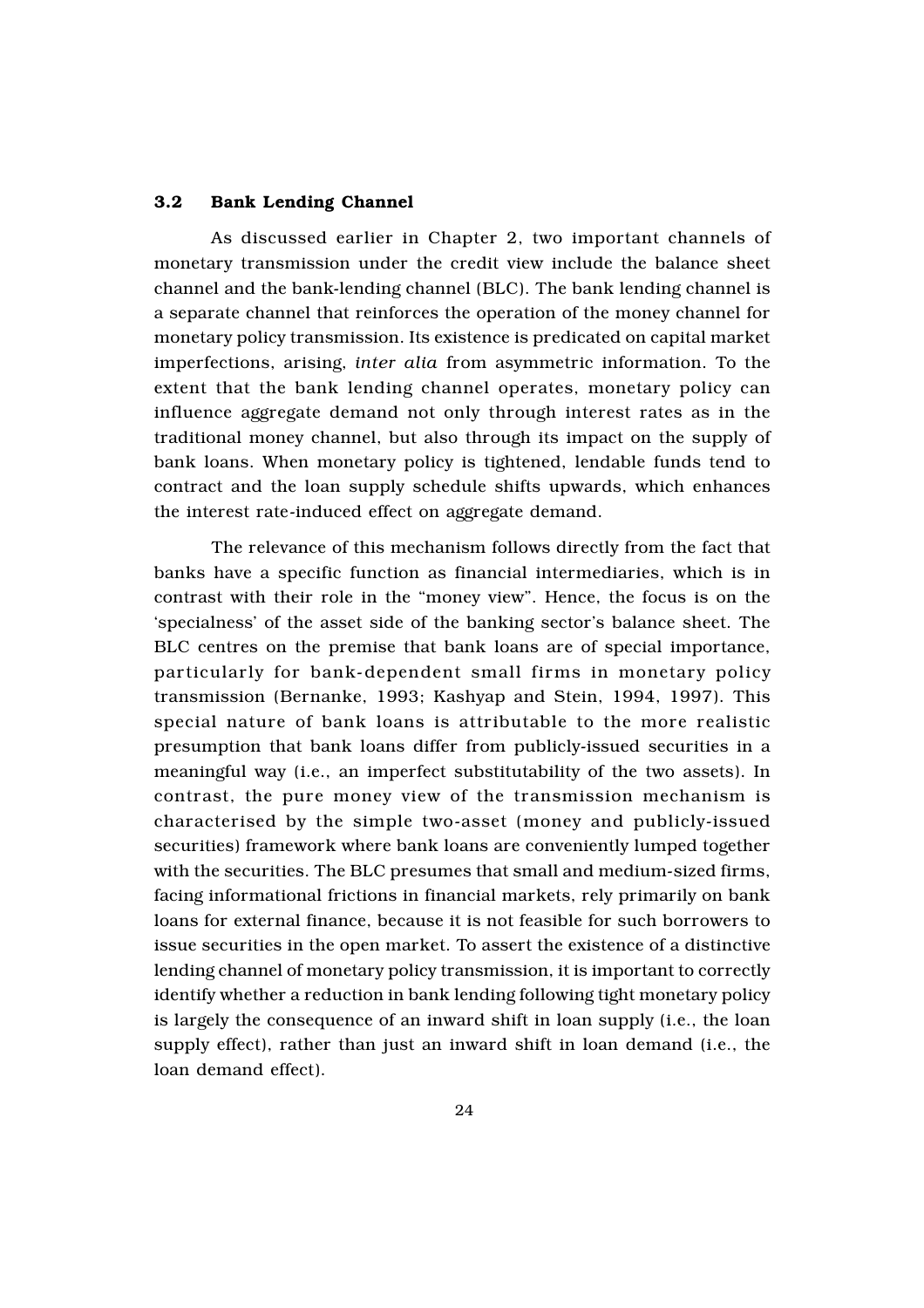It is important to note that the credit view does not preclude the mechanism underlying the money view, but rather provides a more general approach, allowing for various mechanisms that either enhance the effects of the interest rate channel, or can be considered as an additional channel of monetary policy transmission.

### 3.3 Studies on the Bank Lending Channel: US Evidence

The bank lending channel has been theoretically analysed by Bernanke and Blinder (1988) in a model that expands the conventional IS-LM framework by taking into account the bank loan market. Loans and bonds are assumed to be imperfect substitutes, both for borrowers and banks. This implies that, along with the bond rate, the bank lending rate is also introduced in the analysis, as it influences loan demand and supply and the demand for output. A key result of the Bernanke-Blinder model is that there is no bank lending channel when (a) loan supply is perfectly elastic with respect to the loan rate, i.e., loans and bonds are perfect substitutes in the bank portfolios, or (b) loan demand is perfectly elastic with respect to the loan rate, or output demand does not respond to changes in the loan rate, both cases implying that borrowers view loan and bond financing as perfect substitutes. When these conditions are satisfied, the demand for and the supply of loans cannot be defined separately from the corresponding demand for and supply of bonds.

The implications of the Bernanke-Blinder (1988) model are not easy to test empirically, and thus, "sharp measurements of the (channel's) potency is a challenging task" (Bernanke and Gertler, 1995, p.42). A number of studies over the last decade have indirectly tested for the existence of the bank lending channel by examining timing relationships either between quantity variables (output, loans, money and other bank or firm balance sheet items) or between price variables (interest rates or interest rate differentials). Following the first route, Bernanke and Blinder (1992) have applied Vector Autoregression (VAR) analysis to US data to examine the impulse response function of bank loans, securities and deposits to a positive innovation in the Federal Funds rate. Their results demonstrated that there is (i) an immediate decline in the volume of securities and deposits and a delayed decline in the volume of bank loans, and (ii) over a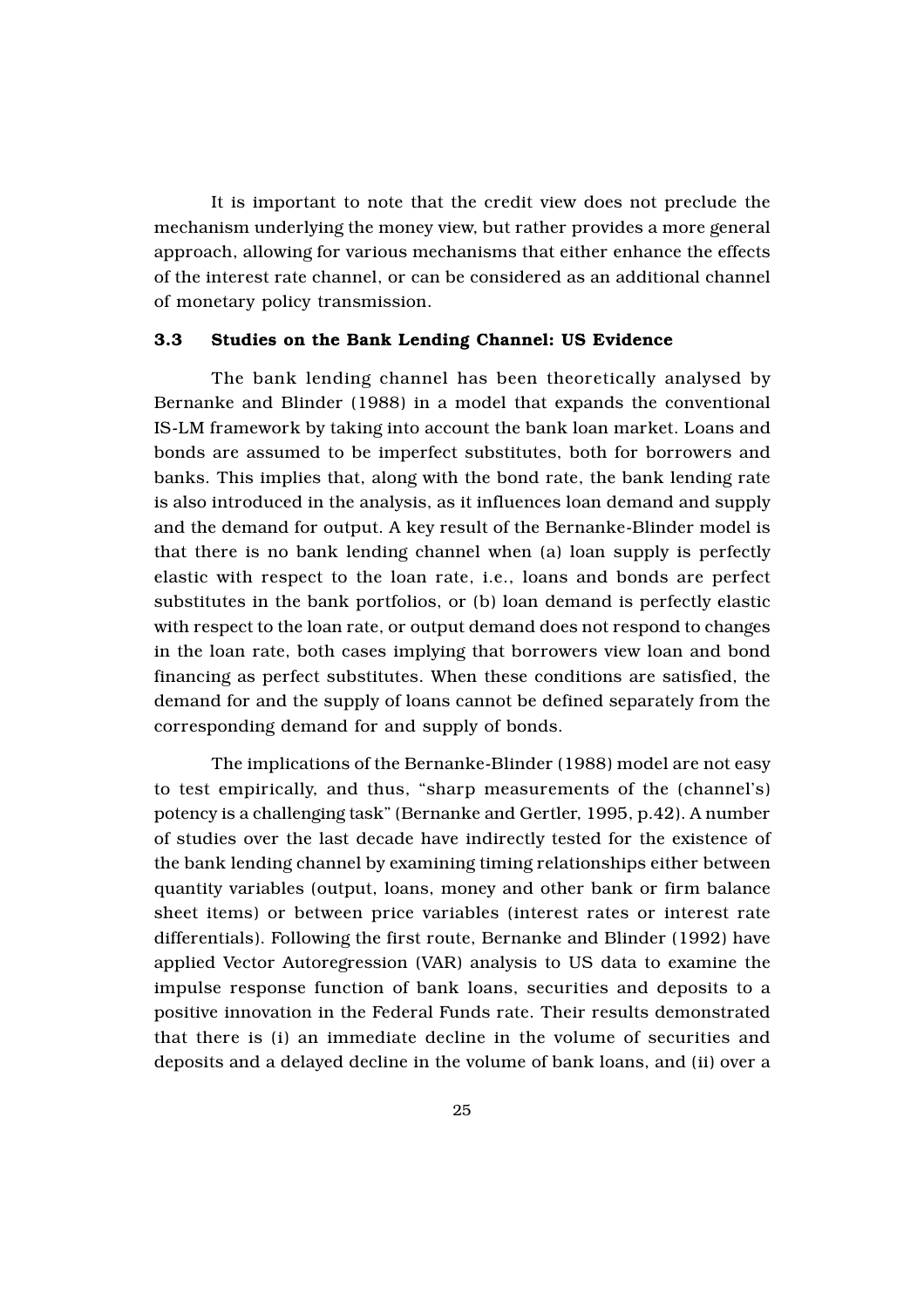somewhat longer time span, a rebuilding of bank securities holdings and a further decline in loans, essentially matching the decline in deposits. These results were felt to be consistent with the credit channel, but also with the money channel, since loans responded with the same lag as unemployment to the monetary policy shock.

An insight into the distinctive feature of the lending channel may be gained by examining the real effect of a sharp rise in open-market interest rates following a tightening of monetary policy. The key point is that the real effects of higher interest rates may be amplified through the lending channel beyond what would be predicted if policy were transmitted solely through the traditional interest rate (cost of capital) channel. As market interest rates rise subsequently to monetary tightening, investment falls not only due to a higher cost of capital that compels most firms (including larger ones) to cut back on their demand for investment (i.e., *via* the interest rate channel), but also due to a reduction of bank loan supply to the small and medium sized firms in particular (i.e., *via* the lending channel). Thus, the lending channel would reinforce the dampening effect of rising market interest rates on investment by generating a further decline in those small firms' spending on investment, which, in turn, can aggravate the downturn in the real economic activity.

In an attempt to separate the effect of loan demand from loan supply, Kashyap, Stein and Wilcox (KSW, 1993) examined movements in the mix between bank loans and a close substitute (i.e., commercial paper) for bank finance to firms, following changes in monetary policy. According to the authors, the bank lending channel makes the following prediction: a tightening of monetary policy would cause the supply of bank loans to decline by more than the supply of commercial paper, whereas the composition of firms' external finance would not be affected if monetary policy operated solely through the money channel. KSW found evidence that tight monetary policy leads to an increase in commercial paper issuance, while bank loans slowly decline. Oliner and Rudebusch (1995, 1996) questioned the usefulness of changes in the aggregate financing mix as an indicator of the operation of the bank lending channel. Instead, they proposed an alternative explanation: monetary tightening does not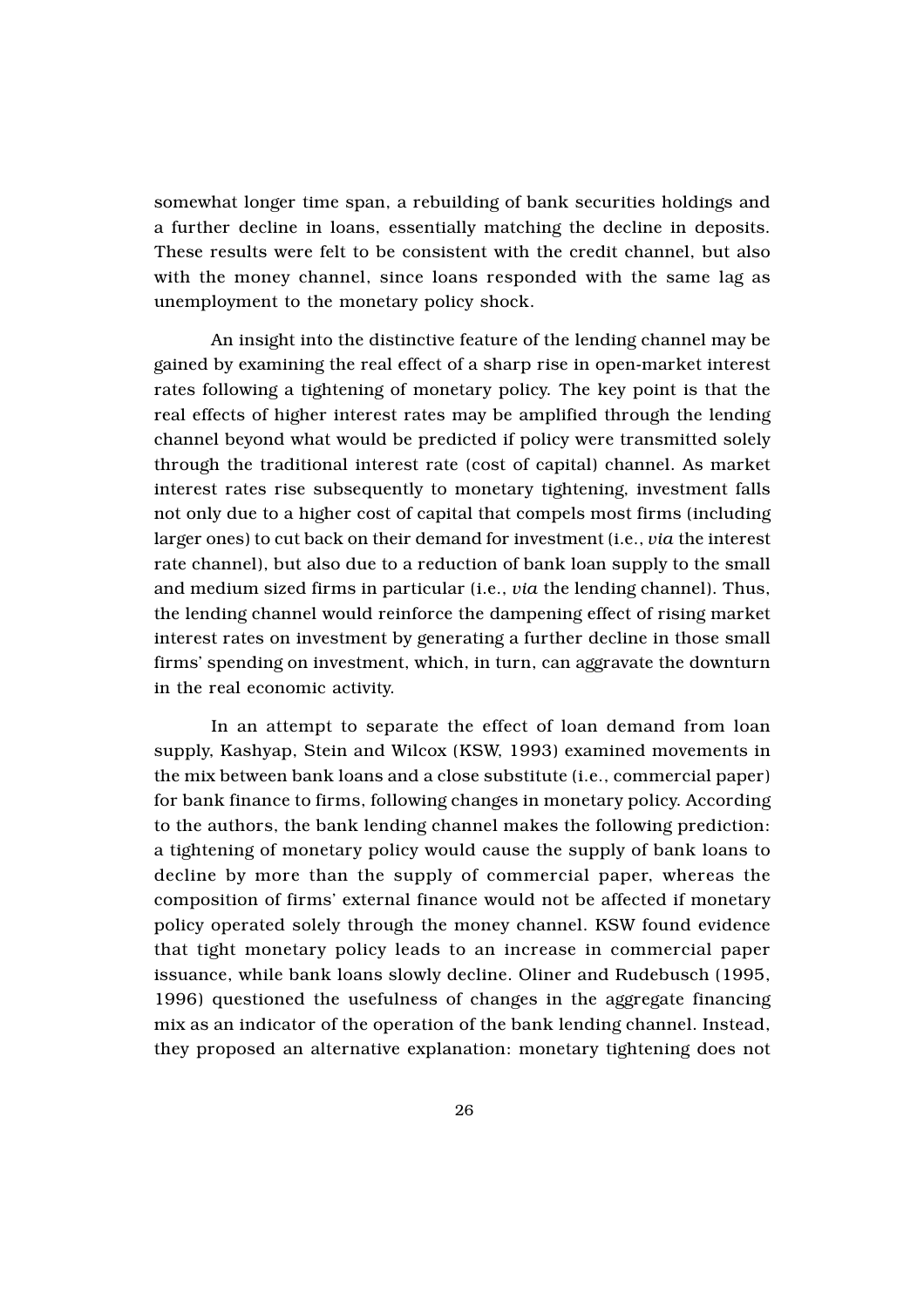only reduce the demand for all types of external finance, but it also redirects all types of credit from small firms to large firms, which rely more heavily on commercial paper financing. In this case, commercial paper issuance may rise relative to bank loans even when the supply of bank loans remains unchanged. Thus, heterogeneity in loan demand rather than shifts in loan supply would explain a change in the mix between bank and non-bank financing. Using data on US manufacturing sector, Oliner and Rudebusch (1995) found almost no evidence that a monetary shock changes the composition of bank and non-bank debt for either small or large firms, which is not consistent with the existence of the bank lending channel. In response to this observation, KSW (1996) reported that even among large firms, there appears to be substitution away from bank loans to commercial paper after a monetary contraction. Their statistical results, however, are not very robust; when the federal funds rate is used as the monetary policy indicator, they do not support the existence of the bank lending channel as is also the case with Oliner-Rudebusch study. A common limitation of all studies dealing with the issue of the existence of a bank lending channel through the estimation of timing relationships is that they concentrate on relatively short-term responses, which may not be very informative in view of the fact that banks are prevented from adjusting their loan stock quickly after a monetary policy change, due to loan commitments and other contractual agreements (Bernanke and Blinder, 1992, p.919) and that the observed responses may admit alternative interpretations, not necessarily restricted to the shifts in the supply of credit.

The difficulties in distinguishing shifts in loan demand from shifts in loan supply have prompted researchers to focus on panel data to explore some of the cross-sectional implications of the lending view, namely, that responses of banks and firms to changes in monetary policy may differ, depending on their characteristics. In particular, as regards banks, the existing evidence indicates that, due to agency and/or search costs, they may experience increasing costs of non-deposit external finance, which are higher for small banks. Thus, small banks are expected to be affected more by a monetary contraction.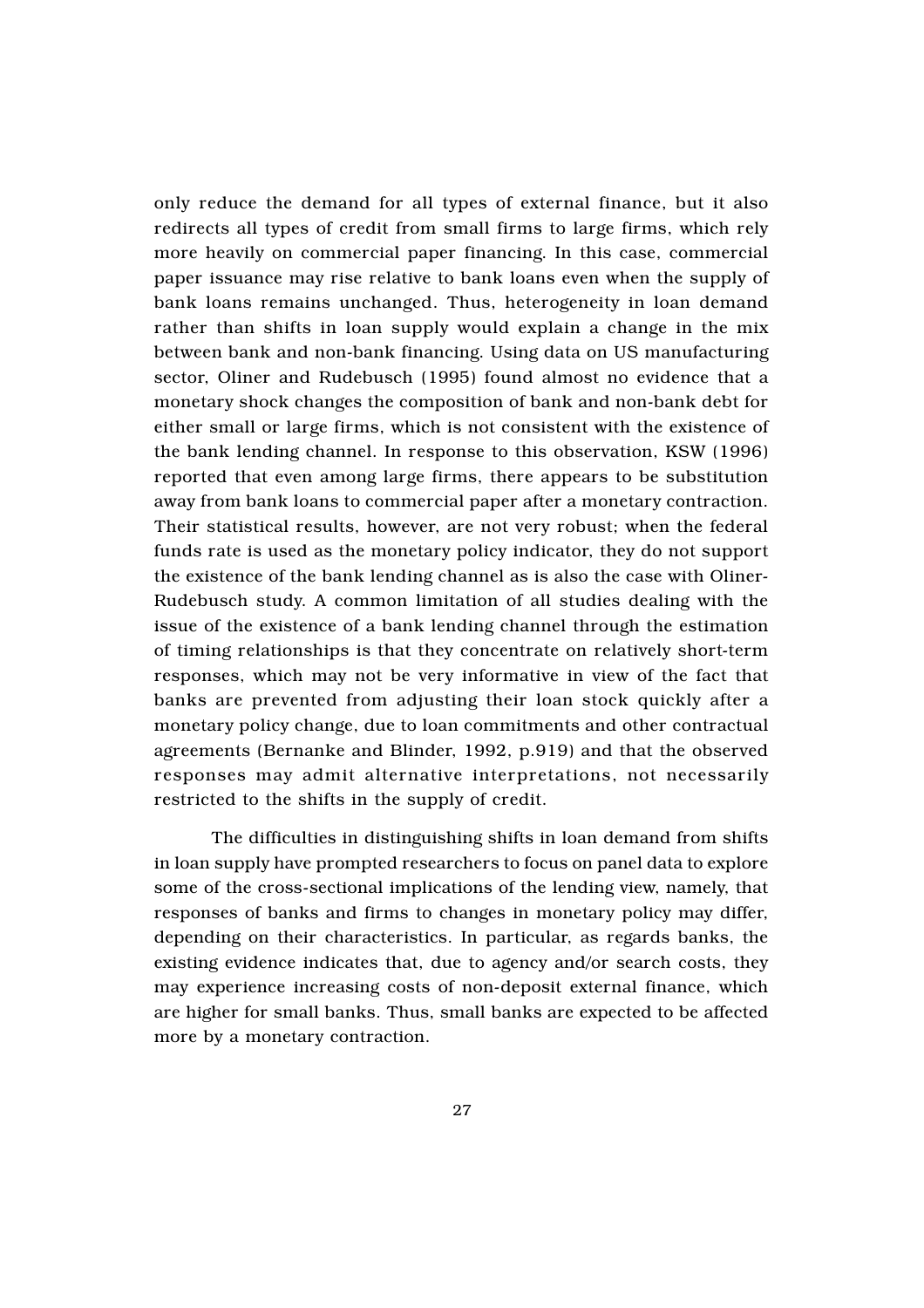Kishan and Opiela's (2000) paper extended the above analysis to include, along with the asset size, an additional differentiating characteristic - the degree of capitalisation of the bank. The role of bank capital is two-fold. It is an indicator of bank health and, therefore, an indicator of the bank's ability to raise funds from alternative sources during a contractionary policy. Moreover, prudential supervision, and in particular, capital adequacy requirements, may affect the composition of bank asset portfolios, in the sense that well-capitalised banks are less constrained during periods of tight monetary policy, since these banks can isolate, to some extent, their loan portfolios from monetary shocks. Kishan and Opiela (2000), using a model of a representative bank, arrived at the conclusion that the effect of capital on the response of loans to monetary policy changes is positive. Thus, the better capitalised a bank is, the less responsive its loans will be to changes in policy. Their empirical results provide strong evidence that the smallest and least capitalised banks are the most responsive to monetary policy, a finding consistent with loan supply shifts for this category of banks. However, for larger banks, accounting for about 80 per cent of the system's assets, loan responses to monetary policy changes are not statistically significant, suggesting that a bank lending channel may not hold in total.

Most studies based on aggregate data suffer from severe identification problem: the inability to establish whether the decrease in credit that is observed after a monetary contraction is induced by bank supply or driven by a fall in borrowers' demand. In the latter case, the lending channel would not be relevant. In this respect, recent studies based on disaggregated data are much more informative. The advantages of disaggregated data are that the response of credit variables can be analysed in combination with other hypotheses that follow from the theoretical literature underlying the credit view. Information asymmetries, for instance, are presumably more relevant for specific categories of borrowers which suggests that banks may attempt to adjust their loan portfolio following a monetary contraction, substituting high-quality loans for low-quality loans, known as 'flight to quality'. Gertler and Gilchrist (1998) use quarterly panel data of a large number of non-financial firms in the United States, taking into account borrower heterogeneity. It appears from this study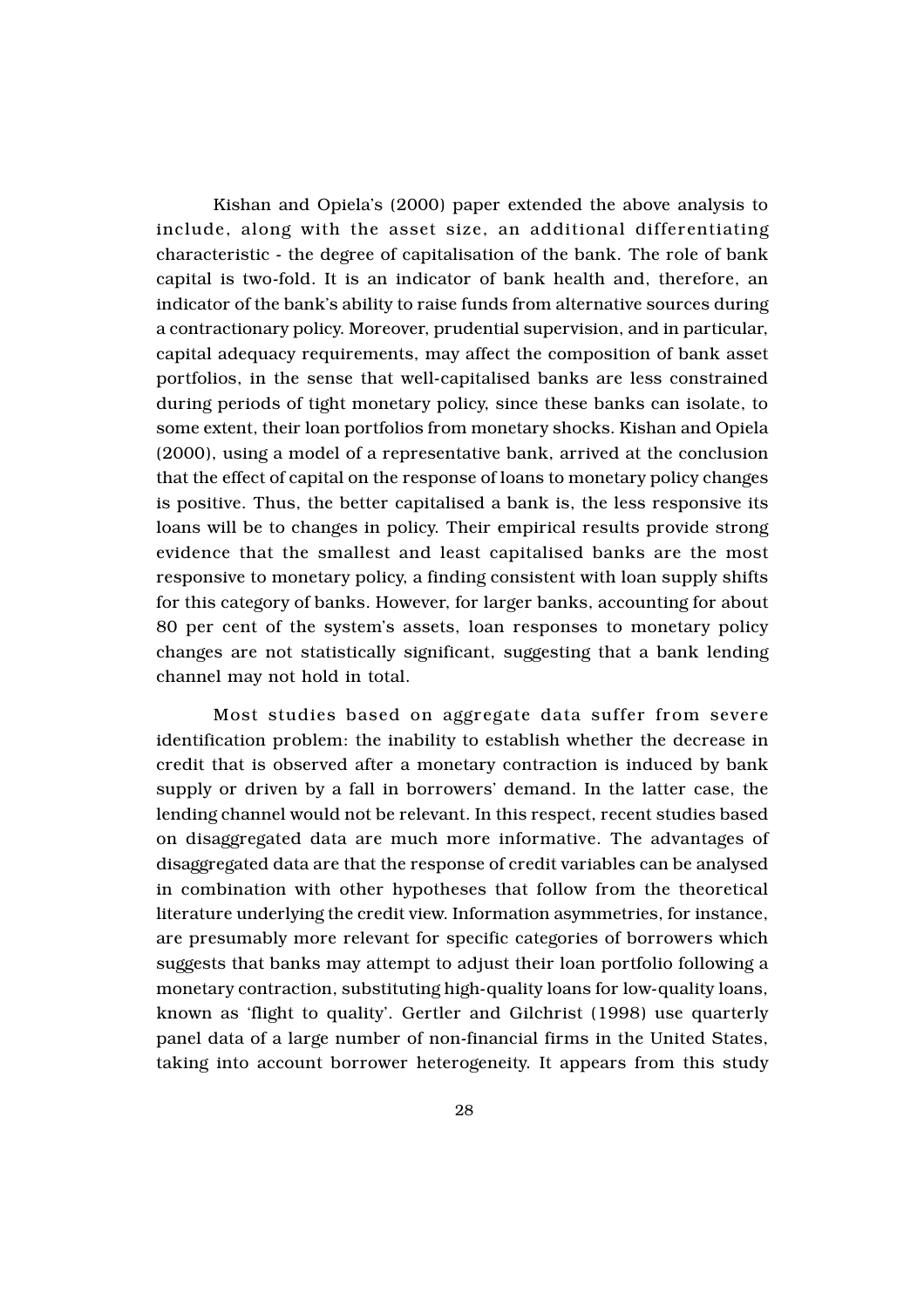that, following a monetary contraction, the amount of bank credit to small firms is reduced, while large firms initially attract more (mostly shortterm) credit as a buffer to compensate for declining cash flows. Yet, although this is consistent with the credit view in the sense that credit is 'special', there is still no general agreement to what extent these findings should be interpreted as self-evident in support of the bank lending channel.

### 3.4 Bank Lending Channel: Evidence from Other Countries

Following from the seminal work of Bernanke and Blinder (1988), there have been several country case studies examining the existence or otherwise of a bank lending channel. The tests of the lending channel discussed above which are based on bank characteristics are based on US data. Favero *et al* (1999) empirically investigated the existence of a lending channel for Europe also using disaggregated bank data. They tested the same hypotheses as Kashyap and Stein (2000) for four European countries (France, Germany, Italy and Spain), with cross-section data for 1992 and bank reserves as the monetary policy variable. Overall, they found no evidence of a lending channel in these countries. For certain size groups, however, their results were counter-intuitive. For example, they found that small banks in Germany, Italy and France use their excess liquidity to expand loans in the presence of monetary policy tightening, contrary to the prediction of the bank lending hypothesis.

In a study to examine the existence of a bank lending channel for New Zealand for the period 1965-1987, Guender (1998) fails to discern the existence of a bank lending channel. This assessment was based on the observation that changes in various indicators of monetary policy did not affect either the composition or price of bank credit relative to nonbank credit as envisioned by the bank lending view. A study on the existence of the bank lending channel for Germany by Kakes *et al* (1999) suggests that banks respond to a monetary contraction by adjusting their securities holdings, rather than reducing their loan portfolios. The main implication of the result is that a bank lending channel is not an important transmission mechanism. An empirical assessment of the bank lending channel for Poland for the period January 1994 to June 2001 demonstrates the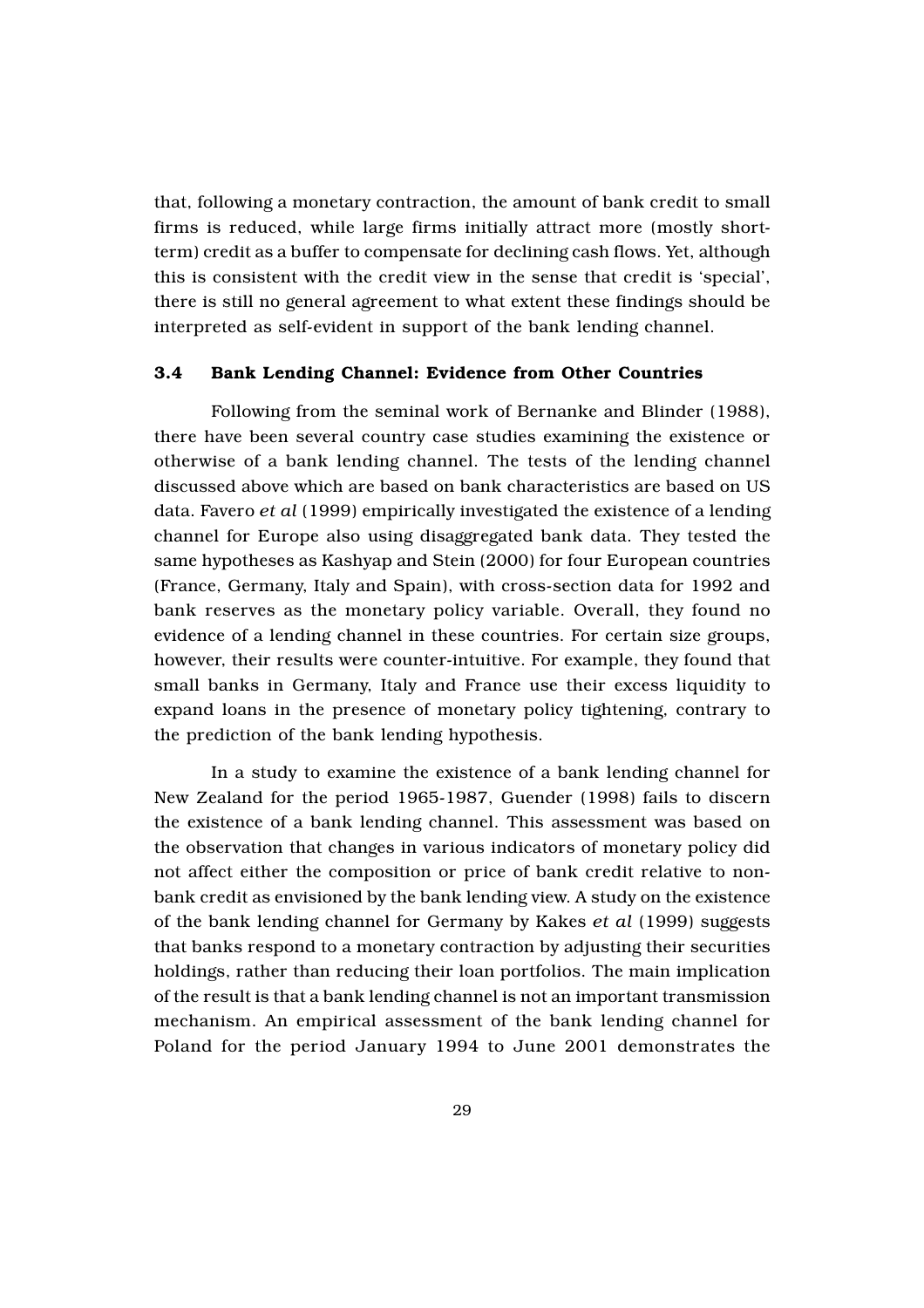existence of the bank lending channel (Hurlin and Kierzenkowski, 2001). Loupias *et al* (2002) examine the existence of a bank lending for France comprising 312 banks over the period 1993-2000. Towards this end, they estimate a dynamic, reduced form specification allowing for asymmetries in loan supply across banks, depending on their size, liquidity and capitalisation. The results suggest the existence of a bank lending channel and more for illiquid as compared with liquid banks (liquidity being defined as sum of cash and inter-bank assets). Finally, a study on bank lending channel for 11 EMU countries for the period 1991 to 1999 suggests that undercapitalised banks, irrespective of their size, tend to respond more to change in monetary policy (Altunbas *et al*, 2002).

Majority of the studies have primarily been related to developed countries. Limited studies have been forthcoming in the context of emerging markets. In a study to test the existence of a bank lending channel for Korea, Kim (1999) observed that bank lending played a significant independent role in amplifying the real effects of tightened monetary policy, which was implemented in response to the Asian crisis. The study, however, covered the period 1991-1998, coinciding with the economic crisis, which, in a way, significantly limited the empirical appeal of the model. Using data for the period 1990-2002, Alfaro *et al* (2003) detect the presence of a bank lending channel in Chile, having an independent and significant effect in terms of macroeconomic activity.

### 3.5 Channels of Monetary Transmission: Evidence from India

In the case of India, the earlier empirical evidence demonstrated that changes in money supply lead to changes both in output and prices, although the price effects of an increase in money supply are stronger than the output effects (Rangarajan and Arif, 1990; Jadhav, 1994). The Working Group on Money Supply (RBI, 1998) found a strong unidirectional causation running from real output to real money. Besides, the output response operating through the interest rate channel turned out to be stronger and more persistent than that of the credit channel. A comparison of monetary impulses transmitted through interest rate effects and through liquidity effects for the period 1961-2000 indicates that the interest rate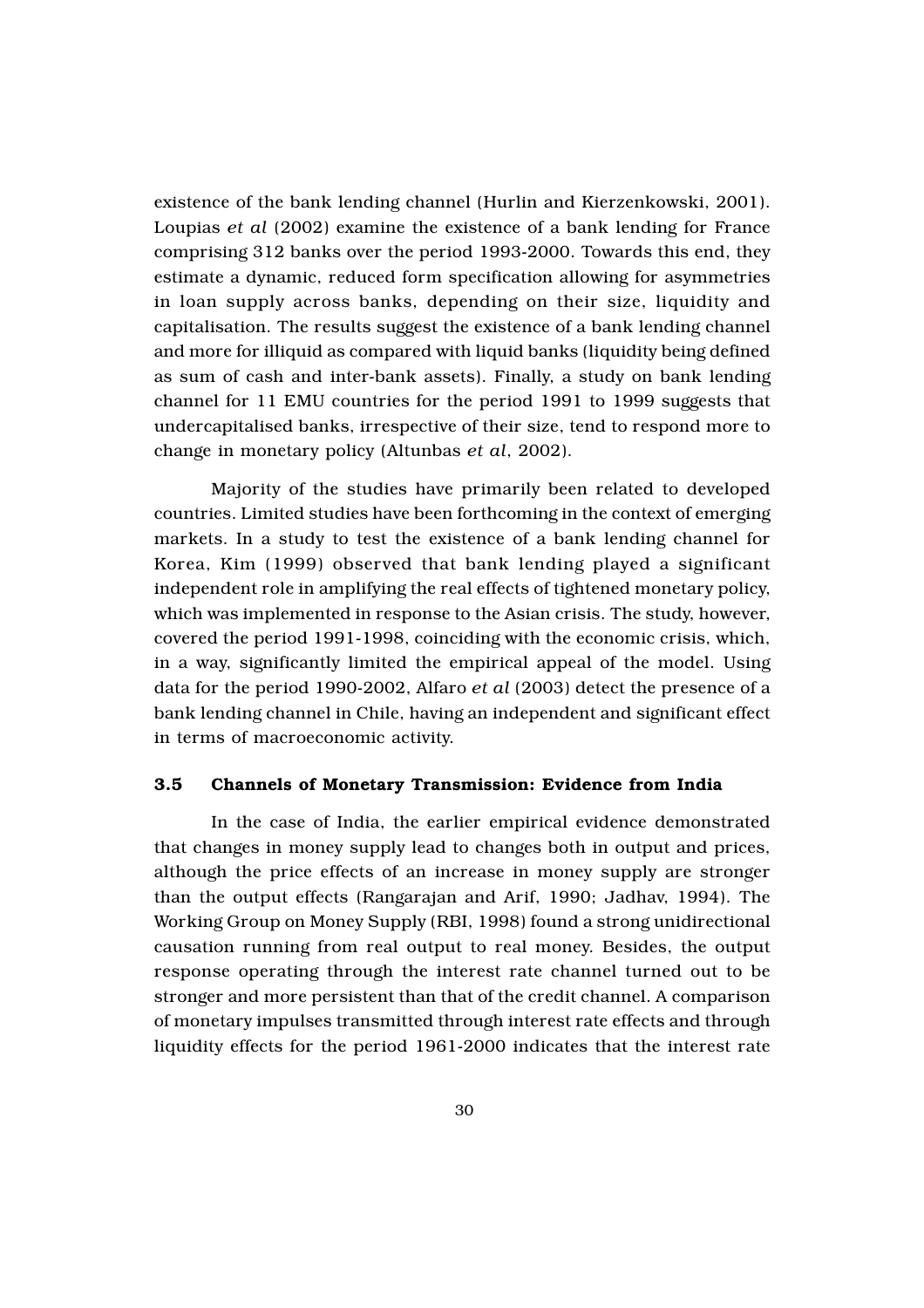channel has emerged as a significant factor in explaining the variation in real activity in the 1990s as compared with its negligible impact in the 1980s. The liquidity effect, although significant, diminished in terms of magnitude. More recent work (RBI, 2003) has examined the transmission mechanism in India using monthly data for the period spanning April 1994 to December 2002 *vis-à-vis* the 1980s (April 1981 to June 1990) using a vector autoregression framework. The results indicate that a positive shock to broad money over time leads to higher output, while a positive shock to the call money rate produces the reverse effect. More importantly, shocks to the call money rate in recent years are found to take almost a year to have the expected negative effect on output, reflecting the monetary policy lags. A positive shock to non-food credit has the expected positive effect on output and the response during the post-1994 period is quicker, supportive of the existence of a narrow credit channel in the Indian context.

#### 3.6 Concluding Observations

Although there has been a significant body of literature emerging on the bank lending channel in the US and for other European countries, relatively limited work on this issue has been forthcoming in the Indian context. The majority of the literature in the Indian context has explored the transmission of monetary policy through the credit and/or the interest rate channel. In a primarily bank-based economy, with imperfections in the financial markets, there are reasons to believe that the bank lending channel could be operative and this becomes a major concern of the present study.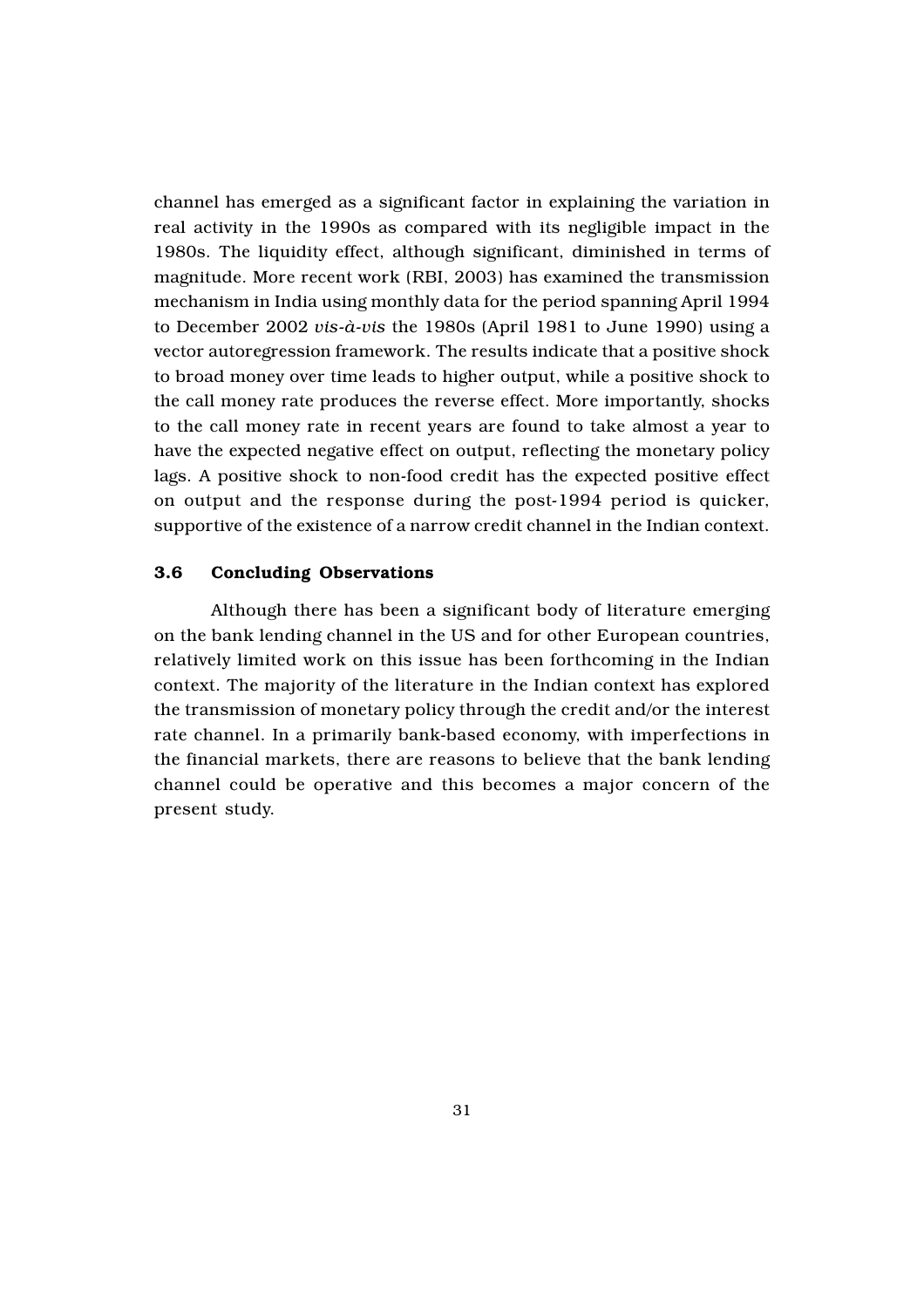## Chapter 4

# TRANSMISSION MECHANISM OF MONETARY POLICY IN INDIA: A STRUCTURAL VAR ANALYSIS

#### 4.1 Introduction

In examining the role of the bank lending channel in monetary policy transmission, we propose to focus on two policy instruments – change in Bank Rate and the Cash Reserve Ratio. These two instruments have been chosen in preference to others because their medium term impact on bank lending can be expected to be direct and fairly quick. Since in using economic data, endogeneity and exogeneity of variables is not always clear, to examine the plausibility and effectiveness of these two instruments, we use a VAR framework. In monetary policy transmission in particular, there is bound to be a feedback and in presence of feedback, intervention and transfer function analyses are inappropriate. Only VAR analysis can treat all variables as jointly endogenous (Enders, 1995). In the present chapter we use the structural VAR analysis in which economic theory is used in imposing an economic structure on the VAR model. Towards the end, robustness of the model is examined and model selection criteria are compared.

## 4.2 VAR Framework

The VAR framework has been adopted in several empirical studies for examining the impact of money and monetary policy on the real economic activity. Pioneered by Sims (1972), this methodology allows placing minimum restrictions on how monetary policy shocks impact the economy. This is a distinct advantage, given the absence of any consensus on the monetary policy transmission mechanism. More importantly, the VAR approach recognises the inevitable simultaneity between the monetary policy variables and other economic variables. Christiano, Eichenbaum and Evans (1999) and Leeper, Sims and Zha (1996) provide excellent surveys of earlier attempts of using VAR9 .

<sup>9</sup> For detailed a write-up see Chapter 1, C.E. Walsh (1998).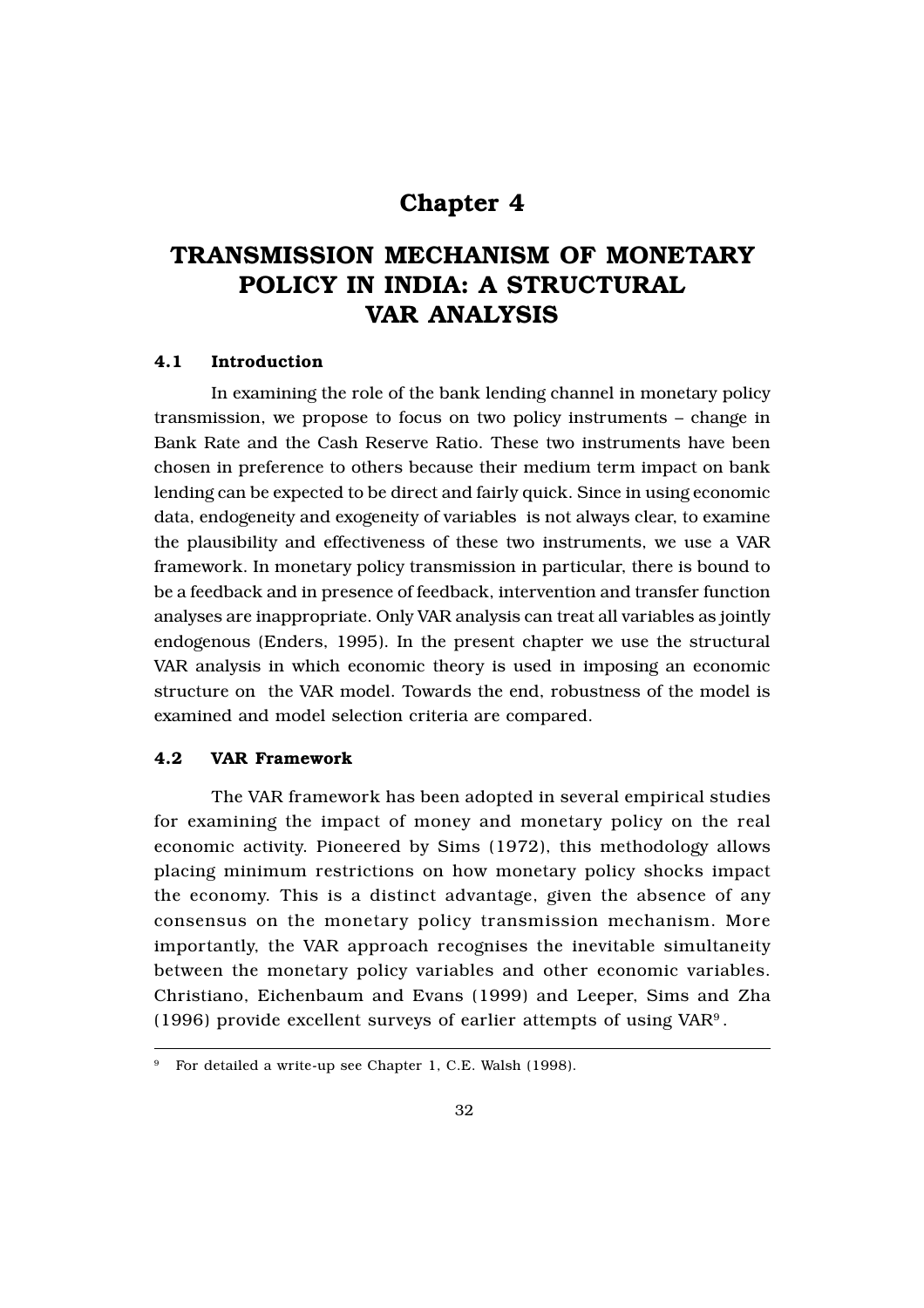The exact identification of monetary policy transmission channels becomes difficult in the presence of uncertainties prevalent in the economic system, both in terms of response of economic agents to monetary policy signals and the proper assessment by the monetary authority of desired policy measures. The matter is particularly complex in developing countries where the transmission mechanism of monetary policy is in a constant process of evolution due to significant ongoing structural transformation of the economy.

Christiano, Eichenbaum and Evans (1994) have acknowledged that an important problem faced by a central bank is establishing the effects of monetary policy actions in the economy. The problem arises as policy actions reflect the policymaker's response to developments in the economy. In India, while designing the monetary policy, the RBI takes into account the 'feedback' from developments from the real sector. To understand how the monetary policy actions transmit through the economy, it is imperative to distinguish between the outcome of central bank's policy action and the variables that the policy reacts to. For this, the component of monetary policy that is not reactive to other variables has to be identified. To accomplish this task, in a VAR framework, response of the economy to exogenous monetary policy shocks is examined.

Under the VAR approach used to examine the transmission mechanism, identifying assumptions are made to estimate the feedback rule of the central bank. The identifying assumptions include a specification of the functional form of the feedback rule, the variables in the rule, and the variables controlled by the central bank, i.e., its policy instruments. In this way, the VAR approach recognises explicitly the simultaneity between monetary policy and other economic variables, as well as the dependence of the economic variables on the economy. It is important to be cautious while specifying the identifying assumptions, as the VAR model would generate misleading results in case any wrong assumption is made.

The focal point of the strategy is the disturbance term in the regression equation of the form:

$$
S_t = \omega(\phi_t) + \sigma \, \varepsilon_{st} \tag{1}
$$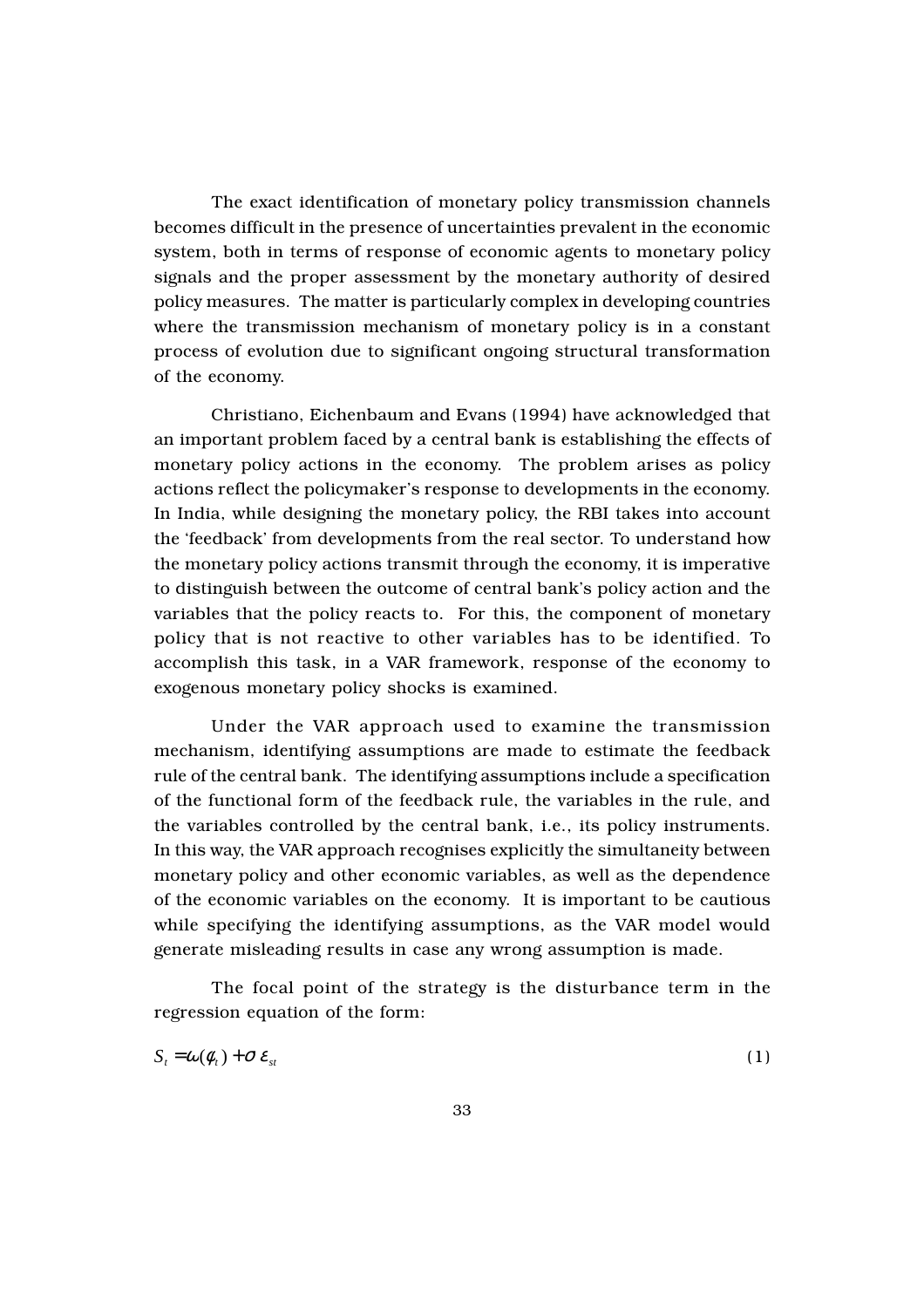where  $S_t$  is the policy instrument;  $\omega$  is the feedback rule of the monetary authority;  $\varphi_{_{\!t}}$  is the information set that the monetary authority looks at when setting  $\mathrm{S_{t^{\prime}}}$  it includes the history of all variables included in the model. σ is a monetary policy shock where  $ε<sub>st</sub>$  is a serially uncorrelated shock normalised to have a unit variance and σ is the standard deviation of the monetary policy shock assumed to be a positive number.

The dynamic response of a variable to a monetary policy shock can be measured by the current and lagged values of the residuals in the equation. This procedure is asymptotically equivalent to VAR:

$$
Z_t = A_o + A_1 Z_{t-1} + A_2 Z_{t-2} + \dots + A_q Z_{t-q} + u_t
$$
\n(2)

In the literature, the standard VAR is identified using the Choleski decomposition. Since the reduced form errors are correlated, Choleski decomposition isolates the underlying structural errors by recursive orthogonalisation, with the innovation in the first equation untransformed, the innovation in the second equation taken as orthogonal to the first and so on. This implies that:

 $U_t = C \varepsilon_t$ 

where, C is a lower triangular and  $\varepsilon_t$  is a covariance matrix. The recursiveness assumption implies that the disturbance term  $\bm{\epsilon}_{\text{t}}^{}$ , in the monetary authority's reaction function, is orthogonal to the elements of their information set,  $\varphi_{t}$ . This assumption corresponds to the notion that economic variables are determined in block recursive way. The Choleski decomposition has been criticised on several grounds. First, it is not a sufficient condition for identification; also, it is silent on the ordering that should be adopted in tracing the impulse response functions. Therefore, this analysis is not capable of identifying the role played by monetary policy rules. Second, since  $\boldsymbol{\mathsf{u}}_{_{\! \rm t}}$  is one period ahead forecast error in  $\boldsymbol{Z}_{_{\! \rm t}}$ , it doesn't have any structural interpretation. If one is interested only in forecasting, Choleski decomposition is sufficient. On the other hand, if one wants to trace out impulse response and variance decomposition of an innovation in vector  $\operatorname{Z}_t$ , then it is necessary to use structural shocks, and not forecast errors, u<sub>t</sub>.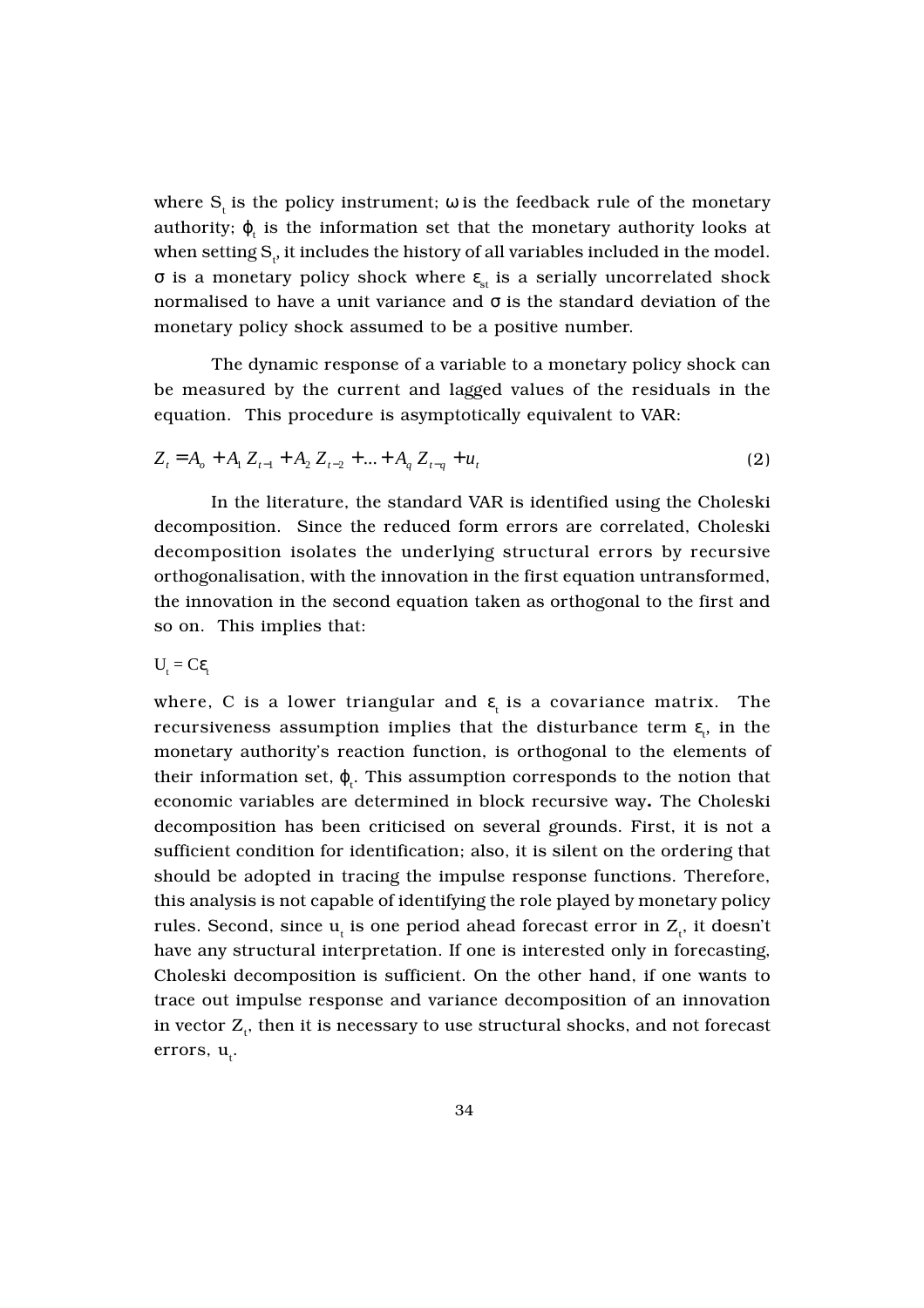#### 4.3 Structural VAR Model

Bernanke (1986) and Sims (1986) have proposed alternative ways of looking at the factorisation problem which imposes more of an economic structure. These have been dubbed as 'structural VARs'. In the VAR model:

(3)

the lag coefficients  $\lambda_n$  are estimated by single equation OLS regardless of any restriction on matrix  $\Sigma$ . Matrix  $\Sigma$  is a symmetric matrix, containing only  $(n^2 + n)/2$  distinct elements and there are  $n^2$  unknowns in the structural model. Now in order to exactly identify the structural model it is important to impose  $(n^2 - n)/2$  restrictions. Note that a structural VAR can be estimated if it is exactly or over identified.

#### 4.4 Empirical Analysis

The structural VAR has been estimated for the monthly data for all the Indian scheduled commercial banks spanning from April 1993 to April 2002. The data has been sourced from various RBI publications. The vector  $B x_t = \lambda_0 + \lambda_1 x_{t-1} + u_{\mathbf{x}_t}$  where  $E(y_t, \mathbf{u}_t) = \sum_{t=1}^{\infty} \text{ and } t = 1,2$ . Includes the variables: log (IIP), log (WPI), log (M3), Commercial Paper Rate (CPR) and the policy instrument.

> Two policy instruments have been considered in the present analysis. The instruments are Cash Reserve Ratio (CRR) and change in Bank Rate (CH\_BR). It may be mentioned here that empirical results with CH\_BR were better than with Bank Rate. A positive (negative) shock to CH\_BR and CRR correspond to contractionary (expansionary) monetary policy shock.

> Once the preferred instrument is chosen, based on impulse responses and variance decomposition, its effects are analysed on a group of open economy variables and other domestic variables. The vector of variables, say  $\mathrm{D}_\mathrm{t}$ , on which the monetary shock is assessed, includes, log of Nominal Effective Exchange Rate (LNEER), log of Net Foreign Institutional Investment Inflows (LNFII)(taken from the capital market data), log of Net Foreign Exchange Reserves (LFXR), log of Bombay Stock Exchange Market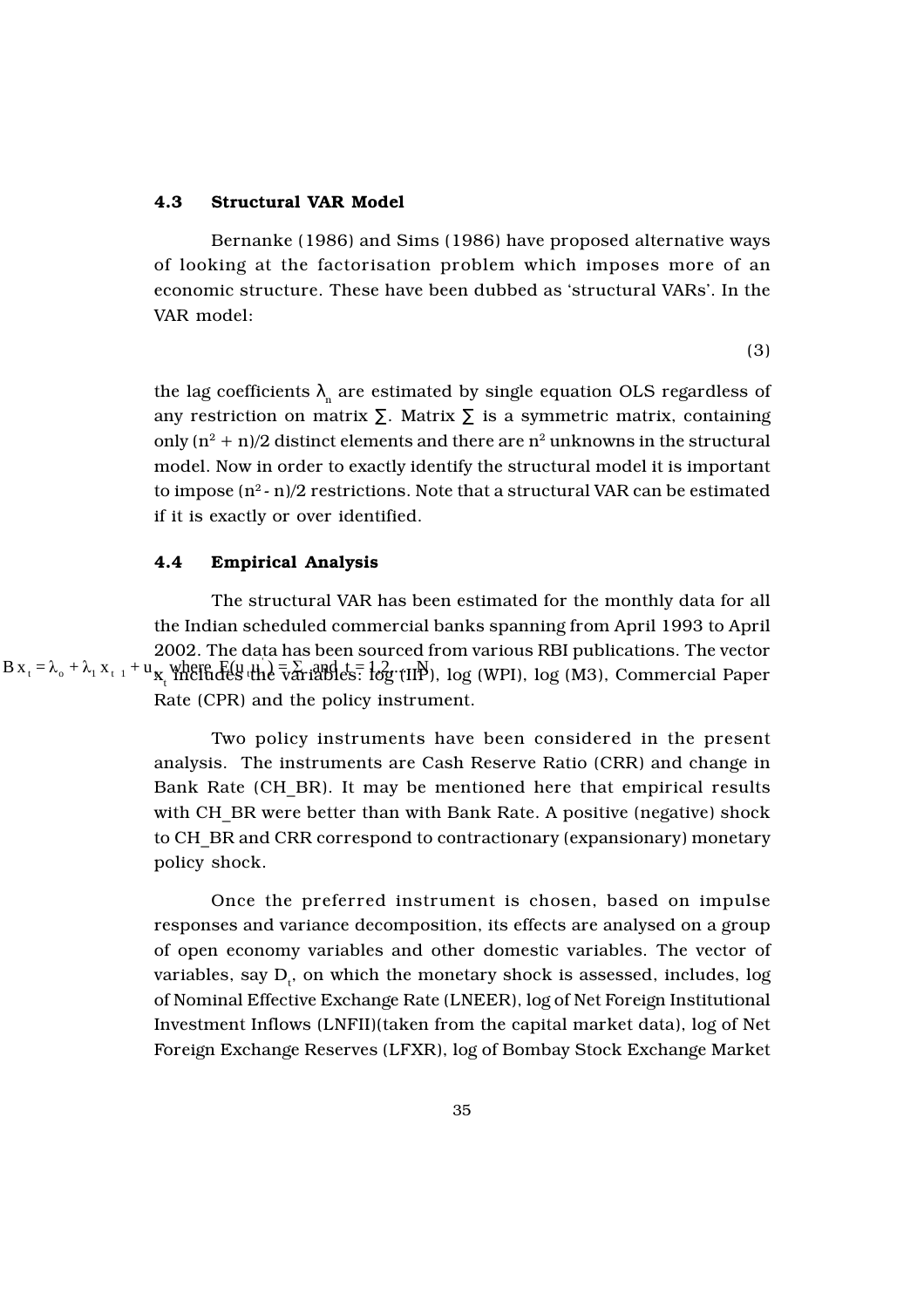Capitalisation (LBSE), log of new capital issued by non– governmental Public Limited Companies (LPSK) and trade balance<sup>10</sup> (TB).

#### 4.4.1 The Model

$$
CRR_t = f_1(LM3_t)
$$
\n
$$
LM3_t = f_2(LWPI_t, LIIP_t)
$$
\n
$$
CPR_t = f_3(CRR_t, LWPI_t)
$$
\n
$$
(6)
$$
\n
$$
LWPI_t = f_4(LM3_t, LIIP_t)
$$
\n
$$
(7)
$$

$$
LIP_t = f s(LM3_t, CPR_t)
$$
\n(8)

In the above model, CRR can be substituted by CH\_BR while considering the Bank Rate as a policy instrument. All the variables in the model appear in levels. Fuller (1976, theorem 8.5.1) shows that differencing produces no gain in asymptotic efficiency in an autoregression even if it is appropriate. In a VAR, differencing throws information away because a VAR in differences will not capture the cointegrating relationship and there are no gains in terms of asymptotic efficiency. The model will be solved using structural decomposition techniques. The policy instrument will be chosen on the basis of impulse response functions and variance decompositions. In the innovation analysis, orderings assume importance in case of a standard VAR where Choleski decomposition is the identification scheme. Since ours is a structural VAR, where we impose restrictions according to economic theory, orderings are not important.

#### 4.4.2 Policy Shocks

(a) CRR as Policy Instrument: The model, when estimated with two lags, gives smallest values for AIC and BIC criteria (the values are reported in Table 4.1). From equation (3),  ${\rm Bx}_{\rm t}$  matrix is:

<sup>&</sup>lt;sup>10</sup> Some variables have been taken in logarithms, as the resultant standard errors from variance decompositions are smaller. The variables in percentages are not in logarithms. Trade Balance is negative for some years and enters without logarithms.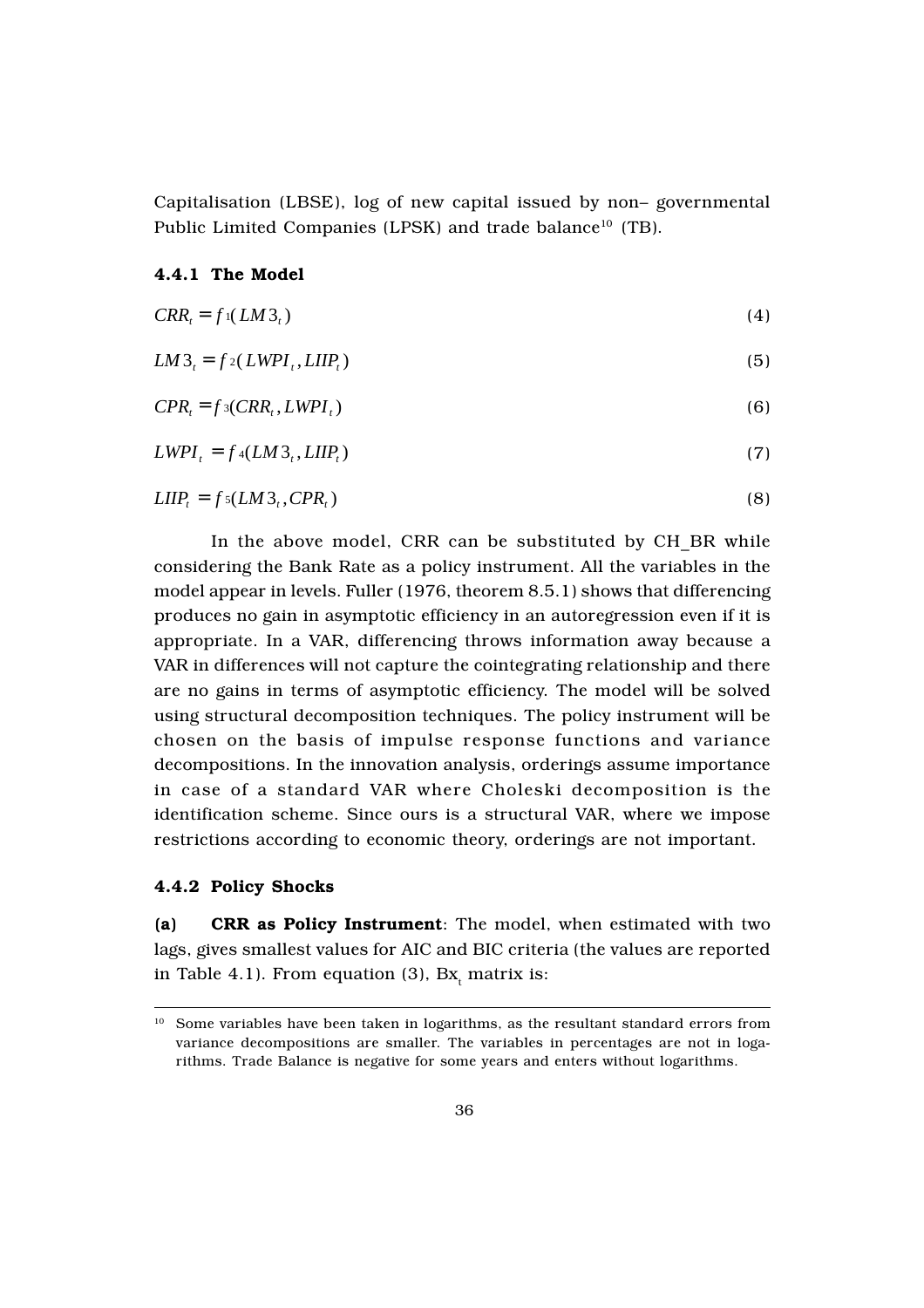|                 | UC <sub>1</sub> |                 |                 |     | <b>CRR</b>      |
|-----------------|-----------------|-----------------|-----------------|-----|-----------------|
| $\Omega$        |                 | 0               | UC2             | UC3 | LM <sub>3</sub> |
| UC <sub>4</sub> | 0               |                 | UC <sub>5</sub> | 0   | <b>CPR</b>      |
| 0               | UC <sub>6</sub> |                 |                 | UC7 | <b>LWPI</b>     |
| 0               | UC8             | UC <sub>9</sub> | - 0             |     | LIIP            |
|                 |                 |                 |                 |     |                 |

Table 4.1: Lag Length Selection Criterion

| <b>Policy Instrument</b> | AIC.       | <b>BIC</b>   |
|--------------------------|------------|--------------|
| $CRR: p=1$               | -1297.0339 | -1369.5991   |
| $p=2$                    | -1356.1356 | -1488.5052   |
| CH BR: $p=1$             | -1067.1671 | -1139.7324   |
| $p=2$                    | -1131.0359 | $-1263.4055$ |

AIC: Akaike Information Criteria; BIC: Bayesian Information Criteria.

where UCi are the restrictions imposed. The results have been presented in Table 4.2. The Chi-square statistic for over-identification restriction and its significance level in Table 4.2 does not reject the over-identification restriction, implying that this model is consistent with our data set. Figure 4.1 presents the impulse response of variables in the model to one unit shock in CRR. The impulse responses<sup>11</sup> show that this model is a satisfactory description of monetary policy. With an increase in CRR, money supply (LM3) decreases, the market-determined interest rate (CPR) rises and increases for 5 months before the onset of a decline in its growth rate.

| <b>CRR</b>                                           | LM3          | <b>CPR</b>    | <b>LWPI</b>   | <b>LIIP</b>   |  |
|------------------------------------------------------|--------------|---------------|---------------|---------------|--|
|                                                      | 1.53(0.12)   | 0             |               |               |  |
| $\Omega$                                             |              | 0             | $-8.5(0.00)$  | $-0.44(0.66)$ |  |
| $-0.32(0.74)$                                        |              |               | $-0.69(0.49)$ |               |  |
| 0                                                    | $-221(0.00)$ |               |               | $-166(0.00)$  |  |
| 0                                                    | 689 (0.00)   | $-0.52(0.00)$ |               |               |  |
| Test for Over-Identification: Chi Square 0.02 (0.87) |              |               |               |               |  |

Table 4.2: Structural VAR - CRR as Policy Shock

Figures in parentheses are p-values.

<sup>11</sup> It has not been possible for us to supplement the impulse response analysis for Structural VAR by the construction of confidence intervals.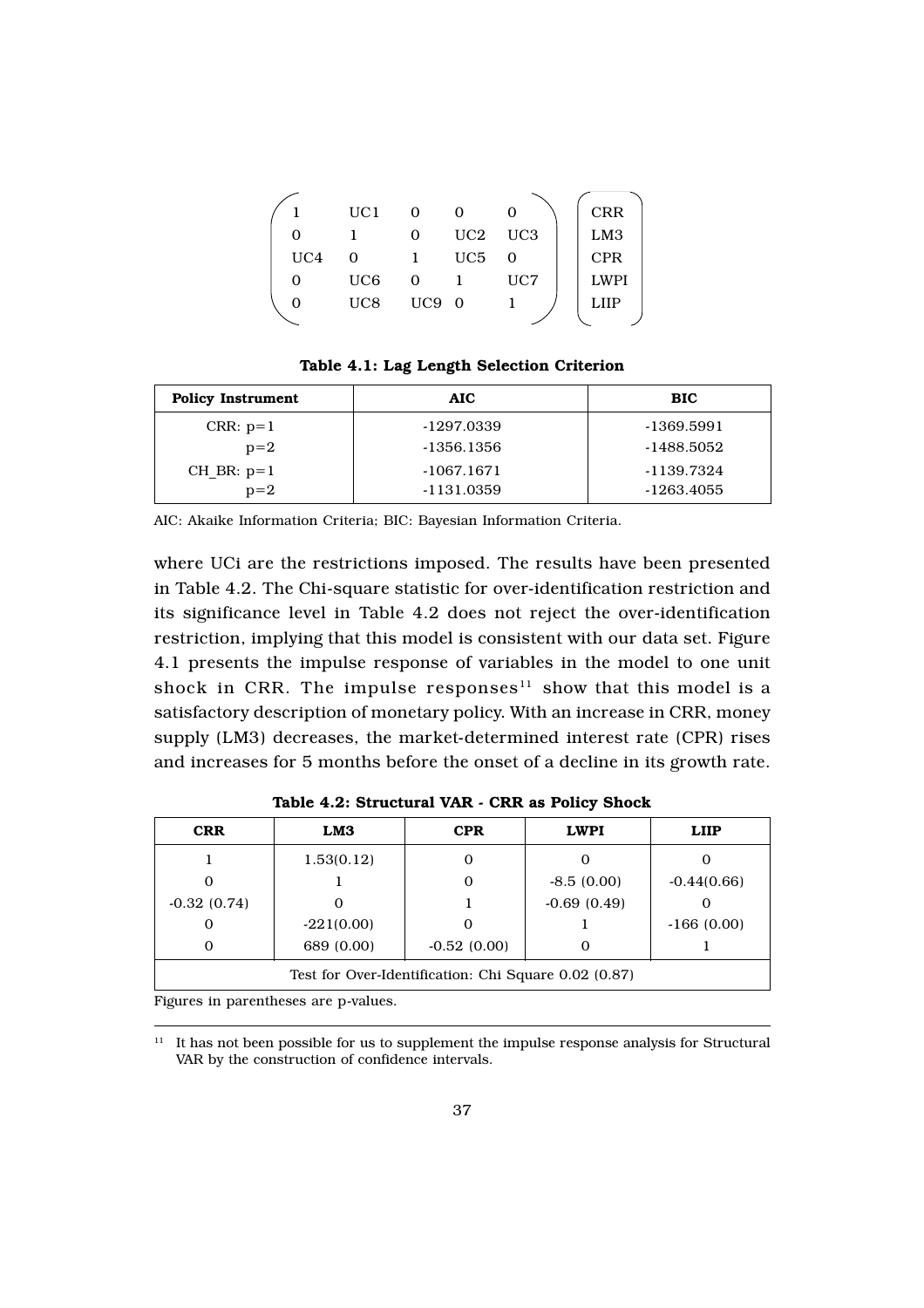

Figure 4.1 Impulse Response to CRR Policy Shock

With a rise in CRR, the price variable initially increases in the first month but starts declining after the second month forming a hump shaped figure. As a result of increasing CRR and market interest rate, output (LIIP) declines.

(b) CH\_BR as Policy Instrument: In this case, the model with two lags gives smallest values for AIC and BIC criteria. The model estimated is given by:

| 1   | UC <sub>1</sub> |         | 0            |     | CH BR           |
|-----|-----------------|---------|--------------|-----|-----------------|
| ∩   |                 |         | $_{\rm UC2}$ | UC3 | LM <sub>3</sub> |
| UC4 | Ω               |         | UC5          | 0   | <b>CPR</b>      |
| 0   | UC6             | ∩       |              | UC7 | <b>LWPI</b>     |
| 0   | UC8             | $UC9$ 0 |              |     | LHP             |
|     |                 |         |              |     |                 |

The Chi-square statistic (in Table 4.3) does not reject the hypothesis for over-identification, implying that our model is appropriate for the data. Figure 4.2 gives the impulse response of the variables in the model to one unit shock in CH\_BR. With an increase in CH\_BR, i.e., a contractionary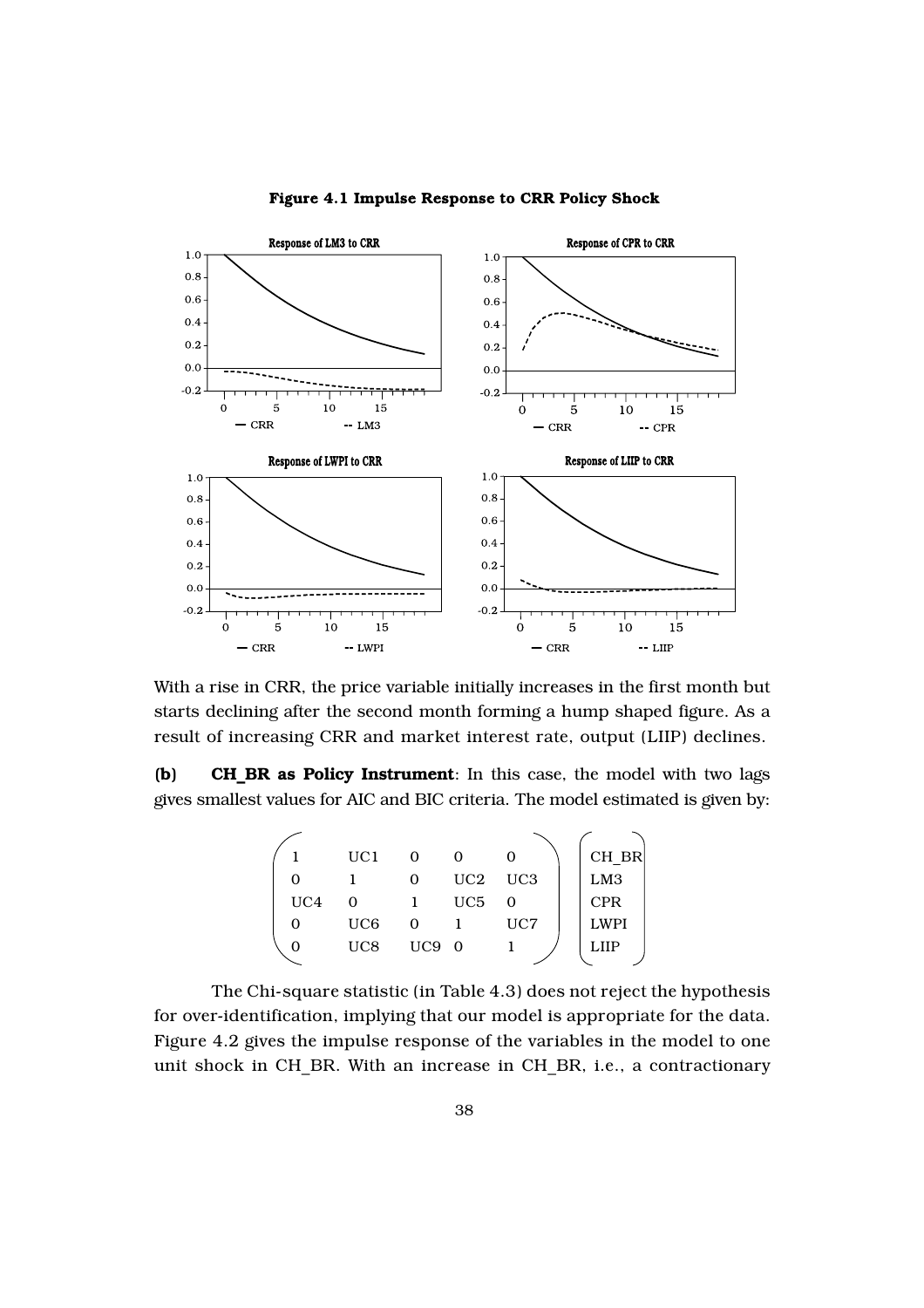| CH BR                                                             | LM3         | <b>CPR</b>     | <b>LWPI</b>   | <b>LIIP</b>  |  |
|-------------------------------------------------------------------|-------------|----------------|---------------|--------------|--|
|                                                                   | 65.1 (0.00) | O              |               |              |  |
|                                                                   |             | 0              | $-7.5(0.00)$  | $-0.3(0.75)$ |  |
| $-0.05(0.99)$                                                     |             |                | $-7.01(0.00)$ |              |  |
|                                                                   | 16.2(0.00)  |                |               | 2.63(0.00)   |  |
|                                                                   | 3.6(0.00)   | $-0.001(0.99)$ |               |              |  |
| Test for Over-Identification Restrictions: Chi Square 0.29 (0.60) |             |                |               |              |  |

Table 4.3: Structural VAR - Change in Bank Rate as Policy Shock

Figure in parentheses are p-values.

policy, the money supply decreases and the price variable, after registering an initial drop, increases till the tenth month. There is inconsistency in the behaviour of output and market-determined interest rate.

One can select a policy instrument on the basis of the impulse responses as well as the variance decomposition. As between CRR and CH\_BR as alternative policy instruments, there is not much difference in the variance decomposition presented in Table 4.4, but the impulse response functions give plausible relationships among variables in case CRR is taken as the policy instrument.

## 4.5 Comparing the Effects of Alternative Policy Instruments on Individual Parameters

We can now analyse the effects of the chosen policy instruments CRR and CH\_BR on the vector of variables on which the policy shock is assessed.

*Nominal Effective Exchange Rate (LNEER):* With a rise in CRR (i.e., a contractionary policy shock), LNEER appreciates, reaching the lowest level in first six months. When the policy instrument is CH\_BR, the LNEER depreciates initially for four months before it starts appreciating. The inferences are plausible only in the instance when CRR is used as the policy instrument.

*Net Foreign Institutional Investment Inflows (LNFII):* With a contractionary policy shock, as the foreign currency becomes cheaper, the FII are presented with an arbitrage opportunity to buy cheaper foreign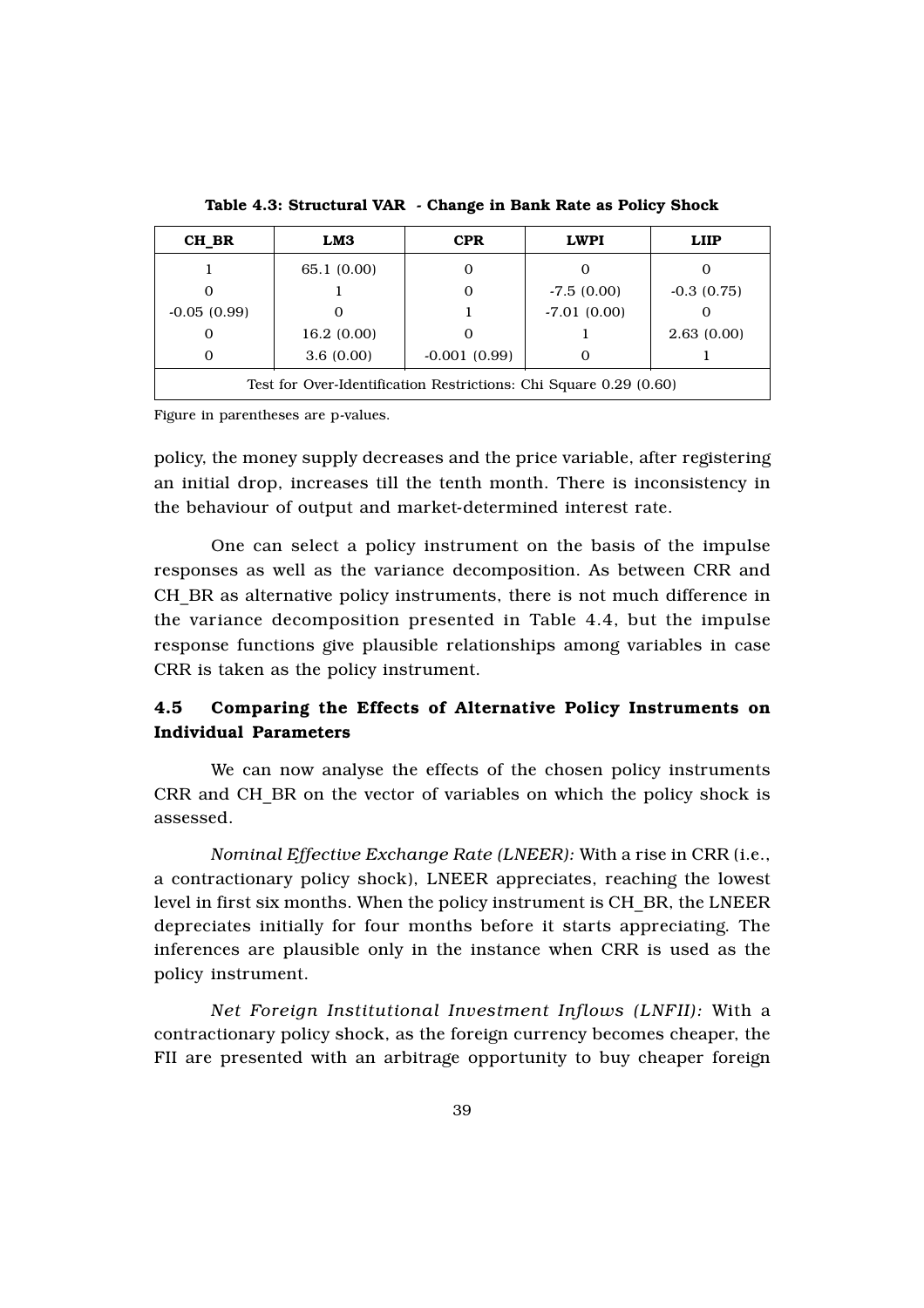

Figure 4.2 Impulse Response to CH BR Policy Shock

currency in exchange of rupee, which results in a sharp rise in LNFII inflows. When CRR is the policy instrument, the foreign institutional investments rise to reach its peak in the fourth month to decline for a month before it recovers. With CH\_BR as the instrument, a contraction leads to similar movements as noticed in the case of CRR.

*Foreign Exchange Reserves (LFXR):* A negative monetary shock would lead to a decrease in money supply and an appreciation implying an accumulation of foreign exchange reserves of a country. The results obtained with CRR conform to this expectation, as LFXR rises for first five months before declining, while the result associated with CH\_BR is contradictory.

*Trade Balance (TB):* A contraction which leads to appreciation of exchange rate would worsen the trade balance. The change in trade balance would be positive after a contraction if the imports exceed exports. India had a negative trade balance in most of the months under scrutiny. Therefore, it is expected that a contraction would improve the trade balance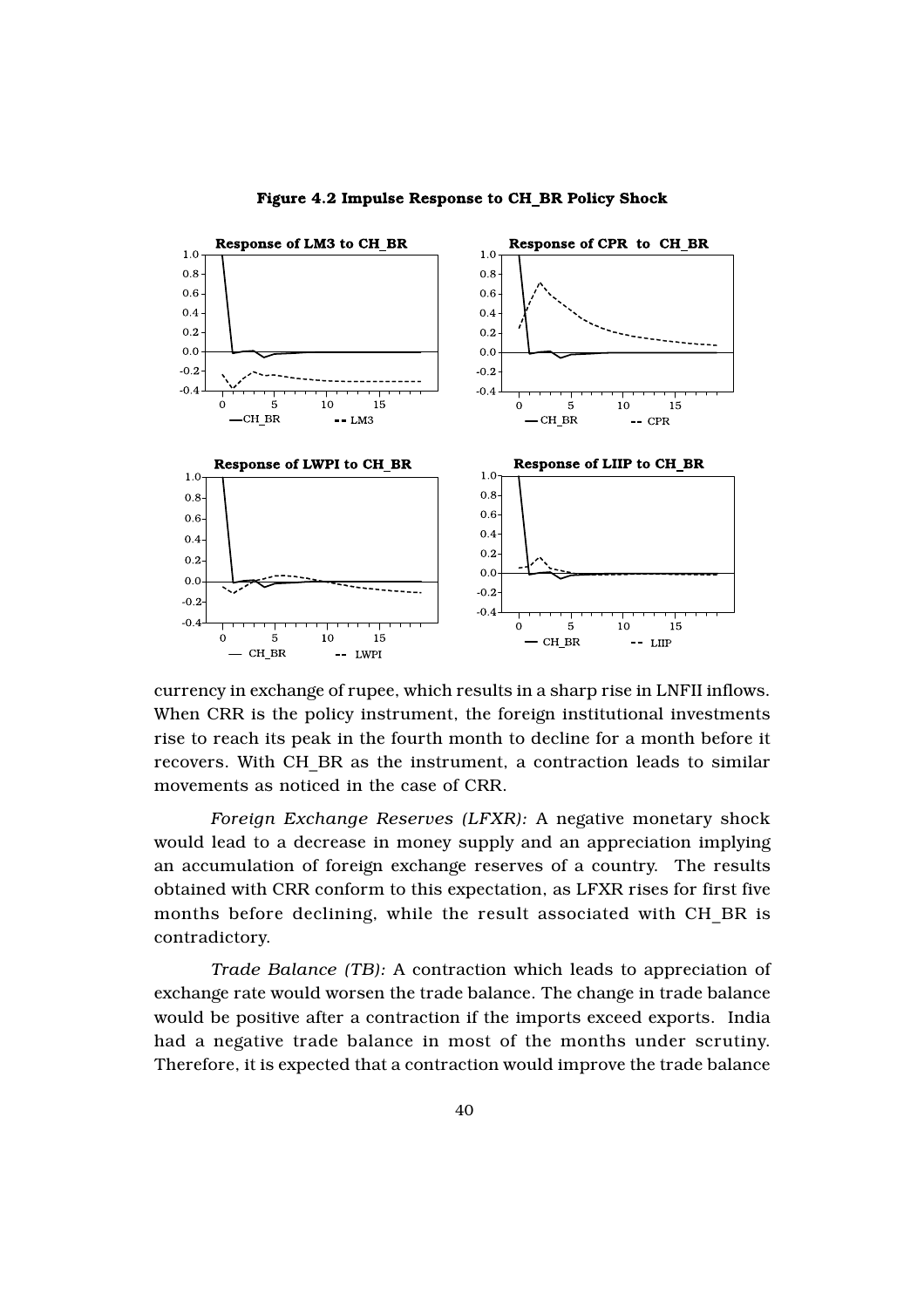|                  | <b>Std Error</b>                          | <b>CRR</b> | LM3    | <b>CPR</b> | <b>LWPI</b> | <b>LIIP</b> |
|------------------|-------------------------------------------|------------|--------|------------|-------------|-------------|
|                  | Decomposition of Variance for Series CRR  |            |        |            |             |             |
| 1                | 0.277962                                  | 99.524     | 0.000  | 0.000      | 0.475       | 0.001       |
| $\overline{2}$   | 0.386875                                  | 98.612     | 0.009  | 0.782      | 0.369       | 0.228       |
| 3                | 0.466977                                  | 96.692     | 0.031  | 2.233      | 0.279       | 0.765       |
| 4                | 0.531871                                  | 94.124     | 0.072  | 4.042      | 0.216       | 1.546       |
| 5                | 0.586651                                  | 91.224     | 0.134  | 5.989      | 0.179       | 2.475       |
|                  | Decomposition of Variance for Series LM3  |            |        |            |             |             |
| 1                | 0.009449                                  | 0.000      | 99.784 | 0.009      | 0.045       | 0.162       |
| 2                | 0.012991                                  | 0.001      | 94.327 | 0.199      | 0.061       | 5.413       |
| 3                | 0.015801                                  | 0.001      | 88.178 | 0.451      | 0.139       | 11.231      |
| 4                | 0.018253                                  | 0.009      | 82.934 | 0.714      | 0.223       | 16.121      |
| 5                | 0.020462                                  | 0.029      | 78.735 | 0.973      | 0.294       | 19.969      |
|                  | Decomposition of Variance for Series CPR  |            |        |            |             |             |
| 1                | 0.845299                                  | 0.735      | 0.666  | 98.484     | 0.049       | 0.066       |
| $\boldsymbol{2}$ | 1.136272                                  | 3.215      | 0.698  | 90.753     | 0.860       | 4.474       |
| 3                | 1.328223                                  | 6.205      | 0.814  | 82.885     | 1.725       | 8.371       |
| 4                | 1.457998                                  | 9.438      | 0.984  | 76.741     | 2.301       | 10.535      |
| 5                | 1.546939                                  | 12.783     | 1.176  | 71.991     | 2.621       | 11.428      |
|                  | Decomposition of Variance for Series LWPI |            |        |            |             |             |
| 1                | 0.005309                                  | 0.003      | 9.737  | 0.466      | 81.862      | 7.932       |
| 2                | 0.006904                                  | 0.045      | 11.642 | 0.341      | 81.915      | 6.058       |
| 3                | 0.007871                                  | 0.094      | 13.425 | 0.787      | 80.975      | 4.718       |
| 4                | 0.008563                                  | 0.137      | 15.051 | 1.645      | 79.032      | 4.135       |
| 5                | 0.009120                                  | 0.166      | 16.507 | 2.737      | 76.281      | 4.308       |
|                  | Decomposition of Variance for Series LIIP |            |        |            |             |             |
| $\mathbf{1}$     | 0.040116                                  | 0.036      | 0.012  | 4.877      | 12.006      | 83.069      |
| $\boldsymbol{2}$ | 0.045597                                  | 0.063      | 0.272  | 5.982      | 11.440      | 82.243      |
| 3                | 0.047450                                  | 0.148      | 0.666  | 6.940      | 10.984      | 81.261      |
| 4                | 0.048350                                  | 0.240      | 1.084  | 7.742      | 10.645      | 80.288      |
| 5                | 0.048925                                  | 0.314      | 1.468  | 8.408      | 10.399      | 79.411      |

Table 4.4 (A): Variance Decomposition: CRR Policy Instrument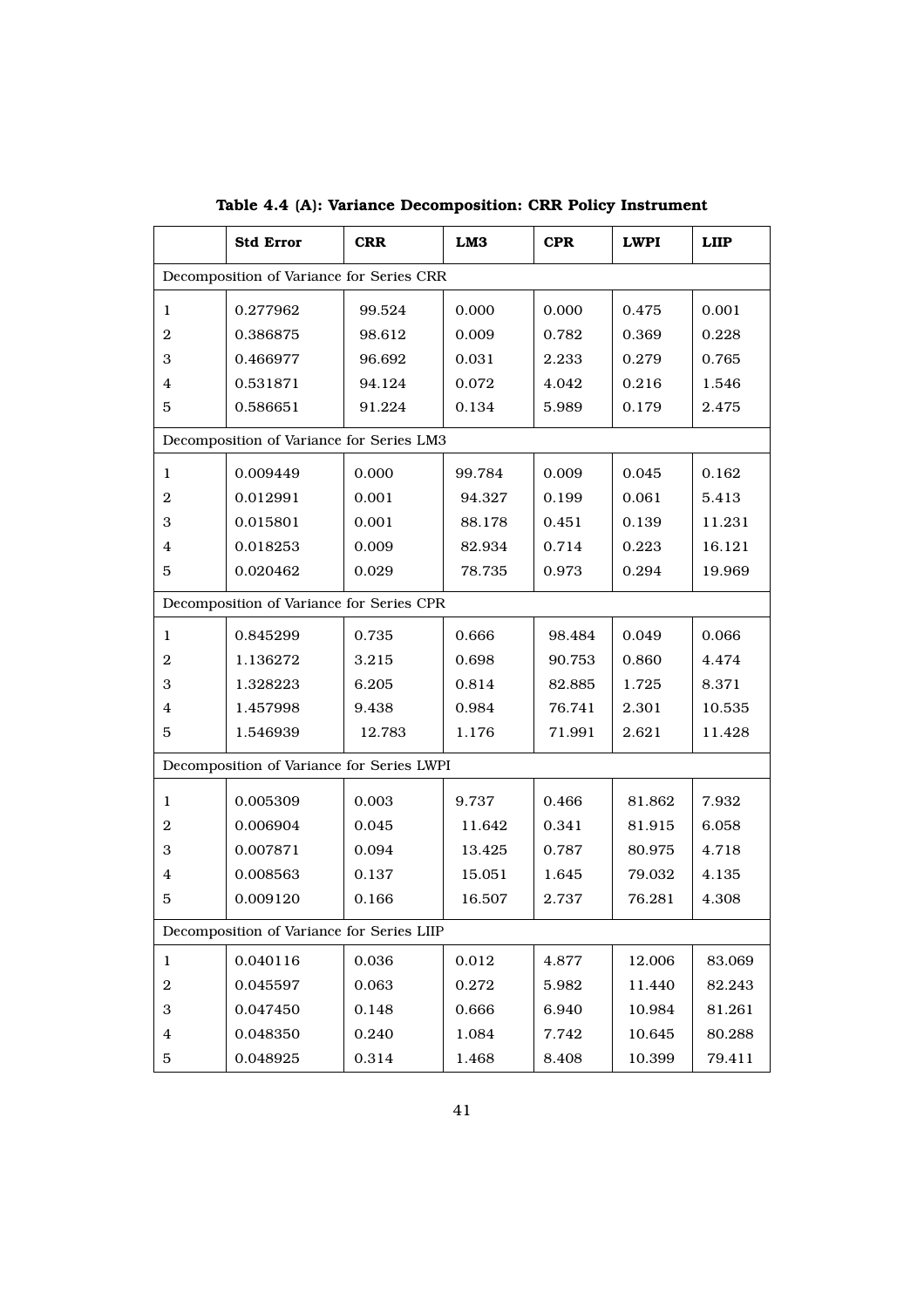|                  | <b>Std Error</b>                           | CH_BR  | LM3    | <b>CPR</b> | <b>LWPI</b> | <b>LIIP</b> |
|------------------|--------------------------------------------|--------|--------|------------|-------------|-------------|
|                  | Decomposition of Variance for Series CH BR |        |        |            |             |             |
| 1                | 4.080994                                   | 97.734 | 0.000  | 0.020      | 1.718       | 0.527       |
| $\mathbf{2}$     | 4.090698                                   | 97.278 | 0.002  | 0.031      | 1.968       | 0.721       |
| 3                | 4.093938                                   | 97.127 | 0.002  | 0.038      | 2.057       | 0.776       |
| 4                | 4.095007                                   | 97.079 | 0.003  | 0.042      | 2.085       | 0.792       |
| 5                | 4.095412                                   | 97.060 | 0.004  | 0.045      | 2.094       | 0.797       |
|                  | Decomposition of Variance for Series LM3   |        |        |            |             |             |
| 1                | 0.009285                                   | 75.788 | 0.015  | 0.893      | 0.047       | 23.257      |
| $\overline{2}$   | 0.013034                                   | 60.932 | 0.092  | 1.234      | 1.294       | 36.447      |
| 3                | 0.015964                                   | 50.042 | 0.228  | 1.500      | 1.547       | 46.683      |
| 4                | 0.018511                                   | 42.352 | 0.353  | 1.698      | 1.580       | 54.017      |
| 5                | 0.020799                                   | 36.897 | 0.450  | 1.848      | 1.557       | 59.248      |
|                  | Decomposition of Variance for Series CPR   |        |        |            |             |             |
| 1                | 0.893975                                   | 5.029  | 0.151  | 94.761     | 0.016       | 0.042       |
| $\boldsymbol{2}$ | 1.248788                                   | 11.733 | 0.113  | 84.974     | 2.622       | 0.558       |
| 3                | 1.475056                                   | 13.631 | 0.117  | 80.265     | 4.851       | 1.136       |
| 4                | 1.630974                                   | 14.421 | 0.147  | 77.350     | 6.548       | 1.534       |
| 5                | 1.741422                                   | 14.829 | 0.197  | 75.422     | 7.795       | 1.758       |
|                  | Decomposition of Variance for Series LWPI  |        |        |            |             |             |
| 1                | 0.005310                                   | 0.002  | 15.751 | 0.035      | 83.305      | 0.908       |
| 2                | 0.006916                                   | 0.283  | 15.927 | 0.240      | 82.931      | 0.619       |
| 3                | 0.007882                                   | 0.293  | 15.710 | 0.826      | 81.813      | 1.357       |
| $\overline{4}$   | 0.008571                                   | 0.263  | 15.365 | 1.679      | 79.728      | 2.965       |
| 5                | 0.009119                                   | 0.234  | 14.955 | 2.680      | 76.888      | 5.244       |
|                  | Decomposition of Variance for Series LIIP  |        |        |            |             |             |
| 1                | 0.040269                                   | 0.091  | 0.000  | 1.711      | 44.560      | 53.638      |
| $\boldsymbol{2}$ | 0.046212                                   | 0.426  | 0.217  | 2.070      | 44.479      | 52.808      |
| 3                | 0.048063                                   | 0.547  | 0.604  | 2.419      | 44.516      | 51.915      |
| $\overline{4}$   | 0.048814                                   | 0.610  | 1.029  | 2.739      | 44.491      | 51.131      |
| 5                | 0.049222                                   | 0.648  | 1.416  | 3.028      | 44.423      | 50.485      |

Table 4.4 (B): Variance Decompositions: CH\_BR Policy Instrument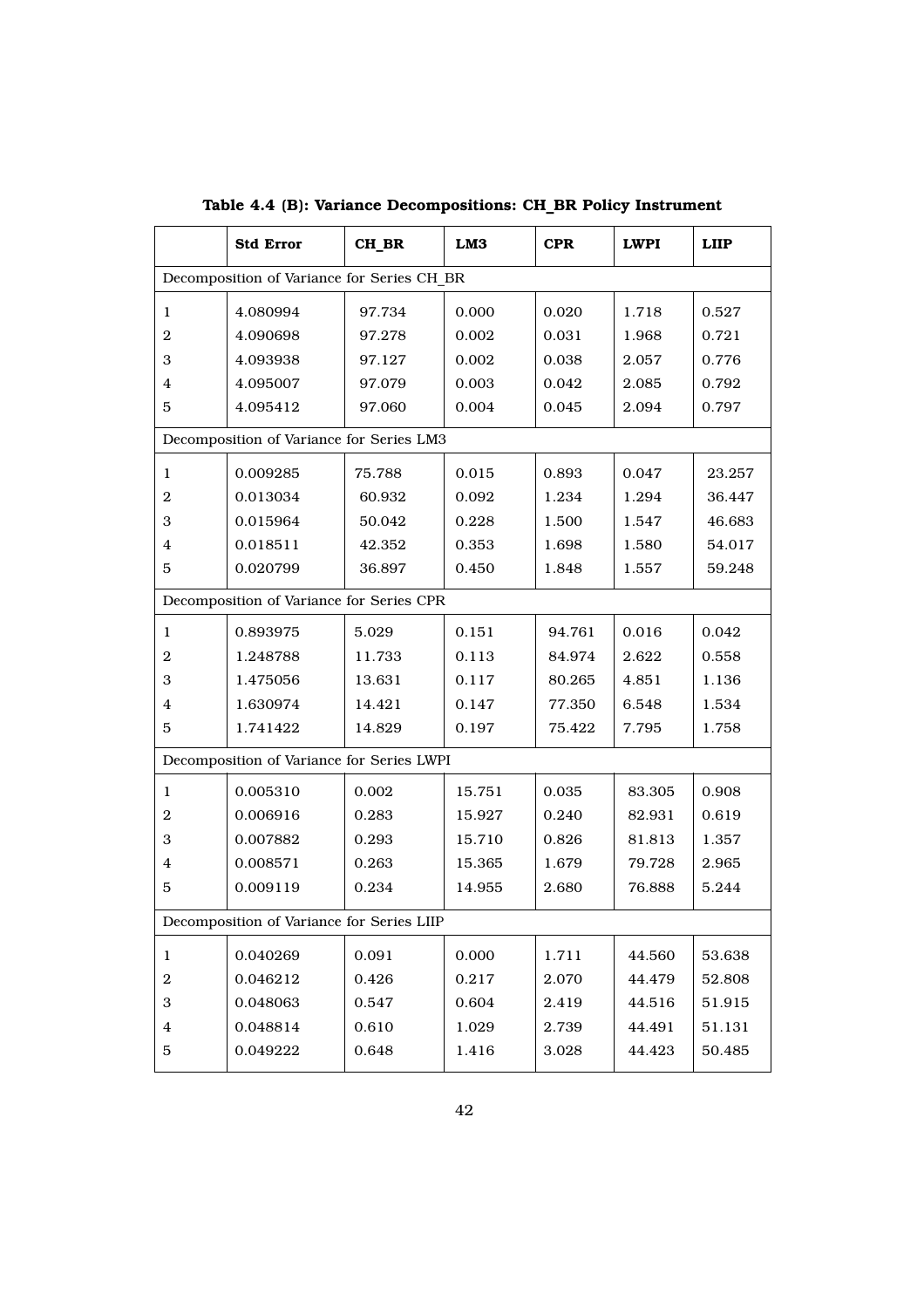by reducing the cost of imports. The results confirm the expectation both for CRR and CH\_BR.

*BSE Market Capitalisation (LBSE):* Generally a contractionary policy would increase the debt burden and make credit more expensive for the firms listed at the stock exchange. Therefore, a contraction is associated with a negative movement regarding the market capitalisation for these firms. However, impulse response functions show that with a contractionary policy, the market capitalisation is increasing.

*New Capital Issued by Non-governmental Public Limited Companies (LPSK):* As the interest rates increase with the pursuit of a tight policy, it becomes difficult for firms to raise funds in the stock markets. The issue of new capital is expected to decline with a contraction. Increase in CH\_BR leads to a sharp decline, which lasts for two month after which, LPSK starts increasing. The effect of a rise in CRR on LPSK is contradictory.

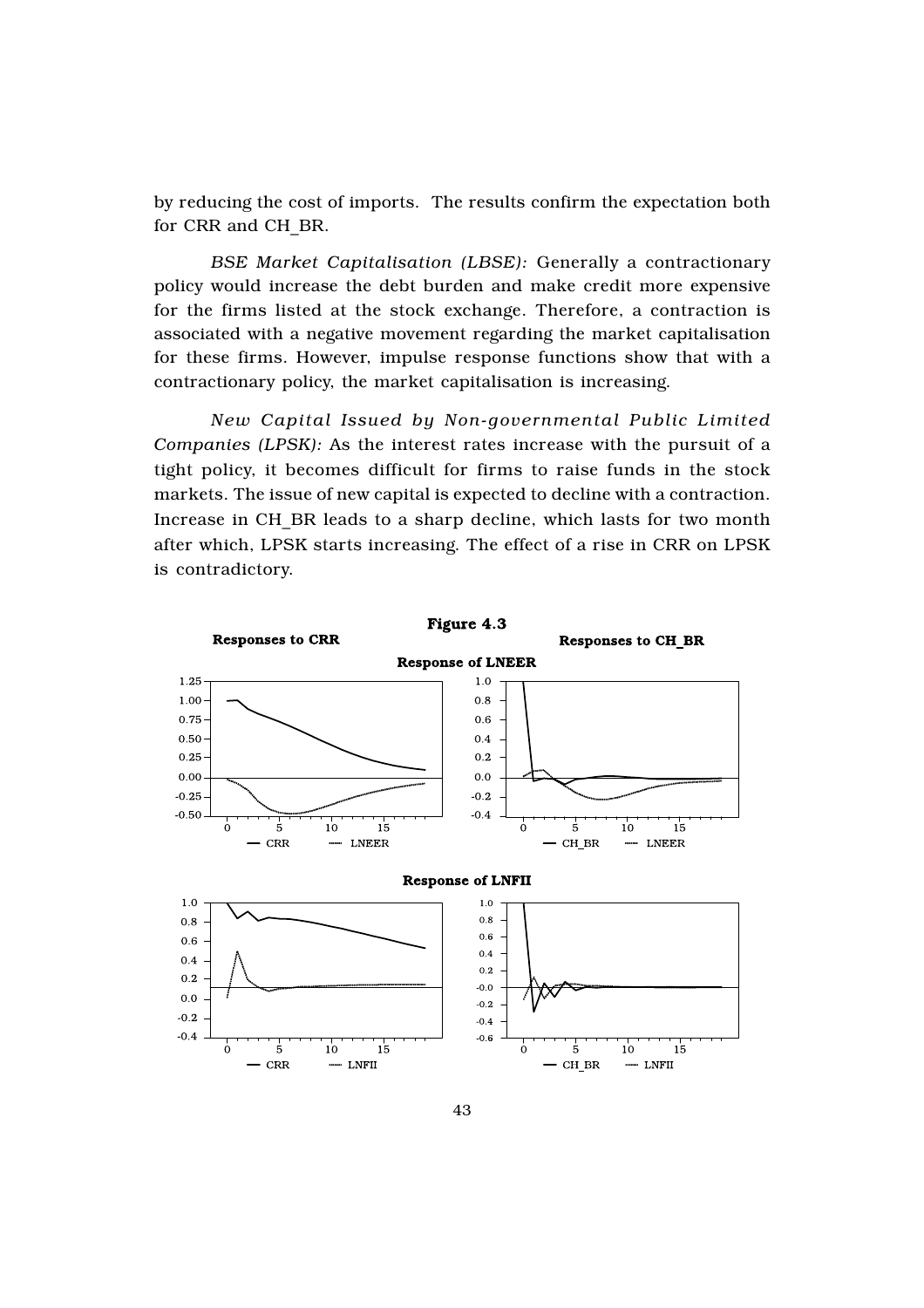

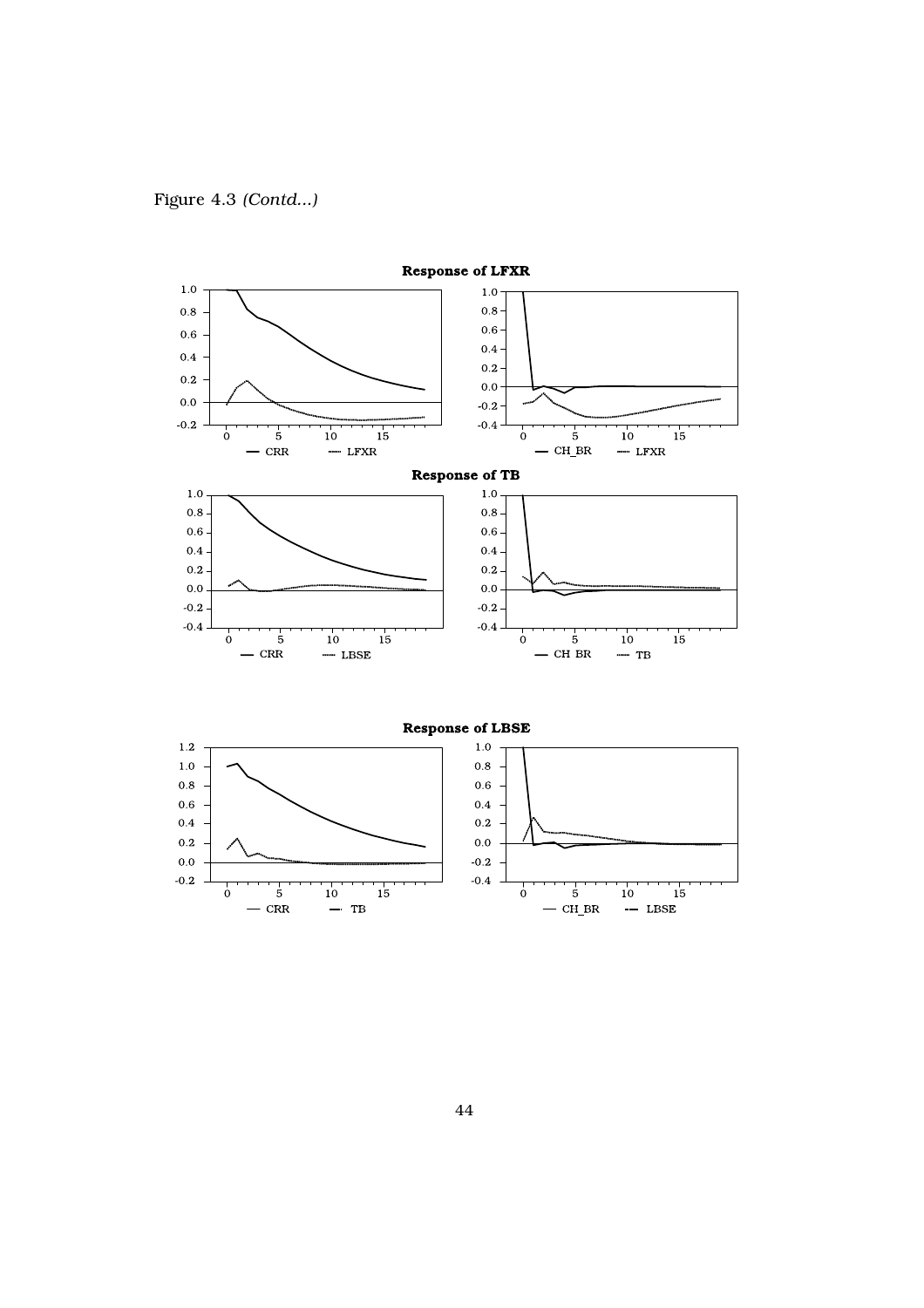Figure 4.3 *(Concld.)*



**Responses of LPSK** 

*Bank Credit (LBC):* The role of banking sector in transmission mechanism can be analysed by studying the response of the economic activity to contemporaneous shocks to BC. Considering CRR as the policy instrument, a fall in CRR is accompanied by a rise in bank credit. There is a shift upwards in the economic activity parameter immediately. This can be seen in figure 4.3 that when LBC is rising along with a fall in CRR, economic activity picks up immediately with a rise in LIIP. On the other hand, in case of CH\_BR as policy instrument, a positive shock fails to create any substantial response from LBC leading to an initial fall in the economic activity which returns to its normal path within four months.

#### 4.6 Structural VAR Model – Sensitivity and Robustness

Alternative specifications of the structural VAR were estimated to arrive at the best model discussed above in this Chapter. In these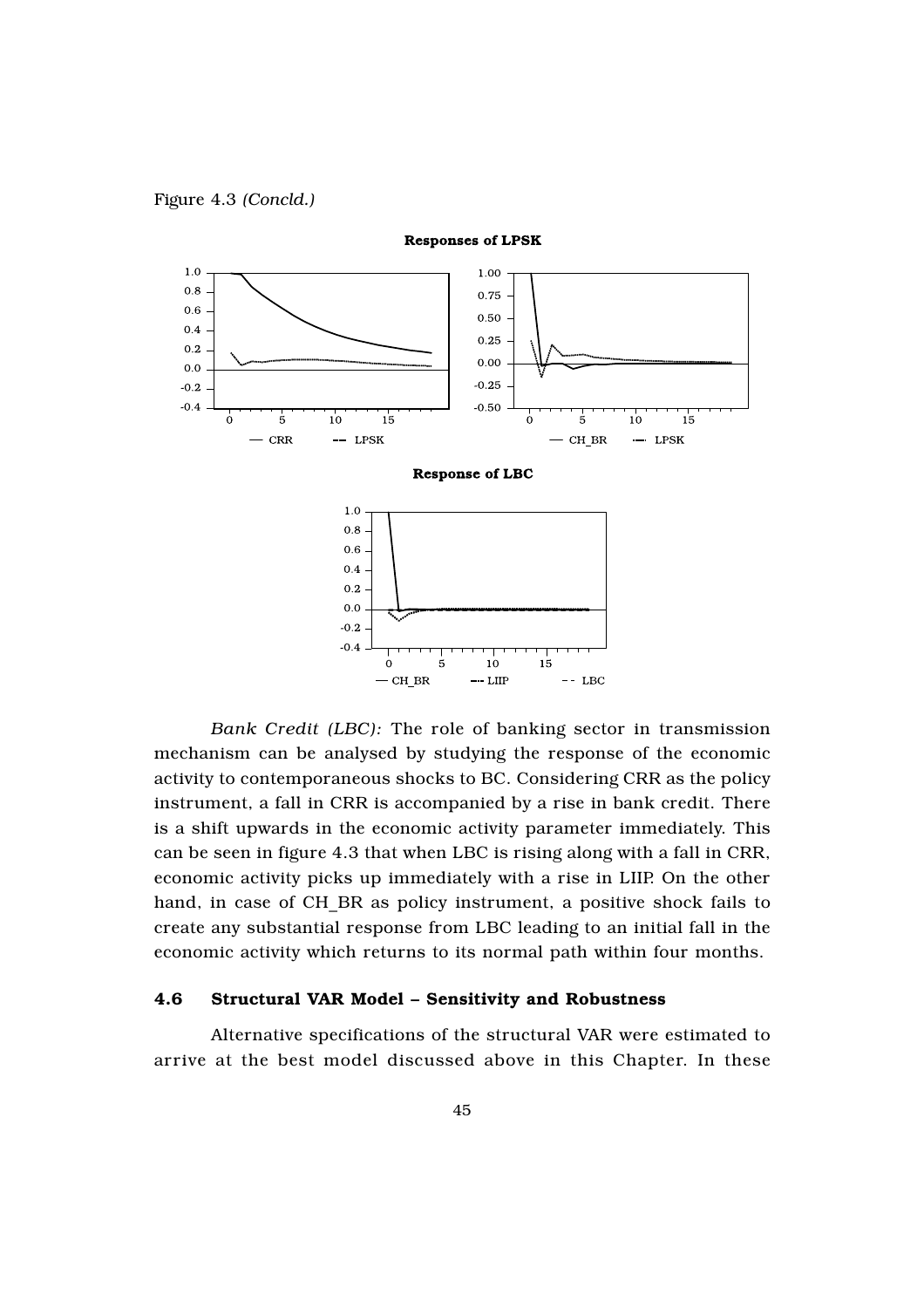specifications, we examined the sensitivity of the chosen model to the following changes (a) using CPI in place of WPI; (b) using M1 in place of M3 and, (c) using Call Money Rate in place of CPR. In all these alternative specifications, the two model selection criteria choose the initial model over these alternative models when we compare tests of the AIC and the BIC criterion.

From the alternative specifications, it was observed that the inferences from the impulse response functions did not change qualitatively as we moved from one model to another. Hence, we can conclude that our chosen model is robust to changes in various proxies and at the same time it is the best model according to the model selection criteria. The diagnostics along with the relevant graphs are presented below.

## I. CPI in place of WPI

## CRR as instrument

Lag length test

| Lags | AIC        | <b>BIC</b> |
|------|------------|------------|
| ı    | -1023.8953 | -1096.4605 |
| 2    | -1094.8403 | -1227.2099 |

Test for Over-Identification 0.52 (0.47)

This model is identified but LCPI is insignificant in both the equations (Figure 4.4 and Table 4.5).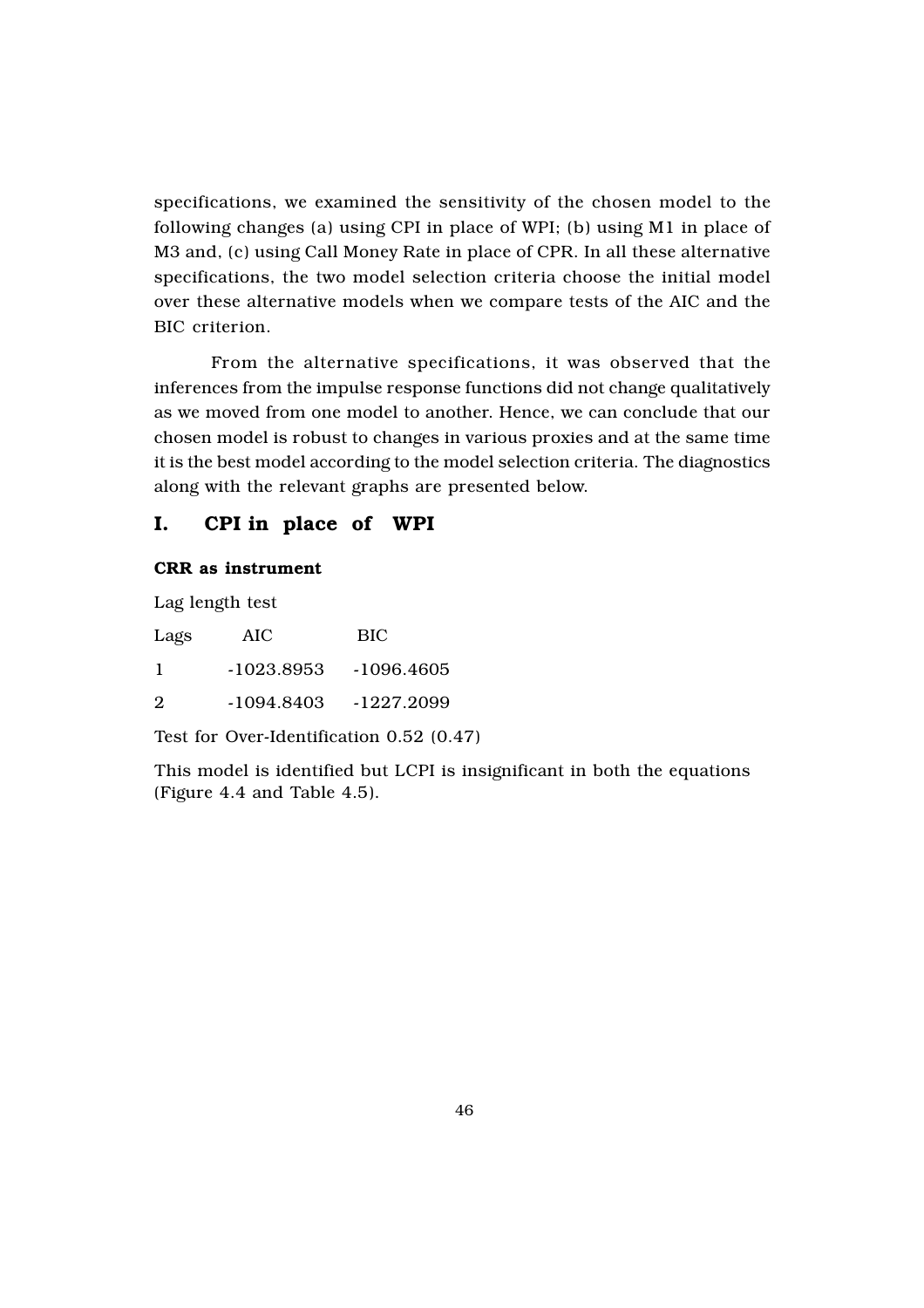

Figure 4.4: Impulse response functions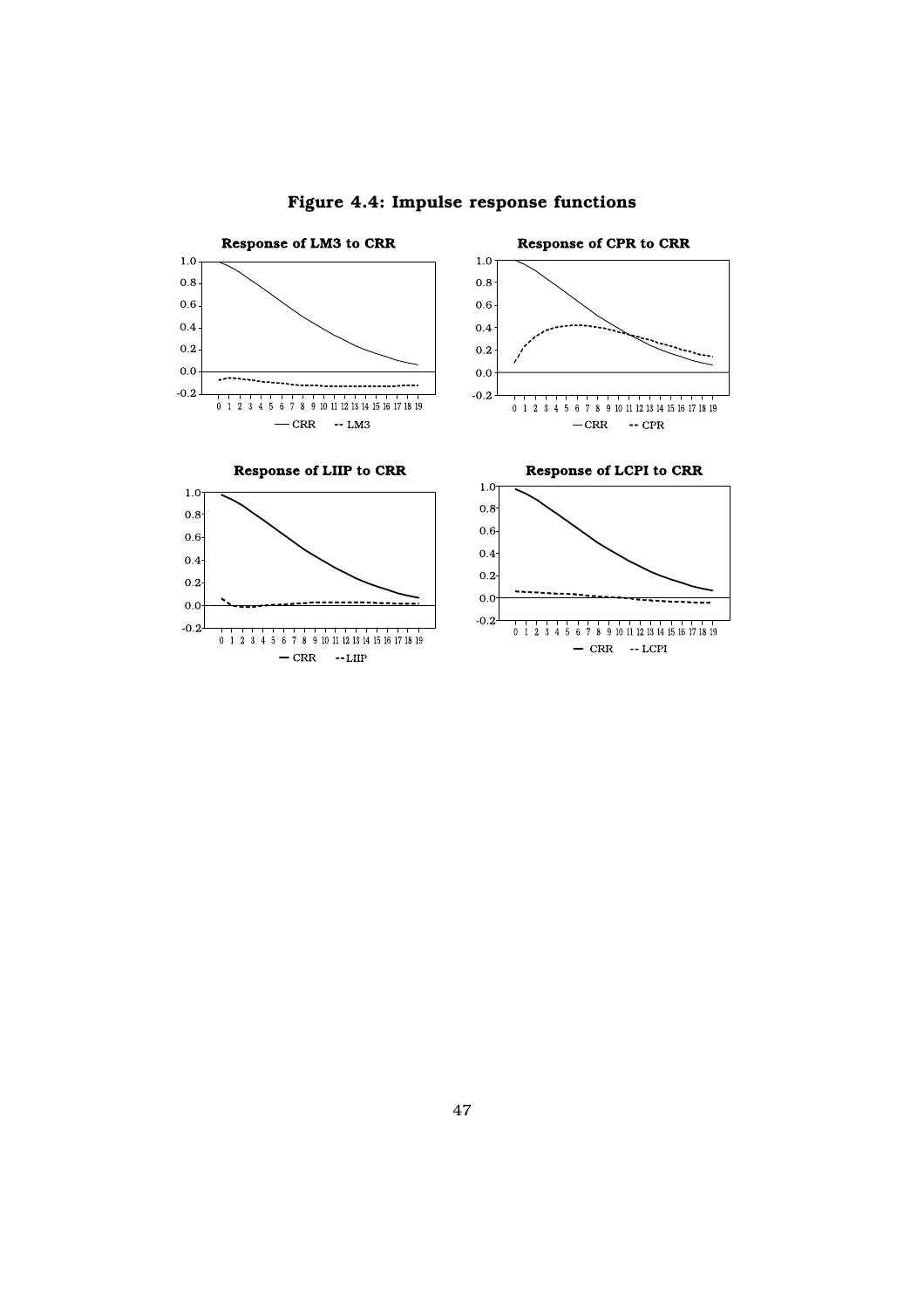| Entry                   | Std. Error                                | <b>CRR</b> | LM3    | <b>CPR</b> | <b>LCPI</b> | <b>LIIP</b> |
|-------------------------|-------------------------------------------|------------|--------|------------|-------------|-------------|
|                         | Decomposition of Variance for Series CRR  |            |        |            |             |             |
| 1                       | 0.277142                                  | 99.428     | 0.552  | 0.001      | 0.012       | 0.008       |
| $\overline{2}$          | 0.385828                                  | 98.704     | 0.456  | 0.727      | 0.057       | 0.056       |
| 3                       | 0.465110                                  | 97.185     | 0.361  | 2.046      | 0.237       | 0.171       |
| 4                       | 0.528470                                  | 95.149     | 0.288  | 3.665      | 0.575       | 0.322       |
| 5                       | 0.581075                                  | 92.827     | 0.238  | 5.376      | 1.085       | 0.474       |
|                         | Decomposition of Variance for Series LM3  |            |        |            |             |             |
| 1                       | 0.009499                                  | 0.001      | 96.444 | 0.100      | 2.113       | 1.342       |
| $\boldsymbol{2}$        | 0.012996                                  | 0.007      | 89.329 | 0.282      | 2.270       | 8.111       |
| 3                       | 0.015634                                  | 0.005      | 84.299 | 0.460      | 2.089       | 13.147      |
| 4                       | 0.017800                                  | 0.013      | 81.167 | 0.628      | 1.803       | 16.389      |
| 5                       | 0.019651                                  | 0.038      | 79.219 | 0.787      | 1.522       | 18.433      |
|                         | Decomposition of Variance for Series CPR  |            |        |            |             |             |
| 1                       | 0.845267                                  | 0.608      | 0.021  | 98.123     | 1.166       | 0.082       |
| $\boldsymbol{2}$        | 1.137870                                  | 2.948      | 1.127  | 90.879     | 1.269       | 3.777       |
| 3                       | 1.321878                                  | 5.825      | 2.039  | 84.343     | 1.630       | 6.164       |
| 4                       | 1.441738                                  | 9.067      | 2.572  | 79.158     | 2.159       | 7.045       |
| 5                       | 1.523644                                  | 12.537     | 2.837  | 74.753     | 2.760       | 7.113       |
|                         | Decomposition of Variance for Series LCPI |            |        |            |             |             |
| 1                       | 0.009321                                  | 0.003      | 3.274  | 0.455      | 90.149      | 6.119       |
| $\boldsymbol{2}$        | 0.013127                                  | 0.005      | 4.340  | 0.656      | 86.945      | 8.055       |
| 3                       | 0.015876                                  | 0.005      | 5.199  | 0.847      | 84.802      | 9.147       |
| 4                       | 0.018021                                  | 0.004      | 5.950  | 1.028      | 83.261      | 9.758       |
| 5                       | 0.019758                                  | 0.004      | 6.643  | 1.193      | 82.069      | 10.090      |
|                         | Decomposition of Variance for Series LIIP |            |        |            |             |             |
| $\mathbf{1}$            | 0.037402                                  | 0.035      | 17.387 | 5.654      | 0.804       | 76.120      |
| $\,2$                   | 0.040625                                  | 0.134      | 16.795 | 7.171      | 3.574       | 72.326      |
| 3                       | 0.041921                                  | 0.275      | 16.026 | 8.004      | 7.140       | 68.556      |
| $\overline{\mathbf{4}}$ | 0.042956                                  | 0.364      | 15.283 | 8.339      | 10.721      | 65.294      |
| 5                       | 0.043901                                  | 0.399      | 14.633 | 8.381      | 14.006      | 62.581      |

Table 4.5: Variance Decomposition with CRR as instrument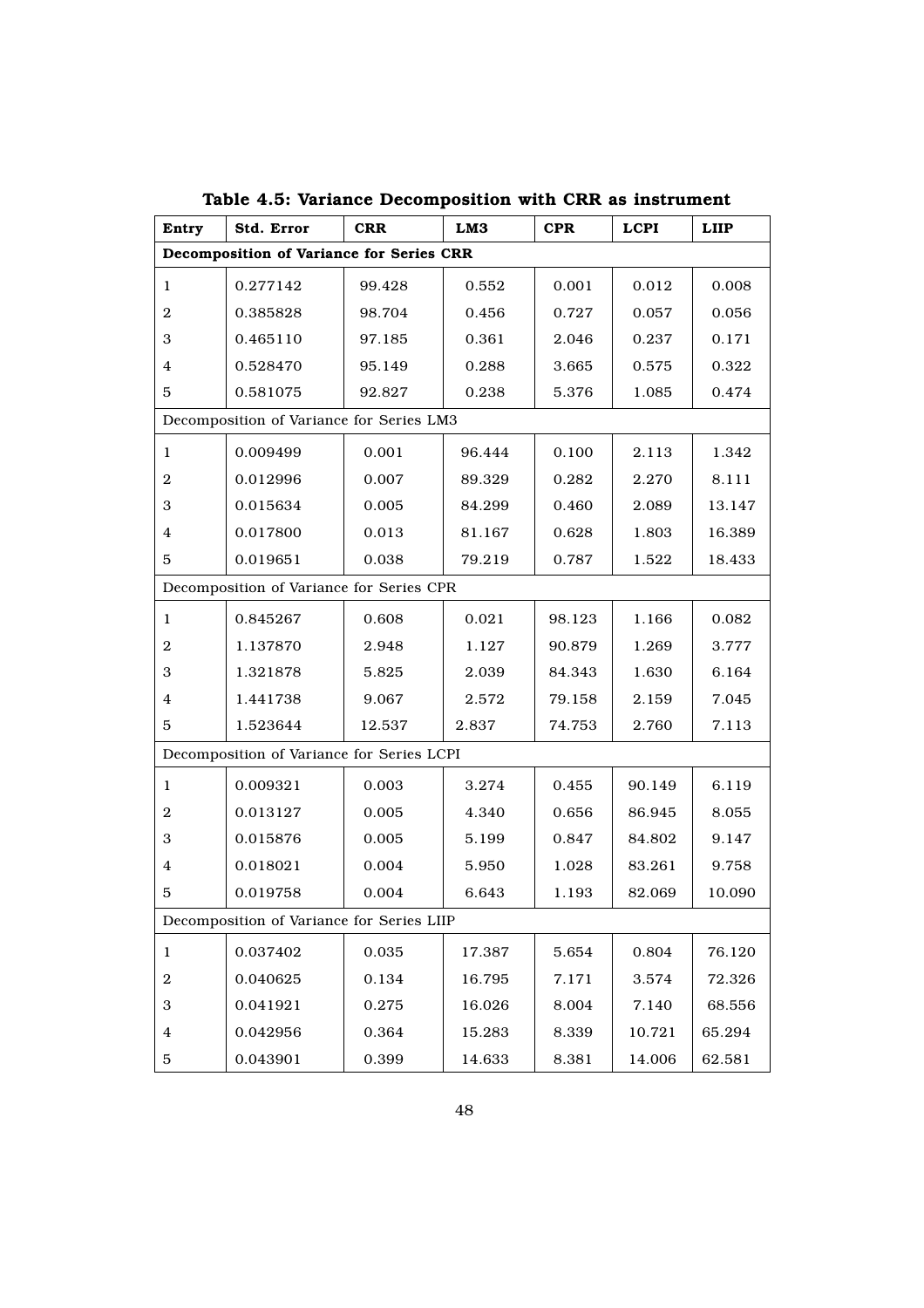## CH BR as policy instrument

Lag length Test

| Lag | AIC        | <b>BIC</b>   |
|-----|------------|--------------|
|     | -1252.7099 | $-1325.2751$ |
| 2   | -1319.5475 | -1451.9171   |

Test for Over-Identification: 4.51(0.03)

This model is not identified, so we would not consider the inferences from impulse response functions.

#### II. M1 in place of M3

## CRR as policy instrument

Lag length test

| Lag | AIC.       | BIC          |
|-----|------------|--------------|
| -1  | -1209.6911 | $-1282.2563$ |
| 2   | -1269.7393 | -1402.1089   |

Test for Over-Identification 0.15 (0.73).

This model is identified, but LM3 is insignificant in both the equations (Figure 4.5 and Table 4.6).



Figure 4.5: Impulse Response Functions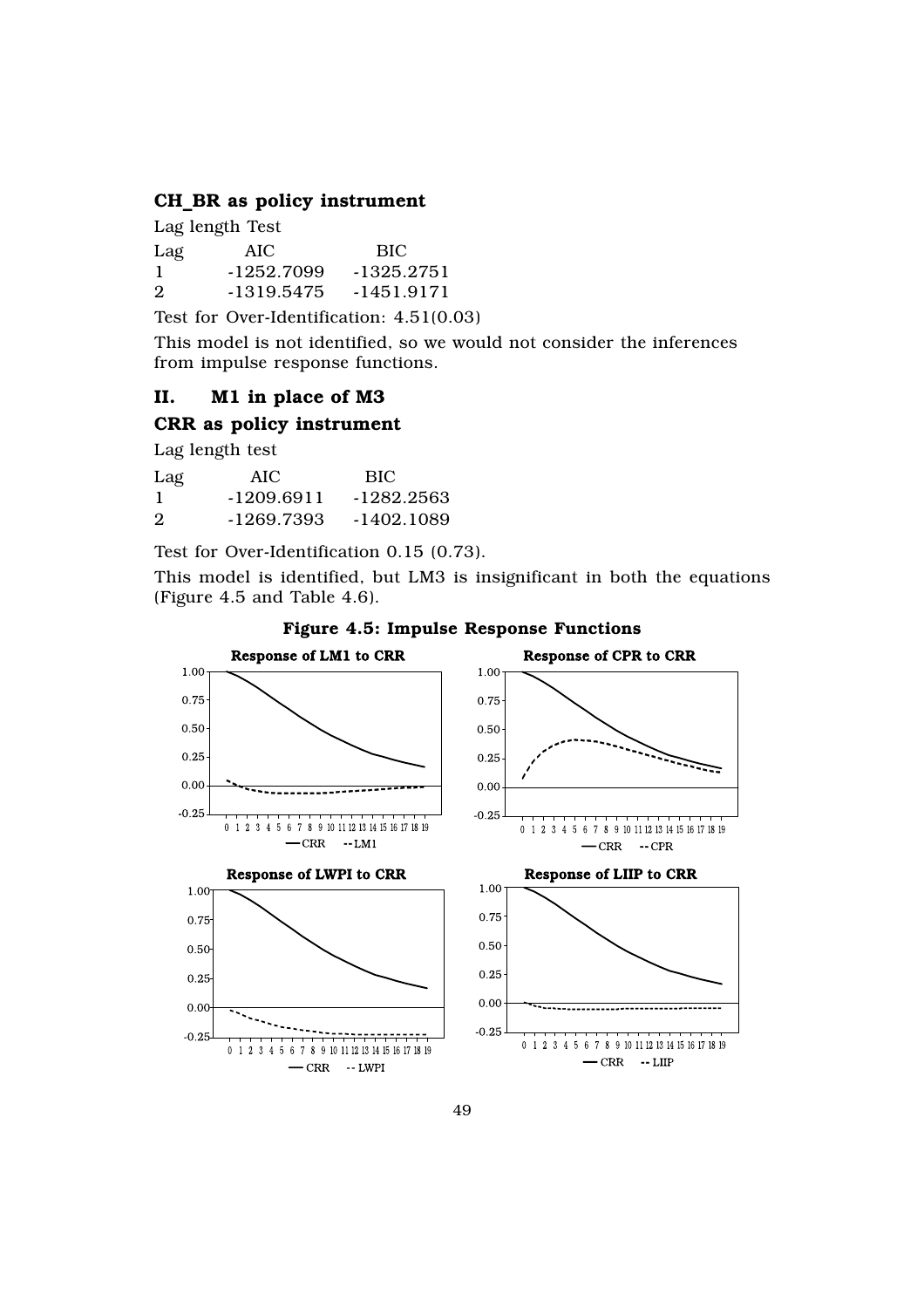| Entry            | Std Error                                 | <b>CRR</b> | LM1    | <b>CPR</b> | <b>LWPI</b> | <b>LIIP</b> |
|------------------|-------------------------------------------|------------|--------|------------|-------------|-------------|
|                  | Decomposition of Variance for Series CRR  |            |        |            |             |             |
| 1                | 0.277330                                  | 99.861     | 0.071  | 0.004      | 0.000       | 0.064       |
| $\overline{2}$   | 0.387020                                  | 98.747     | 0.489  | 0.692      | 0.009       | 0.063       |
| 3                | 0.468203                                  | 96.597     | 1.112  | 2.021      | 0.038       | 0.232       |
| 4                | 0.534030                                  | 93.879     | 1.815  | 3.666      | 0.095       | 0.546       |
| 5                | 0.589356                                  | 90.940     | 2.504  | 5.414      | 0.186       | 0.956       |
|                  | Decomposition of Variance for Series LM1  |            |        |            |             |             |
| 1                | 0.910105                                  | 0.019      | 50.779 | 3.088      | 0.008       | 46.105      |
| $\overline{2}$   | 1.254658                                  | 0.052      | 55.506 | 3.615      | 0.005       | 40.821      |
| 3                | 1.501225                                  | 0.151      | 57.773 | 4.226      | 0.006       | 37.844      |
| 4                | 1.695004                                  | 0.275      | 58.650 | 4.884      | 0.017       | 36.174      |
| 5                | 1.854331                                  | 0.401      | 58.746 | 5.558      | 0.041       | 35.255      |
|                  | Decomposition of Variance for Series CPR  |            |        |            |             |             |
| 1                | 0.847080                                  | 0.623      | 0.033  | 98.831     | 0.479       | 0.036       |
| $\boldsymbol{2}$ | 1.139675                                  | 3.063      | 1.202  | 91.548     | 0.392       | 3.795       |
| 3                | 1.331388                                  | 6.177      | 1.824  | 84.059     | 0.389       | 7.552       |
| 4                | 1.461860                                  | 9.615      | 1.842  | 77.987     | 0.437       | 10.119      |
| 5                | 1.553695                                  | 13.144     | 1.657  | 73.044     | 0.512       | 11.643      |
|                  | Decomposition of Variance for Series LWPI |            |        |            |             |             |
| 1                | 0.005590                                  | 0.003      | 4.643  | 0.530      | 86.905      | 7.918       |
| $\boldsymbol{2}$ | 0.007583                                  | 0.090      | 3.246  | 0.321      | 90.395      | 5.947       |
| 3                | 0.009018                                  | 0.267      | 2.426  | 0.235      | 92.387      | 4.685       |
| 4                | 0.010186                                  | 0.521      | 1.918  | 0.250      | 93.484      | 3.827       |
| 5                | 0.011194                                  | 0.829      | 1.588  | 0.350      | 94.018      | 3.215       |
|                  | Decomposition of Variance for Series LIIP |            |        |            |             |             |
| $\mathbf{1}$     | 0.039544                                  | 0.029      | 27.053 | 4.576      | 0.029       | 68.313      |
| $\boldsymbol{2}$ | 0.044637                                  | 0.052      | 24.081 | 5.526      | 0.512       | 69.830      |
| 3                | 0.046476                                  | 0.147      | 22.310 | 6.321      | 1.294       | 69.928      |
| 4                | 0.047587                                  | 0.283      | 21.360 | 6.975      | 2.197       | 69.185      |
| 5                | 0.048491                                  | 0.433      | 20.853 | 7.530      | 3.107       | 68.077      |

Table 4.6: Variance Decomposition with CRR as instrument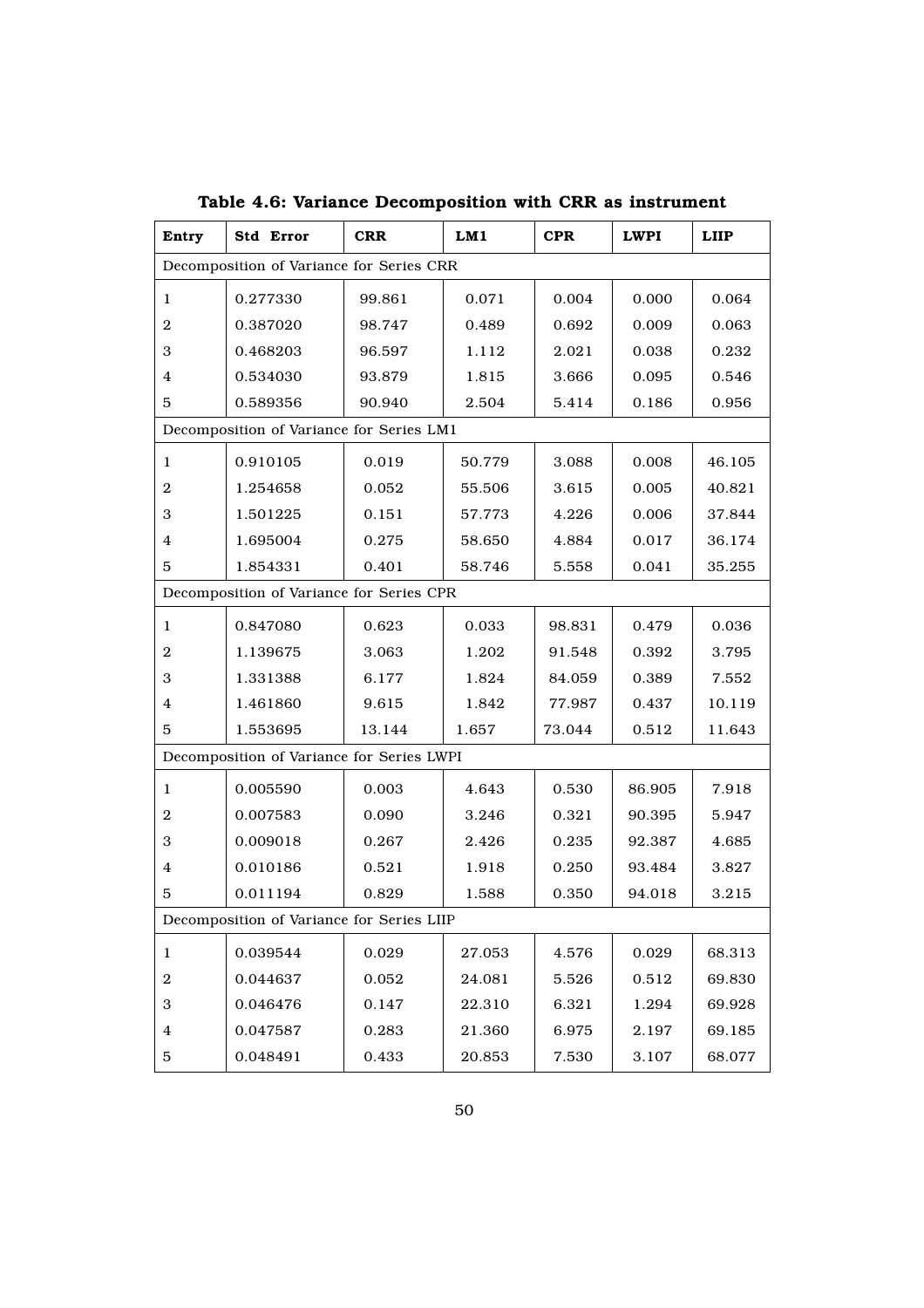## CH\_BR as policy instrument

Lag length test

| Lags | AIC.       | BIC        |
|------|------------|------------|
| -1   | -973.0742  | -1045.6395 |
| 2    | -1036.4049 | -1168.7745 |

Test for Over-Identification: 0.32 (0.57)

The model is identified but the coefficients of LM1 are insignificant in all the equations. We would prefer the initial model on the basis of AIC and BIC criterion (Figure 4.6 and Table 4.7).



Figure 4.6: Impulse Response Functions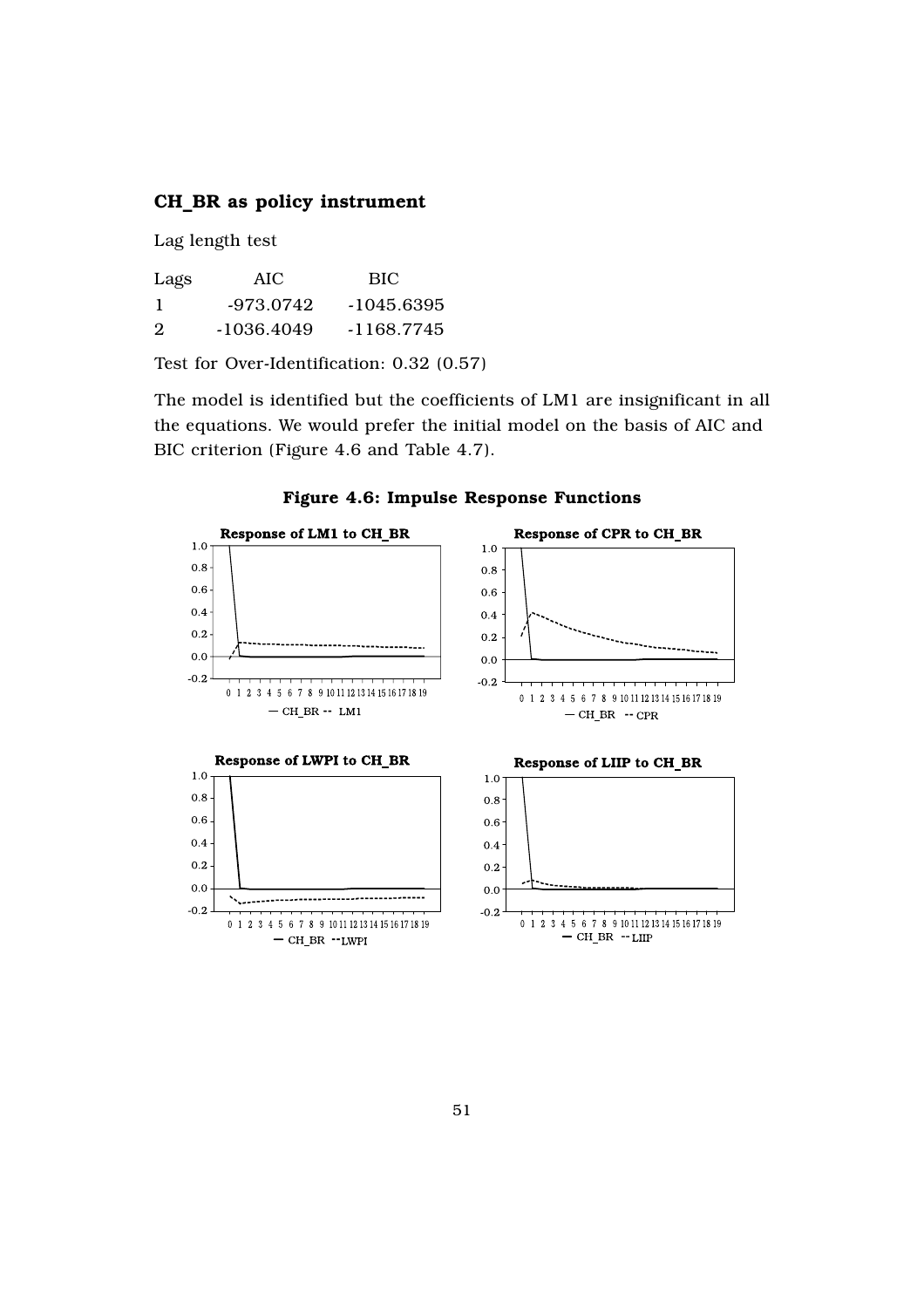| Entry                                      | <b>Std Error</b>                          | CH_BR  | LM1    | <b>CPR</b> | <b>LWPI</b> | <b>LIIP</b> |
|--------------------------------------------|-------------------------------------------|--------|--------|------------|-------------|-------------|
| Decomposition of Variance for Series CH BR |                                           |        |        |            |             |             |
| 1                                          | 4.079529                                  | 99.823 | 0.111  | 0.002      | 0.000       | 0.064       |
| $\boldsymbol{2}$                           | 4.088152                                  | 99.407 | 0.135  | 0.016      | 0.004       | 0.439       |
| 3                                          | 4.091256                                  | 99.262 | 0.135  | 0.023      | 0.004       | 0.575       |
| 4                                          | 4.092765                                  | 99.194 | 0.142  | 0.028      | 0.004       | 0.632       |
| 5                                          | 4.093816                                  | 99.146 | 0.158  | 0.032      | 0.004       | 0.660       |
|                                            | Decomposition of Variance for Series LM1  |        |        |            |             |             |
| 1                                          | 0.906984                                  | 0.042  | 62.893 | 0.872      | 0.000       | 36.193      |
| $\overline{2}$                             | 1.259104                                  | 1.447  | 65.623 | 0.900      | 0.001       | 32.029      |
| 3                                          | 1.510288                                  | 1.940  | 67.813 | 0.940      | 0.001       | 29.306      |
| 4                                          | 1.707116                                  | 2.201  | 69.309 | 0.990      | 0.001       | 27.499      |
| 5                                          | 1.868067                                  | 2.374  | 70.312 | 1.046      | 0.003       | 26.265      |
|                                            | Decomposition of Variance for Series CPR  |        |        |            |             |             |
| 1                                          | 0.898584                                  | 4.626  | 0.000  | 95.267     | 0.087       | 0.020       |
| $\boldsymbol{2}$                           | 1.261444                                  | 11.199 | 0.522  | 86.640     | 0.060       | 1.579       |
| 3                                          | 1.496938                                  | 13.161 | 0.863  | 82.591     | 0.103       | 3.282       |
| 4                                          | 1.662591                                  | 14.041 | 1.013  | 80.072     | 0.167       | 4.708       |
| 5                                          | 1.782926                                  | 14.532 | 1.040  | 78.357     | 0.238       | 5.833       |
|                                            | Decomposition of Variance for Series LWPI |        |        |            |             |             |
| $\mathbf{1}$                               | 0.005606                                  | 0.009  | 3.691  | 0.185      | 88.427      | 7.688       |
| 2                                          | 0.007634                                  | 0.345  | 2.548  | 0.139      | 91.871      | 5.097       |
| 3                                          | 0.009118                                  | 0.431  | 1.906  | 0.109      | 93.870      | 3.685       |
| 4                                          | 0.010344                                  | 0.456  | 1.521  | 0.089      | 95.066      | 2.868       |
| 5                                          | 0.011411                                  | 0.463  | 1.272  | 0.075      | 95.831      | 2.359       |
| Decomposition of Variance for Series LIIP  |                                           |        |        |            |             |             |
| $\mathbf{1}$                               | 0.039625                                  | 0.095  | 16.790 | 1.956      | 0.003       | 81.156      |
| $\boldsymbol{2}$                           | 0.045103                                  | 0.555  | 14.368 | 2.188      | 0.480       | 82.409      |
| 3                                          | 0.047003                                  | 0.741  | 13.231 | 2.347      | 1.373       | 82.307      |
| 4                                          | 0.048085                                  | 0.838  | 13.008 | 2.444      | 2.478       | 81.232      |
| 5                                          | 0.048946                                  | 0.896  | 13.285 | 2.497      | 3.637       | 79.685      |

Table 4.7: Variance Decomposition with CH\_BR as instrument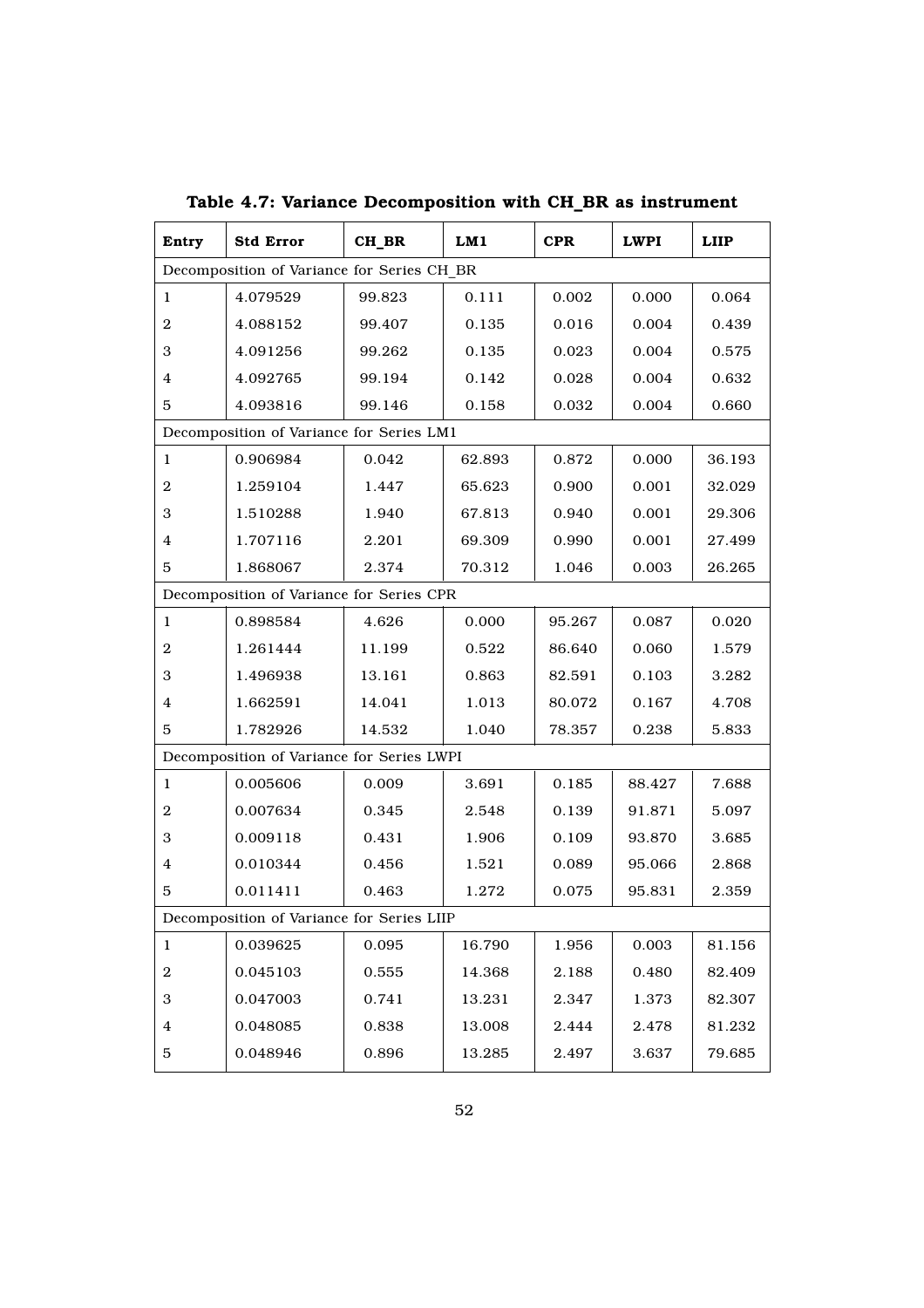## III. Call Money Rate in place of CPR

#### CRR as policy instrument

Lag length test

| Lags | AIC.       | <b>BIC</b> |
|------|------------|------------|
| -1   | -1164.2814 | -1236.8466 |
| 2    | -1221.1964 | -1353.5659 |

Test for Over-Identification: 0.416 (0.52)

The model is identified but AIC and BIC criteria choose initial model over this one (Figure 4.7 and Table 4.8).



#### Figure 4.7: Impulse Response functions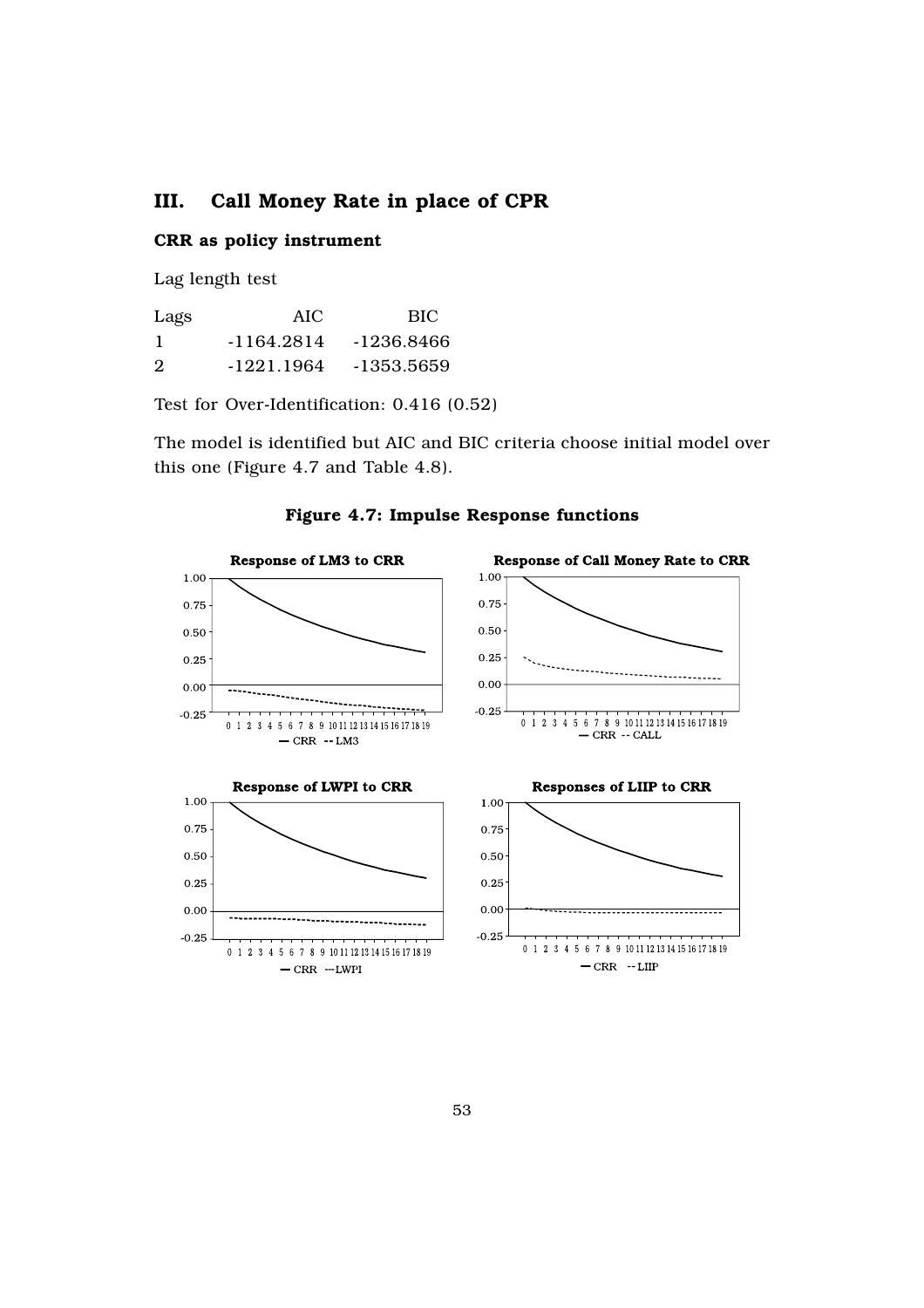| Entry                                     | <b>Std Error</b>                                     | <b>CRR</b> | LM3    | <b>CALL</b> | <b>LWPI</b> | <b>LIIP</b> |
|-------------------------------------------|------------------------------------------------------|------------|--------|-------------|-------------|-------------|
| Decomposition of Variance for Series CRR  |                                                      |            |        |             |             |             |
| 1                                         | 0.288868                                             | 99.980     | 0.009  | 0.001       | 0.000       | 0.010       |
| $\boldsymbol{2}$                          | 0.396118                                             | 97.846     | 0.100  | 1.565       | 0.031       | 0.458       |
| 3                                         | 0.472922                                             | 95.537     | 0.252  | 3.094       | 0.128       | 0.989       |
| 4                                         | 0.532888                                             | 93.621     | 0.398  | 4.241       | 0.300       | 1.440       |
| 5                                         | 0.581467                                             | 92.108     | 0.524  | 5.050       | 0.539       | 1.779       |
|                                           | Decomposition of Variance for Series LM3             |            |        |             |             |             |
| $\mathbf{1}$                              | 0.009295                                             | 0.401      | 45.535 | 5.374       | 0.036       | 48.655      |
| $\overline{2}$                            | 0.012870                                             | 0.384      | 57.924 | 3.990       | 0.330       | 37.371      |
| 3                                         | 0.015664                                             | 0.393      | 65.990 | 2.859       | 0.655       | 30.103      |
| 4                                         | 0.018077                                             | 0.427      | 71.250 | 2.151       | 0.939       | 25.232      |
| 5                                         | 0.020236                                             | 0.484      | 74.790 | 1.727       | 1.171       | 21.829      |
|                                           | Decomposition of Variance for Series Call Money Rate |            |        |             |             |             |
| $\mathbf{1}$                              | 4.221601                                             | 6.926      | 0.001  | 92.872      | 0.158       | 0.043       |
| $\boldsymbol{2}$                          | 4.465792                                             | 9.990      | 0.103  | 89.365      | 0.396       | 0.145       |
| 3                                         | 4.541586                                             | 12.381     | 0.141  | 86.707      | 0.615       | 0.156       |
| 4                                         | 4.595262                                             | 14.231     | 0.146  | 84.701      | 0.762       | 0.159       |
| 5                                         | 4.641539                                             | 15.702     | 0.144  | 83.116      | 0.842       | 0.196       |
|                                           | Decomposition of Variance for Series LWPI            |            |        |             |             |             |
| $\mathbf{1}$                              | 0.005543                                             | 0.139      | 0.044  | 1.859       | 81.126      | 16.832      |
| 2                                         | 0.007222                                             | 0.154      | 1.286  | 2.943       | 81.481      | 14.135      |
| $\,3$                                     | 0.008251                                             | 0.174      | 3.112  | 3.192       | 80.800      | 12.722      |
| 4                                         | 0.008972                                             | 0.202      | 5.290  | 3.143       | 79.459      | 11.906      |
| 5                                         | 0.009520                                             | 0.238      | 7.709  | 3.005       | 77.648      | 11.400      |
| Decomposition of Variance for Series LIIP |                                                      |            |        |             |             |             |
| $\mathbf{1}$                              | 0.039611                                             | 0.526      | 28.582 | 7.051       | 0.001       | 63.840      |
| $\boldsymbol{2}$                          | 0.045028                                             | 0.487      | 27.937 | 11.139      | 0.333       | 60.104      |
| 3                                         | 0.046647                                             | 0.457      | 27.830 | 12.528      | 0.900       | 58.284      |
| 4                                         | 0.047251                                             | 0.450      | 27.874 | 12.861      | 1.529       | 57.287      |
| $\mathbf 5$                               | 0.047560                                             | 0.460      | 27.932 | 12.872      | 2.107       | 56.629      |

Table 4.8: Variance Decomposition with CRR as instrument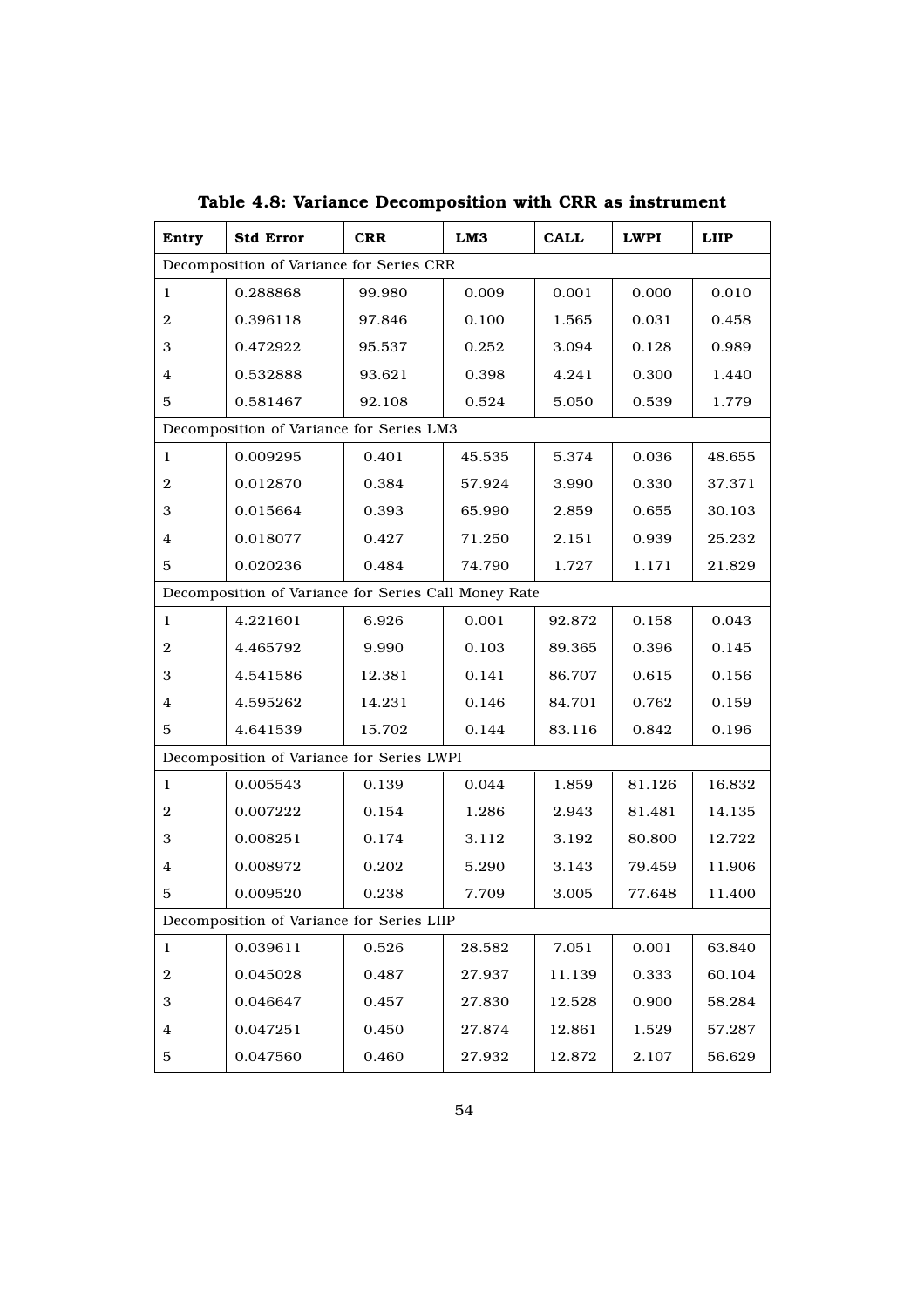## CH\_BR as policy instrument

Lag length test

| Lags | AIC         | <b>BIC</b> |
|------|-------------|------------|
|      | $-940.6514$ | -1013.2166 |
| 2    | -997.3825   | -1129.7521 |

Test for Over-Identification: 0.38 (0.53)

The model is identified but AIC and BIC criterion choose initial model over this one (Figure 4.8 and Table 4.9).

## Figure 4.8: Impulse Response functions

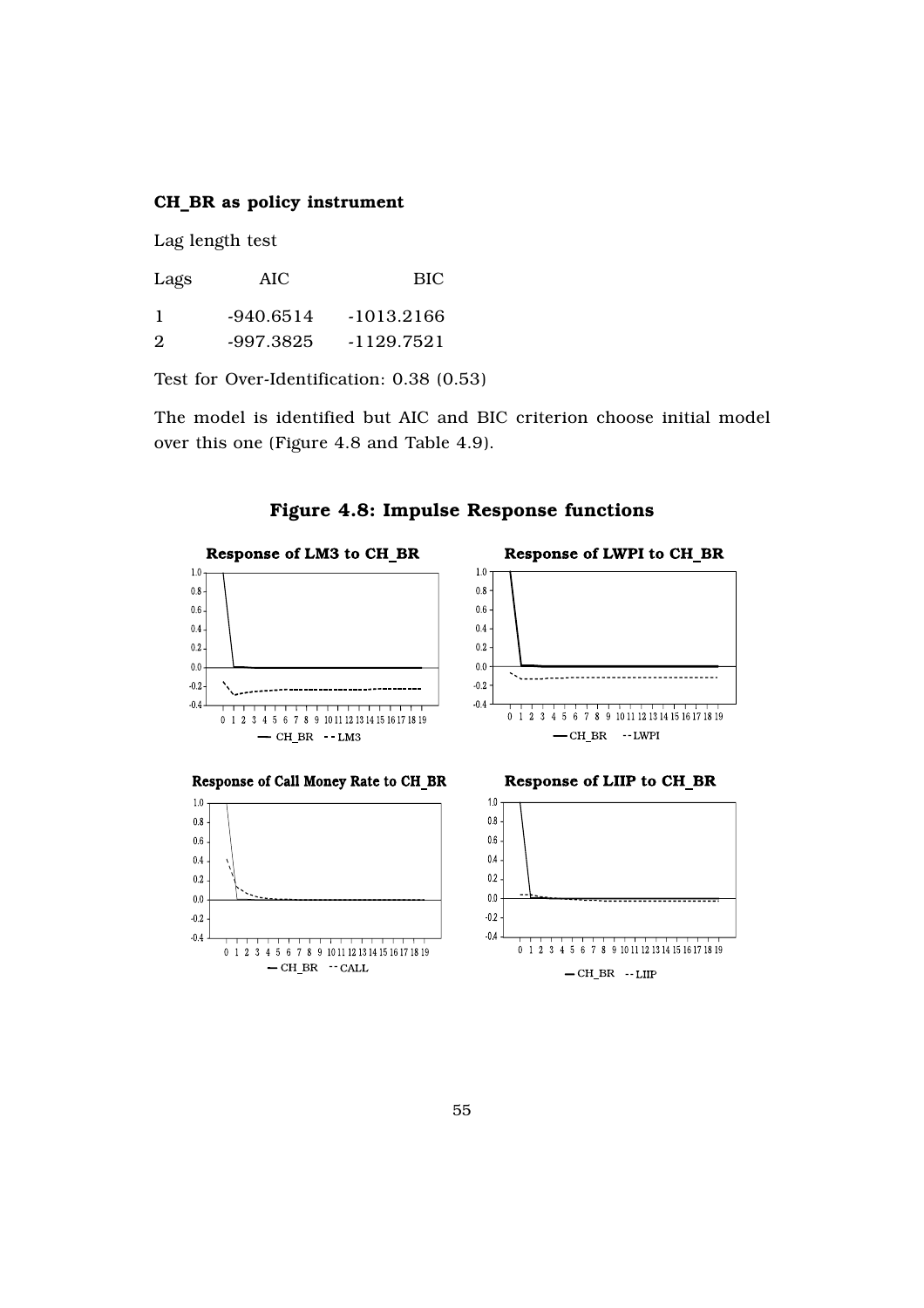| Entry                                      | <b>Std Error</b>                          | CH_BR  | LM3    | <b>CALL</b> | <b>LWPI</b> | <b>LIIP</b> |
|--------------------------------------------|-------------------------------------------|--------|--------|-------------|-------------|-------------|
| Decomposition of Variance for Series CH BR |                                           |        |        |             |             |             |
| 1                                          | 4.233786                                  | 99.741 | 0.085  | 0.011       | 0.002       | 0.161       |
| $\boldsymbol{2}$                           | 4.253216                                  | 98.832 | 0.302  | 0.298       | 0.005       | 0.564       |
| 3                                          | 4.257231                                  | 98.647 | 0.354  | 0.328       | 0.008       | 0.663       |
| 4                                          | 4.258163                                  | 98.604 | 0.366  | 0.331       | 0.012       | 0.688       |
| 5                                          | 4.258422                                  | 98.592 | 0.368  | 0.331       | 0.015       | 0.694       |
|                                            | Decomposition of Variance for Series LM3  |        |        |             |             |             |
| $\mathbf{1}$                               | 0.009190                                  | 0.914  | 32.604 | 4.393       | 0.590       | 61.499      |
| $\boldsymbol{2}$                           | 0.012922                                  | 3.023  | 45.028 | 2.884       | 0.396       | 48.670      |
| 3                                          | 0.015832                                  | 3.336  | 54.286 | 2.001       | 0.282       | 40.095      |
| 4                                          | 0.018351                                  | 3.308  | 60.695 | 1.489       | 0.213       | 34.295      |
| 5                                          | 0.020608                                  | 3.203  | 65.159 | 1.198       | 0.169       | 30.271      |
|                                            | Decomposition of Variance for Series CALL |        |        |             |             |             |
| $\mathbf{1}$                               | 4.458401                                  | 17.199 | 0.038  | 82.651      | 0.112       | 0.000       |
| $\boldsymbol{2}$                           | 4.913296                                  | 15.548 | 0.167  | 84.009      | 0.246       | 0.029       |
| 3                                          | 5.012795                                  | 15.248 | 0.289  | 84.032      | 0.392       | 0.039       |
| 4                                          | 5.037774                                  | 15.168 | 0.392  | 83.876      | 0.524       | 0.041       |
| 5                                          | 5.046214                                  | 15.133 | 0.473  | 83.719      | 0.634       | 0.041       |
|                                            | Decomposition of Variance for Series LWPI |        |        |             |             |             |
| $\mathbf{1}$                               | 0.005542                                  | 0.250  | 3.362  | 1.203       | 78.344      | 16.840      |
| $\boldsymbol{2}$                           | 0.007221                                  | 0.805  | 2.012  | 1.717       | 80.488      | 14.977      |
| 3                                          | 0.008254                                  | 1.085  | 1.840  | 1.949       | 81.275      | 13.851      |
| 4                                          | 0.008985                                  | 1.273  | 2.449  | 2.001       | 81.070      | 13.206      |
| 5                                          | 0.009545                                  | 1.419  | 3.604  | 1.964       | 80.156      | 12.857      |
| Decomposition of Variance for Series LIIP  |                                           |        |        |             |             |             |
| 1                                          | 0.039838                                  | 0.812  | 39.646 | 3.901       | 1.037       | 54.605      |
| $\boldsymbol{2}$                           | 0.045204                                  | 0.978  | 39.044 | 5.751       | 1.865       | 52.363      |
| 3                                          | 0.046773                                  | 1.027  | 38.688 | 6.658       | 2.742       | 50.885      |
| 4                                          | 0.047355                                  | 1.027  | 38.480 | 6.980       | 3.546       | 49.967      |
| 5                                          | 0.047648                                  | 1.016  | 38.338 | 7.048       | 4.218       | 49.379      |

Table 4.9: Variance Decomposition with CH\_BR as instrument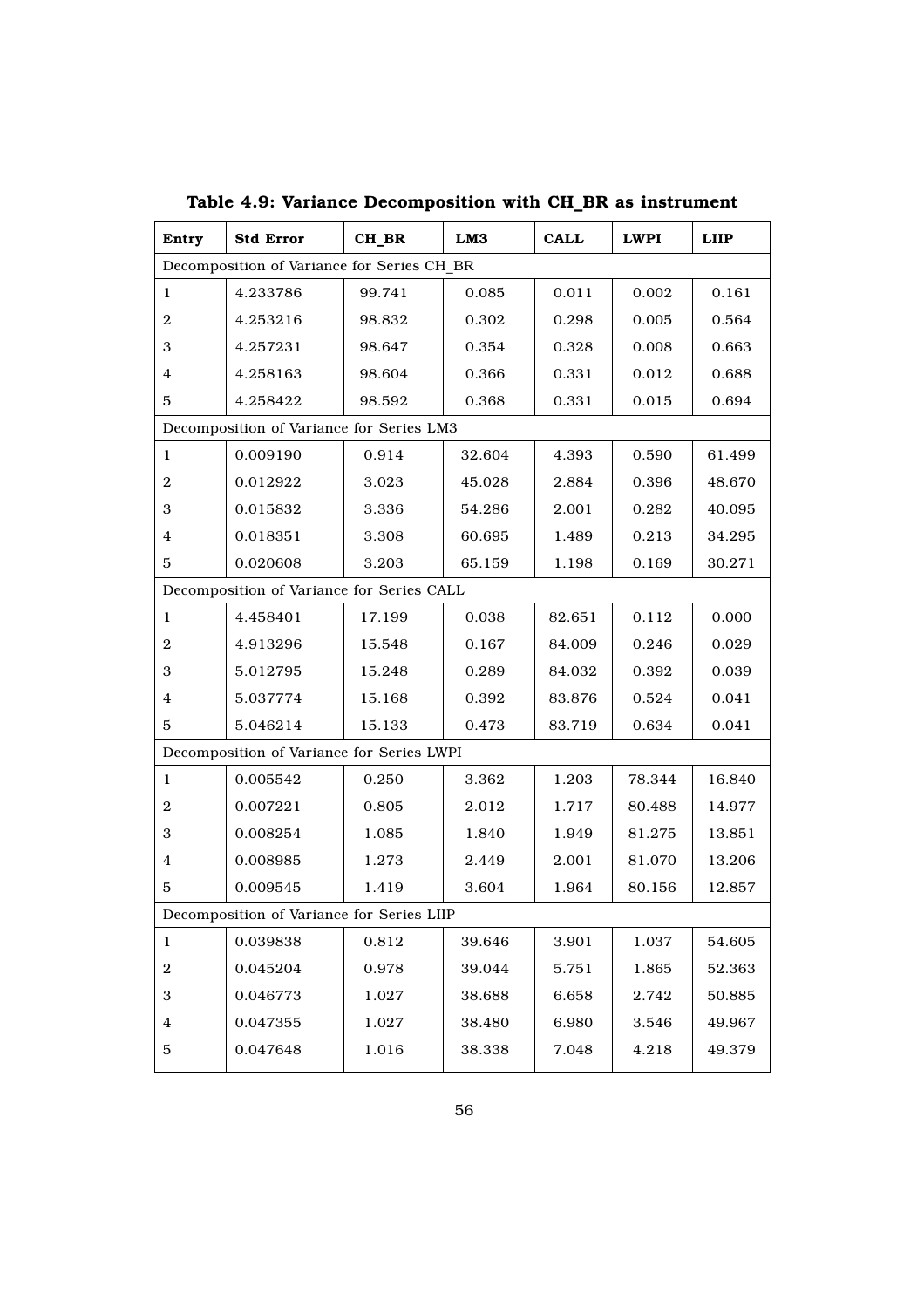### 4.7 Concluding Observations

Structural VAR was estimated for the monthly data for all Indian scheduled commercial banks for the period April 1993 to April 2002. The vector includes the variables log IIP, log WPI, log M3, CPR and the chosen policy instrument. Two policy instruments considered are Cash Reserve Ratio (CRR) and Change in Bank Rate (CH\_BR).

The results show that on the basis of variance decompositions, there is not much difference as between CRR and CH\_BR as alternative policy instruments. However, on the basis of plausibility of relationships as given by the impulse response functions, CRR seems to perform relatively better *vis-à-vis* Bank Rate.

Alternative specifications of the structural VAR model have been examined. The sensitivity analysis indicates that the chosen model is the best on the basis of model selection criteria. Since qualitatively impulse responses do not vary much, it indicates robustness of the chosen model.

Having looked into the plausibility of the two chosen policy instruments, we examine the impact of monetary policy transmission through these instruments. This is done with a view to focus on the impact of policy changes primarily through bank lending. This is taken up in the following chapters.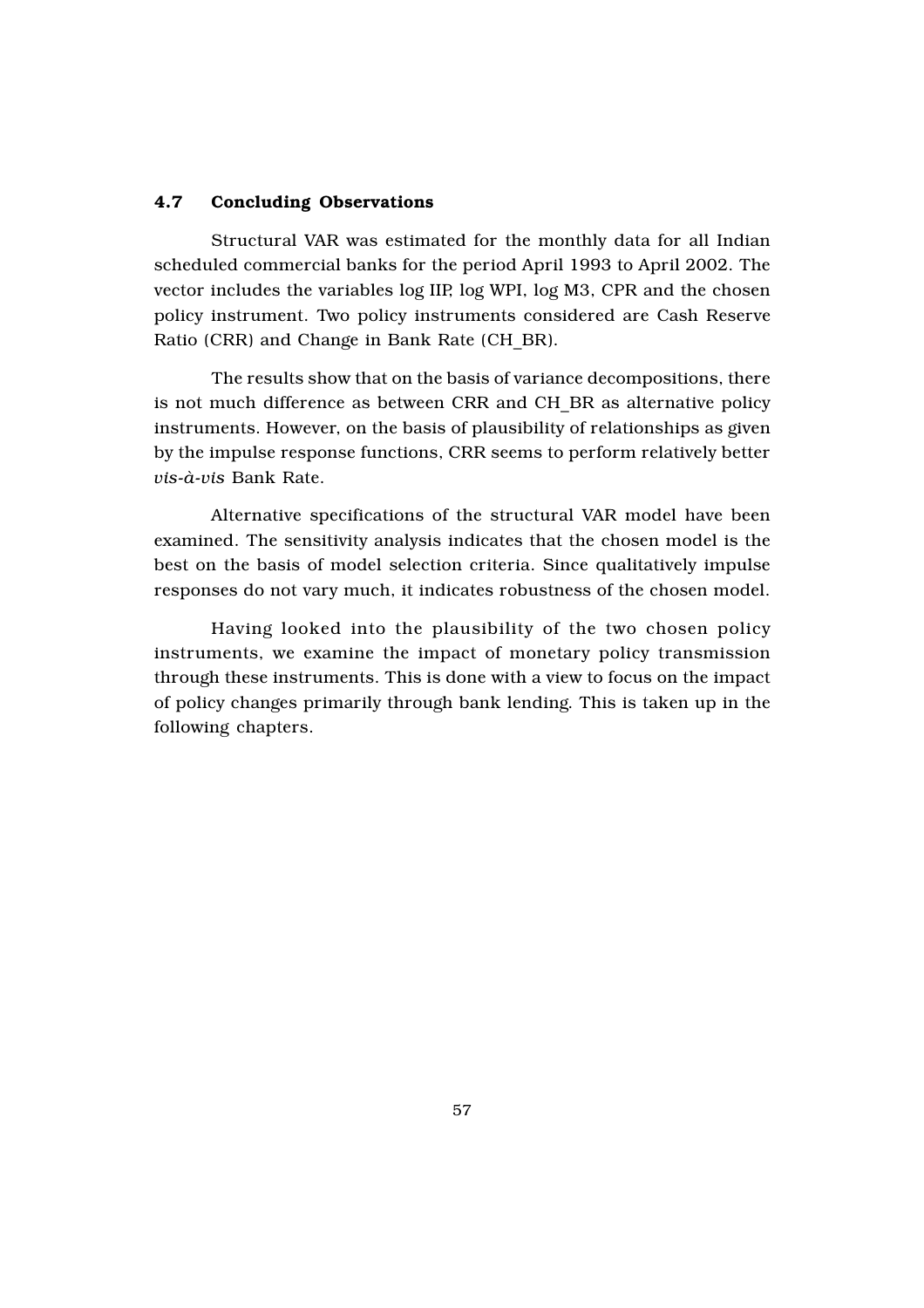## Chapter 5

# BANK LENDING CHANNEL AND MONETARY POLICY TRANSMISSION IN INDIA: A PANEL DATA ANALYSIS

## 5.1 Introduction

Banks in India have historically played a dominant role in channelling financial savings from surplus to deficit economic units, whereas the relative importance of other financial institutions, such as mutual funds and insurance companies, was very limited until recently. The special role of banks in financial intermediation has been further enhanced following extensive reforms in the banking and the financial sector. Given the predominant position of the banking system in India and the fact that banks are the conduits for monetary policy, banks would naturally play a major role in the monetary policy transmission mechanism.

#### 5.2 Literature Overview

The bank lending channel has two distinct parts. First, bank credit is special. There is no close substitute for bank loans, both on the asset side of banks' balance sheets and on the liability side of borrowers. Especially, households and small firms lack access to forms of credit other than bank loans. Second, monetary policy changes have a direct effect on money supply. Following a monetary tightening which drains deposits from the banking system, banks have to readjust their portfolio by reducing their supply of loans, given the imperfect substitutability between loans and other assets. Loan supply being reduced, banks increase lending rate or reduce their loans. Therefore, a reduction in the supply of loans leads to a rise in the external finance premium for bank-dependent borrowers whose activity is reduced. As a result, credit allocated to bank-dependent borrowers may fall causing these borrowers to curtail their spending.

Following from the seminal work of Kashyap and Stein (1995) on the bank lending channel, there have been several country case studies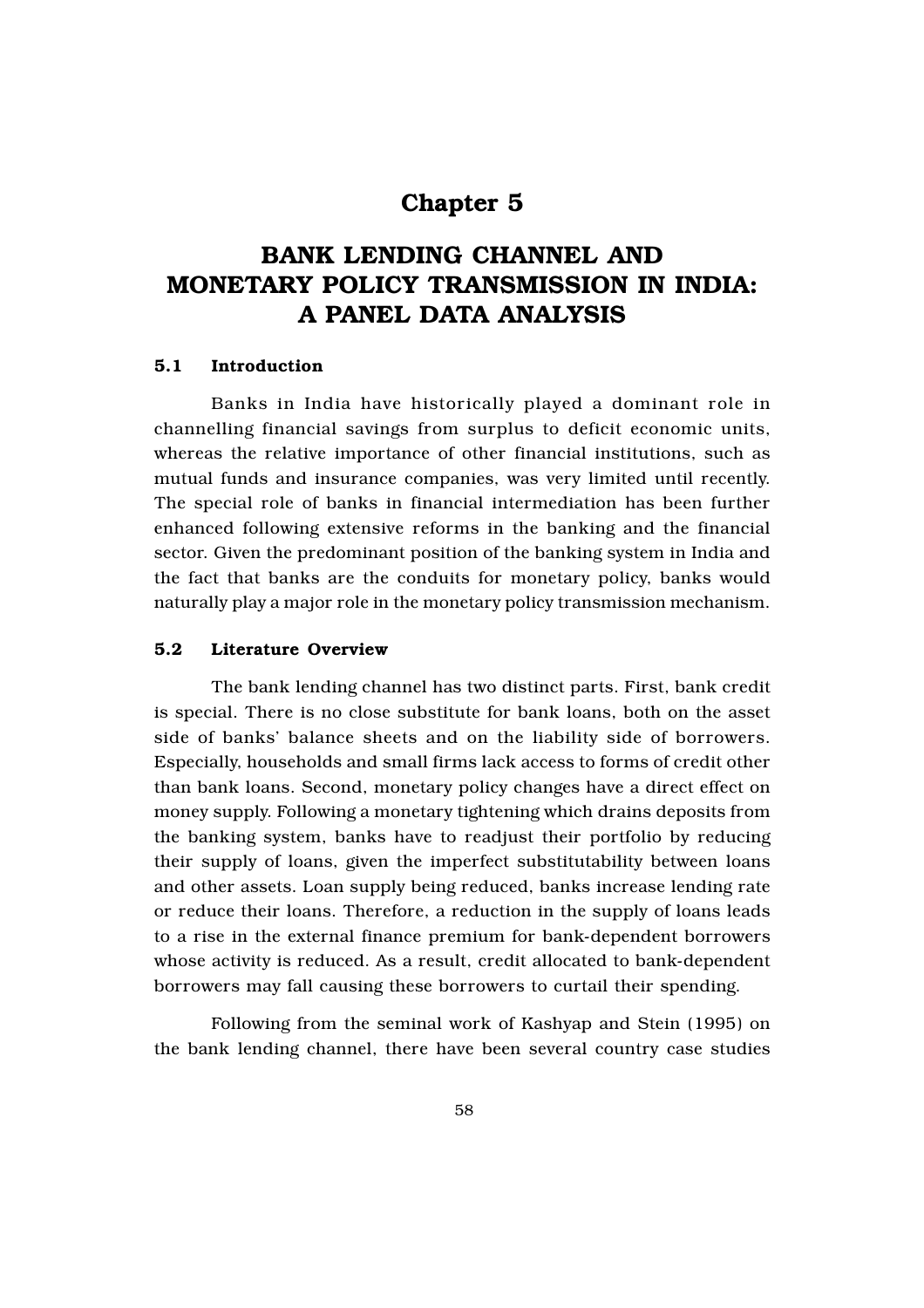examining the existence or otherwise of a bank lending channel. A study on the existence of the bank lending channel for Germany by Kakes *et al* (1999) suggests that banks respond to a monetary contraction by adjusting their securities holdings, rather than reducing their loan portfolios. The main implication of the result is that a bank lending channel is not an important transmission mechanism. Subsequently, a study for the Greek banking sector indicates that monetary policy has a significant impact on the supply of bank loans and, through shifts in supply, on aggregate economic activity in Greece (Brissimis *et al*, 2001). Using quarterly data for the period 1900-1997 for Portugal, Farinha and Marques (2001) discern the existence of a bank lending channel with the importance of this channel being larger for the less capitalised banks. Studies on the bank lending channel for the Spanish banking sector, however, fail to detect the existence of a bank lending channel during the period 1991-98 (Hernando and Martinez-Pages, 2001). Nilsen (2002) observes that small US banks increase trade credit, a substitute credit, in response to a contractionary policy, indicative of the operation of a bank lending channel. A recent empirical assessment of the bank lending channel for the Netherlands for the period 1990:4 to 1997:4 is supportive of the existence of the bank lending channel (de Haan, 2003).

Most studies based on aggregate data suffer from severe identification problem: the inability to establish whether the decrease in credit that is observed after a monetary contraction is induced by bank supply or driven by a fall in borrowers' demand. In the latter case, the lending channel would not be relevant. In this respect, recent studies based on disaggregated data are much more informative. The advantages of disaggregated data are that the response of credit variables can be analysed in combination with other hypotheses that follow from the theoretical literature underlying the credit view. Information asymmetries, for instance, are presumably more relevant for specific categories of borrowers which suggests that banks may attempt to adjust their loan portfolio following a monetary contraction, substituting high-quality loans for low-quality loans, known as 'flight to quality'.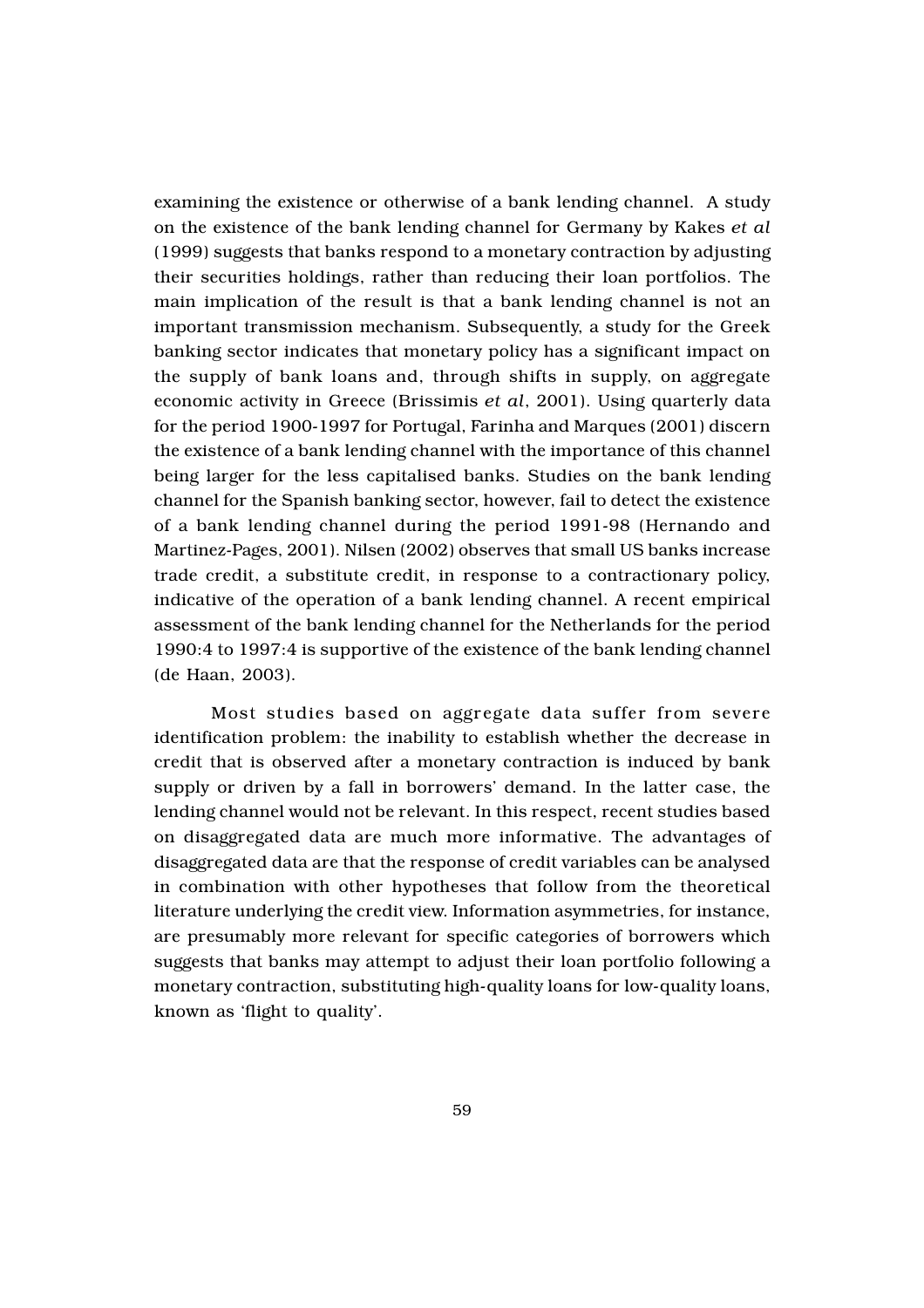### 5.3 Empirical Methodology

The model framework in the present study closely follows Altunbas *et al* (2002) adjusted to incorporate certain regulatory and open economy features on the lines of Peek and Rosengren (1995) and Kishan and Opiela (2000). This follows from the fact that the post-reform era, which is the focus of the period of study, has witnessed an increasing focus on regulatory prescriptions like capital adequacy ratios even as the economy has become more integrated with the rest of the world.

The results arising from such analysis have important implications for the overall success or failure of monetary policy and also for the debate on the existence of a 'bank lending channel' of monetary policy transmission. With the trend towards consolidation among banks gaining momentum in recent years, such an exercise can provide important insights about the likely impact of bank mergers and their resultant effect on 'big' banks.

The model is tested using panel data. Panel data applications have been steadily increasing in the field of banking and finance. The advantages of using such a methodology can be stated as follows:

- (a) by controlling for individual heterogeneity, panel data minimise bias in the results;
- (b) as balance sheet data are highly correlated amongst each other, panel data provide more information on variability, facilitate less collinearity among variables, increase degrees of freedom and overall can produce better statistical fits;
- (c) panel data are often able to explain the dynamics of change in a better way as compared to purely time-series or pure crosssectional analysis. Pooling of data opens up the possibility of observing simultaneous differences in cross-sectional behaviour and through time for a given unit (firm). This should lead to more efficient estimation of common parameters (Judge *et al,*1980).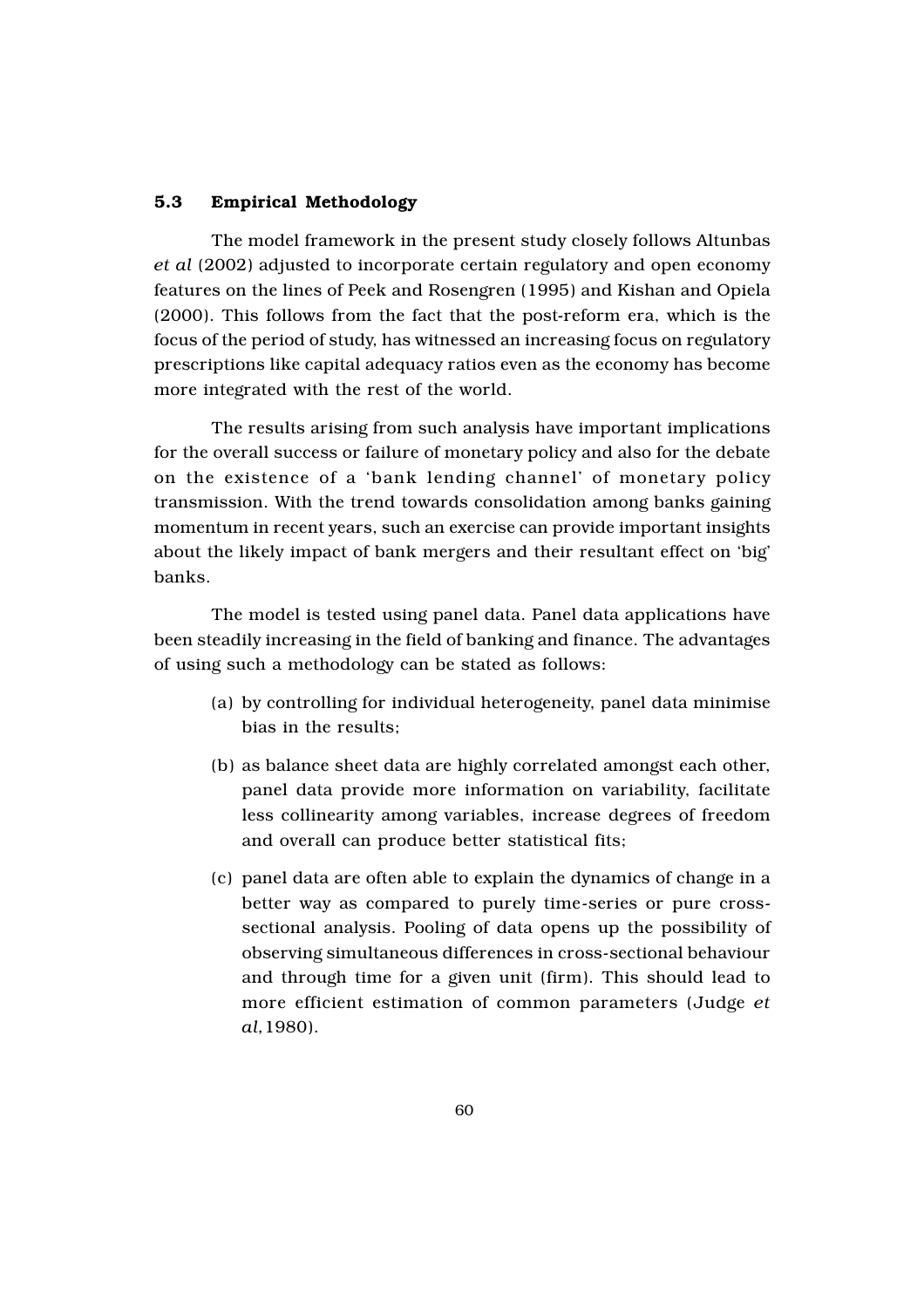In order to optimise statistical use of available data, the panel approach accounts for the combination of cross-sectional and time-series effects:

$$
y_{it} = \alpha + X_{it} \beta + u_{it}
$$
  $i=1,2,...,N(cross - section); t=1,2,...,T (time series)$   

$$
u_{it} = \mu_i + v_i
$$

where α is a scalar,  $β$  is a K  $*$  1 matrix,  $X_{i}$  is the i th banking firm with K explanatory variables,  $\mu_i$  is unobservable individual specific effect and  $\nu_i$ denotes the remainder of the disturbance.

Panel data models are grouped into FE (fixed effects) and RE (random effects) models. In the FE model,  $v_i$  are assumed to be fixed parameters to be estimated and the remainder disturbances stochastic with  $v_{\rm i}$  i.i.d. for all i and t. The FE model may be a suitable specification if one is comparing changes across N banking firms and the model assumes the slopes are the same for all firms, but the intercepts are different.

An important feature of the FE model is that it utilises the variation of variables in each firm (unit) and ignores the variation among the industry means. As a result, the FE model wastes some information contained among the firm means and, therefore, may not be fully efficient. Improvements sought with the use of the FE model led to the development of the RE (random effects) model. The RE model addresses the problem of missing information in the FE model by making assumptions about the distribution of  $\mu_i$ . The RE specification treats the  $\mu_i$  as random disturbances with the ith individual or group. The RE model can be written as:

*y*<sub>*it</sub>* =*X*  $_{it}$  β + η<sub>*it*</sub></sub>

where the error term,  $\eta_{it}$  is composed of two statistically independent components, one associated with cross-sectional units and another,  $v_{i}$ , is the remainder.

The Hausman test statistic is employed to distinguish between fixed effect (FE) and random effects (RE) models. The random effects model requires the assumptions that the individual error components are uncorrelated with each other and with the explanatory variables in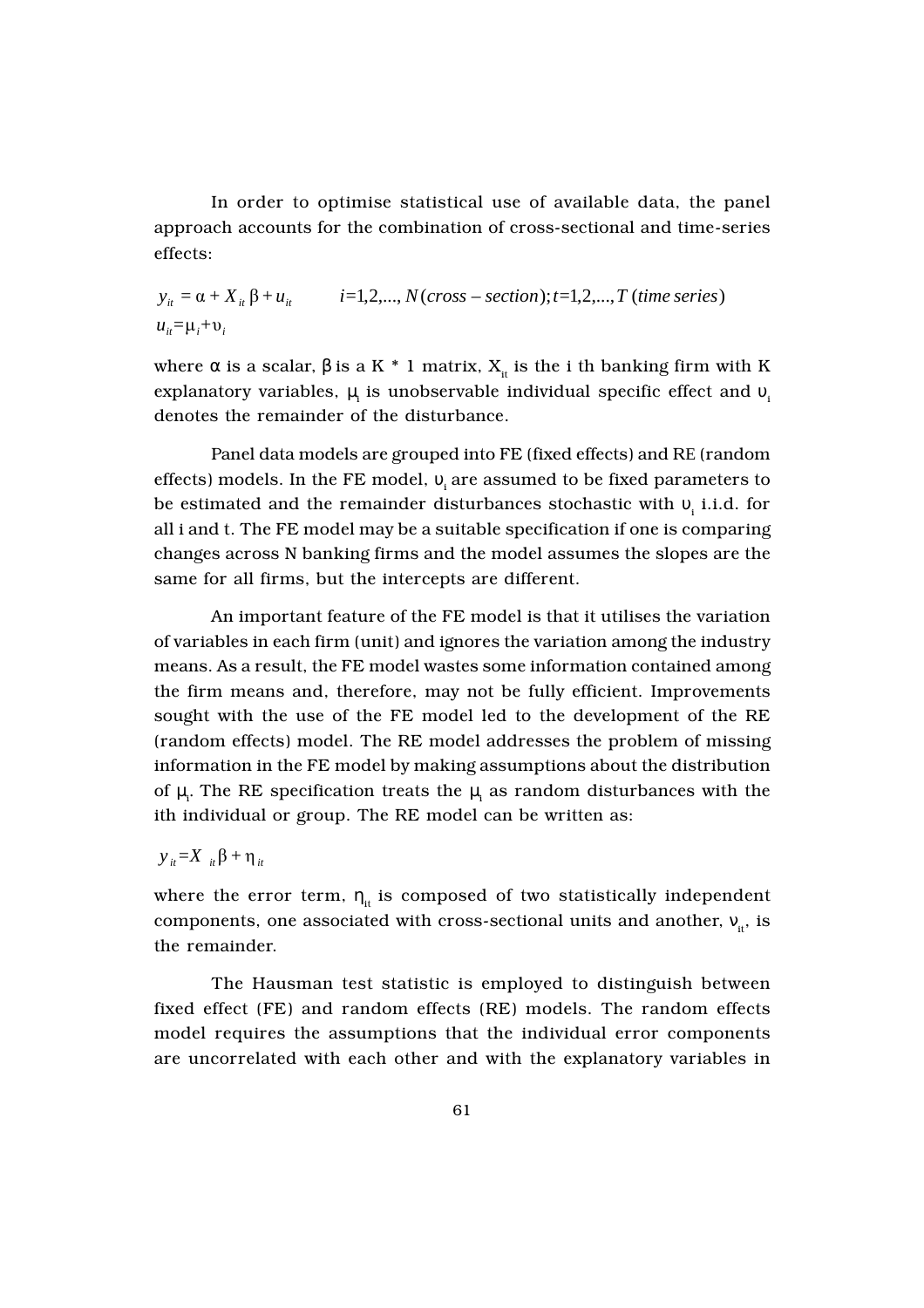the model. However, the fixed effects model required none of such assumptions. The Hausman test, which tests for simultaneity, indicates that if simultaneity is present, one or more of the explanatory variables will be endogenous and, therefore, will be correlated with the disturbance term. No simultaneity would favour random effect models against fixed effect model.

#### 5.4 The Data and Variables

The focus on the role of banks in the monetary transmission mechanism has increased significantly in the post-reform era. This assumes relevance in view of the fact that India is essentially a bank-based economy (Barth *et al*, 2001). Towards this end, the study first does a panel data analysis of the scheduled commercial banks (SCBs), excluding regional rural banks and foreign banks, in India.<sup>12</sup> Deleting the outlier observations and banks for which consistent data set over the entire time span is not available, leaves us with 51 banks, comprising of 27 public sector banks, 16 old private sector banks and 8 new private sector banks. To ascertain the existence of a bank-lending channel, the study employs quarterly confidential supervisory data on balance sheet of banks for the period 1997:1 through 2002:2. The data are made available by the Off-Site Monitoring and Surveillance Division (OSMOS) of the Reserve Bank.

Several salient aspects of the data may be mentioned. Consequent upon the introduction of off-site returns for banks since 1997, banks have been directed to submit data on mandated aspects of liquidity, solvency and asset quality on a quarterly basis. The range and extent of disclosures have gradually been enhanced over the years so as to give a clearer picture of bank behaviour to the regulators. The data typically have to be submitted within a stipulated time frame (typically within one month of the close of the quarter). The data are unaudited for all the quarters except March.

 $12$  One factor that might have a significant bearing on the response of banks to changes in monetary policy is the ownership pattern. Foreign banks are usually a part of a large banking company; therefore, their lending decisions might not be entirely autonomous. This might, on the one hand, translate into a more stable supply of loans, even during crisis periods, as the parent banks may act as 'backup' facilities for their subsidiaries. On the other hand, however, foreign banks may react pro-cyclically to changes in the host market, the intuition being that during the economic slowdown, the parent bank may decide to reallocate available funds from a domestic market to more profitable regions (de Haas and van Lelyveld, 2003). In view of the above, foreign banks have been excluded from the analysis.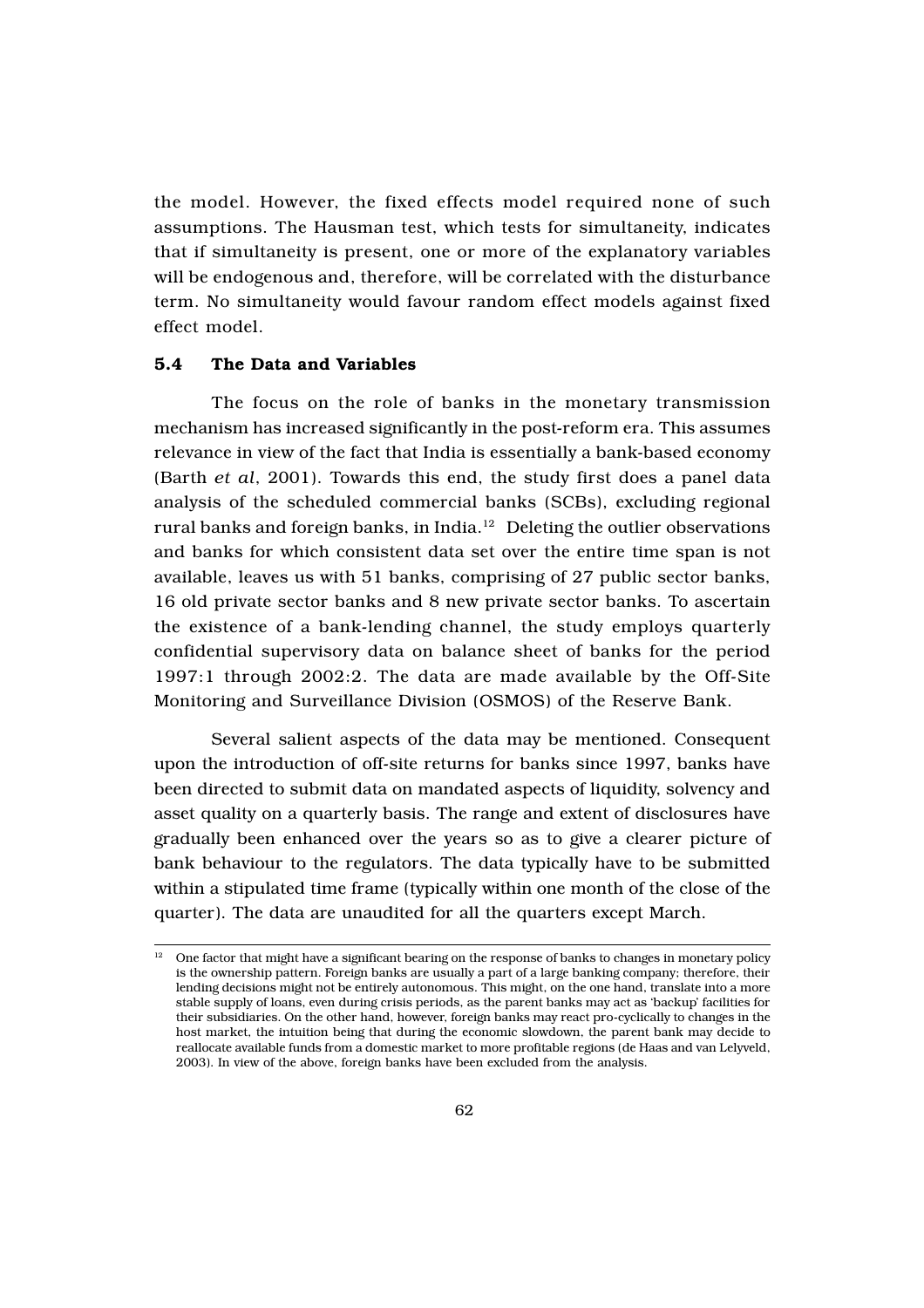The data employed in the study are divided into following categories:

*Bank balance sheet data*: We employ the following variables of banks' balance sheet, *viz*., loans advanced by commercial banks, funds (defined as the aggregate of deposits and borrowings) with commercial banks and commercial banks' investments in government securities. These variables have been scaled by transforming them in terms of logarithms. Finally, the natural logarithm of total asset (SIZE) is included to control for bank size.

*Monetary Policy Variable*: While there is no consensus on the best indicator of monetary policy stance, we consider two variables: one on the quantity front, (i.e., the Cash Reserve Ratio or CRR) and one on the price front (i.e., the Bank Rate or BR). Over the sample period, there was a significant scaling down of the CRR from over 10 per cent in January 1997 to 5 per cent in June 2002. At the same time, the Bank Rate was activated as a signalling rate in 1997 and all other rates were linked to it. Given the quarterly nature of the data and the continuous refinements in the CRR and the Bank Rate over the period, these two variables, in our perception, are best suited to capture the stance of monetary policy.

Securities are included to control for demand factors, bearing in mind that tests of the bank lending channel aim only to identify supply side effects. We include a number of lagged variables for two reasons. First, it distinguishes between contemporaneous and lagged responses. Second, the balance sheet data is available only on a quarterly basis. This contrasts with the case in several Latin American and developed countries, where such data are available on a higher frequency. Given that banks' balance sheet structure may respond to changes in the stance of monetary policy with higher frequency, we believed it best to include both current and lagged variables to be able to identify the relevant portfolio adjustments.

As the earlier discussion suggests, the panel comprises 51 SCBs stretching over the period 1997:1 to 2002:2. Since our aim is to identify the impact of monetary policy shocks in the form of a change in Bank Rate and CRR on bank portfolios, we have specified equations (1) to (3) accordingly.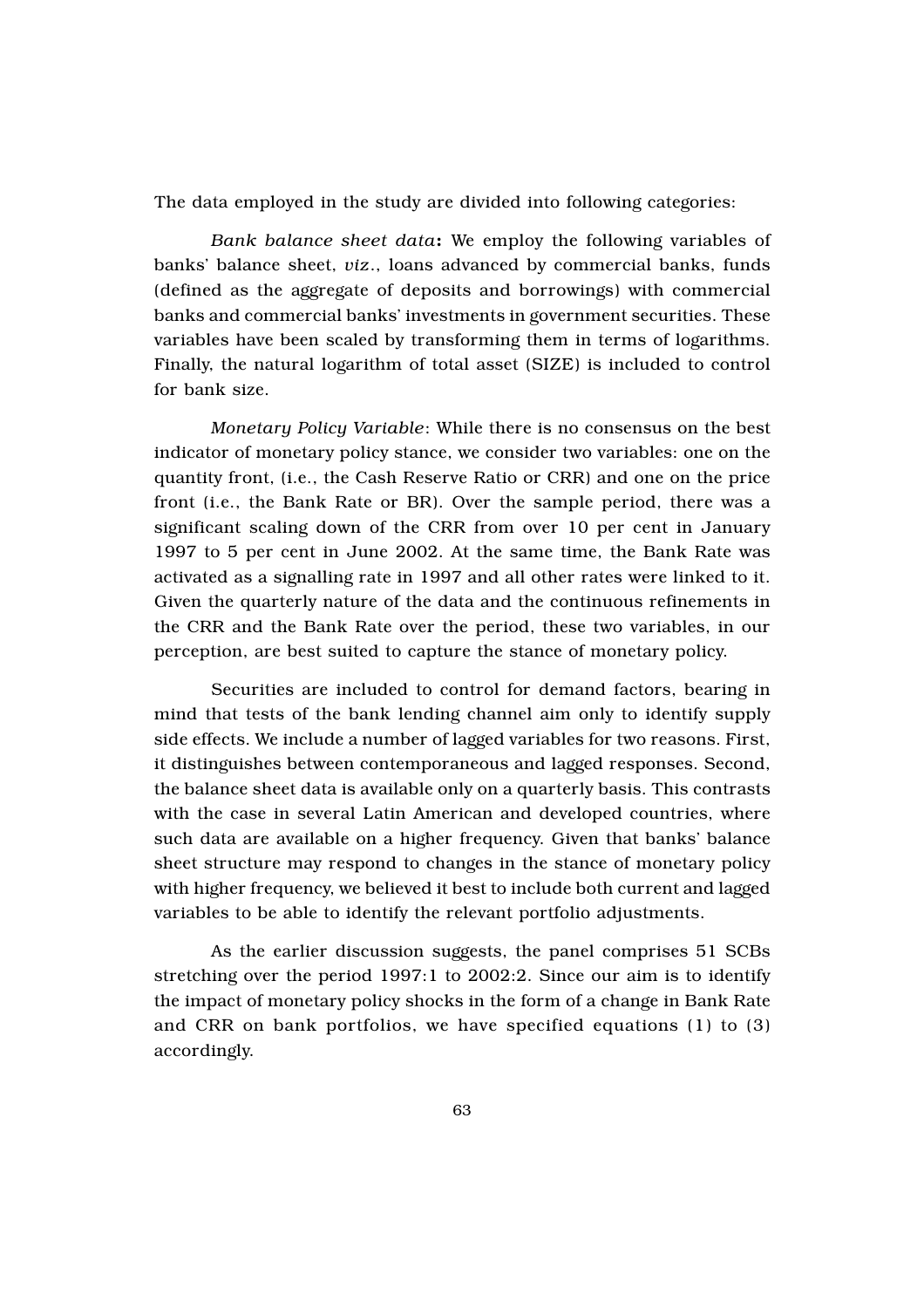This yields the following loan functions for loans, investments and funds for bank i at time t:

 $LOAN_{i,t} = \alpha_a + \alpha_1 MYP_t + \alpha_2 MYP(1)_t + \alpha_3 SECU_{it} + \alpha_4 FUND_{it} + \alpha_5 CRAR_{it} + \alpha_6 SIZE_{it} + \alpha_7 LOAN(1)_{it} + u_{it}$  $SECU_i = \beta_a + \beta_1 FUND_{ii} + \beta_2 FUND_{i}$  +  $\beta_3 SIZE_{ii} + \beta_4 SECU(1)_{ii} + \beta_5 MYP(1)_{i} + \beta_6 MYP(1)_{i} + \nu_{ii}$  $FUND_{i,t} = \gamma_0 + \gamma_1 FUND(1)_{it} + \gamma_2 SIZE_{it} + \gamma_3 MYP_t + \gamma_4 MYP(1)_{t} + w_{it}$ 

In the aforesaid specification, LOAN is total loans, SECU is total investments in government and other approved securities, FUND is aggregate of deposits and borrowings, CRAR is the capital adequacy ratio, SIZE is logarithm of total assets and MYP is the monetary policy indicator. The figure in brackets is the one period lag of the variable.

## 5.5 Results and Discussion

Before proceeding with the analysis, Table 5.1 presents the summary statistics of the variables in logarithms. It is observed from the Table that average size of the bank was 8.99, while the average advances level over the period was 8.14. The average CRAR of scheduled commercial banks over the sample period was 11.45 per cent.

| Variable              | Mean   | Std. Devn. | Minimum   | <b>Maximum</b> |
|-----------------------|--------|------------|-----------|----------------|
| SIZE (in log)         | 8.991  | 1.249      | 5.551     | 12.674         |
| Advances (per cent)   | 8.141  | 1.238      | 4.825     | 11.660         |
| Investment (per cent) | 7.607  | 1.288      | 4.070     | 11.768         |
| Funds (per cent)      | 8.835  | 1.248      | 5.373     | 12.501         |
| CRR (per cent)        | 8.942  | 1.640      | 5.500     | 11.000         |
| CRAR (per cent)       | 11.449 | 4.547      | $-22.760$ | 30.730         |

Table 5.1: Summary Statistics of the Variables

We now proceed to analyse the econometric estimation of the above model. The results of the estimation are presented in Table 5.2 (A). Table 5.2 (A) illustrates the responsiveness of total advances, total investments and total funds to changes in the monetary policy stance over the sample period, as proxied by the CRR. It can be observed that bank lending does appear to be statistically significant to changes in the contemporaneous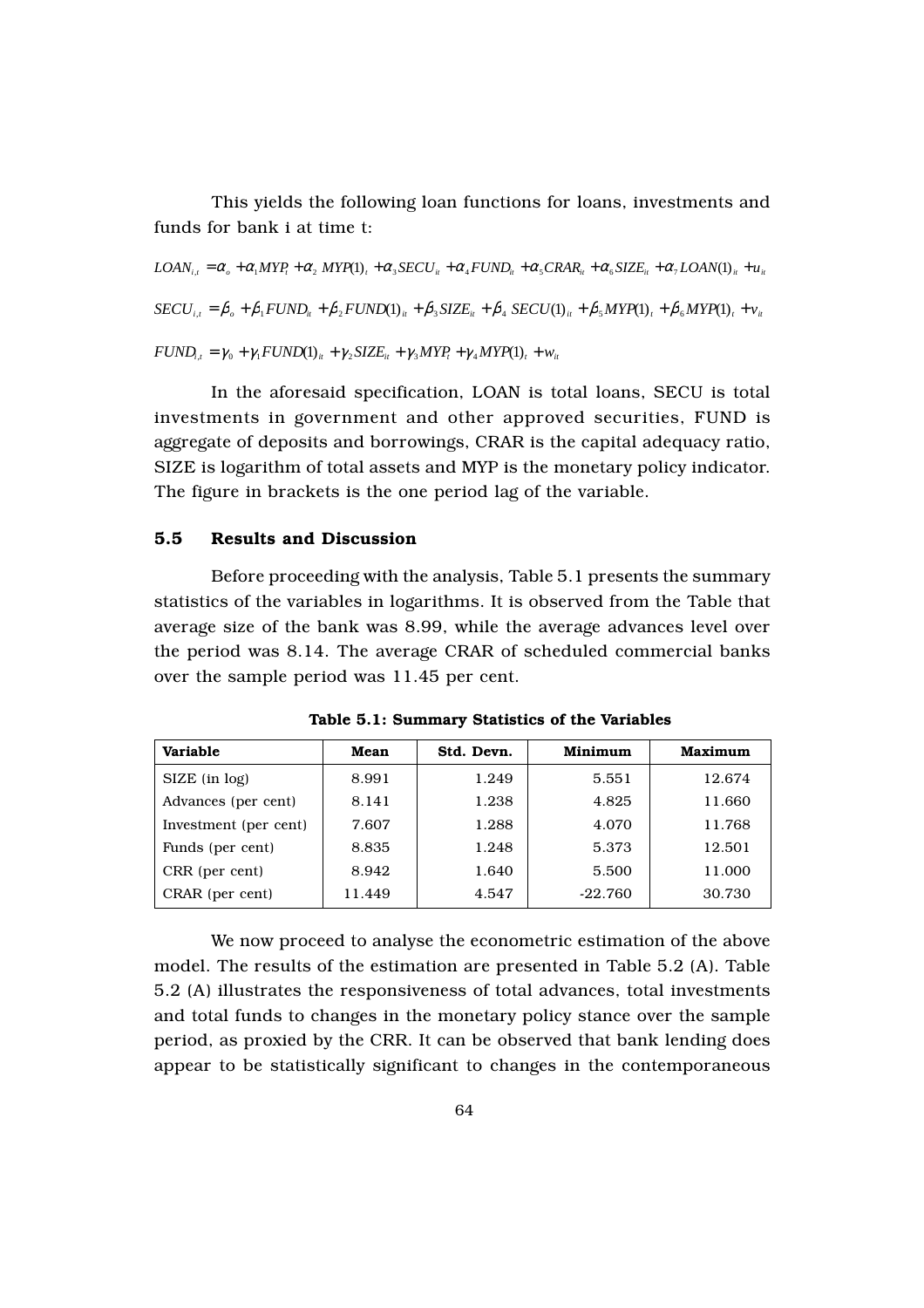|                              | <b>Dependent Variables</b>     |                   |                     |
|------------------------------|--------------------------------|-------------------|---------------------|
| <b>Independent Variables</b> | <b>Advances</b>                | Investment        | Funds               |
| Bank-specific                |                                |                   |                     |
| Lagged (Advances)            | $0.319(0.017)^*$               |                   |                     |
| Investment                   | $-0.234(0.017)^*$              |                   |                     |
| Lagged (Investment)          |                                | $0.544(0.025)^*$  |                     |
| Funds                        | $0.264$ $(0.042)$ <sup>*</sup> | $0.309(0.064)$ *  |                     |
| Lagged (Funds)               |                                | $-0.172(0.042)^*$ | $0.234(0.015)*$     |
| <b>CRAR</b>                  | $-0.002$ $(0.0008)*$           |                   |                     |
| <b>SIZE</b>                  | $1.214(0.043)*$                | $0.343(0.059)^*$  | $0.753(0.016)^*$    |
| Bank-Industry specific       |                                |                   |                     |
| Loan Rate                    | 0.010(0.040)                   |                   |                     |
| Monetary Policy Indicator    |                                |                   |                     |
| <b>CRR</b>                   | $-0.012$ $(0.003)*$            | $-0.015(0.004)^*$ | 0.023(0.020)        |
| Lagged (CRR)                 | $-0.002(0.003)$                | $0.031(0.044)*$   | $-0.038(0.021)$ *** |
| Adjusted R-square            | 0.98                           | 0.97              | 0.94                |
| Number of Observations       | 1071                           | 1071              | 1071                |
| Hausman test [p-value]       | 0.00                           | 0.00              | 0.00                |

Table 5.2(A): Testing the Existence of Bank Lending Channel of Monetary Policy

Monetary policy shock approximated by CRR.

Figures in brackets indicates standard errors.

\* Indicates significance at conventional levels.

(but not the lagged) indicator of monetary policy. The same estimates also reveal that there is a positive relationship between total lending and total funds and a negative association between lending and investments. Overall, this suggests that banks adjust their investments as loan supply changes more in favour of advances.

The remaining models examine changes in total securities and total funds. Total securities exhibit a negative response to current change in policy, but reacts positively to a lagged policy change. Total funds, on the other hand, respond negatively to lagged policy change, but does not show any response to a current policy shock. This would suggest that consequent upon a policy change, on the asset side, banks rearrange their investment-advances mix in favour of the latter, while on the liability side, they decrease total funds with a lag. These results provide significant testimony to the existence of a bank lending channel in the Indian context.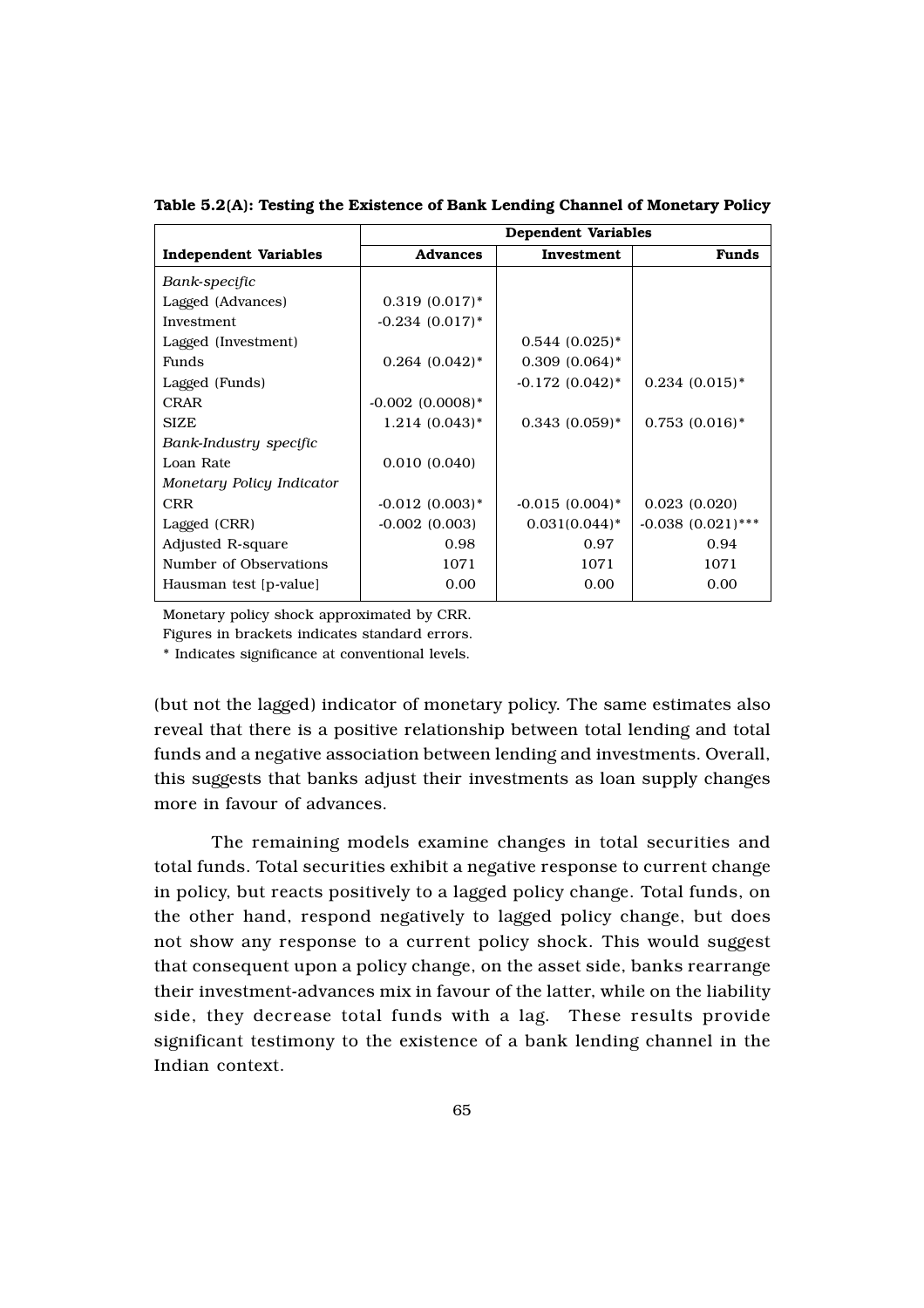The model was also augmented to include an important regulatory feature. In particular, in line with the work of Peek and Rosengren (1995) and, more recently, Kishan and Opiela (2000), bank capital was included as an additional variable in the lending equation. Bank capital serves a two-fold purpose: first, it acts as a proxy for the soundness of the bank and, second, it directly alters the composition of bank asset portfolios. The implication of the first is that it provides leverage to the bank to raise funds from alternative avenues during periods of contractionary policy. The second aspect on the other hand serves to moderate the balance sheet effects of a contractionary policy for well-capitalised banks. In the empirical analysis, bank capital was proxied by the capital adequacy ratio (CRAR), or the ratio of capital to the bank's risk-weighted assets.

The results run contrary to the findings of Kishan and Opiela (2000). In other words, a contractionary monetary policy forces adequately capitalised banks to cut back on lending. One can advance two possible reasons for the same. First, the relative attractiveness of investments *visà-vis* loans (in terms of risk weights) would suggest that well-capitalised banks might be holding back their lending activity. Second, the sample period was characterised by relatively low economic activity. In such a scenario, the borrower profile could have been adverse; increasing lending by well-capitalised banks might, consequently, have been put on hold.

The results were re-estimated using the Bank Rate as an indicator of monetary policy stance [Table 5.2(B)]. The results virtually mimic the earlier results, with the additional feature that in this case, both the contemporaneous as well as lagged policy stance negatively impinge on lending. The remaining results are not altered in any substantive manner.

A third aspect of importance was to account for the greater openness of the economy. In tandem with the increasing opening up of the economy, the model was augmented with certain open economy features. Illustratively, the investment equation attempted to examine the impact of spread (SPRD), defined as the interest differential on 5-year G-sec yield *less* yield on 5 year AAA-rated corporate paper and the fund equation attempted to capture the interest differential (DIFF), defined as the Prime Lending Rate *less* comparable LIBOR rate. The idea inherent in these augmentations was to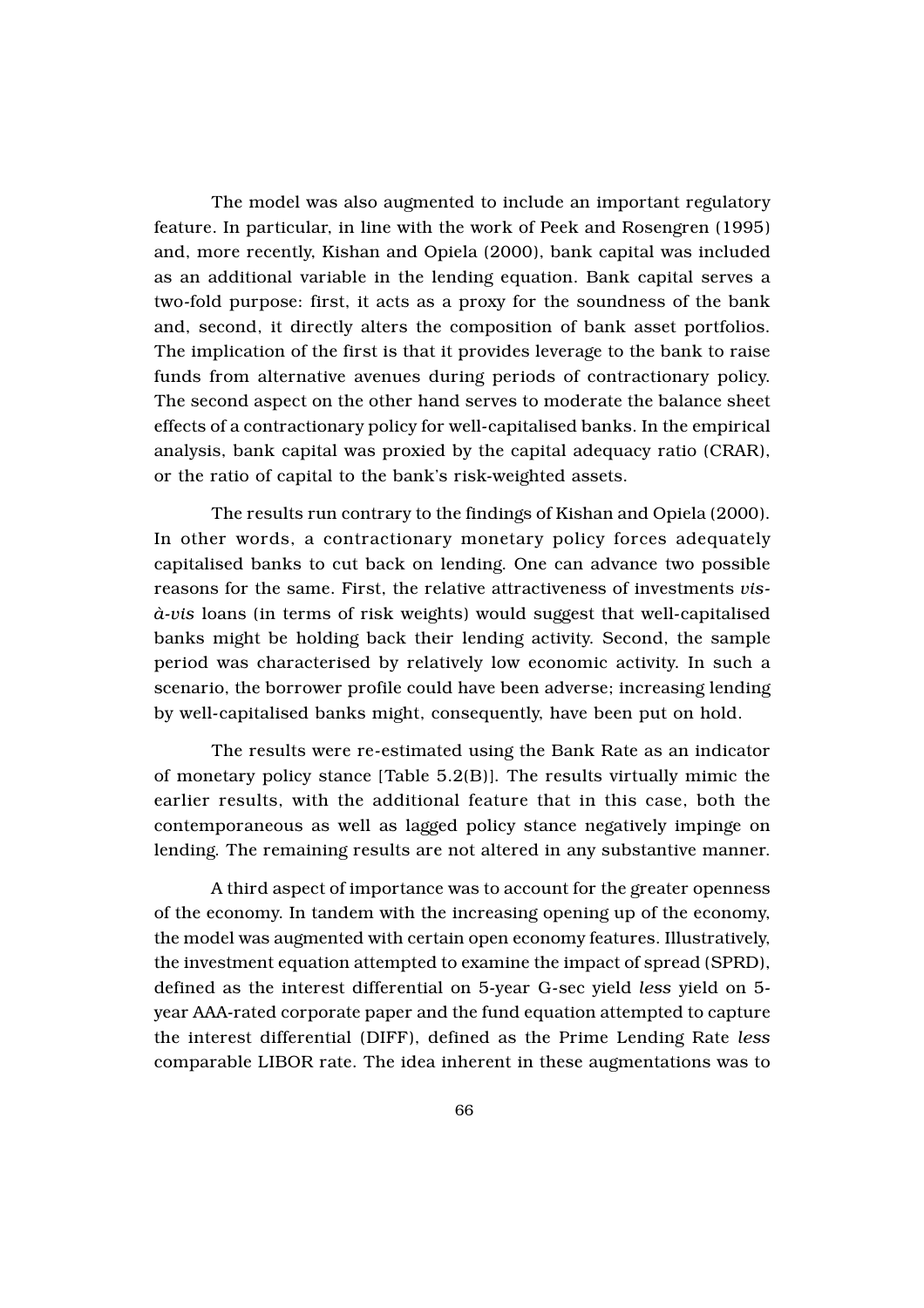|                              |                             | Dependent Variables             |                  |  |  |  |
|------------------------------|-----------------------------|---------------------------------|------------------|--|--|--|
| <b>Independent Variables</b> | <b>Advances</b>             | Investment                      | Funds            |  |  |  |
| Bank-specific                |                             |                                 |                  |  |  |  |
| Lagged (Advances)            | $0.346(0.017)^*$            |                                 |                  |  |  |  |
| Investment                   | $-0.214(0.017)^*$           |                                 |                  |  |  |  |
| Lagged (Investment)          |                             | $0.562(0.025)$ *                |                  |  |  |  |
| Funds                        | $-0.308(0.043)*$            | $0.302(0.066)*$                 |                  |  |  |  |
| Lagged (Funds)               |                             | $0.193(0.042)^*$                | $0.208(0.016)*$  |  |  |  |
| <b>CRAR</b>                  | $-0.002$ $(0.0008)*$        |                                 |                  |  |  |  |
| <b>SIZE</b>                  | $1.212(0.044)$ <sup>*</sup> | $0.355(0.061)$ *                | $0.739(0.015)*$  |  |  |  |
| Bank-Industry specific       |                             |                                 |                  |  |  |  |
| Loan Rate                    | 0.042(0.048)                |                                 |                  |  |  |  |
| Monetary Policy Indicator    |                             |                                 |                  |  |  |  |
| Bank Rate                    | $-0.027(0.006)*$            | $-0.023$ $(0.005)$ <sup>*</sup> | 0.0009(0.002)    |  |  |  |
| Lagged (Bank Rate)           | $-0.012(0.003)*$            | $0.007(0.004)$ ***              | $-0.014(0.002)*$ |  |  |  |
| Adjusted R-square            | 0.97                        | 0.94                            | 0.94             |  |  |  |
| Number of Observations       | 1071                        | 1071                            | 1071             |  |  |  |
| Hausman test [p-value]       | 0.00                        | 0.00                            | 0.00             |  |  |  |

Table 5.2(B): Testing the Existence of Bank Lending Channel of Monetary Policy

Monetary policy shock approximated by Bank Rate

Figures in brackets indicates standard errors.

\* Indicates significance at conventional levels.

ascertain whether the greater opening up of the economy has had any effect on the bank lending channel of monetary transmission.

The results exhibit two important features: first, in the investment equation, it is observed that greater spread has led to increased investments and, second, in the funds equation, higher interest rate differential between international and domestic markets have implied greater augmentation of deposits. In sum, greater openness significantly impacted upon both the asset and liability sides of banks' balance sheet.

A final feature for consideration was the Liquidity Adjustment Facility (LAF). In June 2000, the Reserve Bank introduced the LAF as an operating instrument of monetary policy. The LAF enables the Reserve Bank to modulate short-term liquidity under varied financial market conditions in order to ensure stable conditions in the overnight (call) money market. The LAF operates through daily repo and reverse repo auctions, thereby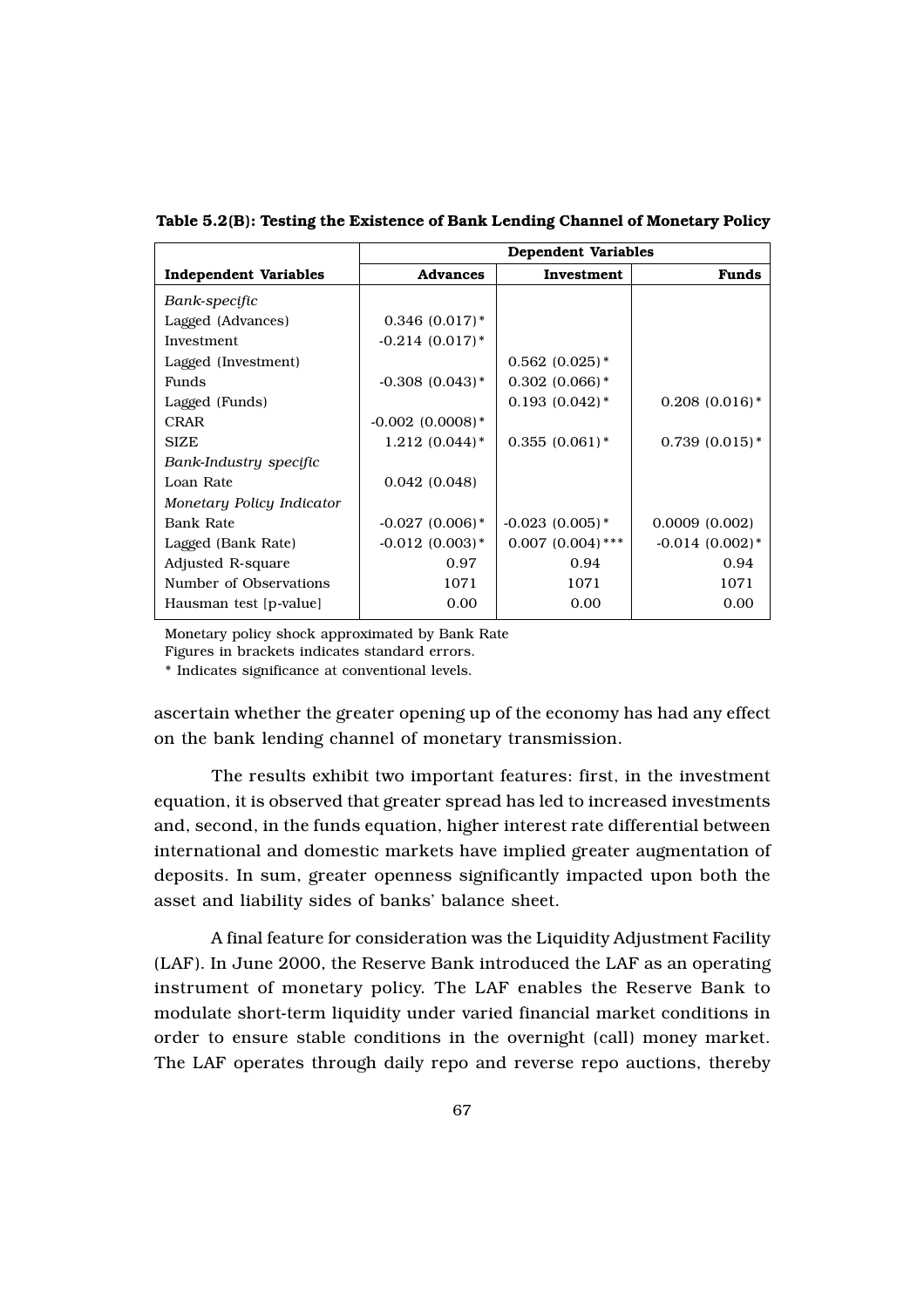|                              |                                 | <b>Dependent Variables</b> |                       |
|------------------------------|---------------------------------|----------------------------|-----------------------|
| <b>Independent Variables</b> | <b>Advances</b>                 | Investment                 | <b>Funds</b>          |
| Bank-specific                |                                 |                            |                       |
| Lag (Advances)               | $0.319(0.017)^*$                |                            |                       |
| Investment                   | $-0.234(0.017)^*$               |                            |                       |
| Lagged (Investment)          |                                 | $0.544(0.025)*$            |                       |
| Funds                        | $-0.264$ $(0.042)$ <sup>*</sup> | $0.333(0.065)*$            |                       |
| Lagged (Funds)               |                                 | $-0.173(0.042)^*$          | $0.231(0.016)*$       |
| <b>CRAR</b>                  | $-0.003$ $(0.0008)*$            |                            |                       |
| <b>SIZE</b>                  | $1.214 (0.043)^*$               | $0.332(0.059)*$            | $0.754(0.016)^*$      |
| Bank-Industry specific       |                                 |                            |                       |
| Loan Rate                    | 0.010(0.032)                    |                            |                       |
| Monetary Policy Indicator    |                                 |                            |                       |
| <b>CRR</b>                   | $-0.012$ (0.003) <sup>*</sup>   | $-0.015(0.004)^*$          | 0.002(0.021)          |
| Lagged (CRR)                 | $-0.002(0.003)$                 | 0.002(0.044)               | $-0.004$ $(0.002)$ ** |
| Open Economy Features        |                                 |                            |                       |
| <b>SPRD</b>                  |                                 | $0.014 (0.006)$ **         |                       |
| <b>DIFF</b>                  |                                 |                            | $0.002$ $(0.001)$ *** |
| Adjusted R-square            | 0.98                            | 0.95                       | 0.96                  |
| Number of Observations       | 1071                            | 1071                       | 1071                  |
| Hausman test [p-value]       | 0.00                            | 0.00                       | 0.00                  |

Table 5.2 (C): Testing the Existence of Bank Lending Channel of Monetary Policy-Incorporating Open Economy Features

Monetary policy shock approximated by CRR

Figures in brackets indicates standard errors.

\* Indicates significance at conventional levels.

setting a corridor for the short-term interest rate consistent with policy objectives. Following the operationalisation of LAF, the repo rate has emerged as an important variable in signalling the stance of monetary policy (RBI, 2004). To ascertain the importance of LAF and, in particular, the repo rate, we introduced a dummy variable (DUM\_REPO) for the June 2000 quarter onwards. The idea inherent in this specification was to examine whether the repo rate has emerged as an important instrument of monetary policy. The results, presented in Table 5.3, confirm that repo rate has emerged as an important variable in signalling the stance of monetary policy as evidenced from the sign and magnitude of the coefficient on DUM REPO.<sup>13</sup>

 $13$  Since the results pertaining to other variables are unaltered in sign and significance, only the results pertaining to advances are presented in Table 5.3.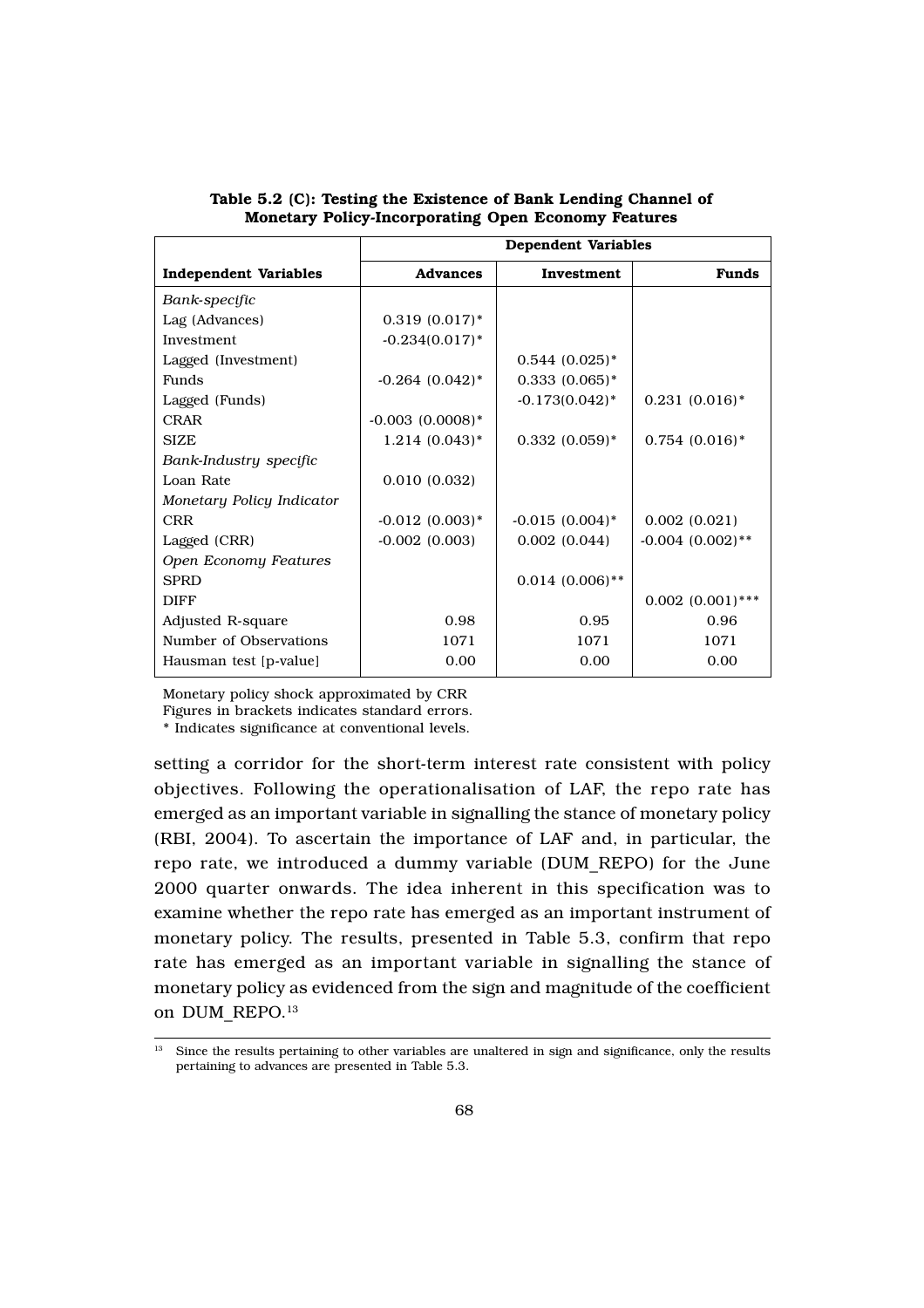| <b>Independent Variables</b> | Dependent Variable: Advances |
|------------------------------|------------------------------|
| Bank-specific                |                              |
| Lagged (Advances)            | $0.322(0.018)$ <sup>*</sup>  |
| Investment                   | $-0.232(0.017)^*$            |
| Lagged (Investment)          |                              |
| <b>Funds</b>                 | $-0.270(0.042)$ <sup>*</sup> |
| Lagged (Funds)               |                              |
| <b>CRAR</b>                  | $-0.002$ (0.0008)*           |
| <b>SIZE</b>                  | $1.213(0.043)$ <sup>*</sup>  |
| Bank-Industry specific       |                              |
| Loan Rate                    | 0.008(0.041)                 |
| Monetary Policy Indicator    |                              |
| <b>CRR</b>                   | $-0.013(0.002)$ <sup>*</sup> |
| Lagged (CRR)                 | $-0.001(0.003)$              |
| DUM REPO                     | $-0.017(0.009)$ ***          |
| Adjusted R-square            | 0.98                         |
| Number of Observations       | 1071                         |
| Hausman test [p-value]       | 0.00                         |

Table 5.3: Testing the Existence of Bank Lending Channel of Monetary Policy - Ascertaining Importance of Repo Rate

Monetary policy shock approximated by CRR.

Figures in brackets indicate standard errors.

\* Indicates significance at conventional levels.

The next obvious question of relevance is whether such effects are different for different bank groups. The reason for this can be stated as follows. Public sector banks, on average, comprised around 80 per cent of the banking sector assets and roughly 75 per cent of the loans advanced over the sample period. It is, therefore, important to determine whether the overall effects are overwhelmed by the presence of public sector banks. Towards this end, we insert a dummy variable for the public sector and old private sector banks to ascertain the response of these bank groups to a change in the monetary policy stance. For identification purpose, the dummy variable for new private sector banks has not been entered, so that the dummies for public and old private sector banks discern the response of these two bank groups relative to the omitted category. The result of the revised estimation is presented in Table 5.4. The analysis suggests that, with regard to advances, the response of public sector banks is higher relative to new private sector banks; the response of the old private sector banks, on the contrary, does not exhibit any discernible trend as evidenced from the observed levels of significance.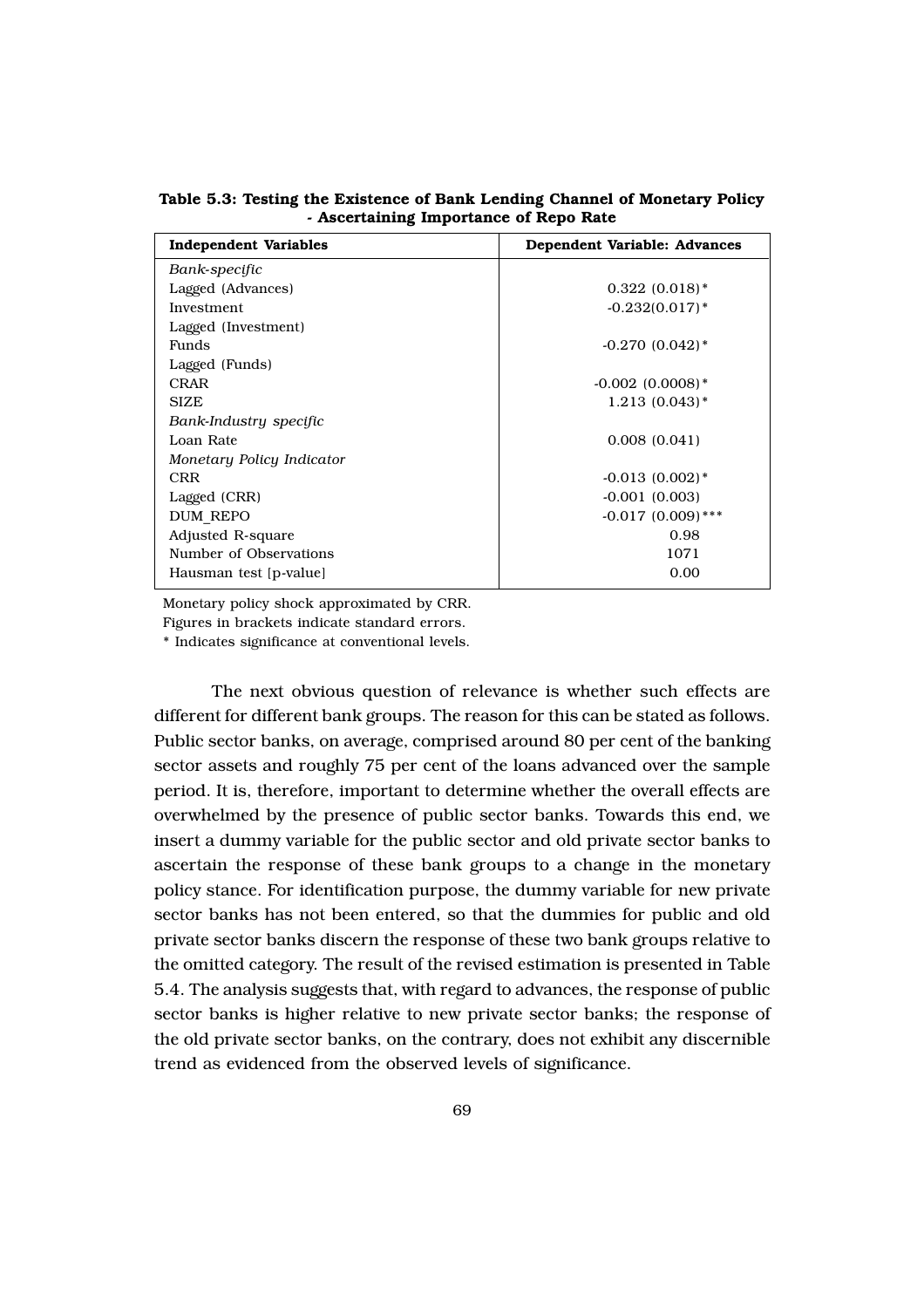|                              |                      | Dependent Variables |                     |
|------------------------------|----------------------|---------------------|---------------------|
| <b>Independent Variables</b> | <b>Advances</b>      | Investment          | <b>Funds</b>        |
| Bank-specific                |                      |                     |                     |
| Lag (Advances)               | $0.321(0.018)^*$     |                     |                     |
| Investment                   | $-0.234(0.017)$ *    |                     |                     |
| Lagged (Investment)          |                      | $0.545(0.025)^*$    |                     |
| Funds                        | $-0.266$ $(0.042)$ * | $0.309(0.064)$ *    |                     |
| Lagged (Funds)               |                      | $-0.172(0.041)^*$   | $0.234(0.016)*$     |
| <b>CRAR</b>                  | $-0.002$ $(0.0008)*$ |                     |                     |
| <b>SIZE</b>                  | $1.213(0.041)^*$     | $0.343(0.059)*$     | $0.753(0.016)^*$    |
| Bank-Industry specific       |                      |                     |                     |
| Loan Rate                    | 0.010(0.030)         |                     |                     |
| Monetary Policy Indicator    |                      |                     |                     |
| <b>CRR</b>                   | $-0.012$ $(0.002)*$  | $-0.015(0.004)^*$   | 0.002(0.021)        |
| Lagged (CRR)                 | $-0.002(0.003)$      | 0.003(0.004)        | $-0.003(0.002)$ *** |
| DUM PUB                      | $0.098(0.007)*$      | 0.008(0.021)        | 0.012(0.015)        |
| DUM OPVT                     | 0.028(0.26)          | $-0.021(0.021)$     | 0.014(0.013)        |
| Adjusted R-square            | 0.98                 | 0.96                | 0.96                |
| Number of Observations       | 1071                 | 1071                | 1071                |
| Hausman test [p-value]       | 0.00                 | 0.00                | 0.00                |

Table 5.4: Testing the Existence of Bank Lending Channel of Monetary Policy: Bank Group-wise Dummy Variables

Monetary policy shock approximated by CRR.

Figures in brackets indicate standard errors.

\* Indicates significance at conventional levels.

#### 5.6 Concluding Observations

In sum, the results are supportive of the existence of a bank lending channel in India. Several features of the results deserve a mention. First, the response of advances to a change in the policy variable turns out to be significant at conventional levels, irrespective of whether the policy instrument is a price (Bank Rate) or a quantity (CRR) variable. In particular, banks tend to cut back lending and adjust their funds in response to a policy shock. Second, the results also indicate that prudential norms, as proxied by banks' capital adequacy ratios, exert a significant influence on bank lending. Third, the gradual opening up of the economy has been making a perceptible impact on banks' lending behaviour. Finally, the differential response of bank groups suggests that it is primarily the public sector banks that are more reactive to the policy shocks.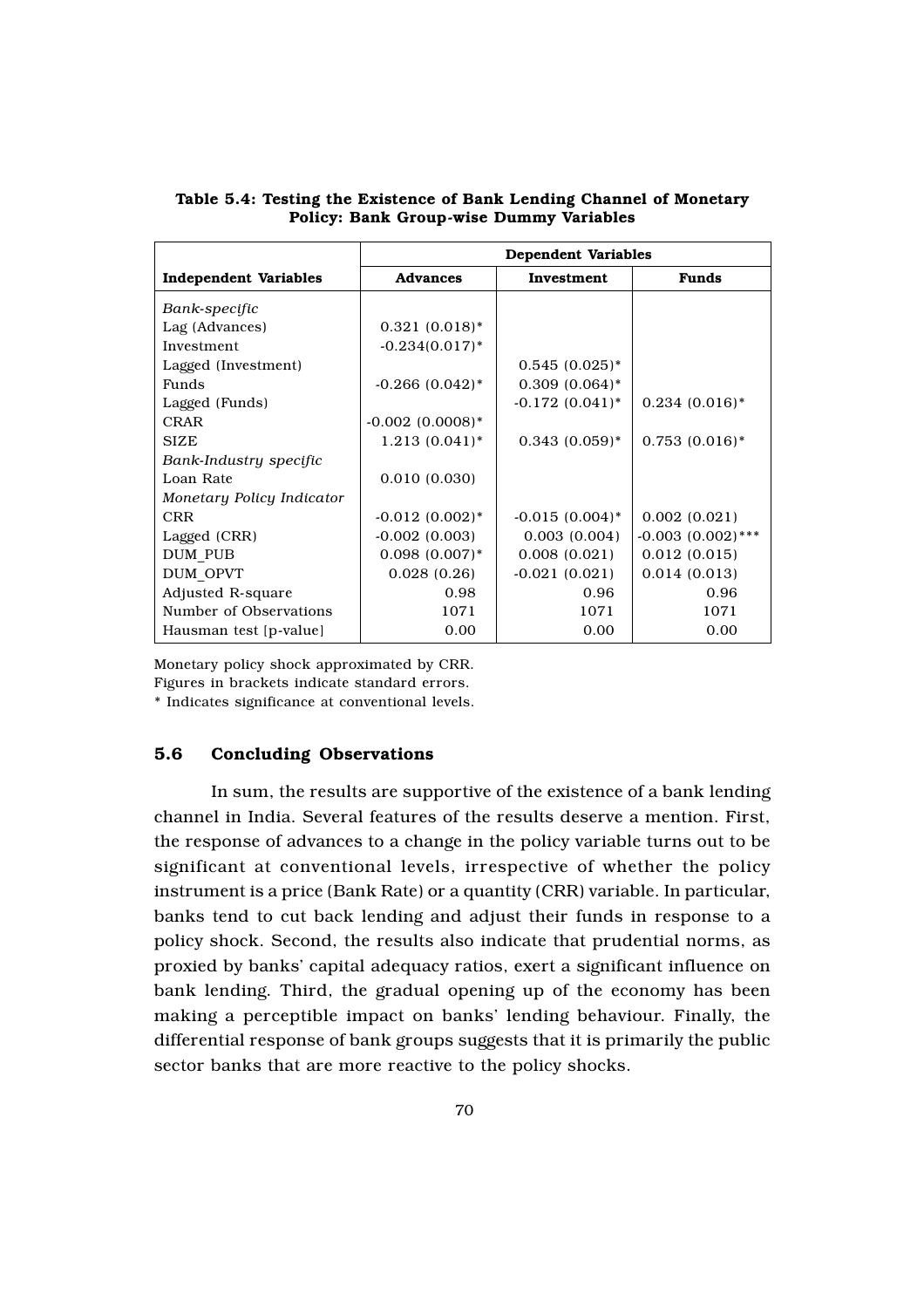### EFFICACY OF BANK LENDING CHANNEL: POLICY IMPLICATIONS

#### *A POSTSCRIPT TO CHAPTER 5*

Banks are an integral part of the financial system in the country. Apart from carrying out the important savings-investment function (mopping up of public savings and allocation amongst competing productive investment avenues) and providing a host of other banking services to public, banks are the backbone of the payments settlement infrastructure and work as an important channel for transmission of monetary and credit policy. The banking channel has also been used for transmitting other public policy measures in terms of fulfilling targeted credit and development needs of certain sectors in India in line with national economic priorities. From the standpoint of policy, we have analysed the empirical evidence on the efficacy of bank lending channel in the monetary policy transmission process. Although, the study is essentially confined to the data period 1997-2002, we have also analysed the credit trends up to September 2003.

#### A Subtle Shift in the Paradigm

During 2000-2003, it was observed that despite the continuing low interest rates (between the period July 2000 and April 2003, there was a reduction of 200 basis points in the Bank Rate) and CRR (it was brought down by 4 percentage points from 8.5 per cent in April 2000 to 4.5 per cent in June 2003) there was no corresponding increase in the bank lending to commercial sector. On the contrary, there was a slight contraction in the bank lending during the period March 2003 to September 2003. This happened despite the favourable macroeconomic environment and sustained industrial recovery. On the liabilities side, however, banks were not short of funds - both with regard to deposit, and also on account of easy liquidity conditions prevailing in the market. It was observed that banks' investment portfolio, for the first time in recent history, overtook their loan and advances portfolio. This clearly underscored the trend (on part of the banks) towards investment in low-risk government securities rather than lending to commercial sector. As a result, despite repeated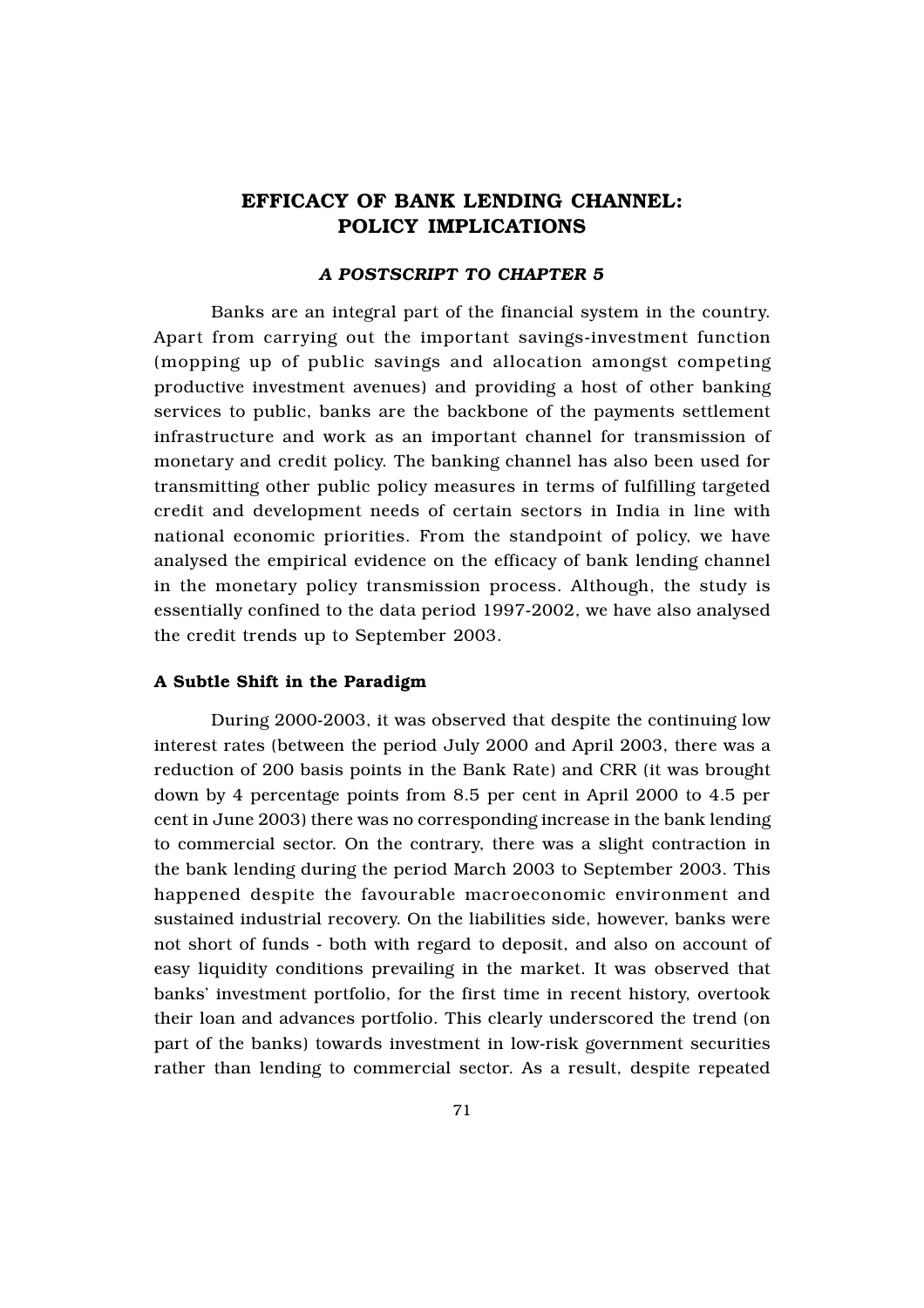rate cuts and lowering of CRR, bank lending failed to pick up upto September 2003.

#### Trends in Loans and Advances

A few clear trends have emerged in the recent times in the bank fund deployment behaviour. There is a flight towards quality and safety. This is reflected in the sharp uptrend in the government securities prices during 2001-03. The dividing line between financial products, types of financial institutions and their geographical locations have become less relevant than in the past. While the traditional banking activity (borrowing and lending) has continued to be the mainstay of banking business, the greater globalisation of banking operations, liberalisation of financial markets and the consequent increase in international capital flows could perhaps have weakened the efficacy of the bank lending channel.

### Why bank lending did not pick up in response to monetary policy changes?

Credit trends observed during the period beginning 2000 and upto 2003 suggest that sometimes monetary policy actions may have only a very limited countercyclical impact on the real sector. Conventional wisdom would suggest that investment spending should increase (*albeit* with a reasonable lag) in response to lower interest rates combined with easy liquidity in the system. However, starting from late 'nineties and upto 2003, as interest rates declined sharply, banks displayed reluctance to increase their lending.

In part, the underlying reason was that many banks had made large loans in the early and mid-'nineties, especially to finance huge build-up of capacities in sectors like textiles, steel, cement and petrochemicals. The reversal of business cycle from 1997 onwards was accompanied by severely curtailed economic activity, and banks were therefore faced with prospects that a significant portion of their existing borrowers could not repay in full. Hence, banks instead preferred to lend to the government by buying securities. Even though this entailed lower yield, it was compensated by the fact that they are completely risk-free (in the credit default sense).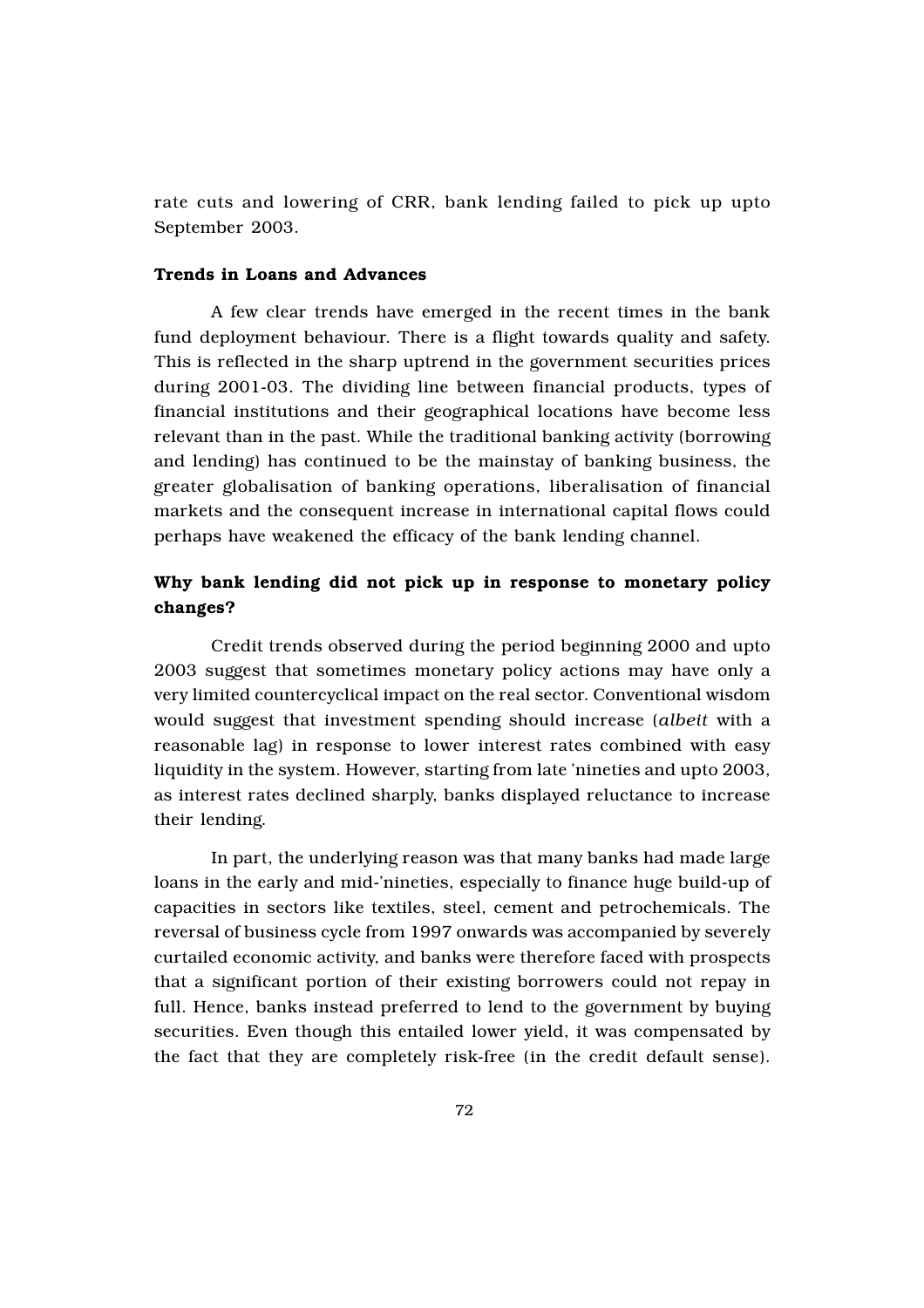Consequently, an important part of transmission mechanism between RBI's monetary policy and an increase in aggregate demand and output could have been circumscribed.

#### Factors Influencing Bank Lending

Changes in the quantum of bank lending as also allocations to subsectors within the overall loan portfolio are also influenced (and very significantly) by factors other than interventions through monetary policy instruments.

Prudential regulations issued by the Reserve Bank on capital adequacy, asset quality, income recognition and provisioning, single/group borrower exposure, and other such norms influence the credit decisions of the banks, depending on the individual banks' business profile and its risk appetite. The current boom in the housing finance is a case in point. Continued increase in the housing loans is a result of government policy of fiscal incentive to borrowers. Also, Reserve Bank's favourable treatment of housing loans for the purpose of capital adequacy (housing loans attract lower risk weight of 50 per cent<sup>14</sup> as opposed to 100 per cent on other loans and advances) has enabled banks to expand their portfolio without having to set aside a large capital cushion. The credit route is thus found to be more significant in the housing and construction sectors.

Demographic changes and changes in customer tastes also play a vital role in defining credit requirements in the system. Recent thrust by banks on retail loans is a result of marked shift in spending preference in favour of consumer goods by the burgeoning middle class.

Conversely, despite the lower interest rates, credit off-take by the corporates did not pick up much during 2000-2003, while the banks' investment portfolio grew by leaps and bounds. This can be attributed partly to risk aversion on part of the banks together with the zero risk weight assigned to such investments for capital adequacy purposes. Also, the desire for higher income from dealing in government securities with

<sup>&</sup>lt;sup>14</sup> The risk-weight on housing loans has since been raised to 75 per cent, while that on commercial real estate exposure has been raised to 125 per cent.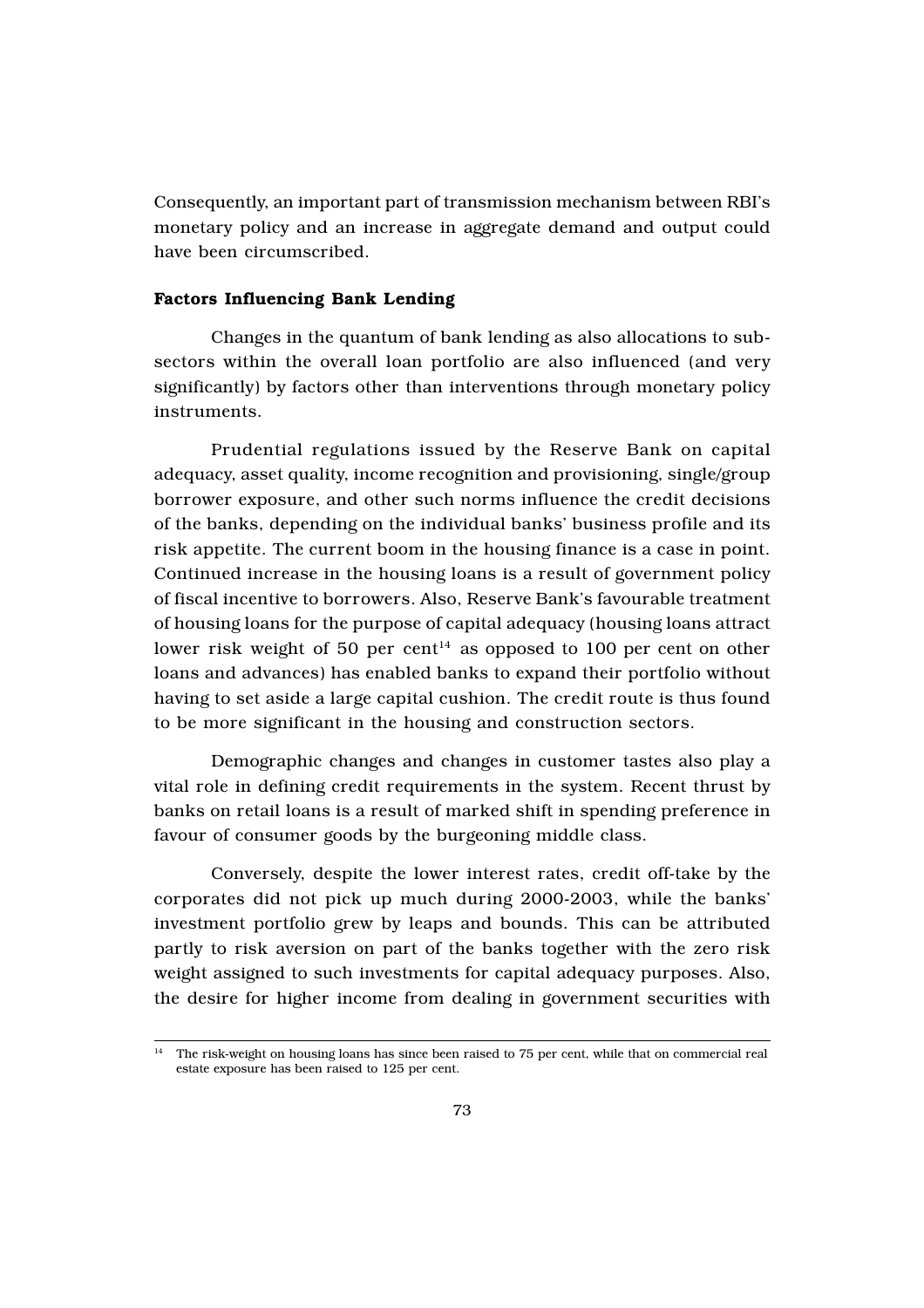the continuing expectations of lower interest rates contributed to this phenomenon.

Last, but not the least, level of economic activity has an overall impact on the credit demand in the system. This explains why the bank lending remained sluggish in the period since 1997 till 2002 despite an expansionary monetary policy pursued during the major part of the period. So, to predict what share of monetary resources would eventually become transmitted to the real sector via the bank lending channel is a complex puzzle involving a host of factors including, but not just, monetary policy instruments.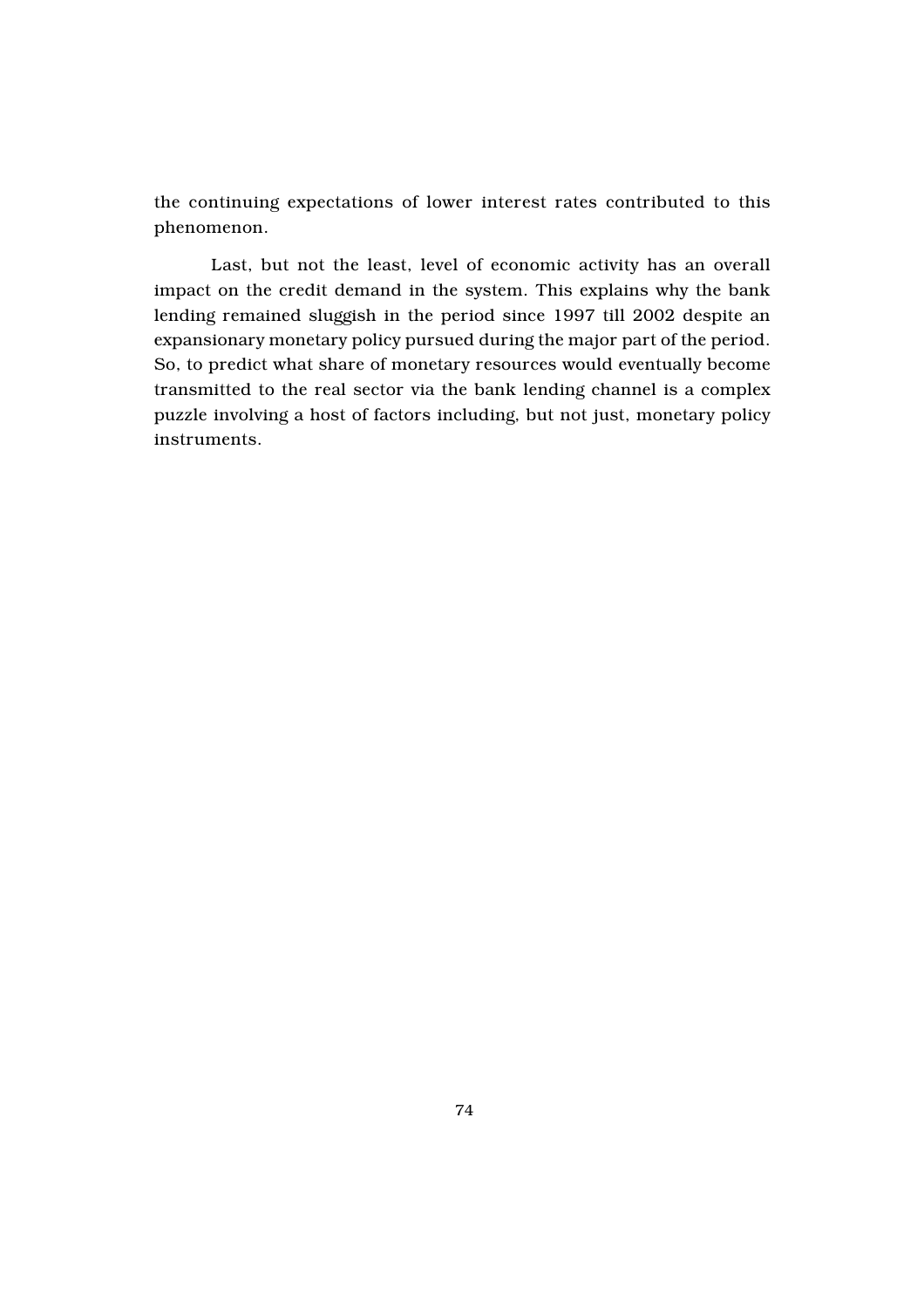## Chapter 6

# THE ASYMMETRIC RESPONSE OF BIG AND SMALL BANKS TO MONETARY POLICY SHOCKS

#### 6.1 Introduction

Given the asymmetry in resource base, assets and expected income among other features as between big and small banks, would their response to monetary policy shocks be different? This is an important question. If the balance of evidence suggests that the impact of monetary policy shocks on small banks is more severe *vis-à-vis* big banks, this would lend additional support to the existence of a bank lending channel for monetary transmission in a set-up where small banks are sizeable in number. In this chapter, we try to categorise banks on the basis of total assets and try to see if there is any asymmetry in the response of 'big' and 'small' banks, defined later in this chapter, to a given contractionary monetary policy shock . It is possible that after a contractionary monetary policy shock, big banks are able to maintain the existing loan supply, given the size of their assets. Big banks have a larger resource base, higher expected income from investments, larger spread and have larger expected income from stock and foreign exchange markets. All this may allow big banks to circumvent the problems of liquidity crunch. Big banks differ from small banks in a variety of ways. This multifaceted asymmetry in the selected panel has been exhibited in Tables 6.1, 6.2 and 6.3. The asymmetric response of the big and small banks to contractionary monetary policy shocks has important implications for its transmission through the bank lending channel.

#### 6.2 Select Evidence from Literature

Using US data, Kashyap and Stein (1995) tested the hypothesis that, after a monetary contraction, the lending volume of small banks declines more rapidly than that of large banks. Their empirical results are consistent with this hypothesis, as the estimated coefficient on the monetary policy variable, which gives an indication about the operation of the lending channel, declines with size. However, the coefficient for large banks was positive and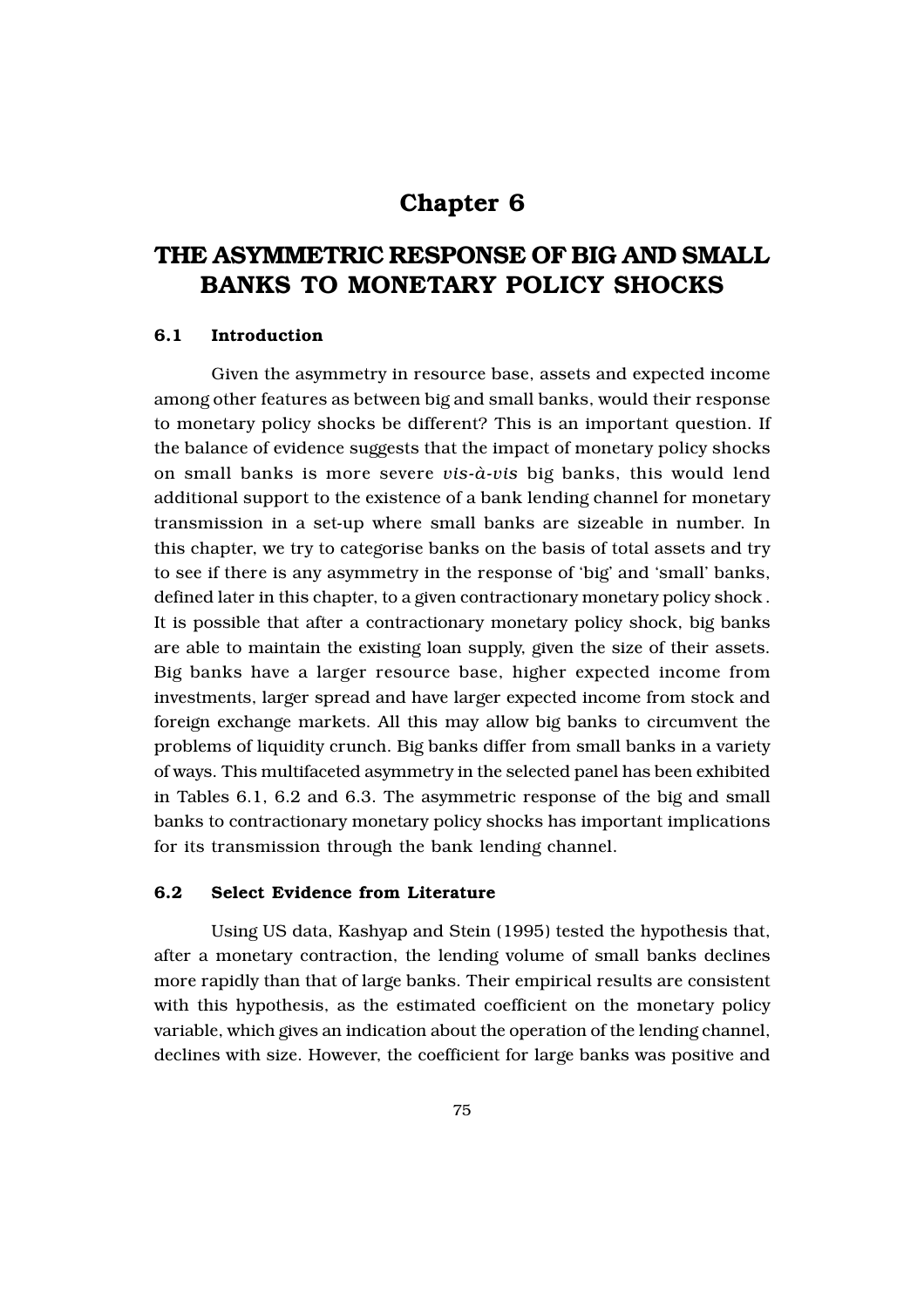Table 6.1: Asymmetry between Big and Small Banks in terms of Major Items of Liabilities

(figures as percentage share)

| Year         |              | Deposits       | Total<br>Borrowings |                | <b>Borrowings</b><br>from RBI |                | Capital      |                | Total<br>Assets |                |
|--------------|--------------|----------------|---------------------|----------------|-------------------------------|----------------|--------------|----------------|-----------------|----------------|
|              | Small        | <b>Big</b>     | Small               | Big            | Small                         | Big            | Small        | <b>Big</b>     | Small           | <b>Big</b>     |
| 1996         | 5.24         | 94.76          | 5.64                | 94.36          | 9.00                          | 91.00          | 3.23         | 96.77          | 5.55            | 94.45          |
| 1997<br>1998 | 5.72<br>6.21 | 94.28<br>93.79 | 8.03<br>7.70        | 91.97<br>92.30 | 22.00<br>16.43                | 78.00<br>83.57 | 3.23<br>2.92 | 96.77<br>97.08 | 5.67<br>6.76    | 94.32<br>93.24 |
| 1999         | 6.23         | 93.77          | 9.76                | 90.24          | 19.41                         | 80.59          | 3.81         | 96.19          | 6.85            | 93.15          |
| 2000         | 6.59         | 93.41          | 15.27               | 84.73          | 17.27                         | 82.73          | 4.15         | 95.85          | 6.04            | 93.96          |
| 2001         | 6.49         | 93.51          | 11.76               | 88.24          | 22.84                         | 77.16          | 3.82         | 96.18          | 5.87            | 94.13          |
| 2002         | 5.12         | 94.88          | 4.64                | 95.36          | 19.84                         | 79.16          | 4.10         | 95.90          | 4.92            | 95.80          |

Source: Annual Accounts of Scheduled Commercial Banks

Data covers Scheduled Commercial Banks excluding foreign and Regional Rural Banks.

#### Table 6.2: Asymmetry between Big and Small Banks in terms of Major Items of Assets

(figures as percentage share)

| Year |       | Loans | Investments |       | Call Money |       | Cash in Hand |            | Spread* |       |
|------|-------|-------|-------------|-------|------------|-------|--------------|------------|---------|-------|
|      | Small | Big   | Small       | Big   | Small      | Big   | Small        | <b>Big</b> | Small   | Big   |
| 1996 | 6.51  | 93.49 | 4.75        | 95.25 | 4.59       | 95.41 | 14.09        | 85.91      | 5.40    | 94.60 |
| 1997 | 6.82  | 93.18 | 4.99        | 95.01 | 1.49       | 98.51 | 12.76        | 87.24      | 5.40    | 94.60 |
| 1998 | 6.62  | 93.38 | 5.65        | 94.35 | 2.28       | 97.72 | 12.59        | 87.41      | 5.65    | 94.35 |
| 1999 | 6.71  | 93.29 | 5.95        | 94.05 | 2.49       | 97.51 | 11.97        | 88.03      | 5.06    | 94.94 |
| 2000 | 8.08  | 91.92 | 5.97        | 94.03 | 1.05       | 98.95 | 11.73        | 88.27      | 5.99    | 94.01 |
| 2001 | 7.99  | 92.01 | 5.81        | 94.19 | 1.09       | 98.91 | 11.10        | 88.90      | 5.85    | 94.15 |
| 2002 | 5.42  | 94.58 | 4.38        | 95.62 | 2.04       | 97.06 | 9.45         | 89.55      | 5.64    | 94.36 |

Source: Annual Accounts of Scheduled Commercial Banks

Data covers Scheduled Commercial Banks excluding foreign and Regional Rural Banks.

\* Spread has been defined as the difference between Interest Earned and Interest Paid.

| Table 6.3: Relative Liquidity of Big and Small Banks |  |  |  |  |  |
|------------------------------------------------------|--|--|--|--|--|
|------------------------------------------------------|--|--|--|--|--|

| Year |        | Cash in Hand<br>(Rs. Crore) | Money at call and<br>short notice (Rs. Crore) |       |          | Investment in<br>G-Secs (Rs. Crore) | Liquidity<br>(per cent) |       |
|------|--------|-----------------------------|-----------------------------------------------|-------|----------|-------------------------------------|-------------------------|-------|
|      | Small  | Big                         | Small                                         | Big   | Small    | Big                                 | Small                   | Big   |
| 1996 | 174909 | 28967                       | 1107147                                       | 30131 | 7594425  | 335285                              | 24.80                   | 20.98 |
| 1997 | 200825 | 34826                       | 1894302                                       | 10586 | 9099056  | 488037                              | 28.30                   | 21.99 |
| 1998 | 206425 | 34946                       | 2000159                                       | 33654 | 18398657 | 638060                              | 51.94                   | 22.75 |
| 1999 | 227155 | 37423                       | 3309470                                       | 71906 | 22481170 | 818794                              | 53.95                   | 24.40 |
| 2000 | 263457 | 39195                       | 2724622                                       | 23816 | 16874986 | 1018751                             | 30.09                   | 26.01 |
| 2001 | 302984 | 43368                       | 3719805                                       | 30034 | 20791553 | 1194753                             | 31.99                   | 26.94 |
| 2002 | 378603 | 58765                       | 4428284                                       | 43339 | 25860035 | 1425315                             | 33.43                   | 25.36 |

Liquidity = (Cash in Hand + Money at Call and short notice + Investment in Govt Securities) / Total assets Source: Annual Accounts of Scheduled Commercial Banks

Data covers Scheduled Commercial Banks excluding foreign and Regional Rural Banks.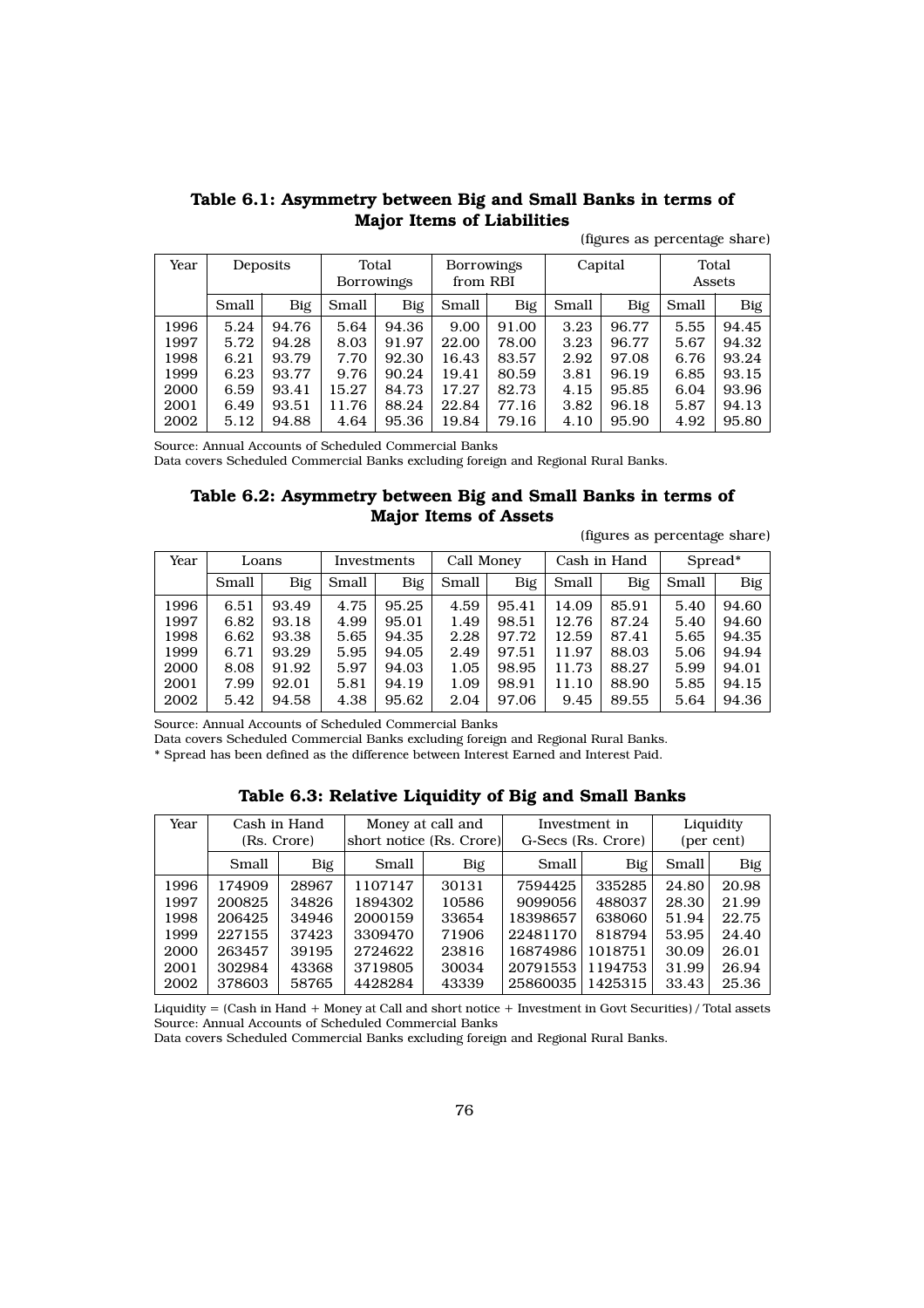insignificant, indicating that, for this group of banks, the lending channel may not be important. Large banks were defined as those representing the top 1 per cent of all banks and their assets accounted for 55 per cent of total system assets. The estimation results are not presented for another part of the sample (the 99th percentile of bank distribution) accounting for roughly 8 per cent of the system's assets. This, in turn, would cast doubts on the importance of the lending channel for aggregate lending activity.

One problem with the above test lies in the fact that banks with a large buffer stock of liquid assets can partly, if not completely, insulate their loans from the effects of monetary policy. For a bank of a given size, a tightening of monetary policy would cause loans to decline less, the more liquid the bank is. In this case, the bank would have a large buffer stock of cash and securities, which it can draw down to shield its loan portfolio. Kashyap and Stein (2000) reported that small banks in the US are, on average, more liquid than large banks and this mitigates the effectiveness of the bank lending channel for these banks. By separating banks by asset size and liquidity, Kashyap and Stein found that small banks with the least liquid balance sheet were the most responsive to policy.

Data on the liquidity of Indian 'big' and 'small' banks given above in Table 6.3 however invalidate the Kashyap and Stein (2000) hypothesis about the higher liquidity of small banks. The data show that "big" banks hold more liquid portfolios than "small" banks. This fortifies our hypothesis about the possible asymmetric response of big and small banks to given contractionary monetary policy shocks and also the existence of a banklending channel in India.

#### 6.3 Panel Data Regression: Econometric Methodology

All the 57 Scheduled Commercial Banks have been identified on the basis of the size of their total assets. To arrive at a demarcation between 'big' and 'small' banks, top 60 percentile of banks, when ranked according to total assets, have been taken as 'big' banks, while bottom 20 percentile constitutes the 'small' bank group. Therefore, from 57 banks, 46 figure in the panel analysis, out of which 26 are 'big' banks. The analysis is based on annual data and spans the time period from 1996-2002. As in the earlier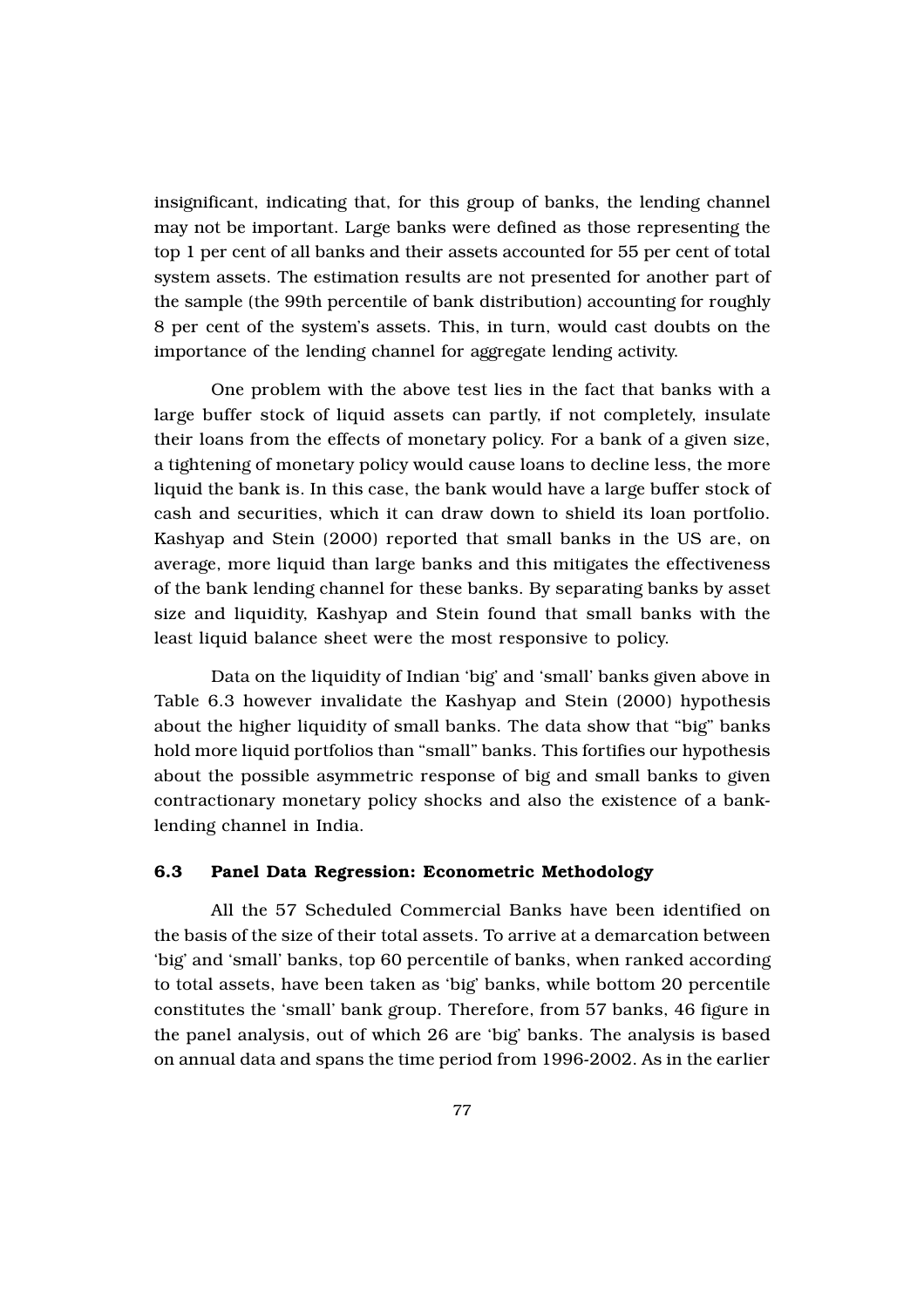chapters, the two policy instruments considered in this chapter are CRR and BR. In this regression, we try to gauge the effect of changes in policy instruments on lending behavior across different size-classes of banks.

There are two ways of pooling a time-series of cross-section, namely,

(1) Error Component Procedure;

(2) Time-Wise Autocorrelated and Cross-Sectionally Heteroscedastic Procedures (Kmenta, 1986).

The two procedures differ in respect of assumptions imposed on the disturbances. The error component model has homoscedastic variances, whereas the Kmenta technique has heteroscedastic disturbances. Both techniques allow for serial correlation, but in the error component case this serial correlation is constant across time, whereas it decays over time with the Kmenta technique. If the number of time periods is large and number of panels is small, then the Kmenta technique is expected to perform better. Since we have 57 banks and only 7 years, we have based our analysis on the error component procedure. Under this specification,

 $y_{it} = \alpha + \beta x_{it} + u_{it}$ 

Here i denotes the scheduled commercial banks and t denotes the time period. X denotes the set of explanatory variables in the equation. Here the disturbances take the form:

 $u_{it} = v_i + e_{it}$ 

Here the  $\mathrm{v_{_{i}}}$  's are cross-section specific components and  $\mathrm{e_{_{it}}}$ are remainder effects.

As mentioned in Chapter 5, within this technique we have two approaches:

- a) The Fixed Effects Model and
- b) The Random Effects Model.

The study conducts the Hausman specification test to choose among the fixed and random effects models and on this basis the random effects model has been chosen.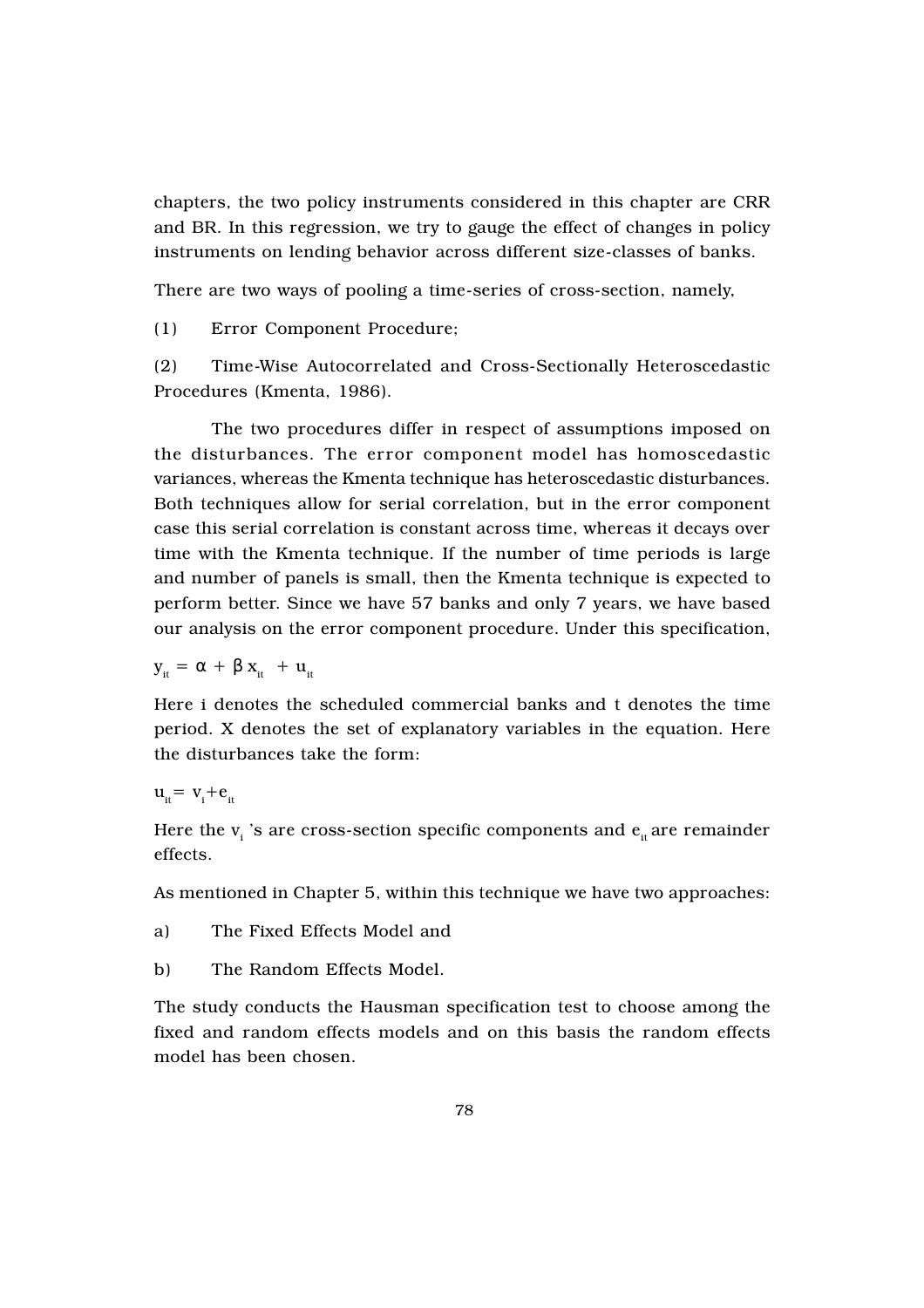#### 6.4 Empirical Analysis

To test our hypothesis of potential asymmetry in lending behaviour between small and big banks, the loan offer function is specified in such a way so that only supply side factors are included on the right hand side. This ensures that the loan supply function is properly distinguished from loan demand function.

Loan Supply  $= f(TD, TB, GS, POLICY, DUMMY, DUMMY * POLICY)$ 

where TD: total deposits

TB: total borrowings

GS: Investment in government securities

POLICY: monetary policy variable (CRR or Bank Rate, taken as monthly average in this annual data analysis.)

DUMMY: dummy variable, which assumes value 1 for small banks, and 0 for large banks

Expressed in logarithmic terms, this can be expressed as:

Ln (Loan supply) =  $a + b \ln(TD) + c \ln(TB) + d \ln(GS) + e (CRR or BR) +$ f (DUMMY) +  $g$  (D\*CRR or D\*BR) + u

The policy instruments are CRR and BR. The co-efficient of the intercept dummy is the differential intercept and slope dummy is the differential slope indicating by how much the slope co-efficient for large banks differs from the small banks. Introduction of a dummy in multiplicative form enables us to differentiate between slope coefficients of large and small banks, while the intercept dummy enables us to differentiate between the intercept terms of two bank categories. This single regression is very useful to test a variety of hypotheses. For example, if the co-efficient of intercept dummy (f) is significant while co-efficient of multiplicative dummy  $(g)$  is not, we can conclude that loan supply functions are parallel, with the policy instrument having equivalent impact on the loan supply of big and small banks. On the other hand, if the multiplicative dummy is significant and the coefficient dummy is insignificant, one can infer that, the two loan supply functions have same intercept, but the effect of policy instrument is asymmetric.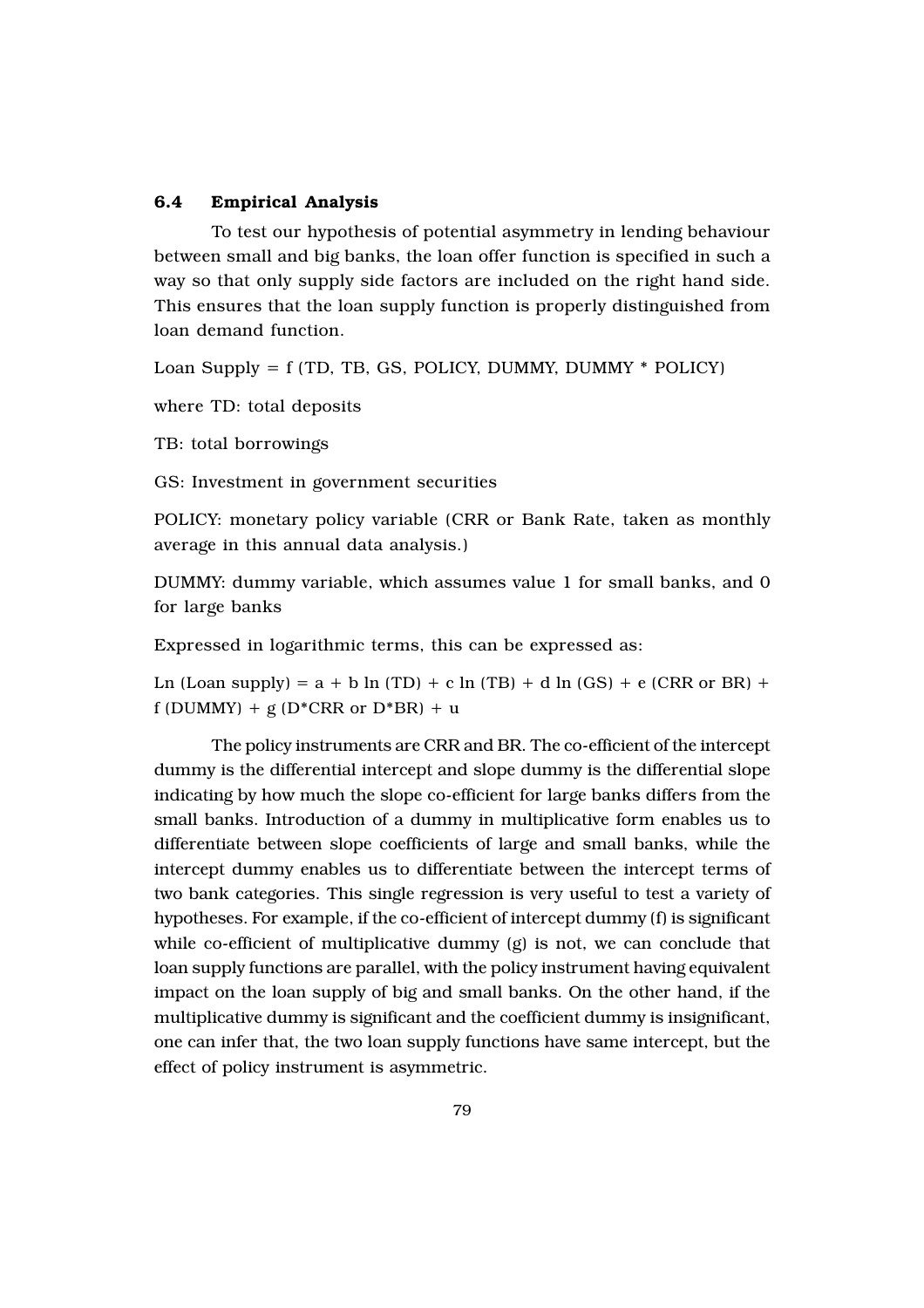The estimation procedure gives the following results for CRR as the policy instrument, as set out in Table 6.4. The Hausman Specification Test chooses random effects model over fixed effects model. To investigate for autoregression in our static panel, we performed Sargan's test for overidentifying restriction in a dynamic panel. This test is rejected in all cases lending support to our initial static panel model framework.

| Ln (loans) | Coefficient | Std. Err. | Z       | p > z |          | 95 per cent<br>Confidence Interval |
|------------|-------------|-----------|---------|-------|----------|------------------------------------|
| Ln(TD)     | 0.533       | 0.039     | 13.36   | 0.000 | 0.455    | 0.611                              |
| Ln(TB)     | 0.070       | 0.011     | 6.24    | 0.000 | 0.048    | 0.092                              |
| Ln(GS)     | 0.211       | 0.037     | 5.80    | 0.000 | 0.140    | 0.284                              |
| <b>CRR</b> | $-0.012$    | 0.013     | $-0.91$ | 0.036 | $-0.038$ | 0.014                              |
| D          | $-0.327$    | 0.093     | $-3.51$ | 0.000 | $-0.509$ | $-0.144$                           |
| $D^*CRR$   | $-0.017$    | 0.019     | $-0.85$ | 0.039 | $-0.056$ | 0.022                              |
| Constant   | 1.489       | 0.216     | 6.88    | 0.000 | 1.067    | 1.914                              |
|            |             |           |         |       |          |                                    |

Table 6.4: Response of Big and Small Banks to a Monetary Policy Shock using CRR

All variables are significant, with CRR having a negative impact on the loan supply. The dummy intercept is negative and significant, implying that the loan supply curve has a smaller intercept for small banks. The reaction function for small and big banks can be written as follows:

#### Small Banks:

Ln (loan supply) =  $(1.48 - 0.33) + 0.53 \ln(TD) + 0.07 \ln(TB) + 0.2 \ln(TD)$  $(GS) - (0.01 + 0.02)$  CRR

#### Big Banks:

Ln (loan supply) =  $1.48 + 0.53 \ln(TD) + 0.07 \ln(TB) + 0.2 \ln(G)$  - 0.01 CRR

Since all the variables are significant, it is apparent that small banks are more severely affected by policy shocks as compared to big banks. This shows that there is asymmetrical impact of monetary policy changes on big and small banks.

When BR is the policy instrument, Hausman specification test chooses random effects model over fixed effects, and the estimation results are presented in Table 6.5.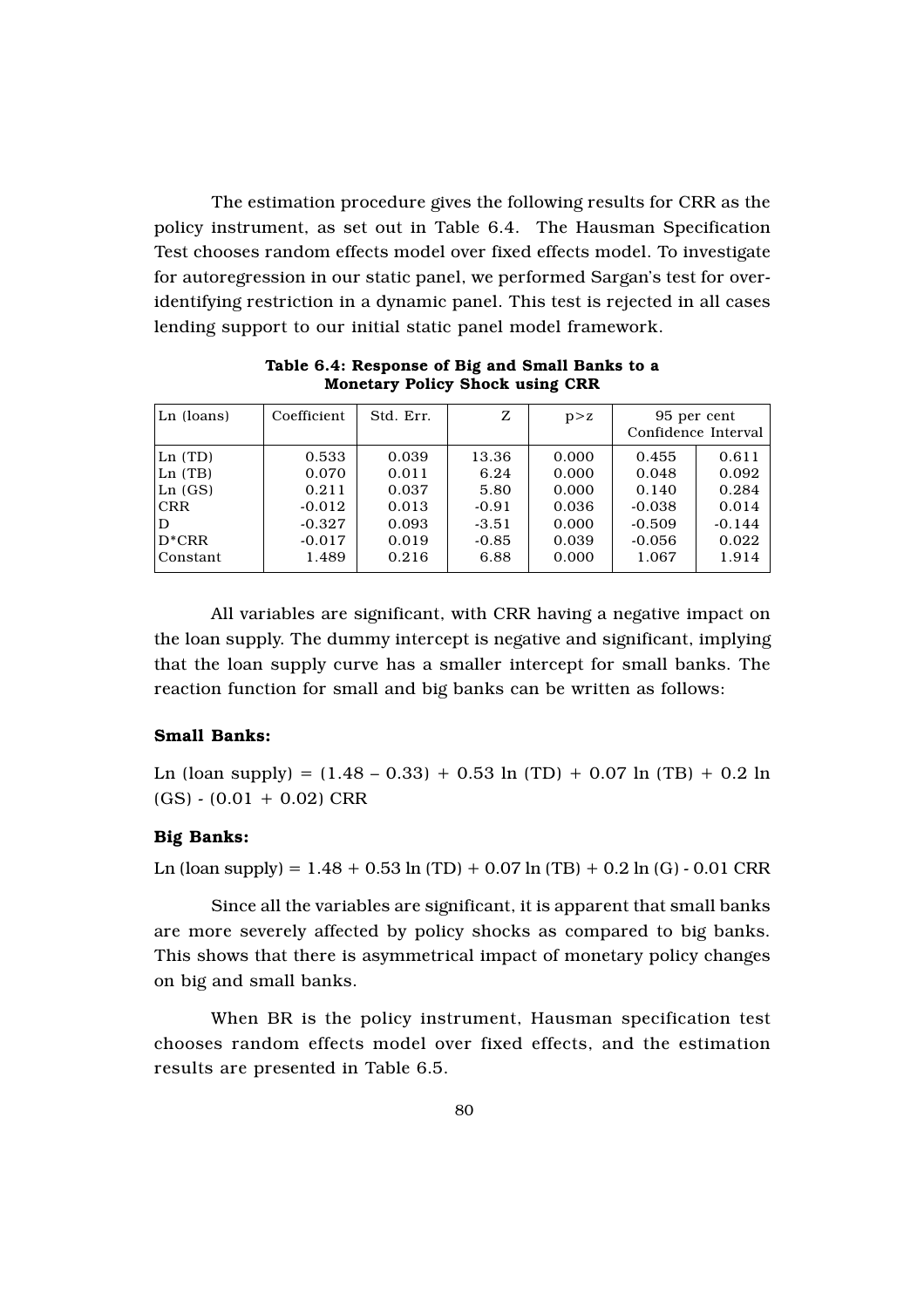| Ln (loans) | Coefficient | Std. Err. | Z       | p > z |          | 95 per cent<br>Confidence Interval |
|------------|-------------|-----------|---------|-------|----------|------------------------------------|
| Ln(TD)     | 0.518       | 0.039     | 13.14   | 0.000 | 0.441    | 0.595                              |
| Ln(TB)     | 0.073       | 0.011     | 6.58    | 0.000 | 0.052    | 0.095                              |
| Ln(GS)     | 0.186       | 0.036     | 5.10    | 0.000 | 0.114    | 0.257                              |
| <b>BR</b>  | $-0.039$    | 0.015     | 2.65    | 0.008 | 0.010    | 0.068                              |
| D          | $-0.473$    | 0.101     | $-4.67$ | 0.000 | $-0.671$ | $-0.275$                           |
| $D^*BR$    | $-0.052$    | 0.019     | $-2.60$ | 0.009 | $-0.090$ | $-0.013$                           |
| Constant   | 1.889       | 0.249     | 7.57    | 0.000 | 1.399    | 2.378                              |

Table 6.5: Response of Big and Small Banks to a Monetary Policy Shock using BR

Using the aforesaid specification, the reaction functions for small and big banks can be written as follows:

#### Small Banks:

Ln (loan supply) =  $(1.88 - 0.47) + 0.52 \ln(TD) + 0.07 \ln(TB) + 0.2 \ln$  $(GS) - (0.04 + 0.052) BR$ 

#### Big Banks:

Ln (loan supply) =  $1.88 + 0.52 \ln(TD) + 0.07 \ln(TB) + 0.2 \ln(GS) - 0.04 \text{ BR}$ 

Similar evidence is reflected in the case where Bank Rate is employed as the monetary policy instrument. The intercept of loan supply curve for the small banks lies below that for big banks. Also the loan supply curve of the former is steeper implying asymmetric effect of changes in Bank Rate for small and big banks.

The impact of investment in government securities in the loan offer functions is not as we would have expected, considering that these are close substitutes of the loans supplied. When we run the regression without investment in government securities, the results are not affected qualitatively (Tables 6.6 and 6.7).

Empirical results using panel data regression techniques clearly show the differential response of the big and small banks to policy shocks. This is in line with the results of Kashyap and Stein (1995) for the US economy to the extent that volume of lending by small banks declines more rapidly following a contractionary policy shock. In another study, Kishen and Opiela (2000) found that the effect of bank capital on loan supply by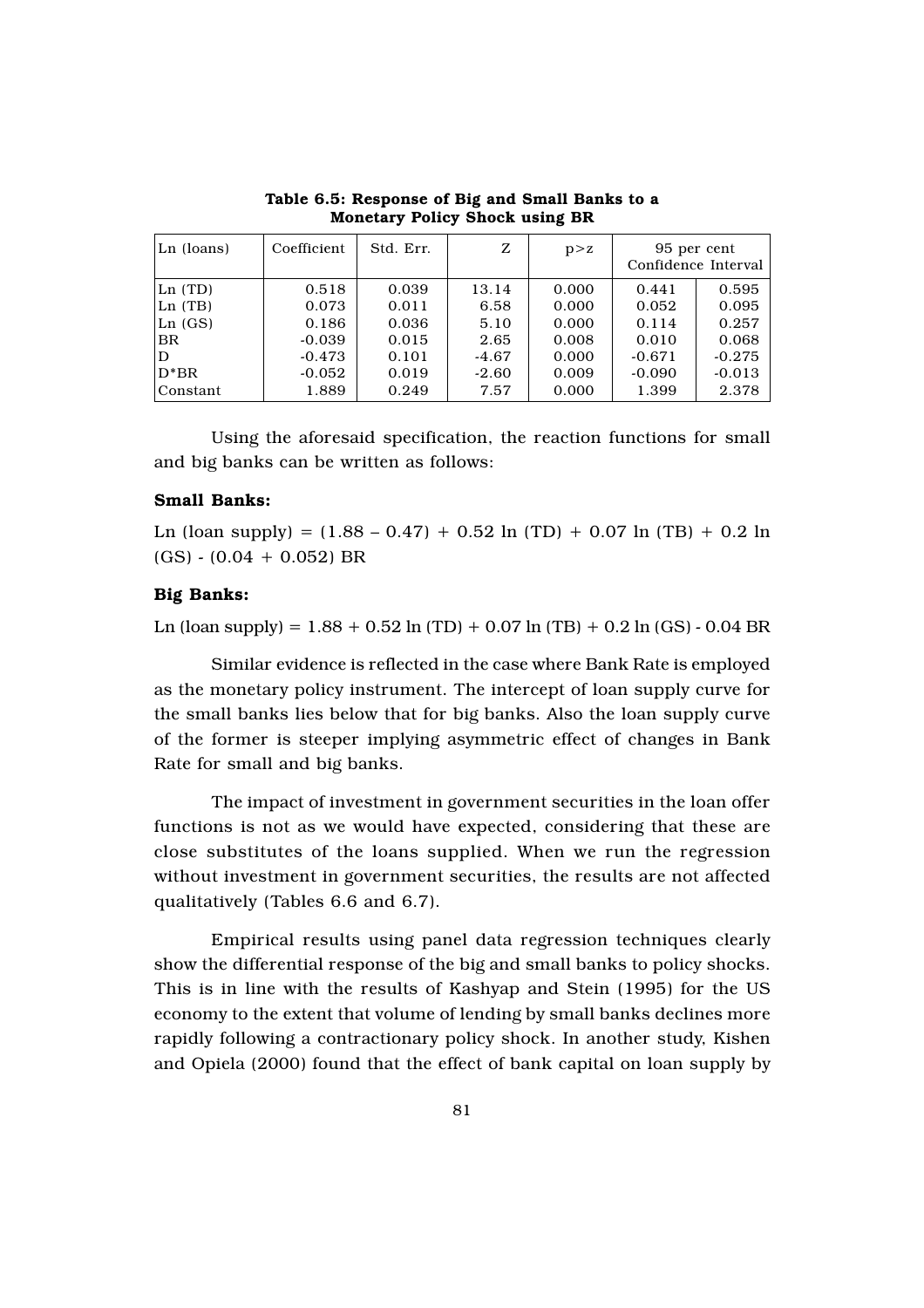| Ln (loans) | Coefficient | Std. Err. | Z       | p > z |          | 95 per cent<br>Confidence Interval |
|------------|-------------|-----------|---------|-------|----------|------------------------------------|
| Ln(TD)     | 0.697       | 0.028     | 24.85   | 0.000 | 0.642    | 0.752                              |
| Ln(TB)     | 0.078       | 0.012     | 6.47    | 0.000 | 0.055    | 0.102                              |
| <b>CRR</b> | $-0.265$    | 0.074     | $-3.56$ | 0.000 | $-0.411$ | $-0.119$                           |
| D          | $-1.417$    | 0.242     | $-5.85$ | 0.000 | $-1.892$ | $-0.942$                           |
| $D^*CRR$   | $-0.447$    | 0.100     | 4.46    | 0.000 | 0.250    | 0.643                              |
| Constant   | 2.244       | 0.352     | 6.38    | 0.000 | 1.555    | 2.934                              |

Table 6.6 : Estimation Omitting Investment variable - CRR as the Policy Instrument

Table 6.7: Estimation Omitting Investment variable - Bank Rate as the Policy Instrument

| Ln (loans) | Coefficient | Std. Err. | Z       | p > z |          | 95 per cent<br>Confidence Interval |
|------------|-------------|-----------|---------|-------|----------|------------------------------------|
|            |             |           |         |       |          |                                    |
| Ln(TD)     | 0.654       | 0.029     | 21.99   | 0.000 | 0.595    | 0.712                              |
| Ln(TB)     | 0.083       | 0.012     | 6.92    | 0.000 | 0.059    | 0.107                              |
| <b>BR</b>  | $-0.381$    | 0.079     | $-4.81$ | 0.000 | $-0.536$ | $-0.226$                           |
| D          | $-1.498$    | 0.243     | $-6.17$ | 0.000 | $-1.974$ | $-1.023$                           |
| $D*BR$     | $-0.448$    | 0.102     | 4.38    | 0.000 | 0.248    | 0.649                              |
| Constant   | 2.859       | 0.378     | 7.56    | 0.000 | 2.117    | 3.600                              |

banks is positive. Another important consideration is that small banks may face increasing cost of raising non-deposit finance relative to large banks in the event of a contractionary policy. Our results broadly conform to this line of reasoning. Banks with more assets and a wider resource base can more successfully insulate their loan supply from contractionary policy shocks than the small banks with lesser resources.

#### 6.4 Concluding Observations

In view of the observed asymmetry in their resource base, and in major items of their assets, liabilities, and liquidity, big and small banks are expected to differ in significant ways. The analysis in this chapter indicates that on the basis of the relative strength of these differing characteristics, the lending behaviour of big and small banks also differs in response to a policy shock. In particular, small banks are more acutely affected by contractionary monetary policy shocks as compared to big banks. This implies that given their limited ability to fund lending activity under a contractionary policy shock, the response of small banks is more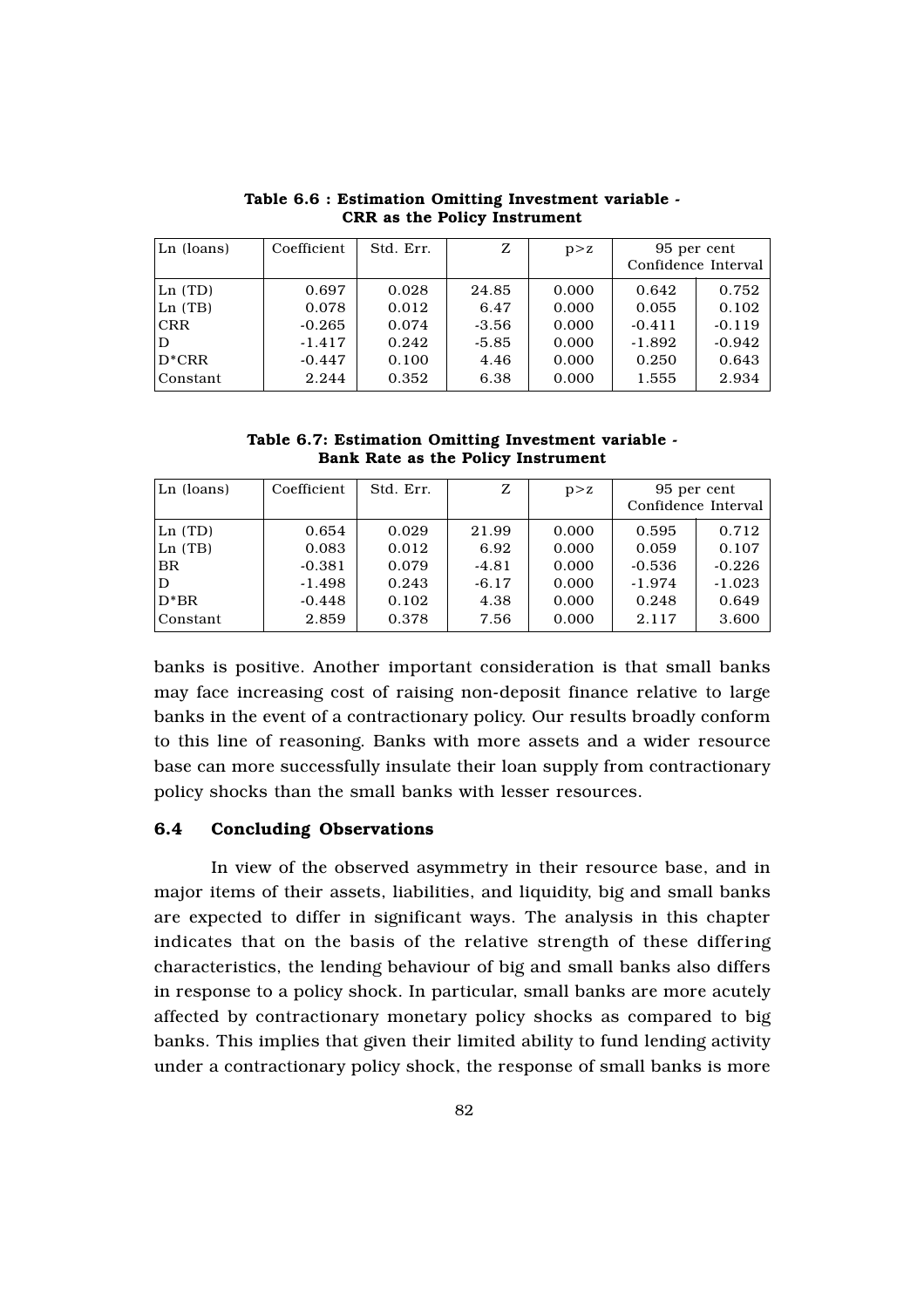pronounced as compared to the big banks, which have adequate liquid balances and/or are able to easily access non-deposit sources of funds. This differential feature of the transmission process – on big versus small banks – would indicate that since banks are conduits for the central bank's monetary transmission – larger the proportion of small banks in the system, the more responsive is bank lending expected to be to a contractionary monetary policy shock.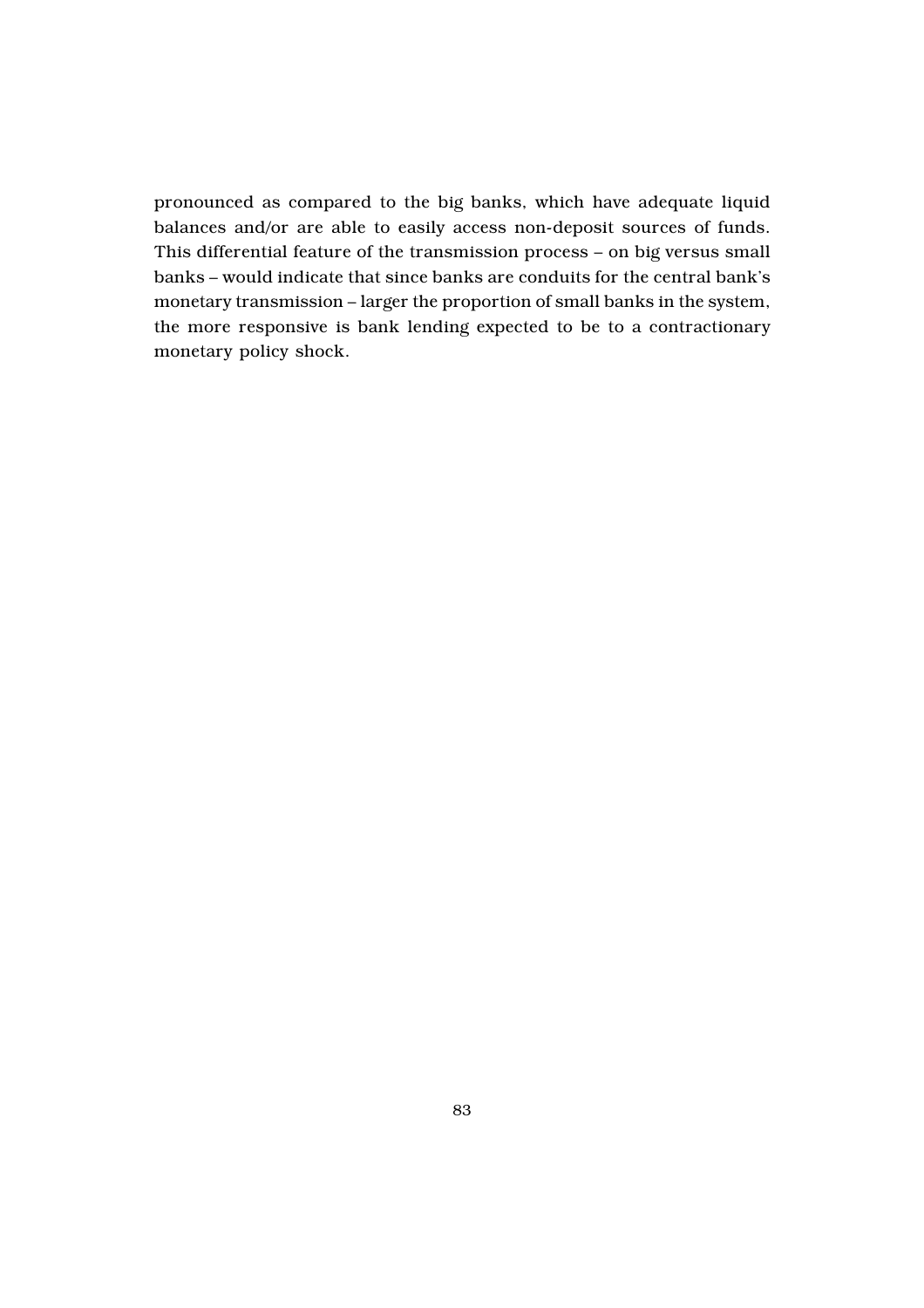## Chapter 7

# MAIN FINDINGS AND POLICY IMPLICATIONS

#### 7.1 Main Findings

At the outset, the study draws attention to some stylised facts which have a bearing on the relevance of monetary policy intervention in an emerging, predominantly bank-based economy such as India. In particular, it focuses attention on some of the factors, which influence the monetary policy transmission mechanism in the Indian context. These are the actual policy instruments used: correlation between the policy instruments like Bank Rate on the one hand and other interest rates and the exchange rate on the other; terms to maturity of financial assets determining how quickly monetary policy transmits its influence; growth of the financial sector and its increased competitiveness in funds deployment and finally the impact of opening up of the economy (Chapter 2).

A brief review of the received literature with primary focus on the bank lending channel is contained in Chapter 3. In particular, it needs to be recognised that the majority of the studies on the bank lending channel pertain to the US economy, although more recently, some studies for European countries and certain other Asian countries have also emerged in this area.

Following the survey of literature, a VAR framework is employed to examine the monetary policy transmission mechanism. The vector  $\operatorname{Z}_\text{t}$  includes Index of Industrial Production (IIP), Wholesale Price Index (WPI), Commercial Paper Rate (CPR) and broad money (M3) apart from the policy instruments. Vector  $D<sub>r</sub>$  on which the monetary policy shocks are assessed includes Nominal Effective Exchange Rate (NEER), Net Foreign Institutional Inflows (NFII), Bombay Stock Exchange Market Capitalisation (BSE), New Capital Issued by Public Limited Companies (PSK), Foreign Exchange Reserves, Bank Credit and Trade Balance (TB). Using VAR, Cash Reserve Ratio and changes in Bank Rate turn out to be plausible instruments of monetary policy. The results demonstrate that Cash Reserve Ratio seems to have greater potency as an instrument of monetary policy, as compared to the Bank Rate, in the medium-term, which is the horizon of the study (Chapter 4).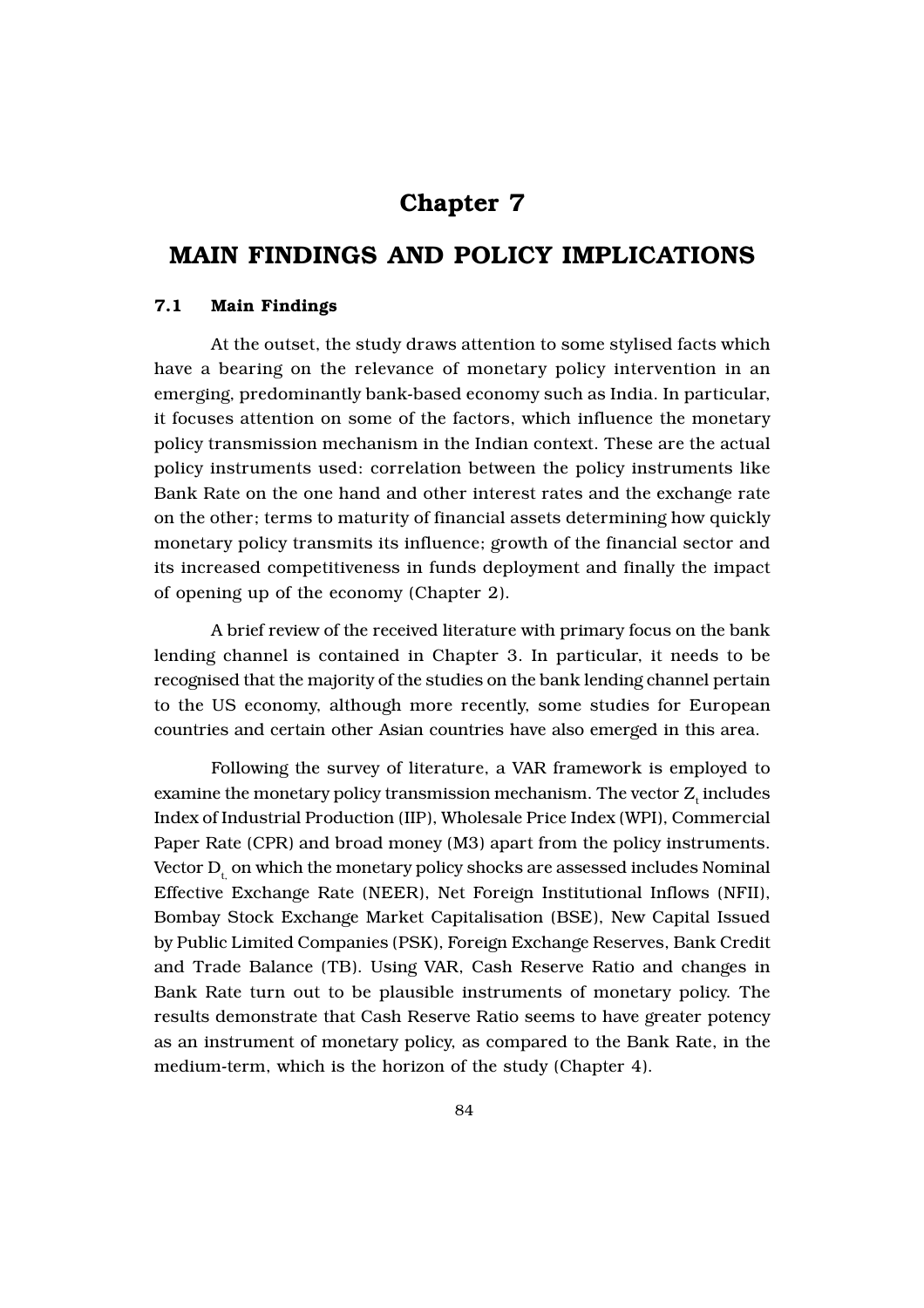The next chapter conducts a detailed econometric exercise of the existence of a bank lending channel of monetary policy. Using quarterly data on a panel of banks covering the period 1997 to 2002, the results support the existence of a bank lending channel. The effects of a contractionary policy like a rise in CRR and a rise in BR are found to negatively impact the bank lending process. In addition, bank lending is also seen to be influenced by prudential ratios such as their capital adequacy position and certain other open economy features. The analysis also supports the growing importance of the RBI Repo rate, particularly since June 2000, which marks the beginning of Liquidity Adjustment Facility for banks' short-term resource mismatches (Chapter 5).

Chapter 6 delves into the asymmetry of response of big and small banks to a monetary policy shock. Preliminary data analysis indicates that in respect of their major items of assets and liabilities, there exists significant divergence between these two categories of banks. It seems likely that this asymmetry in their resource base would impinge differentially on these two classes of banks, consequent upon a monetary policy shock. The analysis demonstrates that big and small banks also differ in respect to their response to given monetary policy shocks. Illustratively, contractionary monetary policy administered through a rise in CRR or changes in Bank Rate – both affect small banks more severely as compared to big banks (Chapter 6).

#### 7.2 Policy Inferences

First, the study suggests the existence of a bank lending channel in the Indian context. The analysis based on econometric techniques seems to validate this point. This would suggest that the central bank, while operationalising monetary policy, is likely to encounter independent shifts in the loan supply. These changes in bank loan supply would also induce changes in bank portfolios.

Second, evidence seems to point to the fact that the response of big banks to monetary policy shocks differs from that of small banks, with the latter being more compliant. In particular, large banks with a wider resource base can more successfully insulate their loan supply from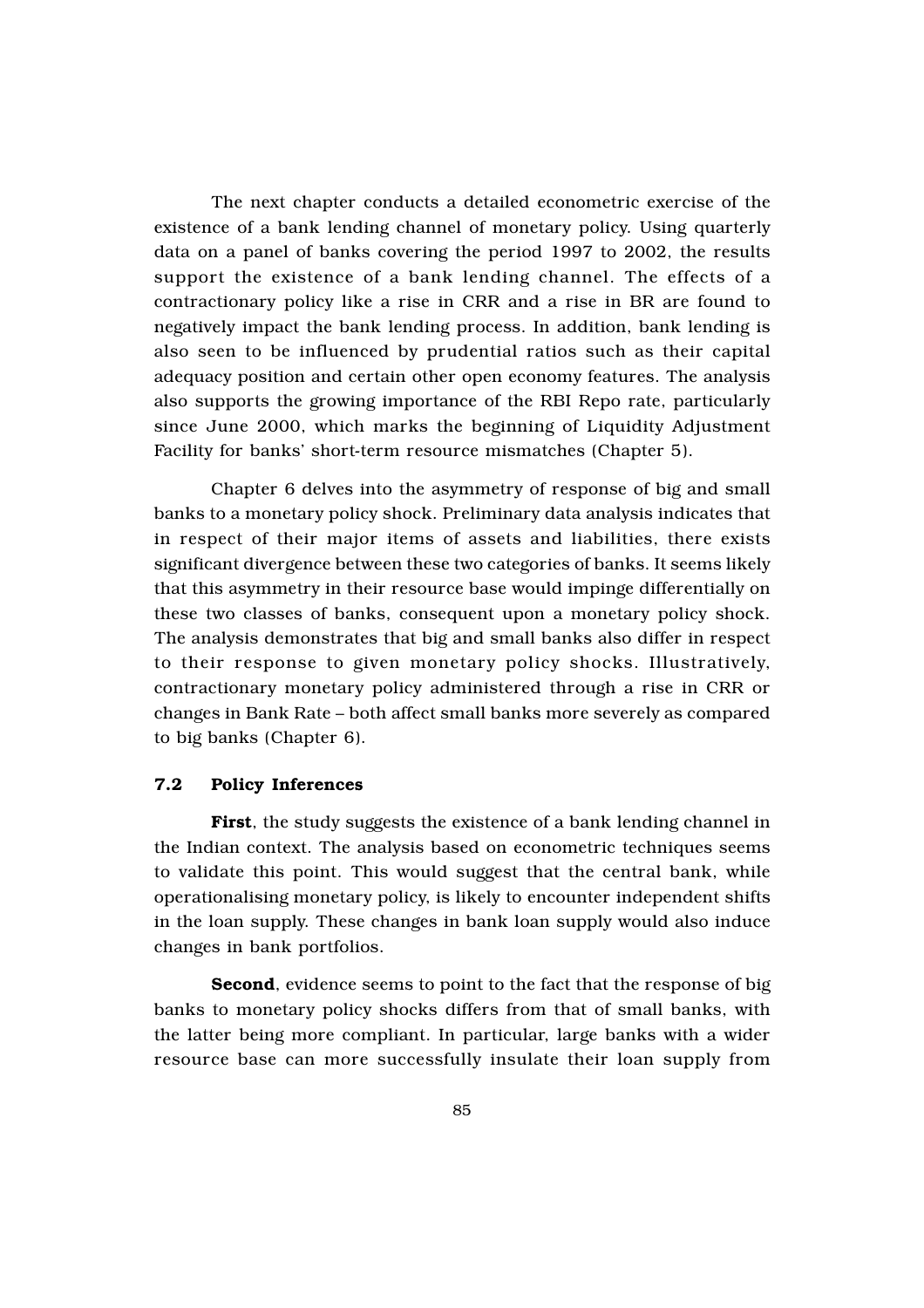contractionary policy shocks *vis-à-vis* the small banks with limited opportunities to access markets for resources in a contractionary monetary policy regime. This would imply that bank mergers and other moves towards consolidation in the banking sector, which are likely to lead to creation of bigger banks, have implications for the efficacy of monetary policy.

Third, the study is indicative of the fact that despite the scaling down of the Cash Reserve Ratio and the Bank Rate over the period of financial reforms, quantitative instruments like the CRR continue to be important along with the price instrument Bank Rate. This is primarily so in a medium-term framework, adopted in the present study. The change in RBI Repo Rate, which has emerged as an important signalling rate in the short-term, has implications for short-term portfolio choice of banks.

Fourth, prudential regulations have an important role to play in influencing lending decisions of banks. In particular, the institution of capital adequacy ratios has made banks more concerned with the riskreturn profile of loans, since additional lending warrants additional capitalbase in order to adhere to the regulatory capital standards.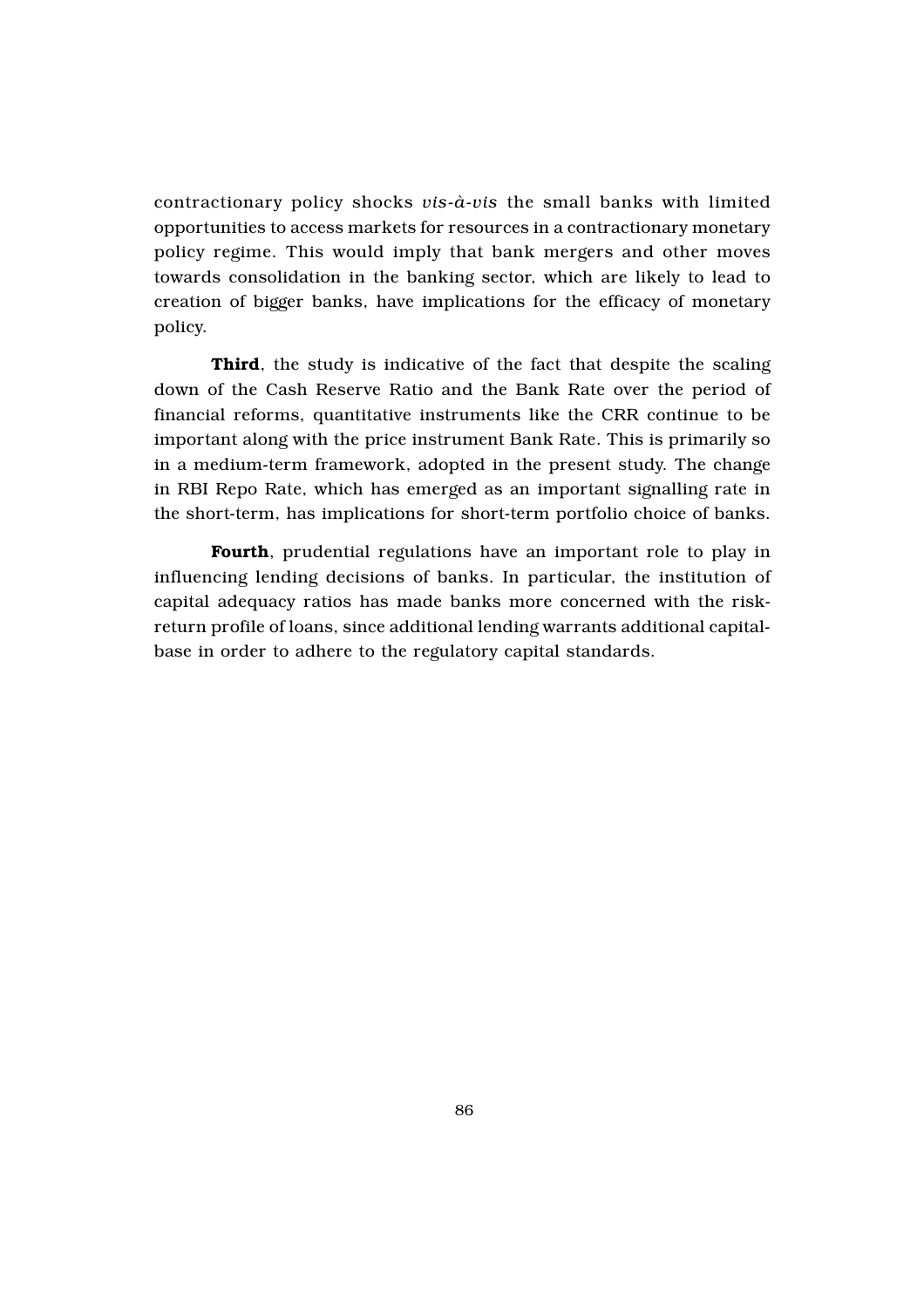#### REFERENCES

Alfaro, R., H. Franken, C. Garcia and A. Jara (2003), 'Bank Lending Channel and the Monetary Policy Transmission Mechanism: The Case of Chile', *Bank of Chile Working Paper* No.223.

Altunbas, Y., O. Fazylov and P. Molyneux (2002), 'Evidence on the Bank Lending Channel in Europe', *Journal of Banking and Finance,* 26, 2093-2110.

Barth, J., G. Caprio and R. Levine (2001), 'The Regulation and Supervision of Banks around the World: A New Database', *World Bank Policy Research Working Paper* no. 2588.

Bernanke, B. (1993), 'How Important is the Credit Channel in the Transmission of Monetary Policy', *Carnegie Rochester Series on Public Policy*, 39, 47-52.

Bernanke, B. and A. Blinder (1988), 'Credit, Money and Aggregate Demand', *American Economic Review*, May, 135-139.

Bernanke, B. and M. Gertler (1995), 'Inside the Black Box: The Credit Channel of Monetary Policy Transmission', *Journal of Economic Perspectives*, 9, 27-48.

Bernanke, B. (1986), 'Alternative Explanations of Money-Income Correlation.' *Carnegie Rochester Conference Series on Public Policy,* 25, 51-58.

Brissimis, S.N., N.C. Karnberoglou and G.T. Simigiannis (2001), 'Is There a Bank Lending Channel of Monetary Policy in Greece: Evidence from Bank Level Data', *European Central Bank Working Paper No.104*, ECB: Frankfurt.

Christiano, L. J., M. Eichenbaum and C.L. Evans (1994), 'Identification and Effects of Monetary Policy Shocks", *Working Paper Series,* Federal Reserve Bank of Chicago.

Christiano, L. J., M. Eichenbaum and C.L. Evans (1999), 'Monetary Policy Shocks: What have we learned and to what end?' in J.B.Taylor and M.Woodford (*eds*.) *Handbook of Macroeconomics,* North Holland: Amsterdam.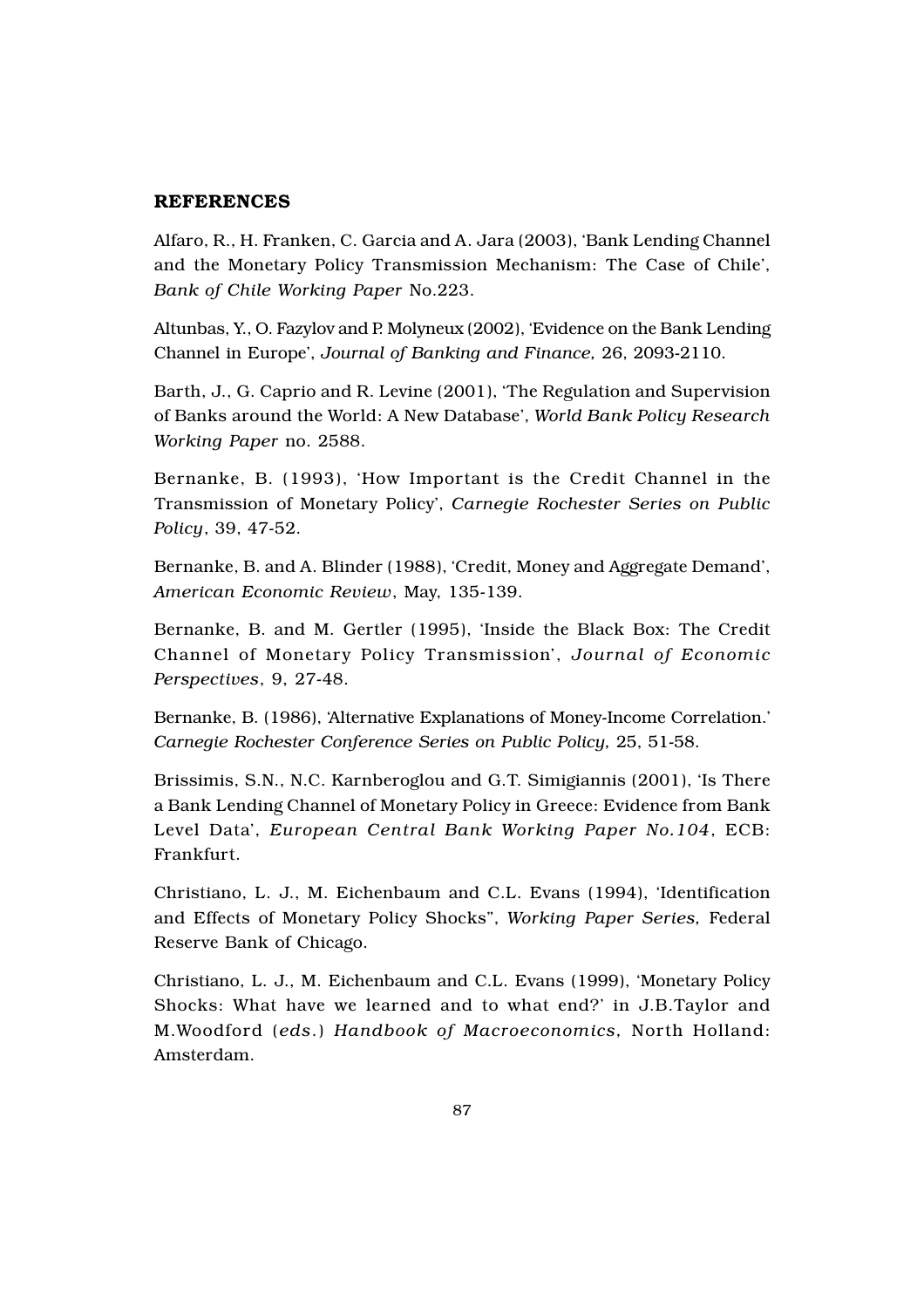De Haan, L. (2003), 'Microdata Evidence on the Bank Lending Channel in Netherlands', *De Economist*, 151, 293-315.

De Haas, R. and I.van Lelyveld (2003), 'Foreign Banks and Credit Stability in Central and Eastern Europe: Friends or Foes? A Panel Data Analysis', *Research Series Supervision* No. 43, Netherlands Central Bank.

Enders, Walter (1995), *Applied Econometric Time Series,* John Wiley and Sons.

Farinha, L. and C.R. Marques (2001), 'Identification and Estimation using Portuguese Micro Bank Data', *European Central Bank Working Paper No.102*, ECB: Frankfurt.

Favero, C., F. Giovazzi and L. Flabbi (1999), 'The Transmission Mechanism of Monetary Policy in Europe: Evidence from Banks' Balance Sheets', *NBER Working Paper 231*, NBER.

Fuller, W.A. (1976), *Introduction to Statistical Time Series*, New York: Wiley.

Gertler, M. and S. Gilchrist (1994), 'Monetary Policy, Business Cycles and the Behaviour of Small Manufacturing Firms', *Quarterly Journal of Economics*, 109, 309-340.

Guender, A.V. (1998), 'Is There a Bank Lending Channel of Monetary Policy in New Zealand?', *The Economic Record*, 74, 243-265.

Hernando, I. and J. Martinez-Pages (2001), 'Is there a Bank Lending Channel of Monetary Policy in Spain?', *European Central Bank Working Paper No.99*, ECB: Frankfurt.

Hurlin, C. and R. Kierzenkowski (2001), 'A Theoretical and Empirical Assessment of the Bank Lending Channel and Credit Rationing in Poland', Paris Dauphine University (*mimeo*).

Jadhav, N. (1994), *Monetary Economics for India*, McMillan India.

Judge, G., W. Griffiths, R.C. Hill and T.C. Lee (1980), *The Theory and Practice of Econometrics*, Wiley: Chichester.

Kakes, J., J.E. Sturm and P. Maier (1999), 'Monetary Policy and Bank Lending in Germany', *Research Report*, April, University of Groningen, Groningen.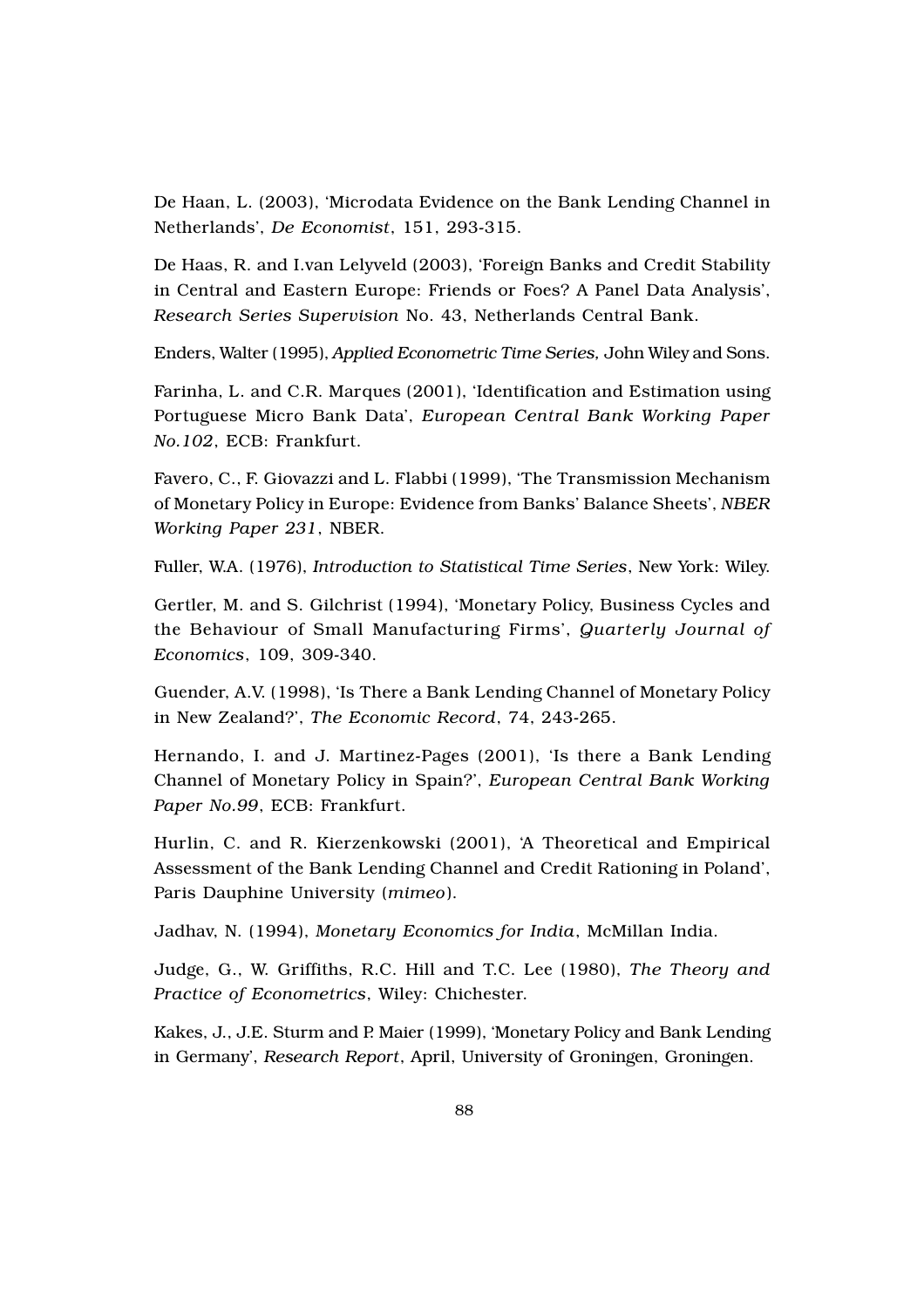Kashyap, A. and J.C. Stein (1994), 'Monetary Policy and Bank Lending', in N.G.Mankiw (*ed.*) *Monetary Policy,* University of Chicago Press: NBER, 221-256.

Kashyap, A. and J.C. Stein (1995), 'The Impact of Monetary Policy on Bank Balance Sheets', *Carnegie Rochester Series on Public Policy,* 42, 151-195.

Kashyap, A. and J.C. Stein (1997), 'The Role of Banks in Monetary Policy: A Survey with Implications for the European Monetary Union', *Federal Reserve Bank of Chicago*, Economic Perspectives, September/October, 2-18.

Kashyap, A and J.C. Stein (2000), 'What Do a Million Observations on Banks Say About the Transmission of Monetary Policy', *American Economic Review,* 90, 407-428.

Kashyap, A., J.C. Stein and D.W. Wilcox (1993), 'Monetary Policy and Credit Conditions: Evidence from the Composition of External Finance', *American Economic Review,* 83, 78-98.

Kim, H.E. (1999), 'Was Credit Channel a Key Transmission Mechanism Following the Recent Financial Crisis in the Republic of Korea', *World Bank Policy Research* Working Paper No. 3003, The World Bank: Washington DC.

Kishan, R.P. and T.P. Opiela (2000), 'Bank Size, Bank Capital and the Bank Lending Channel', *Journal of Money, Credit and Banking*, 32, 121-141.

Kmenta, J. (1986), *Elements of Econometrics*, Macmillan.

Leeper, E. M., C.A. Sims and T. Zha (1996), 'What Does Monetary Policy Do?' *Brookings Papers on Economic Activity*, 2, 1-63.

Loupias, C., F. Savignac and P. Sevestre (2002), 'Is There a Bank Lending Channel in France? Evidence from Bank Panel Data', *Banque De France*, *Discussion Paper No.92.*

Mahadeva, L. and Peter Sinclair (eds.) (2002), *Monetary Transmission in Diverse Economies*, Cambridge University Press.

McCallum, B.T. (1994), 'A Reconsideration of Uncovered Interest Parity Relationship', *Journal of Monetary Economics,* 33, No: 1.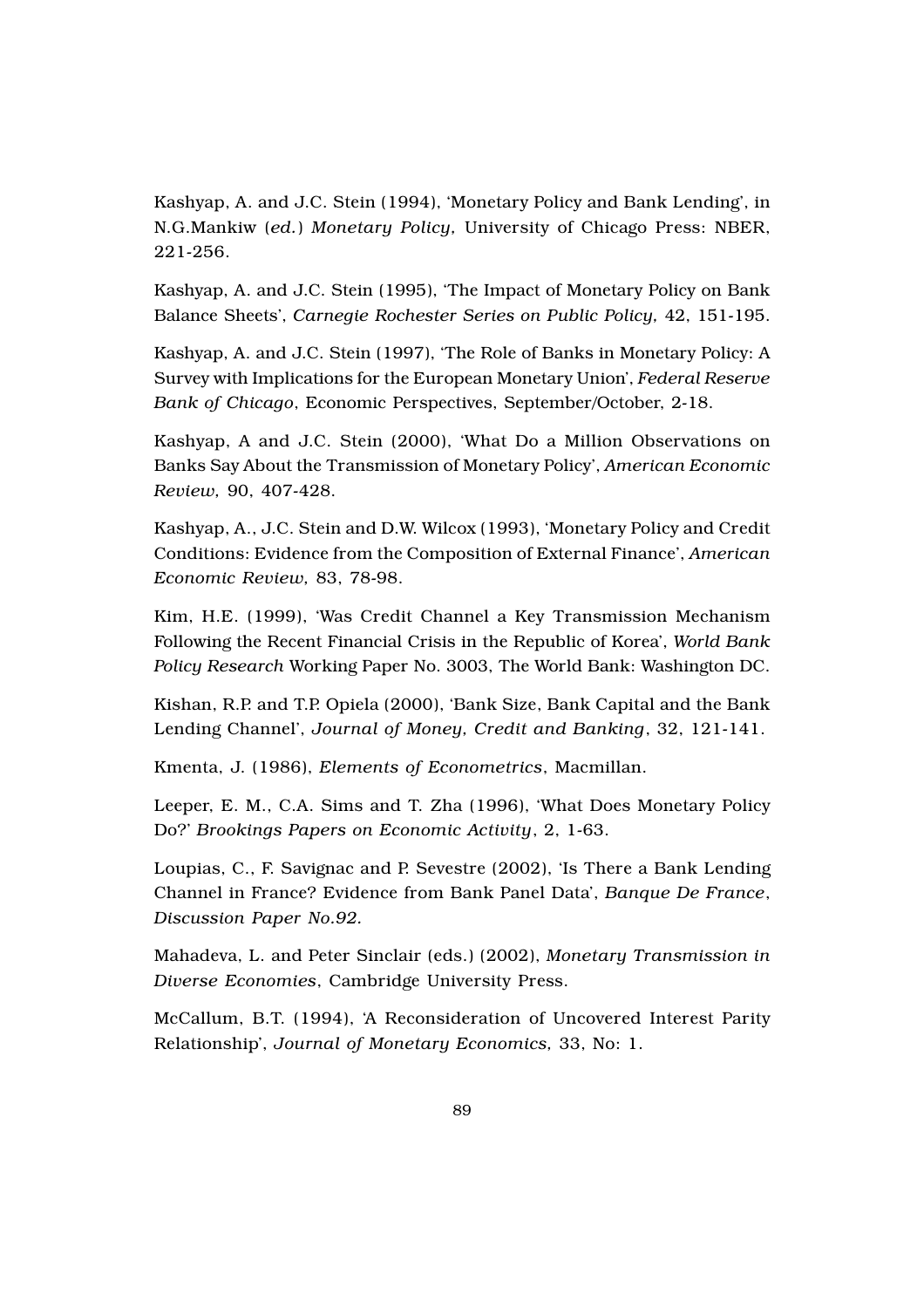McCandless, G.T. and W. E. Weber (1995) 'Some Monetary Facts' Federal Reserve Bank of Minneapolis, *Quaterly Review,* 19, 2-11.

Mishkin, F.S. (1995), 'Symposium on the Monetary Transmission Mechanism', *Journal of Economic Perspectives,*9, 3-10.

Nilsen, J.H. (2002), 'Trade Credit and the Bank Lending Channel', *Journal of Money, Credit and Banking*, 34, 226-253.

Obstfeld, M. and K. Rogoff (1995), 'Exchange Rate Dynamics Redux', *Journal of Political Economy,* 103, 624-660.

Obstfeld, M. and K. Rogoff (1996), *Foundations of International Macroeconomics*, MIT Press.

Oliner, S.D and G.D. Rudebusch (1995), 'Is There a Bank Lending Channel for Monetary Policy?, Federal Reserve Bank of San Francisco, *Economic Review*, 2, 3-20.

Oliner, S.D and G.D.Rudebusch (1996), 'Monetary Policy and Credit Conditions: Evidence from the Composition of External Finance: Comment', *American Economic Review*, 86, 300-309.

Pandit, B.L. (1992), 'Deregulation of Financial Markets in India', *Economic and Scientific Research Foundation*, FICCI, New Delhi.

Pandit, B.L. (2002), 'Banks Cede Ground', *The Economic Times,* May 2.

Pandit, B.L. and N.S.Siddarthan (2003), 'MNE's and Market Valuation of Firms: A Cross-Sectional Study of the Indian Electrical and Electronic Goods Manufacturing Firms', *Applied Economics,* 35, 675-681.

Peek, J. and E. Rosengren (1995), 'Bank Lending and the Transmission of Monetary Policy', Paper presented at the Conference at Federal Reserve Bank of Boston.

Rangarajan, C. and R.R. Arif (1990), 'Money, Output and Prices: A Macroeconometric Model', *Economic and Political Weekly*, 25, 837-852.

Reserve Bank of India (1998), *Report of the Working Group on Money Supply: Analytics and Methodology of Compilation* (Chairman: Dr. Y.V. Reddy), RBI: Mumbai.